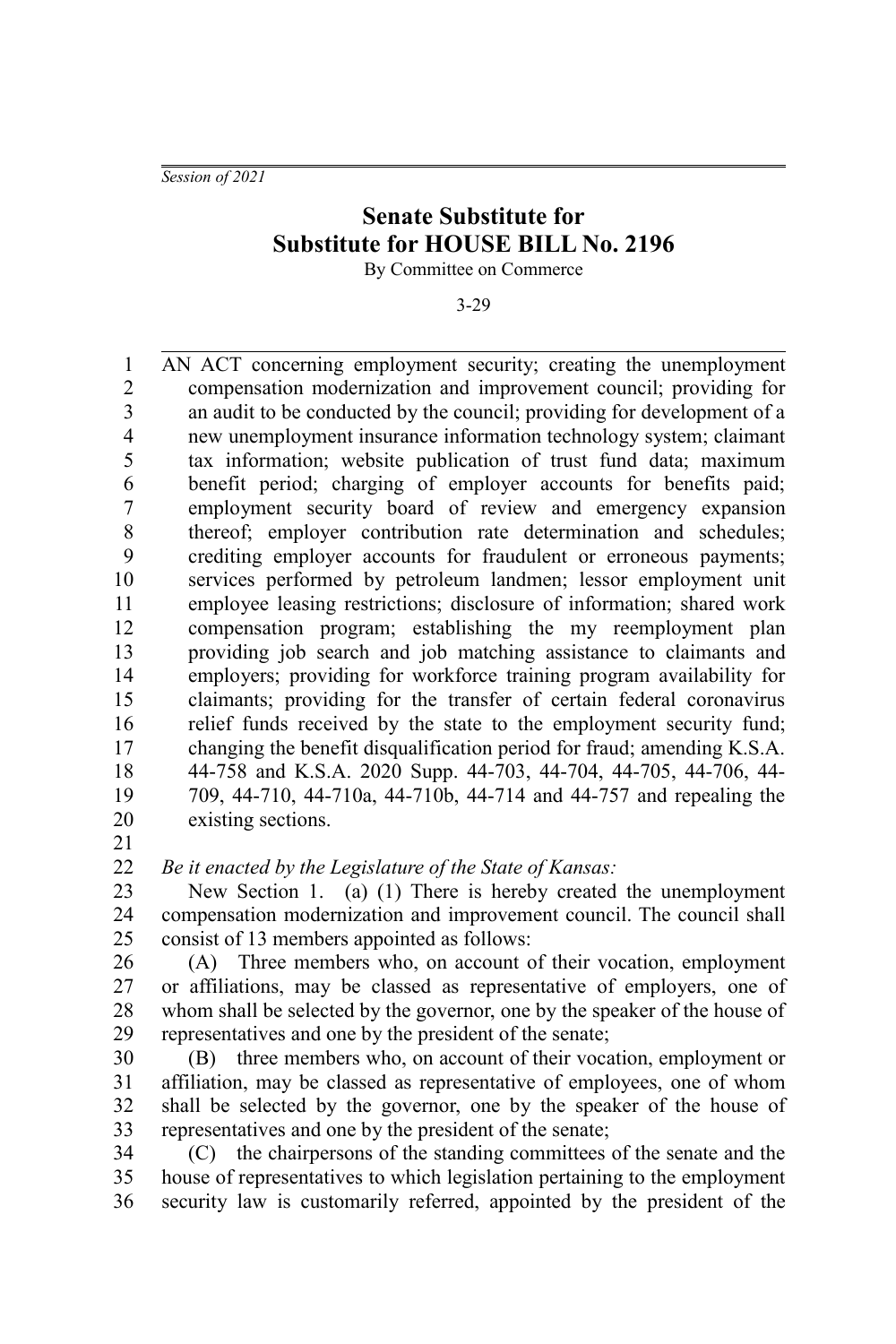senate and the speaker of the house of representatives, respectively; 1

(D) two members of the senate, one of whom shall be a member of the majority party appointed by the president of the senate and one of whom shall be a member of the minority party appointed by the minority leader of the senate; 2 3 4 5

(E) two members of the house of representatives, one of whom shall be a member of the majority party appointed by the speaker of the house of representatives and one of whom shall be a member of the minority party appointed by the minority leader of the house of representatives; and 6 7 8 9

(F) the secretary of labor or a designee of the secretary who has administrative responsibilities with respect to the unemployment insurance compensation system of the department of labor. 10 11 12

(2) Legislative members shall serve during the legislative session in which they are appointed to the council and shall remain members of the legislature in order to retain membership on the council. Vacancies of legislative members during a term shall be filled in the same manner as the original appointment only for the unexpired part of the term. The appointing authority for the legislative member may remove the member, reappoint the member or substitute another appointee for the member at any time. 13 14 15 16 17 18 19 20

(3) The members of the council shall be appointed and the council shall hold its first meeting within 30 days of the effective date of this act. 21 22

(b) All other members shall serve for three years or until the council is dissolved, whichever is shorter. Vacancies of non legislative members shall be filled in the same manner as the original appointment only for the unexpired part of the term. The appointing authority for the member may remove the member, reappoint the member or substitute another appointee for the member at any time. 23 24 25 26 27 28

(c) The council shall be dissolved and the provisions of this section pertaining to the establishment, function and operation of the council shall no longer be in effect after three years from the date of the council's first meeting. 29 30 31 32

(d) Each member of the council shall be entitled to receive compensation for the member's services, together with the member's travel and other necessary expenses actually incurred in the performance of the member's official duties, in accordance with rules and regulations adopted by the council. Members' compensation and expenses shall be paid from the employment security administration fund or any account of the state general fund of the department of labor, as designated by the secretary. 33 34 35 36 37 38 39

(e) The chairperson of the house of representatives standing committee on commerce, labor and economic development, or a successor committee to which legislation pertaining to employment security law is customarily referred, shall serve as the chairperson of the committee when 40 41 42 43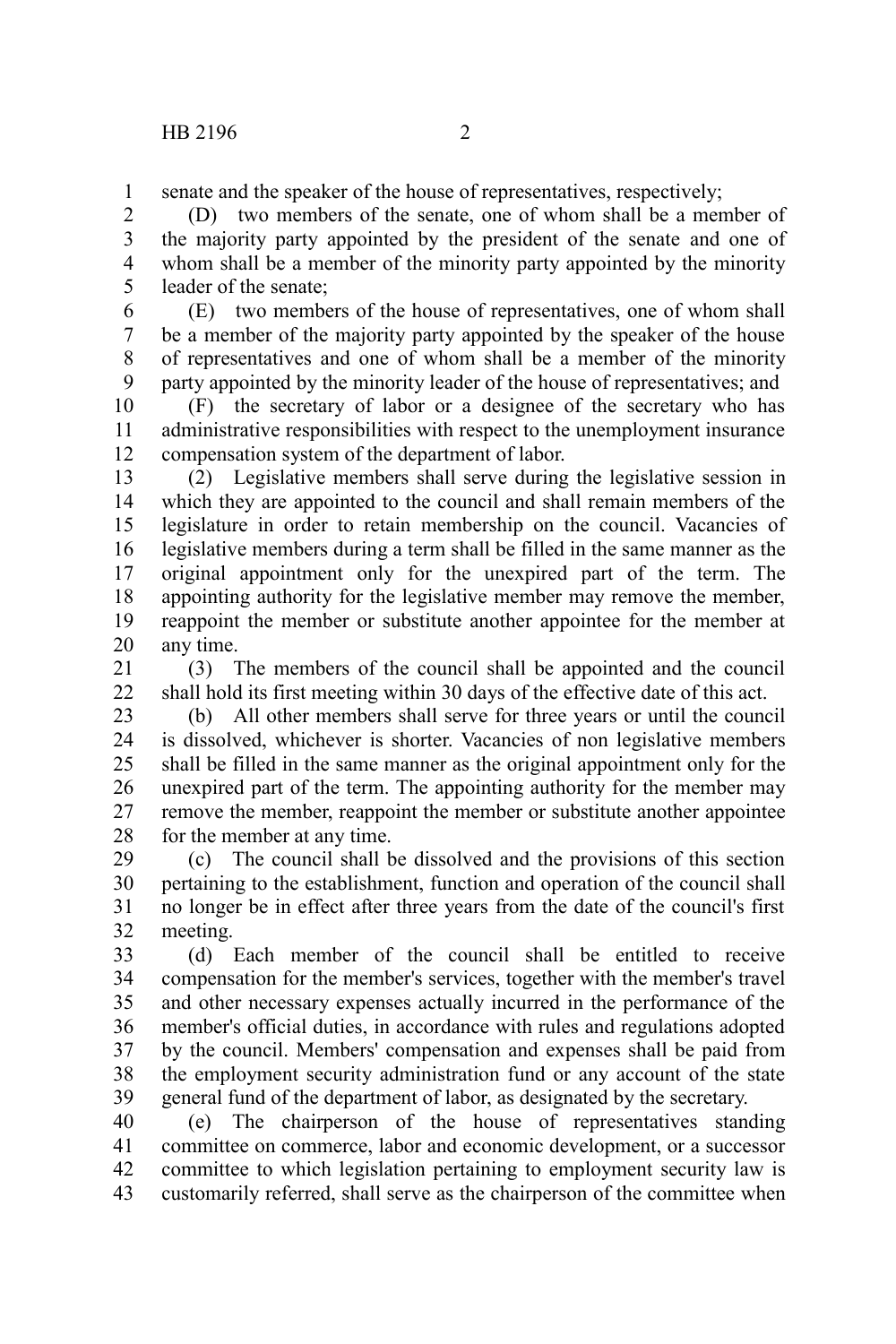first organized and for the ensuing two years. The chairperson of the senate standing committee on commerce, or a successor committee to which legislation pertaining to employment security law is customarily referred, shall serve as the chairperson of the committee for the next two years, and thereafter the office of chairperson shall continue to alternate between the chambers as provided herein. 1 2 3 4 5 6

(f) The council shall examine and recommend changes to the unemployment compensation system to include current limitations, new features and benefits, system enhancements and dynamic, accurate reporting for the benefit of both employers and individuals. The council shall also examine the process by which an individual files a claim for and receives benefits and any changes made to that process after the effective date of this section. The scope of the council's examinations and recommendations shall include, but not be limited to, the following: 7 8 9 10 11 12 13 14

(1) The technological infrastructure used to file and process claims and pay benefits and the experience of individuals and employers participating in the process; 15 16 17

(2) system improvements or upgrades that will maximize responsiveness for individuals and employers; 18 19

(3) methods for information and data sharing across agency systems related to unemployment compensation to maximize efficiency; and 20 21

(4) system improvements or upgrades relating to system integrity by reporting vulnerabilities and recommended system enhancements to include identity verification and protection, social security administration cross-match, systematic alien verification for entitlement, incarceration cross-matches, interstate connection network, internet protocol address and data mining and analytics to detect and prevent fraud. Such data mining and analytics shall include current and future recommendations by the United States department of labor and the national association of state workforce agencies, including suspicious actor repository, suspicious email domains, foreign IP addresses, multi-state cross-match, identity verification, fraud alert system, and other assets provided by the unemployment insurance integrity center. 22 23 24 25 26 27 28 29 30 31 32 33

(g) (1) The council shall conduct an audit that shall examine the effects on the department of labor and the unemployment insurance system of fraudulent claims and improper payments during the period of March 15, 2020, through March 31, 2022, and the response by the department of labor to such fraudulent claims and improper payments during that period. The council shall select an independent firm to conduct the audit. The auditor shall have access to all confidential documents. The scope of the audit shall include, but not be limited to, the amounts and nature of improper payments and fraudulent claims, fraud processes and methods and the possibility of recovery of any improper payments. The audit shall 34 35 36 37 38 39 40 41 42 43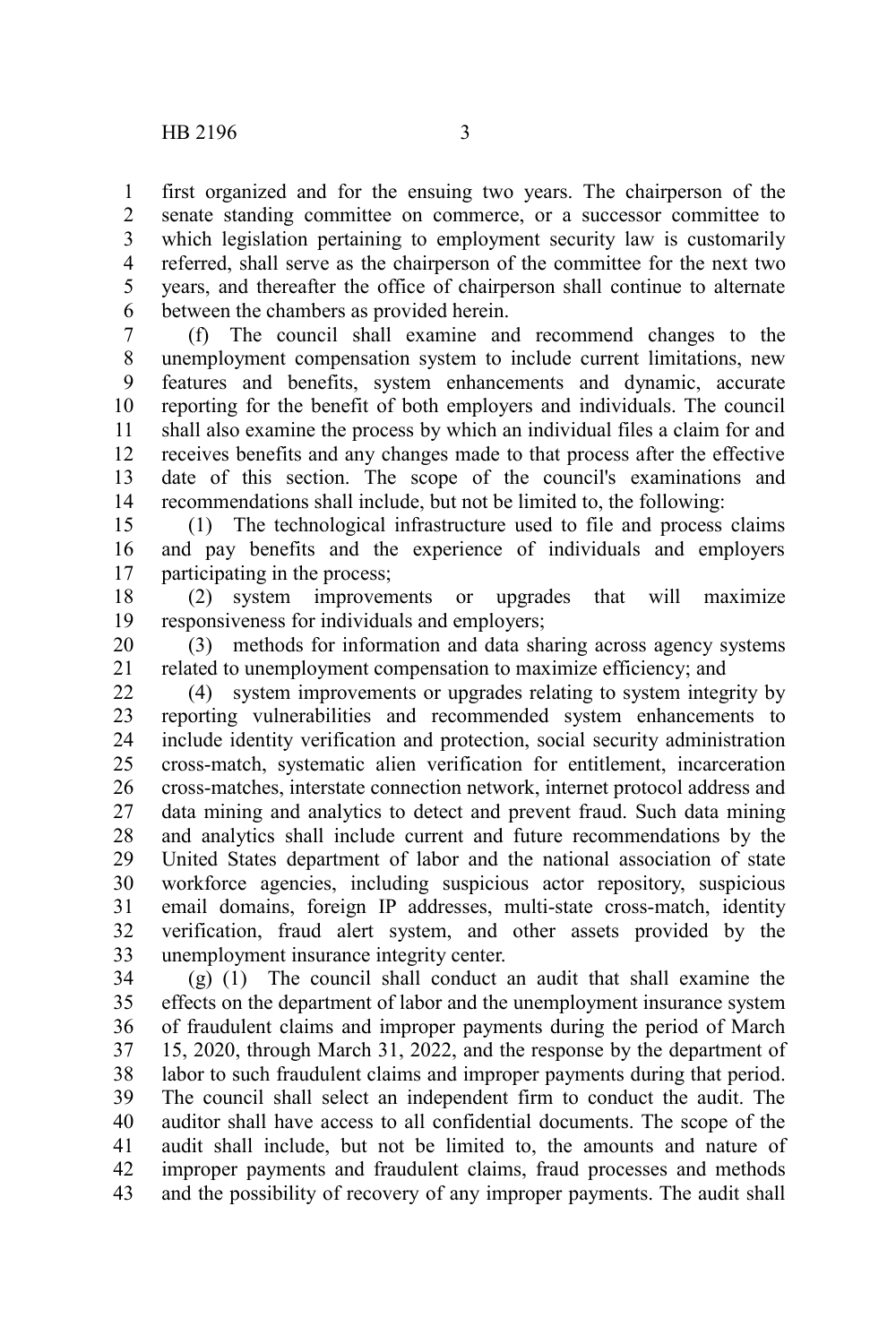also include, but not be limited to, an evaluation that provides likelihood of a data breach being a contributing factor to any fraudulent payments, improper network architecture allowing a potential breach to have occurred and a timeline of relevant events. The independent firm shall make a preliminary report to the council by May 1, 2022, and a final report by September 1, 2022, that shall be made publicly available by the council. The preliminary report should include, but not be limited to, an evaluation of systems with access to the payment and processing of claims, forensic endpoint images related to the claims and the external perimeter housing the claims systems, as well as an evaluation of the department of labor's response to claims. The council's report, and any subsequent report provided, shall also include information on the progress regarding the secretary's implementation of all program integrity elements and guidance issued by the United States department of labor and the national association of state workforce agencies as described in section 2(e), and amendments thereto. Any confidential information shall be redacted and shall not be made public. The audit shall be paid for by the state, subject to appropriations therefor. 1 2 3 4 5 6 7 8 9 10 11 12 13 14 15 16 17 18

(2) The council may hold an executive session that shall not be public under the Kansas open meetings act for the purpose of hearing and discussing any confidential portions of the audit. The council shall follow the provisions of K.S.A. 75-4319, and amendments thereto, when conducting such an executive session. 19 20 21 22 23

(h) The council shall not examine the solvency of the unemployment compensation fund created by K.S.A. 44-710a, and amendments thereto, or changes that would either increase or reduce benefits paid from the fund. 24 25 26 27

(i) The speaker of the house of representatives and the president of the senate shall jointly appoint an executive secretary of the council from the Kansas legislative research department, and the executive secretary shall attend the meetings of the council. The executive secretary's duties shall include: 28 29 30 31 32

(1) Maintaining council agendas and assisting in planning meetings and conferences; 33 34

35

(2) recording and making minutes available to the public;

(3) handling confidential documents and ensuring they remain secure; (4) maintaining electronic and paper records and ensuring such information is organized and easily accessible; and 36 37 38

(5) conducting research and preparing presentations or reports as assigned by the chairperson or the secretary of labor. 39 40

(j) (1) The council shall only have access to records of the department of labor that are necessary for the administration and duties of the council. The council shall not have access to any confidential or personal 41 42 43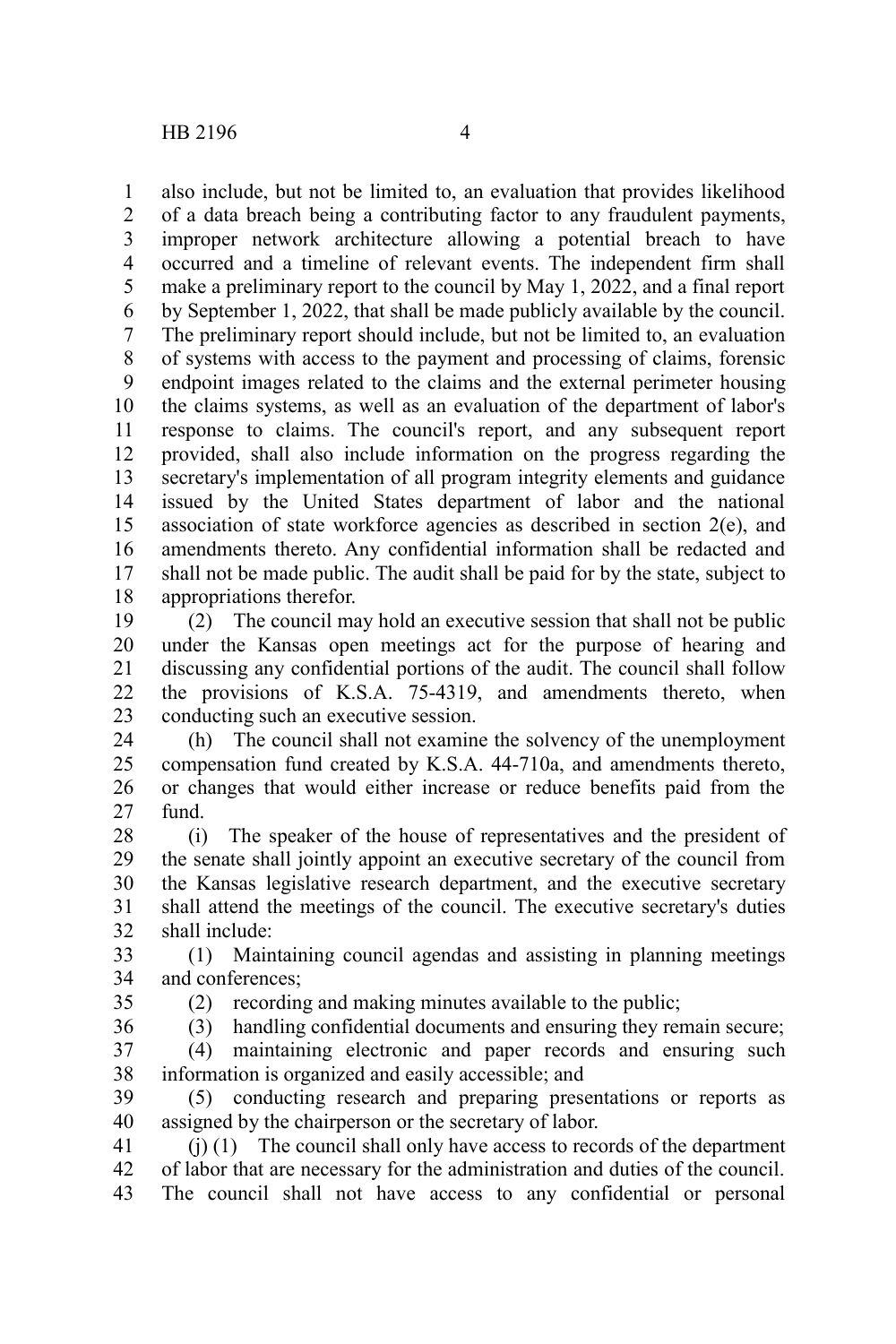identifying information. The council may request that the secretary of labor, department of labor employee or any private or public employer or employee with information of value to the council appear before the council and testify to matters within the council's purview. 1 2 3 4

(2) Not later than 30 days after the council's first meeting, the council shall issue an initial report that, at a minimum, describes the state of the process by which an individual files a claim for and receives benefits under the employment security law at the time the report is issued and planned improvements to the process. The council may address other matters within the council's purview in the report. 5 6 7 8 9 10

(3) The secretary of labor shall post all testimony and other relevant materials discussed, presented to or produced for the council on a publicly accessible website maintained by the secretary. 11 12 13

(k) The secretary of labor shall notify the chairperson of the council of any unauthorized third-party access to or acquisition of records maintained by the secretary that are necessary for the administration of the employment security law. The secretary shall provide the notice not more than five days after the secretary discovers or is notified of the unauthorized access or acquisition. 14 15 16 17 18 19

(l) The secretary of labor shall notify the members of the council of any substantial disruption in the process by which applications for determination of benefit rights and claims for benefits are filed with the secretary. The council shall, in cooperation with the secretary, adopt and periodically review a definition of substantial disruption for purposes of this subsection. 20 21 22 23 24  $25$ 

(m) (1) The secretary of labor shall, with the assistance of the council: 26 27

(A) Develop a written strategic staffing plan to be implemented whenever there is a substantial increase or a substantial decrease in the number of inquiries or claims for benefits and review the plan in accordance with the provisions of subsection (n); 28 29 30 31

(B) create, in a single place on the website maintained by the secretary, a list of all points of contact by which an applicant for or a recipient of unemployment compensation benefits or an employer may submit inquiries related to the employment security law; and 32 33 34 35

(C) adopt rules and regulations creating a uniform process through which an applicant for or a recipient of benefits under the employment security law or an employer may submit a complaint related to the service the applicant, recipient or employer received. 36 37 38 39

(2) In the written strategic staffing plan required under paragraph (1) (A), the secretary shall include an explanation of whether and in what manner the secretary will utilize: 40 41 42

(A) Department employees who do not ordinarily perform services 43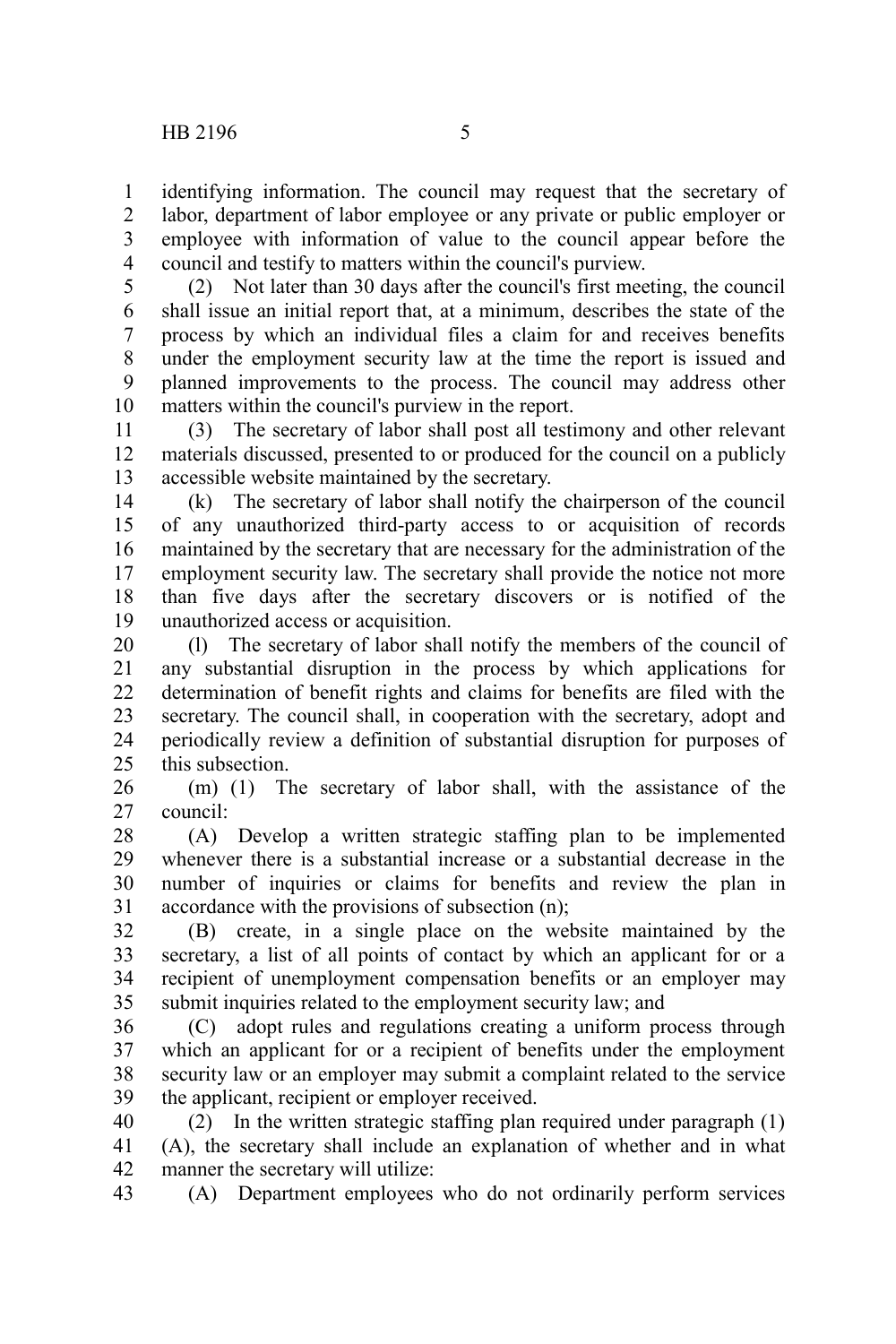related to unemployment compensation; 1

2 3 (B) employees employed by other state agencies; and (C) employees provided by private entities.

(n) For purposes of subsection  $(m)(1)(A)$ , the secretary of labor shall develop the initial written strategic staffing plan and provide such plan to the council, the president of the senate, the speaker of the house of representatives and the governor. The secretary shall review the plan at least once per year. If, after reviewing the plan, the secretary determines that the plan should be revised, the secretary shall revise the plan. After each review of the plan as provided under this subsection, the secretary shall provide the most recent version of the plan to the council, the president of the senate, the speaker of the house of representatives and the governor. The secretary shall post the most recent version of the plan on a publicly accessible website maintained by the secretary. 4 5 6 7 8 9 10 11 12 13 14

(o) The council may suggest rules and regulations for adoption by the secretary as necessary to implement the provisions of this section. 15 16

(p) The secretary of labor or the secretary's designee shall provide status reports on or before the  $15<sup>th</sup>$  day and the last day of each month to the council. The reports shall include, but not be limited to, the status of the new unemployment information technology system upgrade timeline, progress, budget and the overall project status. At such time that the new system becomes operational, the reports shall include, but not be limited to, system performance and process updates. 17 18 19 20 21 22 23

(q) This section shall be a part of and supplemental to the employment security law. 24 25

New Sec. 2. (a) It is the intent of the legislature that, in order to accomplish the mission of collecting state employment security taxes, processing unemployment insurance benefit claims and paying benefits, the department of labor's information technology system shall be continually developed, customized, enhanced and upgraded. The purpose of this section is to ensure the state's unemployment insurance program is utilizing current technology and features to protect the sensitive data required in the unemployment insurance benefit and tax systems relating to program integrity, system efficiency and customer service experience. 26 27 28 29 30 31 32 33 34

(b) The legislature finds that, as a result of the vulnerabilities exposed in the legacy unemployment insurance system by the COVID-19 pandemic unemployment insurance crisis, a new system shall be fully designed, implemented and administered by the department of labor on a date to be determined by the unemployment compensation modernization and improvement council established by section 1, and amendments thereto. The council may extend the deadline to a date certain and may further extend the deadline to another date certain at any time. 35 36 37 38 39 40 41 42

(c) The information technology system, technology and platform 43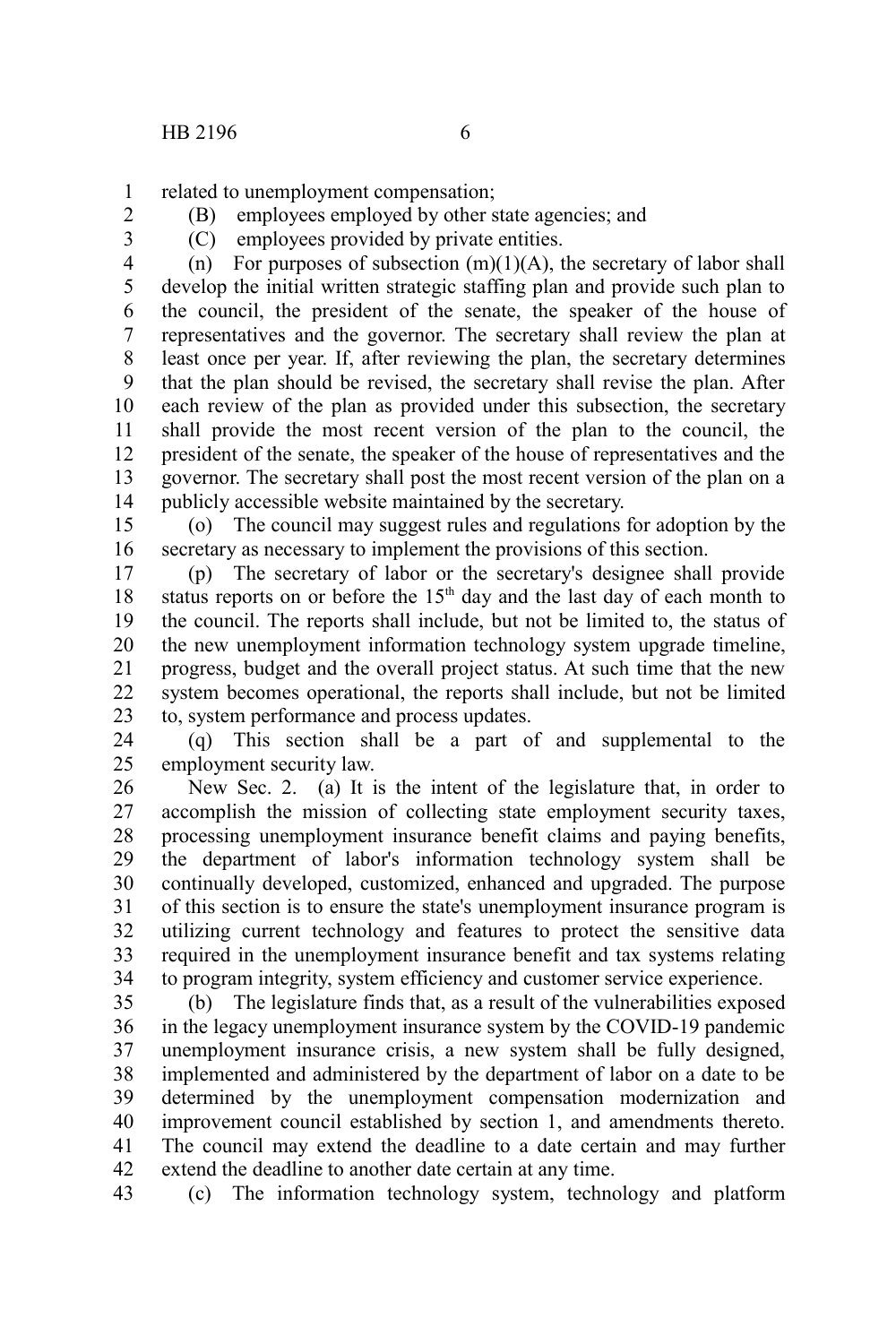shall include, but not be limited to, any components as specified and defined by the unemployment compensation modernization and improvement council established by section 1, and amendments thereto, in consultation with the secretary. 1 2 3 4

(d) The new system shall include, but not be limited to, any features and benefits as specified and defined by the unemployment compensation modernization and improvement council established by section 1, and amendments thereto, in consultation with the secretary. 5 6 7 8

(e) The secretary shall implement and utilize all program integrity elements, as specified and defined by the unemployment compensation modernization and improvement council established by section 1, and amendments thereto, in consultation with the secretary, including, but not limited to: 9 10 11 12 13

(1) Social security administration cross-matching for the purpose of validating social security numbers supplied by a claimant; 14 15

(2) checking of new hire records against the national directorate of new hires to verify eligibility; 16 17

(3) verification of immigration status or citizenship and confirmation of benefit applicant information through the systematic alien verification for entitlement program; 18 19 20

(4) comparison of applicant information to local, state and federal prison databases through incarceration cross-matches; 21 22

(5) detection of duplicate claims by applicants filed in other states or other unemployment insurance programs through utilization of the interstate connection network, interstate benefits cross-match, the state identification inquiry state claims and overpayment file and the interstate benefits 8606 application for overpayment recoveries for Kansas claims filed from a state other than Kansas; 23 24 25 26 27 28

(6) identification of internet protocol addresses linked to multiple claims or to claims filed outside of the United States; and 29 30

(7) use of data mining and data analytics to detect and prevent fraud when a claim is filed, and on an ongoing basis throughout the lifecycle of a claim, by using current and future functionalities to include suspicious actor repository, suspicious email domains, foreign internet protocol addresses, multi-state cross-match, identity verification, fraud alert systems and other assets provided by the unemployment insurance integrity center. 31 32 33 34 35 36 37

(f) If the unemployment compensation modernization and improvement council becomes inactive or is dissolved and the new information technology system modernization project has been completed, the secretary shall implement and utilize all new program integrity elements and guidance issued by the United States department of labor and the national association of state workforce agencies, including the integrity 38 39 40 41 42 43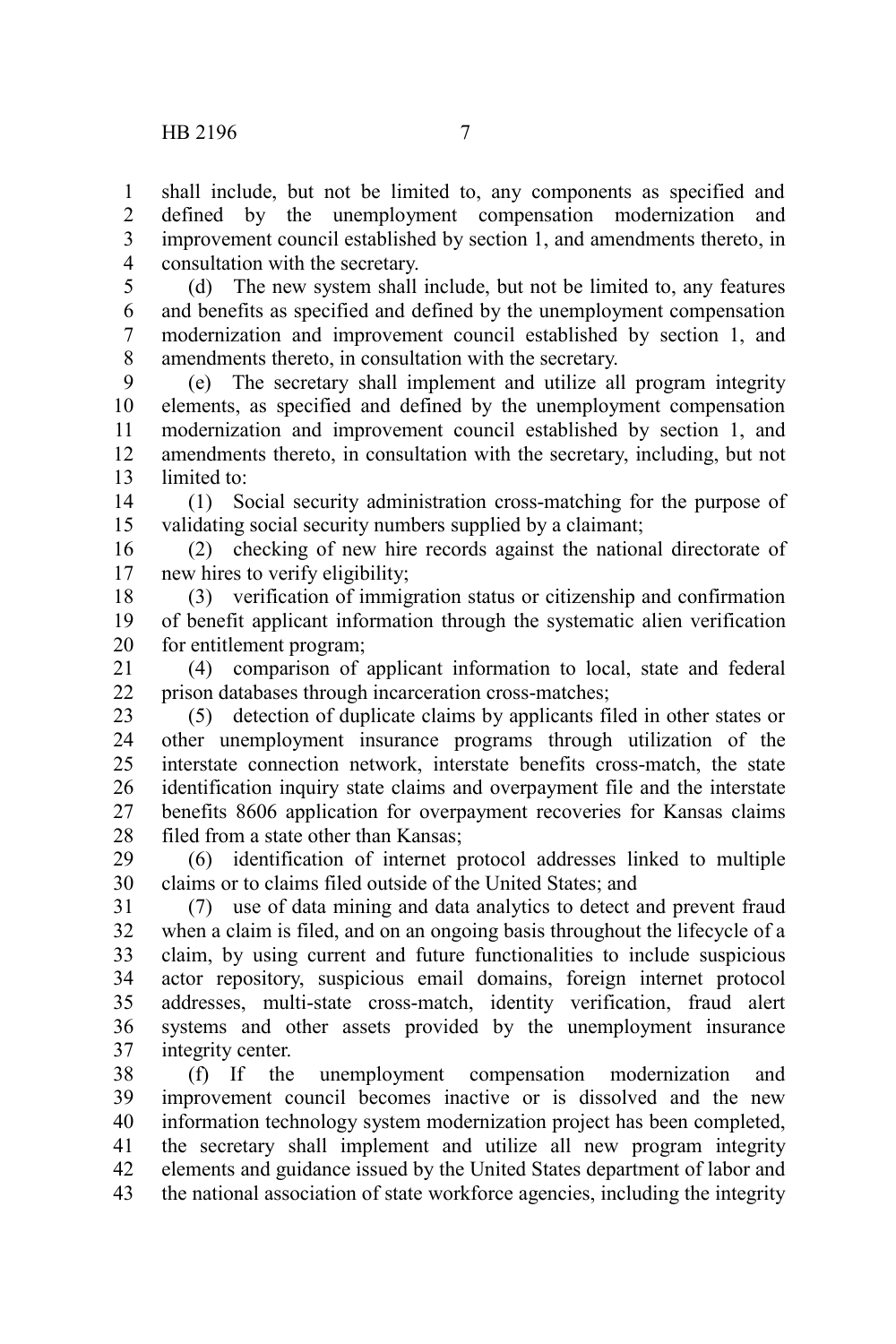data hub, within 60 days of the issuance of any such guidance. 1

(g) The secretary, on a scheduled basis, shall cross check new and active unemployment insurance claims against the cross-check programs described in subsection (e). If the secretary receives information concerning an individual approved for benefits that indicates a change in circumstances that may affect eligibility, the secretary shall review the individual's case and act in accordance with the law. 2 3 4 5 6 7

(h) The department of labor shall have the authority to execute a memorandum of understanding with any department, agency or agency division for information required to be shared between agencies pursuant to the provisions of this section. 8 9 10 11

(i) The secretary of labor shall adopt rules and regulations necessary for the purposes of carrying out this section. Such rules and regulations shall be adopted within 12 months of the effective date of this act. 12 13 14

(j) The secretary of labor shall provide an annual status update and progress report regarding the requirements of this section to the unemployment compensation modernization and improvement council and the legislative coordinating council. 15 16 17 18

(k) This section shall be a part of and supplemental to the employment security law. 19 20

New Sec. 3. (a) The secretary of labor shall include information on an unemployment insurance benefit claimant's initial notice of determination that informs the claimant of the federal and state tax consequences of any unemployment compensation benefits that the claimant may receive. This information shall include an explanation regarding the department of labor income tax withholding agreement form designated as K-BEN 233 or a successor form, tax withholding elections and the tax withholding process and estimated weekly and maximum claim year federal and state tax withholding amounts. 21 22 23 24 25 26 27 28 29

(b) This section shall be a part of and supplemental to the employment security law. 30 31

New Sec. 4. (a) The secretary of labor shall post trust fund computations and data as required by subsection (b) on a publicly accessible website maintained by the secretary as follows: 32 33 34

(1) The secretary shall post and maintain certified computations and data for each of the most recent 20 fiscal years within 120 days of the effective date of this act; and 35 36 37

(2) for the fiscal year beginning on July 1, 2021, and each fiscal year thereafter, the secretary shall certify and post the trust fund computations and data for the fiscal year to the website on or before December 1 following the end of such fiscal year. 38 39 40 41 42

(b) The computations and data to be posted shall include:

(1) Distributions of taxable wages by experience factor for each state 43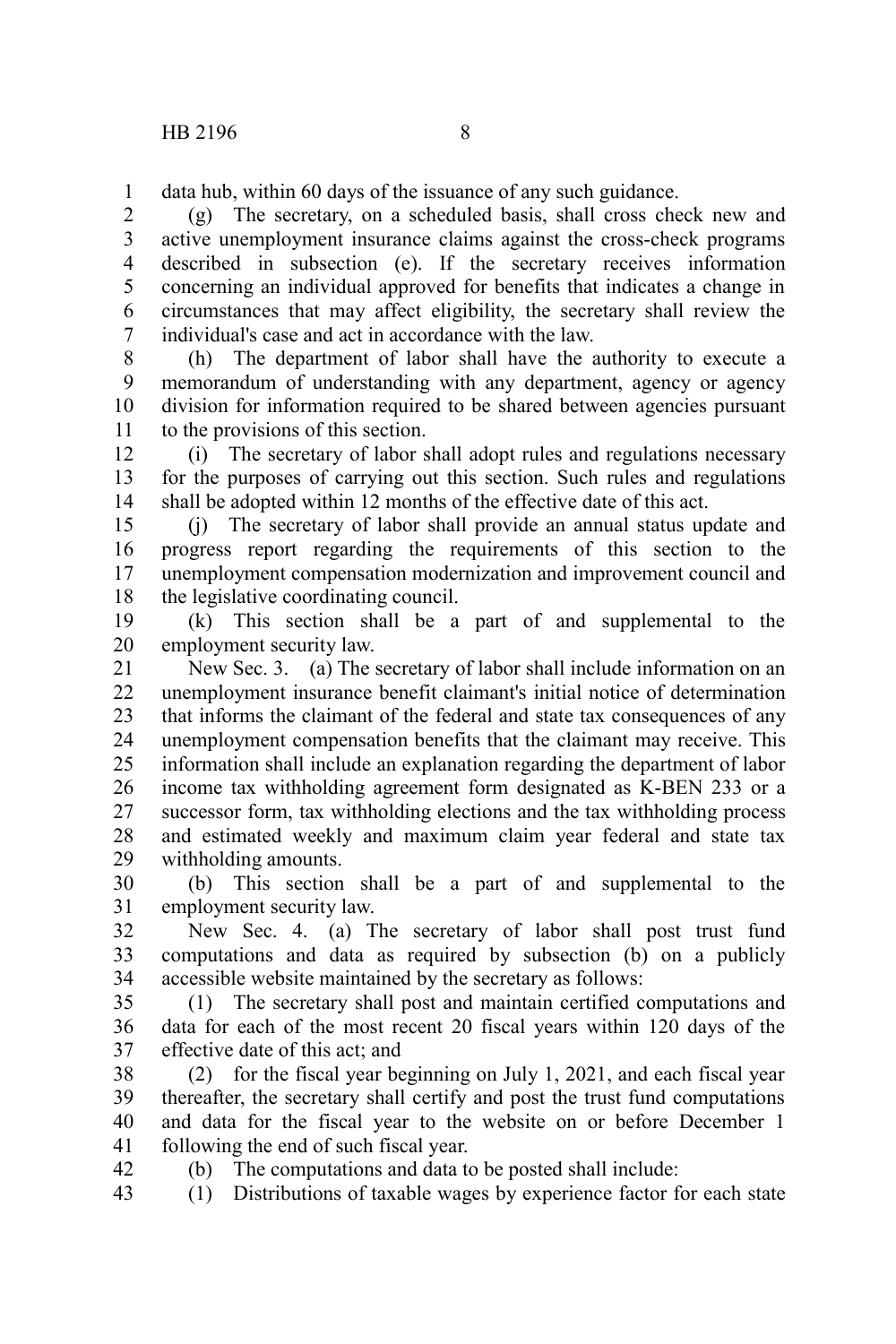- fiscal year including the following information: 1
- (A) The rate group; 2
	- (B) the reserve ratio lower limit;
	- (C) the number of accounts;
	- (D) the taxable wages by fiscal year;
- (E) a summary of active positive eligible accounts with the number of accounts and fiscal year taxable wages; 6 7
- (F) a summary of active ineligible accounts with the number of accounts and fiscal year taxable wages; 8 9
- (G) a summary of active negative accounts with the number of accounts and fiscal year taxable wages; and 10 11
- (H) a summary of terminated and inactive accounts with the number of accounts and fiscal year taxable wages; and 12 13
- 14 15

3 4 5

(2) an average high cost benefit rate summary, including:

(A) The average high cost benefit rate currently in effect; and

(B) the benefit cost rate for the fiscal years used to calculate the average high benefit cost rate. 16 17

(c) This section shall be a part of and supplemental to the employment security law. 18 19

New Sec. 5. (a) (1) The secretary of labor and the secretary of commerce shall jointly establish and implement the my reemployment plan as provided in this section. For purposes of this section, "my reemployment plan" means a program jointly established and implemented by the Kansas department of labor and the Kansas department of commerce that provides enhanced reemployment services, including workforce services provided by the department of commerce, to Kansans receiving unemployment insurance benefits. The program shall be available to all claimants except claimants in the shared work program or trade readjustment assistance program or claimants on temporary layoff with a return-to-work date. 20 21 22 23 24 25 26 27 28 29 30

(2) The secretary of labor shall provide the secretary of commerce with the names and contact information of claimants that have claimed four continuous weeks of benefits. The secretary of commerce shall request a resume or work history, a skills list and a job search plan from the claimants and shall offer and provide, when requested, assistance to the claimants in developing the documents or plan through collaboration by the secretary with the Kansas works workforce system. 31 32 33 34 35 36 37

(3) The secretary of labor shall share labor market information and current available job positions with the secretary of commerce. The secretary of labor may collaborate with Kansasworks or other state or federal agencies with job availability information in obtaining or sharing such information. 38 39 40 41 42

43

(4) The secretary of commerce shall match open job positions with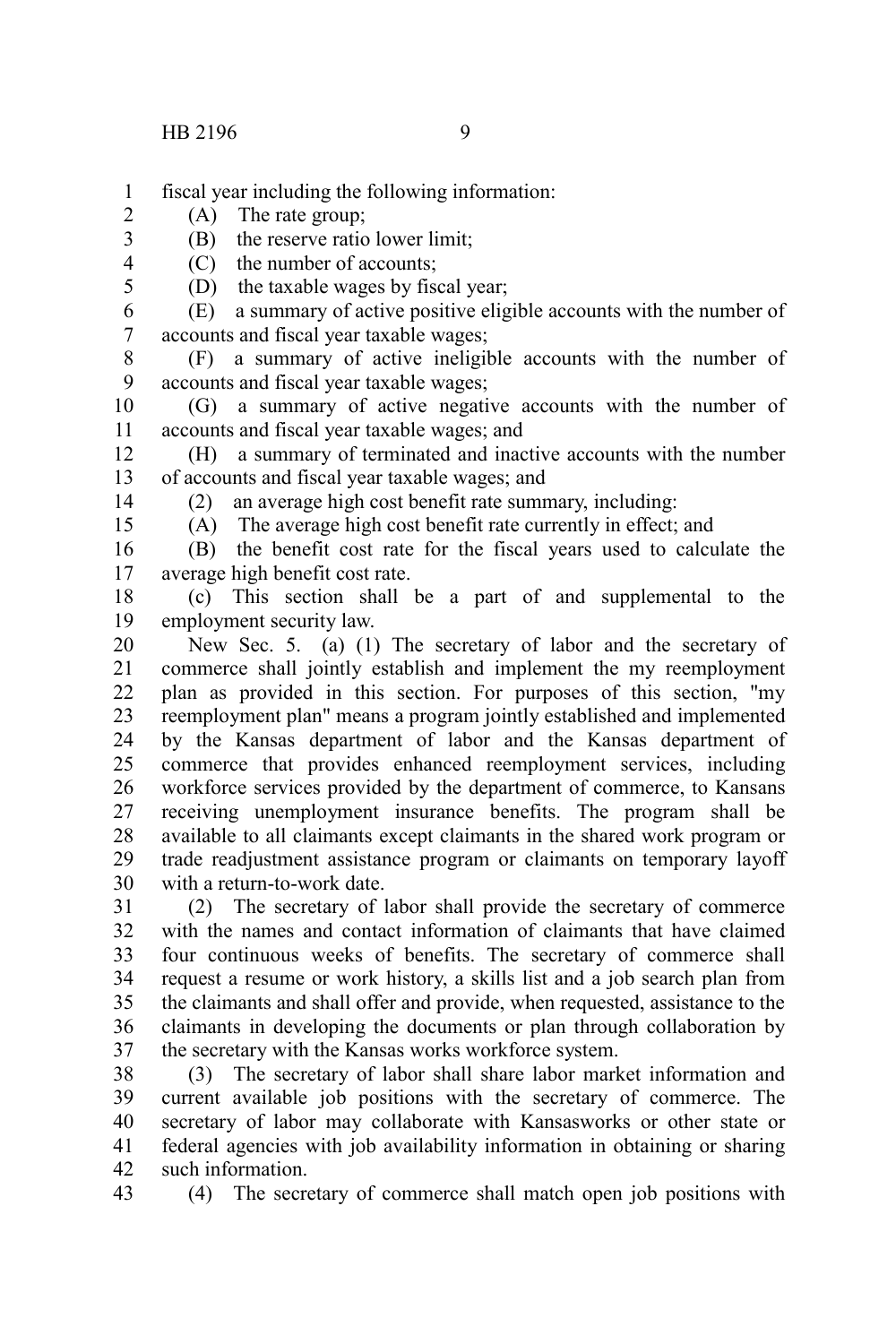claimants based on skills, work history and job location that is a reasonable commute from the claimant's residence and communicate the match information to the claimant and to the employer. The secretary of labor and the secretary of commerce shall consider whether the claimant or a Kansas employer would benefit from the claimant's participation in a work skills training or retraining program as provided by subsection (b) and, if so, provide such information to the employer, if applicable, and the claimant. Claimants who fail to respond within two weeks after contact by Kansasworks or the department of commerce shall be reported by the secretary of commerce to the secretary of labor. 1 2 3 4 5 6 7 8 9 10

(5) The secretary of commerce shall facilitate and oversee the claimant and employer interview process. The secretary shall monitor the result of job matches, including information regarding any claimant who did not attend an interview or did not accept a position that was a reasonable match for the claimant's work history and skills and was within a reasonable commute from the claimant's residence. The secretary shall contact the claimant and report the claimant to the secretary of labor. The secretary of labor shall consider whether the claimant has failed to meet work search requirements and if the claimant should continue to receive benefits. 11 12 13 14 15 16 17 18 19 20

(b) The secretary of commerce shall develop and implement a work skills training or retraining program for claimants in collaboration with the Kansasworks workforce system, the secretary of labor, employers and other state or federal agencies or organizations. The secretary of commerce shall seek to obtain or utilize any available federal funds for the program, and to the extent feasible, may make current work skills training and retraining programs available to claimants. The secretary of labor may allow claimants to participate in such a program offered by the secretary of commerce or by another state or federal agency in lieu of requiring the claimant to meet job search requirements and the requirements of the my reemployment plan until the number of allowed benefit weeks has expired. A claimant shall participate in such a program for not less than 25 hours per week. The secretary of commerce shall monitor claimants who are participating in the program to ensure attendance and progress. 21 22 23 24 25 26 27 28 29 30 31 32 33 34

(c) Claimants who participate in the my reemployment plan or the work skills training or retraining program shall meet attendance or progress requirements established by the secretary of commerce to continue eligibility for unemployment insurance benefits. Non - compliant claimants shall be reported by the secretary of commerce to the secretary of labor. The secretary of labor shall disqualify such claimants from further benefits within five business days of receiving the report, unless or until the claimant demonstrates compliance to the secretary of commerce, and shall communicate the disqualification and the reason for the 35 36 37 38 39 40 41 42 43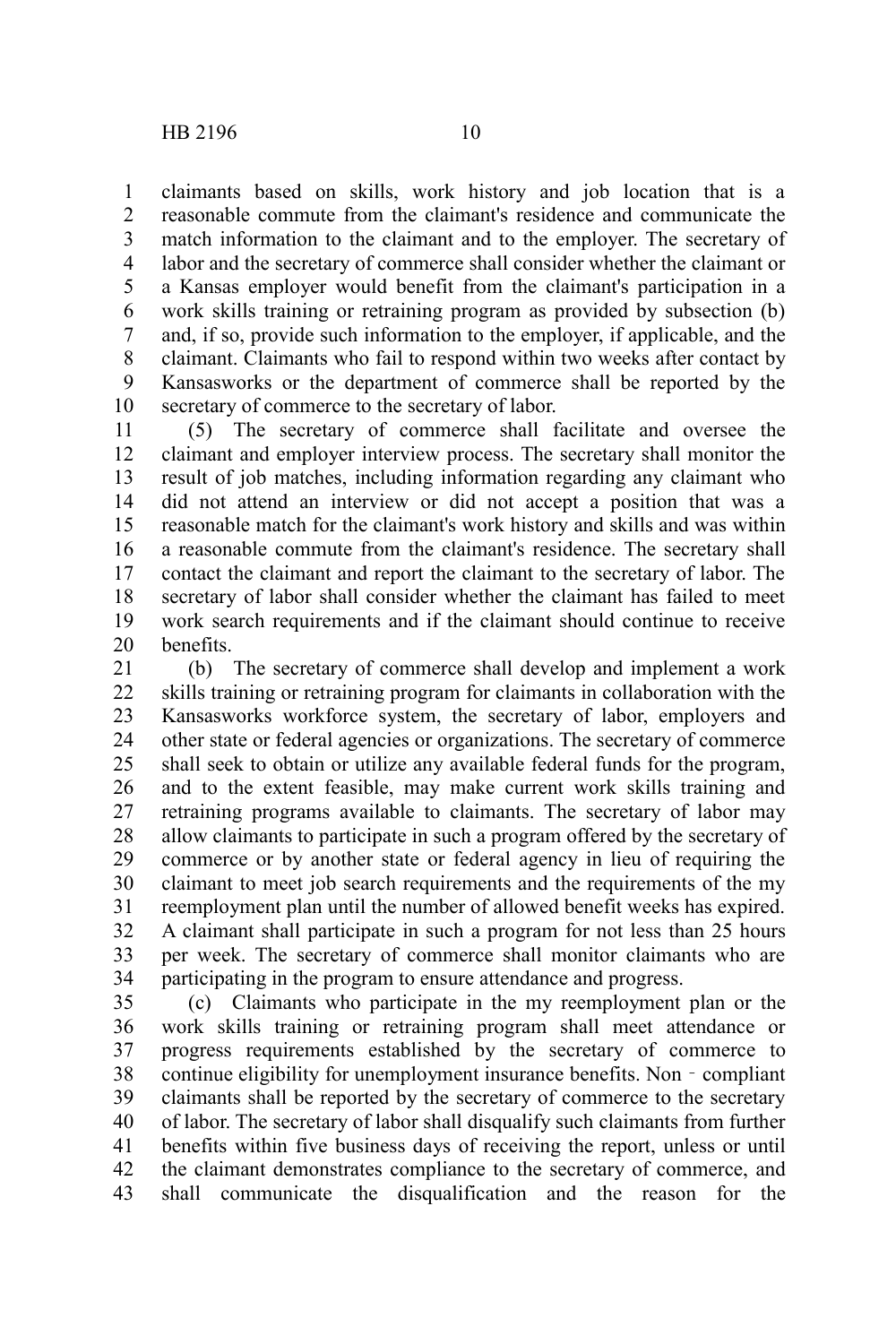disqualification to the claimant. The secretary of commerce shall report to 1

the secretary of labor when the claimant has reestablished compliance. The secretary of labor may continue benefits or reinstate a claimant's eligibility for benefits upon a showing of good cause by the claimant for the failure to meet attendance or progress requirements or my reemployment plan participation requirements. 2 3 4 5 6

(d) The secretary of labor and the secretary of commerce shall provide an annual status update and progress report for the my reemployment plan to the standing committee on commerce, labor and economic development of the house of representatives and the standing committee on commerce of the senate during the first month of the 2022 regular legislative session and the first month of each regular legislative session thereafter. 7 8 9 10 11 12 13

(e) This section shall be a part of and supplemental to the employment security law. 14 15

New Sec. 6. Notwithstanding the provisions of chapter 1 of the 2020 Special Session Laws of Kansas, any other statute or any other provision of this act, for the fiscal years ending June 30, 2021, and June 30, 2022, on or before July 15, 2021, the director of the budget shall determine the amount of moneys received by the state that are identified as moneys from the federal government for aid to the state of Kansas for coronavirus relief as appropriated in the following acts that are eligible to be used for employment security, may be expended at the discretion of the state, in compliance with the office of management and budget's uniform administrative requirements, cost principles and audit requirements for federal awards, and are unencumbered: (a) The federal CARES act, public law 116-136, the federal coronavirus preparedness and response supplemental appropriation act, 2020, public law 116-123, the federal families first coronavirus response act, public law 116-127, and the federal paycheck protection program and health care enhancement act, public law 116-139; (b) the federal consolidated appropriations act, 2021, public law 116-260; (c) the American rescue plan act of 2021, public law 117-2; and (d) any other federal law that appropriates moneys to the state for aid for coronavirus relief. Of such identified moneys, the director of the budget shall determine in the aggregate an amount equal to \$450,000,000 available in special revenue funds. If such identified moneys in the aggregate are less than \$450,000,000, the director of the budget shall determine the maximum amount available. The director of the budget shall certify the amount so determined from each fund to the director of accounts and reports and, at the same time as such certification is transmitted to the director of accounts and reports, shall transmit a copy of such certification to the director of legislative research. Upon receipt of each such certification, or as soon thereafter as moneys are available, the 16 17 18 19 20 21 22 23 24 25 26 27 28 29 30 31 32 33 34 35 36 37 38 39 40 41 42 43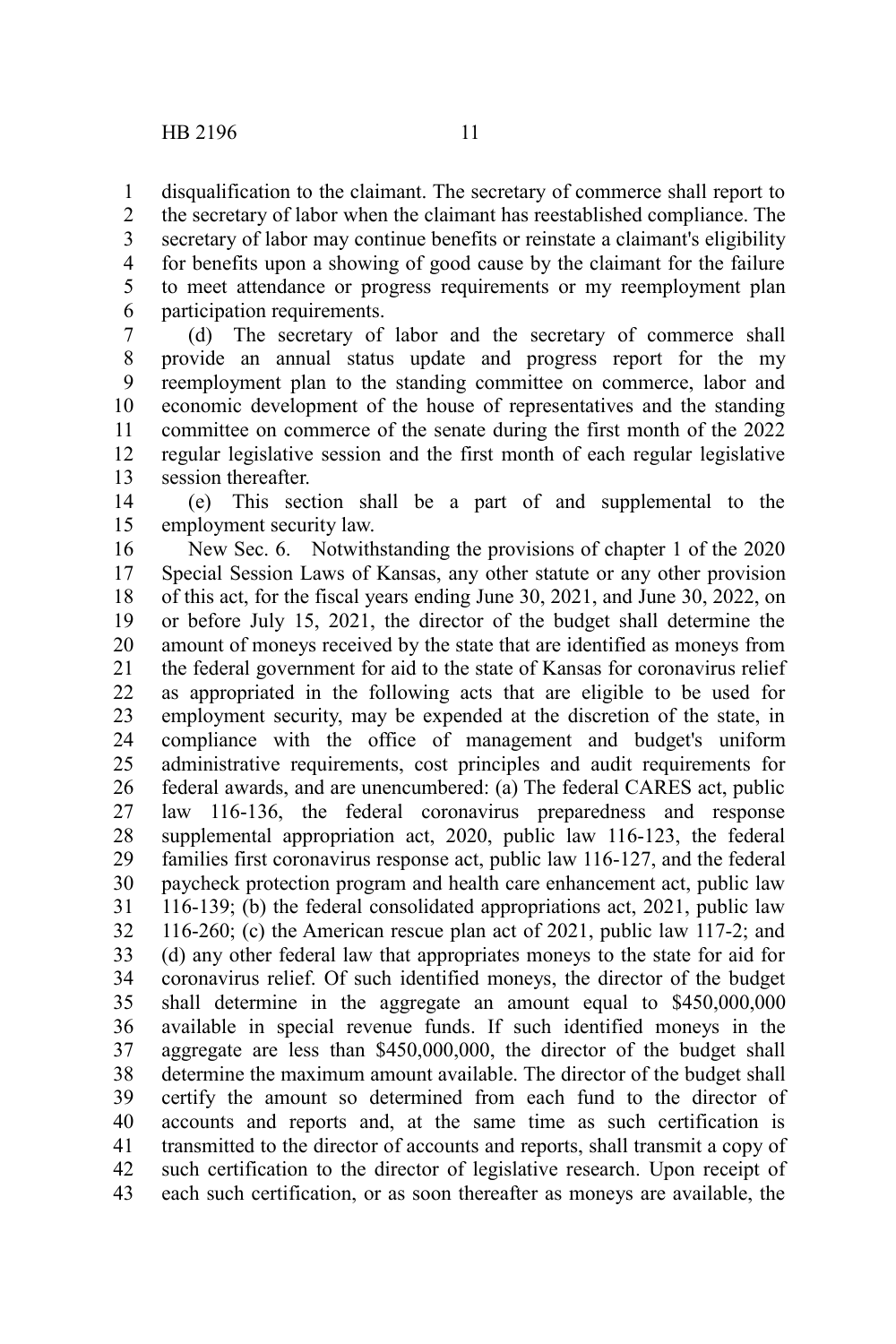41

amount equal to such certification and in the aggregate, an amount equal to \$450,000,000 if available from such funds to the employment security 1 2 3

fund (296-00-7056-7200) of the department of labor for the purpose of funding the employment security fund. 4 5

New Sec. 7. (a) On or before January 31 of each calendar year, the secretary of labor shall transmit to the standing committee on commerce of the senate and the standing committee on commerce, labor and economic development of the house of representatives or any successor committee, a report, based on information received or developed by the department of labor, concerning the employment security trust fund, unemployment benefit claims and employer contributions to the employment security trust fund. Such report shall contain the following information: 6 7 8 9 10 11 12 13

(1) The amount of claims for the 12-month period ending on June 30 of the previous calendar year; 14 15

(2) the actual and projected amount of claims for the 12-month period beginning on July 1 of the previous calendar year; 16 17

(3) the amount of employer contributions for the 12-month period ending on June 30 of the previous calendar year and current employer contribution rates; 18 19 20

(4) the actual and projected amount of employer contributions for the 12-month period beginning on July 1 of the previous calendar year and ending on June 30 of the current calendar year and projected employer contribution rates for the next succeeding calendar year; 21 22 23 24

(5) the balance of the employment security trust fund on June 30 of the previous calendar year and the current balance of the fund; and 25 26

(6) the projected balance of the employment security trust fund on June 30 of the current calendar year and on January 1 of the next succeeding calendar year. 27 28 29

(b) In arriving at the amount of employer contributions to the employment security trust fund pursuant to subsection (a)(3), and the projected amount of employer contributions pursuant to subsection (a)(4), contributions paid or projected to be paid on or before July 31 following the respective 12-month period ending date of June 30 shall be considered. 30 31 32 33 34

(c) The secretary may include in the report any recommendations of the secretary regarding changes in contribution rates or the contribution rate tables. If the secretary makes recommendations, the secretary shall include projections of changes to employer contribution rates and to the balance of the employment security trust fund if the secretary's recommendations were adopted by the legislature. 35 36 37 38 39 40

(d) The provisions of this section shall expire on February 1, 2024.

(e) This section shall be a part of and supplemental to the employment security law. 42 43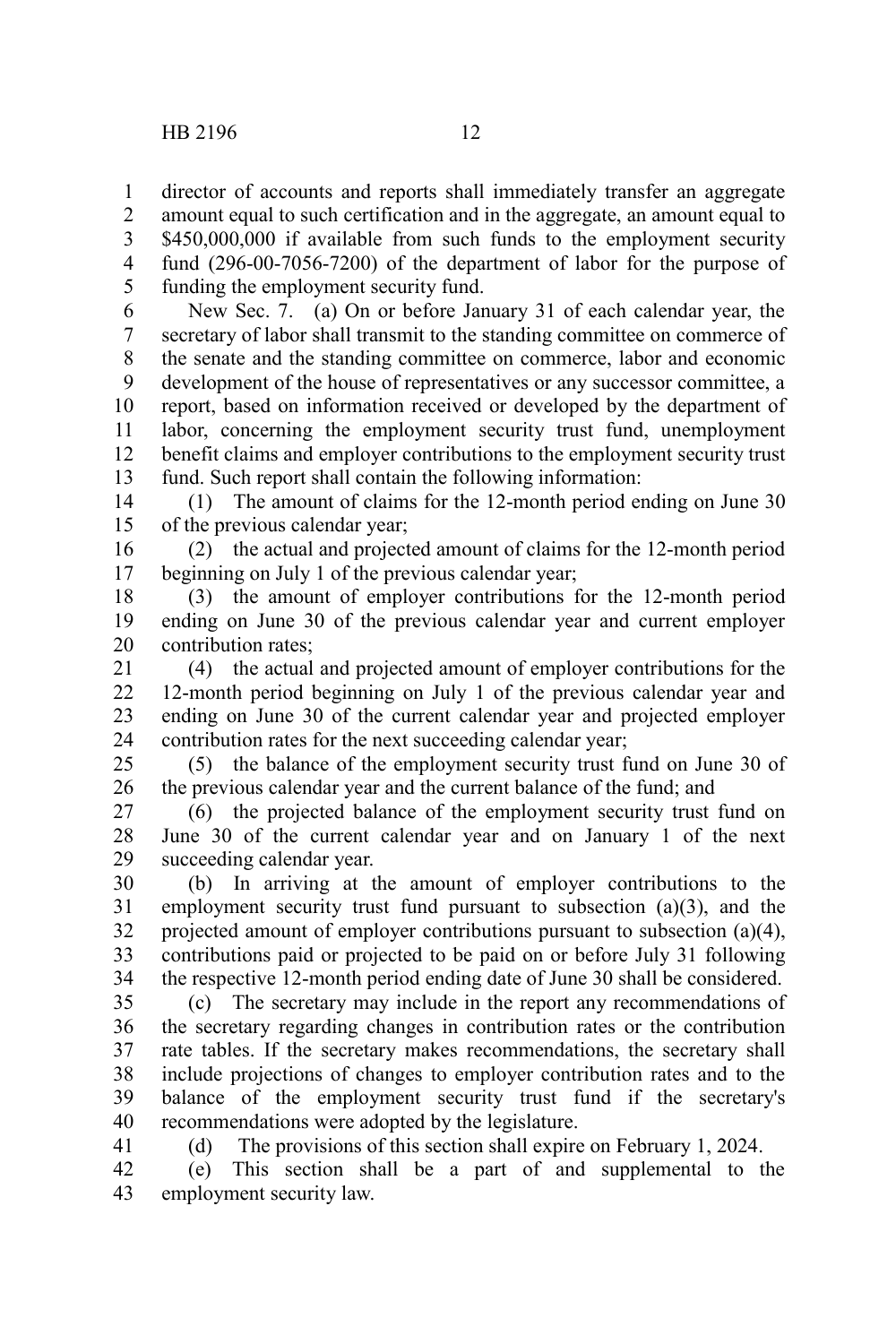Sec. 8. K.S.A. 2020 Supp. 44-703 is hereby amended to read as follows: 44-703. As used in this act, unless the context clearly requires otherwise: 1 2 3

(a) (1) "Annual payroll" means the total amount of wages paid or payable by an employer during the calendar year. 4 5

(2) "Average annual payroll" means the average of the annual payrolls of any employer for the last three calendar years immediately preceding the computation date as hereinafter defined if the employer has been continuously subject to contributions during those three calendar years and has paid some wages for employment during each of such years. In determining contribution rates for the calendar year, if an employer has not been continuously subject to contribution for the three calendar years immediately preceding the computation date but has paid wages subject to contributions during only the two calendar years immediately preceding the computation date, such employer's "average annual payroll" shall be the average of the payrolls for those two calendar years. 6 7 8 9 10 11 12 13 14 15 16

(3) "Total wages" means the total amount of wages paid or payable by an employer during the calendar year, including that part of remuneration in excess of the limitation prescribed as provided in subsection  $(o)(1)$  of this section. 17 18 19 20

(b) "Base period" means the first four of the last five completed calendar quarters immediately preceding the first day of an individual's benefit year, except that the base period in respect to combined wage claims means the base period as defined in the law of the paying state. 21 22 23 24

(1) If an individual lacks sufficient base period wages in order to establish a benefit year in the manner set forth above and satisfies the requirements of subsection (g) of K.S.A. 44-705*(g)* and subsection (hh) of K.S.A. 44-703*(hh)*, and amendments thereto, the claimant shall have an alternative base period substituted for the current base period so as not to prevent establishment of a valid claim. For the purposes of this subsection, "alternative base period" means the last four completed quarters immediately preceding the date the qualifying injury occurred. In the event the wages in the alternative base period have been used on a prior claim, then they shall be excluded from the new alternative base period. 25 26 27 28 29 30 31 32 33 34

(2) For the purposes of this chapter, the term "base period" includes the alternative base period. 35 36

(c) (1) "Benefits" means the money payments payable to an individual, as provided in this act, with respect to such individual's unemployment. 37 38 39

(2) "Regular benefits" means benefits payable to an individual under this act or under any other state law, including benefits payable to federal civilian employees and to ex-servicemen pursuant to 5 U.S.C. chapter 85, other than extended benefits. 40 41 42 43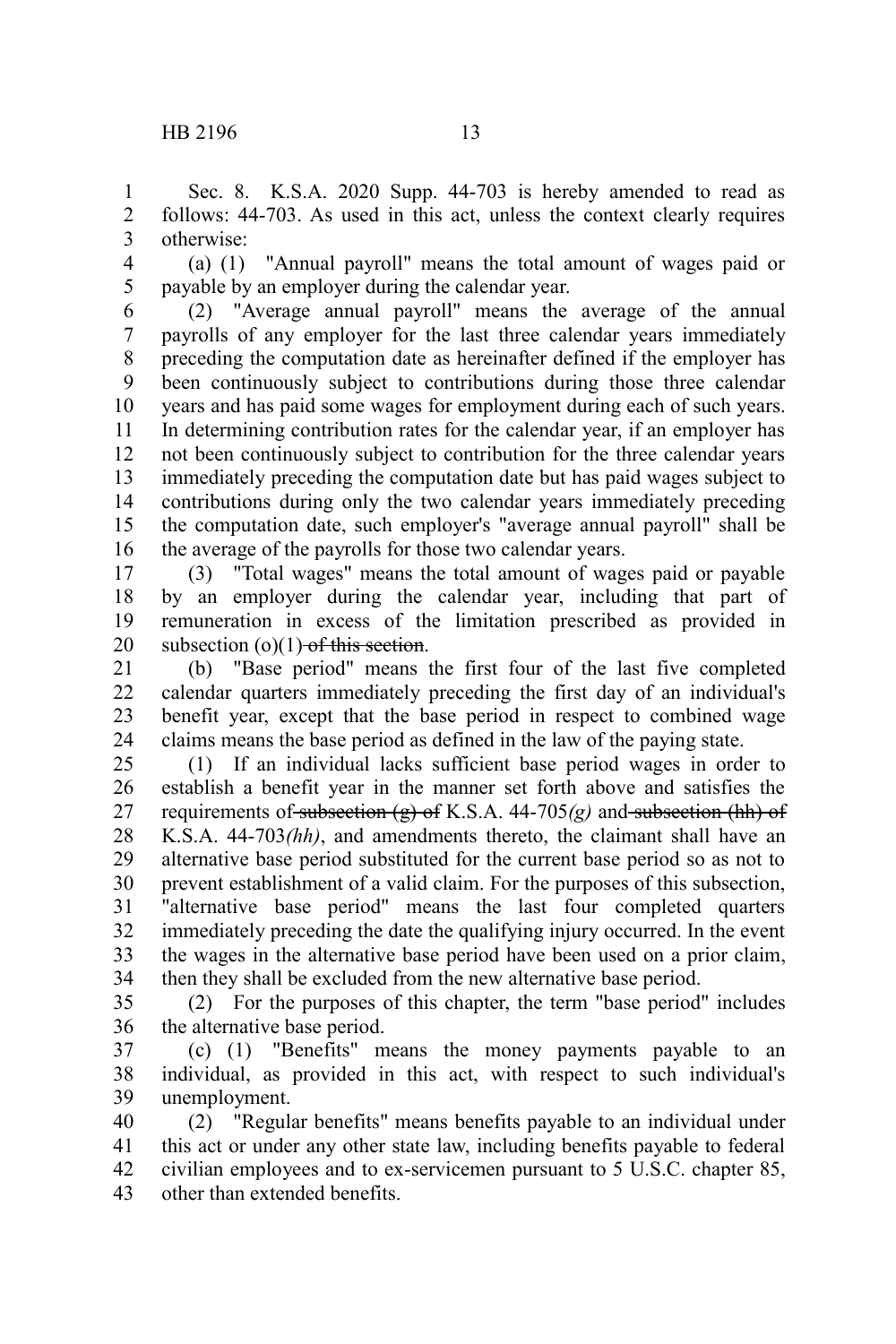(d) "Benefit year" with respect to any individual, means the period beginning with the first day of the first week for which such individual files a valid claim for benefits, and such benefit year shall continue for one full year. In the case of a combined wage claim, the benefit year shall be the benefit year of the paying state. Following the termination of a benefit year, a subsequent benefit year shall commence on the first day of the first week with respect to which an individual next files a claim for benefits. When such filing occurs with respect to a week which *that* overlaps the preceding benefit year, the subsequent benefit year shall commence on the first day immediately following the expiration date of the preceding benefit year. Any claim for benefits made in accordance with subsection (a) of K.S.A. 44-709*(a)*, and amendments thereto, shall be deemed to be a "valid claim" for the purposes of this subsection if the individual has been paid wages for insured work as required under subsection (e) of K.S.A. 44-705*(e)*, and amendments thereto. Whenever a week of unemployment overlaps two benefit years, such week shall, for the purpose of granting waiting-period credit or benefit payment with respect thereto, be deemed to be a week of unemployment within that benefit year in which the greater part of such week occurs. 1 2 3 4 5 6 7 8 9 10 11 12 13 14 15 16 17 18 19

20

(e) "Commissioner" or "secretary" means the secretary of labor.

(f) (1) "Contributions" means the money payments to the state employment security fund—which *that* are required to be made by employers on account of employment under K.S.A. 44-710, and amendments thereto, and voluntary payments made by employers pursuant to such statute. 21 22 23 24 25

(2) "Payments in lieu of contributions" means the money payments to the state employment security fund from employers which *that* are required to make or which *that* elect to make such payments under subsection (e) of K.S.A. 44-710*(e)*, and amendments thereto. 26 27 28 29

(g) "Employing unit" means any individual or type of organization, including any partnership, association, limited liability company, agency or department of the state of Kansas and political subdivisions thereof, trust, estate, joint-stock company, insurance company or corporation, whether domestic or foreign including nonprofit corporations, or the receiver, trustee in bankruptcy, trustee or successor thereof, or the legal representatives of a deceased person, which *that* has in its employ one or more individuals performing services for it within this state. All individuals performing services within this state for any employing unit which *that* maintains two or more separate establishments within this state shall be deemed to be employed by a single employing unit for all the purposes of this act. Each individual employed to perform or to assist in performing the work of any agent or employee of an employing unit shall be deemed to be employed by such employing unit for all the purposes of 30 31 32 33 34 35 36 37 38 39 40 41 42 43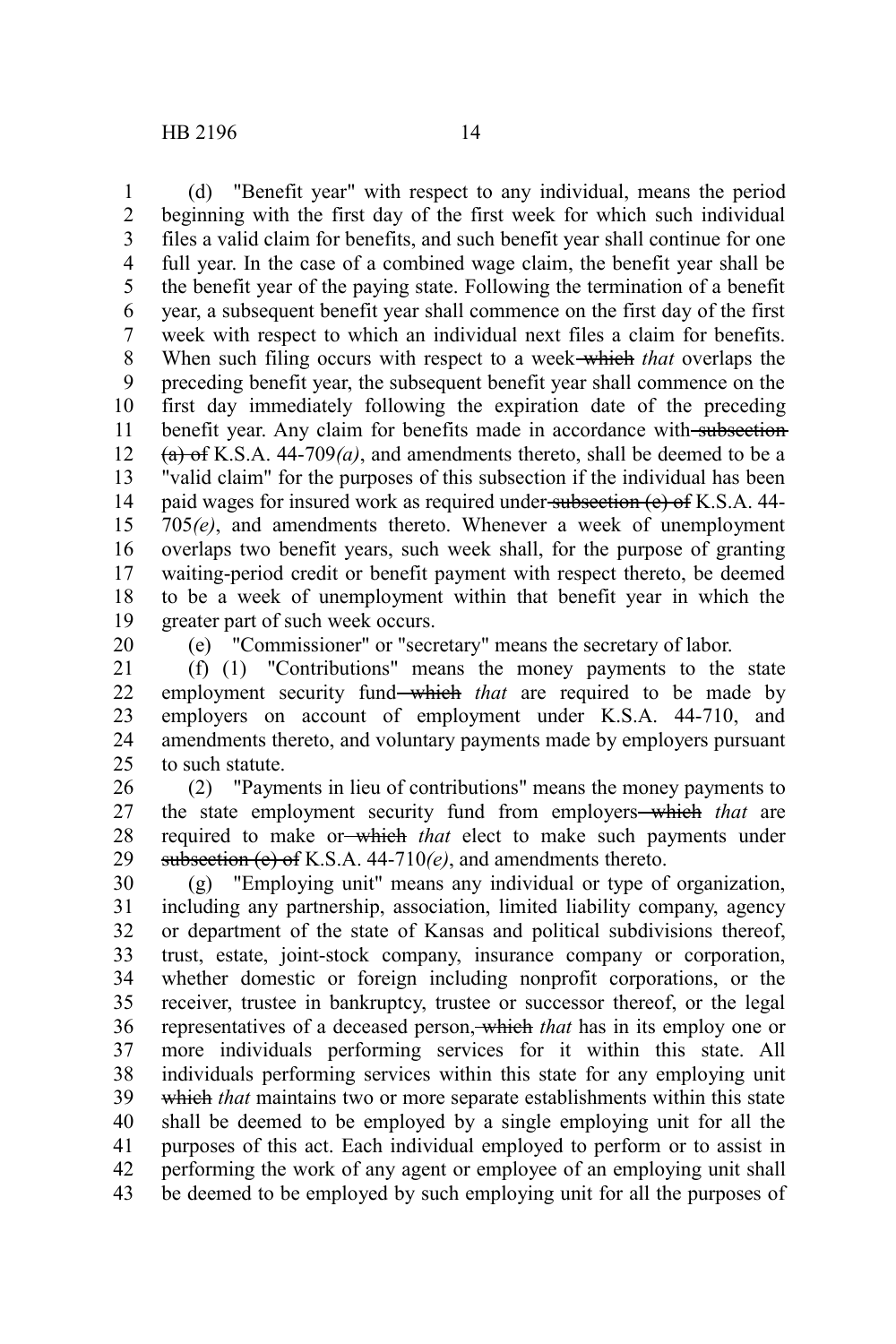3 4

1 2

(h) "Employer" means:

(1) (A) Any employing unit for which agricultural labor as defined in subsection  $(w)$  of this section is performed and which during any calendar quarter in either the current or preceding calendar year paid remuneration in cash of \$20,000 or more to individuals employed in agricultural labor or for some portion of a day in each of 20 different calendar weeks, whether or not such weeks were consecutive, in either the current or the preceding calendar year, employed in agricultural labor 10 or more individuals, regardless of whether they were employed at the same moment of time. 5 6 7 8 9 10 11 12

(B) For the purpose of this subsection  $(h)(1)$ , any individual who is a member of a crew furnished by a crew leader to perform-services services in agricultural labor for any other person shall be treated as an employee of such crew leader if: 13 14 15 16

(i) Such crew leader holds a valid certificate of registration under the federal migrant and seasonal agricultural workers protection act or substantially all the members of such crew operate or maintain tractors, mechanized harvesting or cropdusting equipment or any other mechanized equipment, which *that* is provided by such crew leader; and 17 18 19 20 21

(ii) such individual is not in the employment of such other person within the meaning of subsection (i) of this section.  $22$ 23

(C) For the purpose of this subsection  $(h)(1)$ , in the case of any individual who is furnished by a crew leader to perform service *services* in agricultural labor for any other person and who is not treated as an employee of such crew leader: 24 25 26 27

(i) Such other person and not the crew leader shall be treated as the employer of such individual; and 28 29

(ii) such other person shall be treated as having paid cash remuneration to such individual in an amount equal to the amount of cash remuneration paid to such individual by the crew leader, either on the crew leader's own behalf or on behalf of such other person, for the service *services* in agricultural labor performed for such other person. 30 31 32 33 34

(D) For the purposes of this subsection  $(h)(1)$  "crew leader" means an individual who: 35 36

(i) Furnishes individuals to perform service *services* in agricultural labor for any other person; 37 38

(ii) pays, either on such individual's own behalf or on behalf of such other person, the individuals so furnished by such individual for the service *services* in agricultural labor performed by them; and 39 40 41

(iii) has not entered into a written agreement with such other person under which such individual is designated as an employee of such other 42 43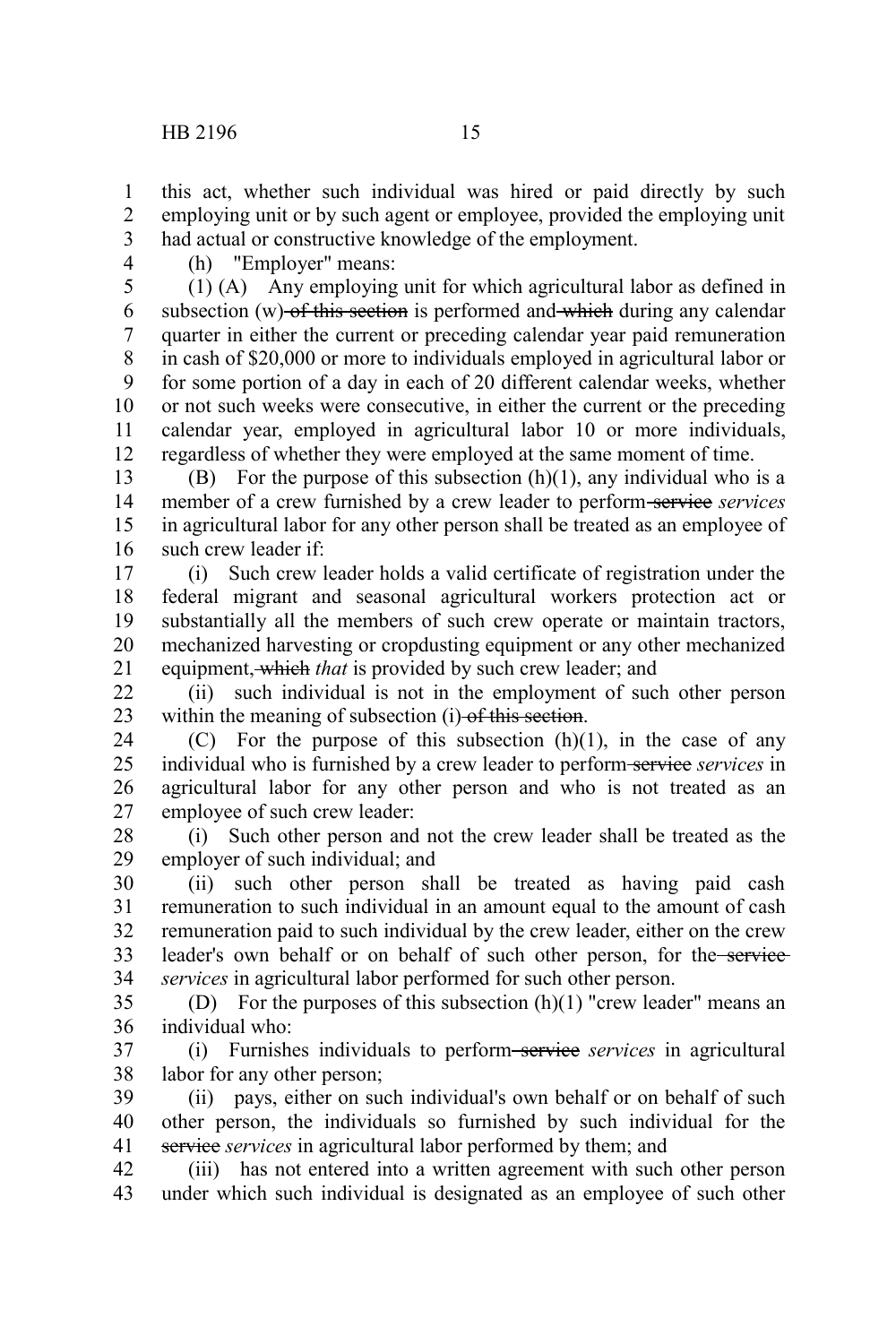person. 1

(2) (A) Any employing unit which *that* for calendar year 2007 and each calendar year thereafter: (i) In any calendar quarter in either the current or preceding calendar year paid for service *services* in employment wages of \$1,500 or more; (ii) for some portion of a day in each of 20 different calendar weeks, whether or not such weeks were consecutive, in either the current or preceding calendar year, had in employment at least one individual, whether or not the same individual was in employment in each such day; or (iii) elects to have an unemployment tax account established at the time of initial registration in accordance with subsection  $(e)$  of K.S.A. 44-711 $(c)$ , and amendments thereto. 2 3 4 5 6 7 8 9 10 11

(B) Employment of individuals to perform domestic service or agricultural labor and wages paid for such service or labor shall not be considered in determining whether an employing unit meets the criteria of this subsection  $(h)(2)$ . 12 13 14 15

(3) Any employing unit for which service is employment as defined in subsection  $(i)(3)(E)$  of this section. 16 17

(4) (A) Any employing unit, whether or not it is an employing unit under subsection (g) of this section, which *that* acquires or in any manner succeeds to: (i) Substantially all of the employing enterprises, organization, trade or business; or (ii) substantially all the assets, of another employing unit-which *that* at the time of such acquisition was an employer subject to this act; 18 19 20 21 22 23

(B) any employing unit which *that* is controlled substantially, either directly or indirectly by legally enforceable means or otherwise, by the same interest or interests, whether or not such interest or interests are an employing unit under subsection (g) of this section, which acquires or in any manner succeeds to a portion of an employer's annual payroll, which is less than 100% of such employer's annual payroll, and which intends to continue the acquired portion as a going business. 24 25 26 27 28 29 30

(5) Any employing unit which *that* paid cash remuneration of \$1,000 or more in any calendar quarter in the current or preceding calendar year to individuals employed in domestic service as defined in subsection (aa) of this section. 31 32 33 34

(6) Any employing unit which *that* having become an employer under this subsection (h) has not, under-subsection (b) of K.S.A. 44-711*(b)*, and amendments thereto, ceased to be an employer subject to this act. 35 36 37 38

(7) Any employing unit—which *that* has elected to become fully subject to this act in accordance with subsection (e) of K.S.A. 44-711*(c)*, and amendments thereto. 39 40 41

(8) Any employing unit not an employer by reason of any other paragraph of this subsection (h), for which within either the current or 42 43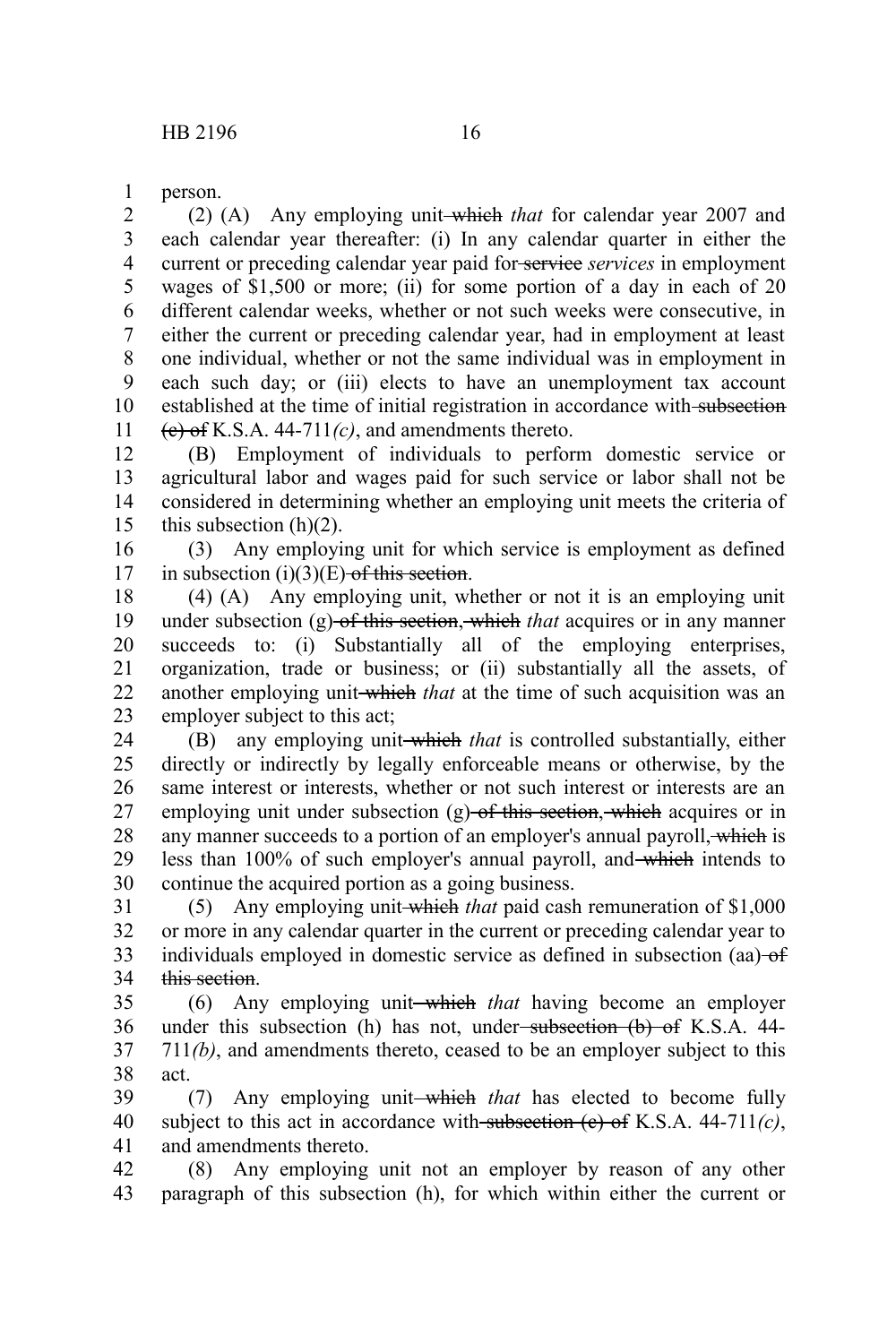preceding calendar year services in employment are or were performed with respect to which such employing unit is liable for any federal tax against which credit may be taken for contributions required to be paid into a state unemployment compensation fund; or which *that*, as a condition for approval of this act for full tax credit against the tax imposed by the federal unemployment tax act, is required, pursuant to such act, to be an "employer" under this act. 1 2 3 4 5 6 7

(9) Any employing unit described in section  $501(c)(3)$  of the federal internal revenue code of 1986 which *that* is exempt from income tax under section 501(a) of the code that had four or more individuals in employment for some portion of a day in each of 20 different weeks, whether or not such weeks were consecutive, within either the current or preceding calendar year, regardless of whether they were employed at the same moment of time. 8 9 10 11 12 13 14

15

(i) "Employment" means:

(1) Subject to the other provisions of this subsection, service, including service *services* in interstate commerce, performed by: 16 17

18

(A) Any active officer of a corporation; or

(B) any individual who, under the usual common law rules applicable in determining the employer-employee relationship, has the status of an employee subject to the provisions of subsection  $(i)(3)(D)$ ; or 19 20 21

(C) any individual other than an individual who is an employee under subsection (i)(1)(A) or subsection (i)(1)(B) above who performs services for remuneration for any person: 22 23 24

(i) As an agent-driver or commission-driver engaged in distributing meat products, vegetable products, fruit products, bakery products, beverages +, other than milk), or laundry or dry-cleaning services, for such individual's principal; or 25 26 27 28

(ii) as a traveling or city salesman, other than as an agent-driver or commission-driver, engaged upon a full-time basis in the solicitation on behalf of, and the transmission to, a principal +, except for side-line sales activities on behalf of some other person)*,* of orders from wholesalers, retailers, contractors, or operators of hotels, restaurants, or other similar establishments for merchandise for resale or supplies for use in their business operations. 29 30 31 32 33 34 35

For purposes of subsection  $(i)(1)(C)$ , the term "employment"-shallinclude *includes* services described in paragraphs (i) and (ii) above only if: 36 37

(a) The contract of service contemplates that substantially all of the services are to be performed personally by such individual; 38 39

(b) the individual does not have a substantial investment in facilities used in connection with the performance of the services for the than in facilities for transportation); and 40 41 42

(c) the services are not in the nature of a single transaction that is not 43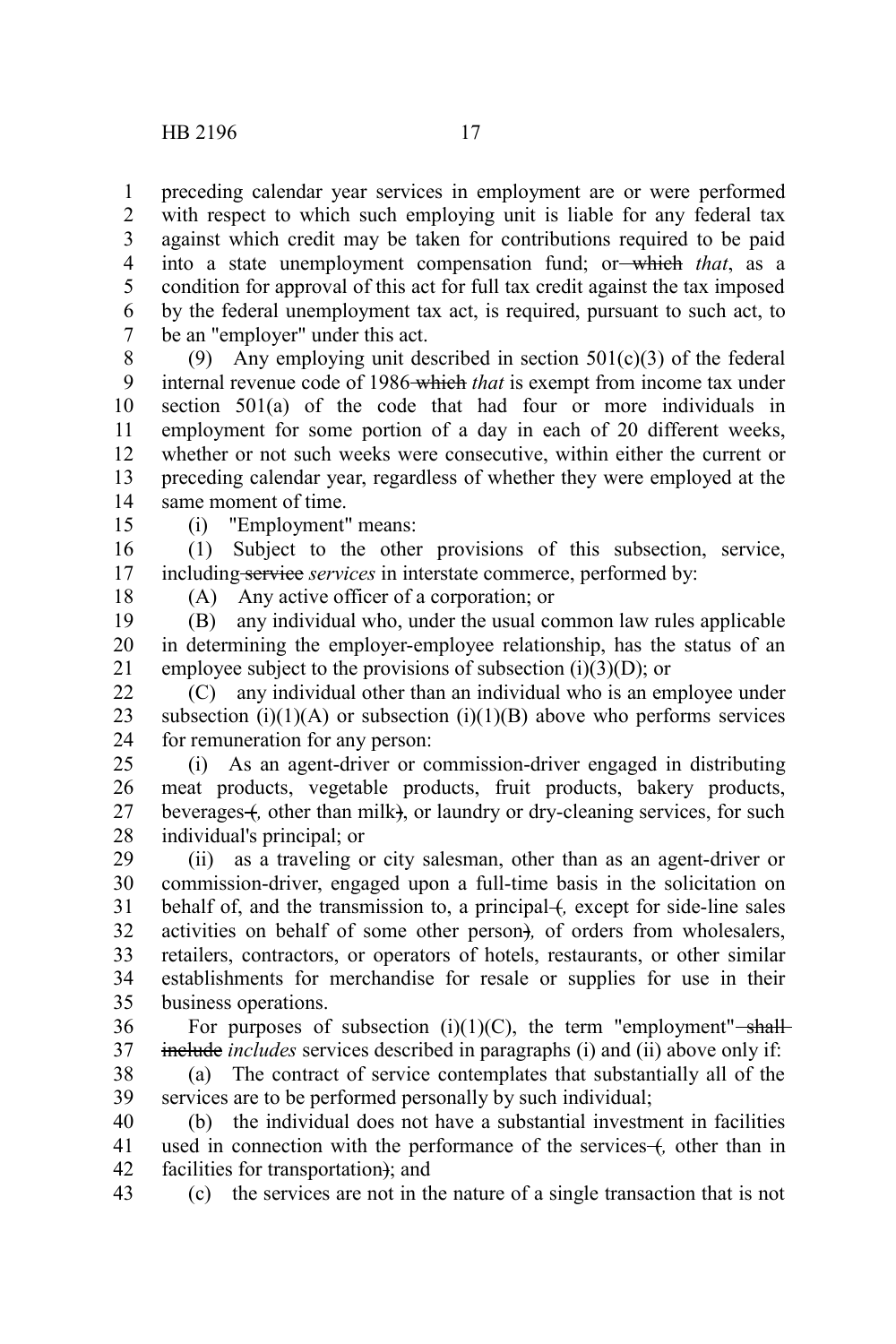part of a continuing relationship with the person for whom the services are performed. 1 2

(2) The term "employment" shall include *includes* an individual's entire service within the United States, even though performed entirely outside this state if: 3 4 5

6

(A) The service is not localized in any state;

(B) the individual is one of a class of employees who are required to travel outside this state in performance of their duties; and 7 8

(C) the individual's base of operations is in this state, or if there is no base of operations, then the place from which *where* service is directed or controlled is in this state. 9 10 11

12

(3) The term "employment" shall also include *includes*:

(A) Services performed within this state but not covered by the provisions of subsection  $(i)(1)$  or subsection  $(i)(2)$  shall be deemed to be employment subject to this act if contributions are not required and paid with respect to such services under an unemployment compensation law of any other state or of the federal government. 13 14 15 16 17

(B) Services performed entirely without this state, with respect to no part of which contributions are required and paid under an unemployment compensation law of any other state or of the federal government, shall be deemed to be employment subject to this act only if the individual performing such services is a resident of this state and the secretary approved the election of the employing unit for whom such services are performed that the entire service of such individual shall be deemed to be employment subject to this act. 18 19 20 21 22 23 24 25

(C) Services covered by an arrangement pursuant to subsection (I) of K.S.A. 44-714*(j)*, and amendments thereto, between the secretary and the agency charged with the administration of any other state or federal unemployment compensation law, pursuant to which all services performed by an individual for an employing unit are deemed to be performed entirely within this state, shall be deemed to be employment if the secretary has approved an election of the employing unit for whom such services are performed, pursuant to which the entire service of such individual during the period covered by such election is deemed to be insured work. 26 27 28 29 30 31 32 33 34 35

(D) Services performed by an individual for wages or under any contract of hire shall be deemed to be employment subject to this act if the business for which activities of the individual are performed retains not only the right to control the end result of the activities performed, but the manner and means by which the end result is accomplished. 36 37 38 39 40

(E) Service*Services* performed by an individual in the employ of this state or any instrumentality thereof, any political subdivision of this state or any instrumentality thereof, or in the employ of an Indian tribe, as 41 42 43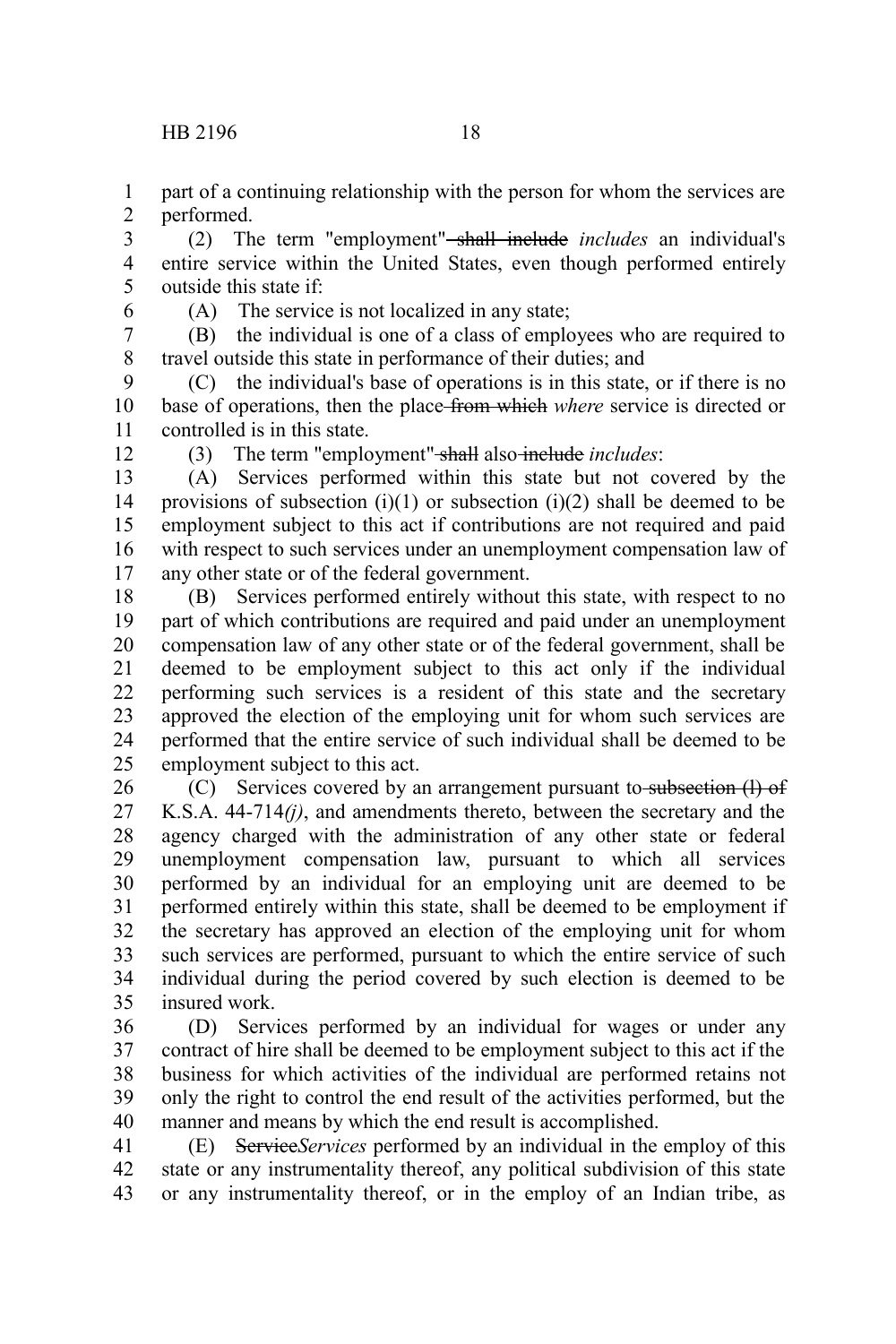defined pursuant to section 3306(u) of the federal unemployment tax act, any instrumentality of more than one of the foregoing or any instrumentality which *that* is jointly owned by this state or a political subdivision thereof or Indian tribes and one or more other states or political subdivisions of this or other states, provided that such service is excluded from "employment" as defined in the federal unemployment tax act by reason of section  $3306(c)(7)$  of that act and is not excluded from "employment" under subsection  $(i)(4)(A)$  of this section. For purposes of this section, the exclusions from employment in subsections  $(i)(4)(A)$  and  $(i)(4)(L)$  shall also be applicable to services performed in the employ of an Indian tribe. 1 2 3 4 5 6 7 8 9 10 11

(F) Service*Services* performed by an individual in the employ of a religious, charitable, educational or other organization which *that* is excluded from the term "employment" as defined in the federal unemployment tax act solely by reason of section  $3306(c)(8)$  of that act, and is not excluded from employment under paragraphs (I) through (M) of subsection (i)(4)*(I) through (M)*. 12 13 14 15 16 17

(G) The term "employment"<del>-shall include</del> *includes* the service*services* of an individual who is a citizen of the United States, performed outside the United States except in Canada, in the employ of an American employer +, other than service which *that* is deemed "employment" under the provisions of subsection  $(i)(2)$  or subsection  $(i)(3)$  or the parallel provisions of another state's law), if: 18 19 20 21 22 23

(i) The employer's principal place of business in the United States is located in this state; or 24 25

26

(ii) the employer has no place of business in the United States, but:

27

(a) The employer is an individual who is a resident of this state;

(b) the employer is a corporation which is organized under the laws of this state; or 28 29

(c) the employer is a partnership or a trust and the number of the partners or trustees who are residents of this state is greater than the number who are residents of any other state; or 30 31 32

(iii) none of the criteria of paragraphs  $(i)$  and  $(ii)$  above of this subsection  $(i)(3)(G)(i)$  *and (ii)* are met but the employer has elected coverage in this state or, the employer having failed to elect coverage in any state, the individual has filed a claim for benefits, based on such service, under the law of this state. 33 34 35 36 37

(H) An "American employer," for purposes of subsection (i)(3)(G), means a person who is: 38 39 40

(i) An individual who is a resident of the United States;

(ii) a partnership if ⅔ or more of the partners are residents of the United States; 41 42

(iii) a trust, if all of the trustees are residents of the United States; or 43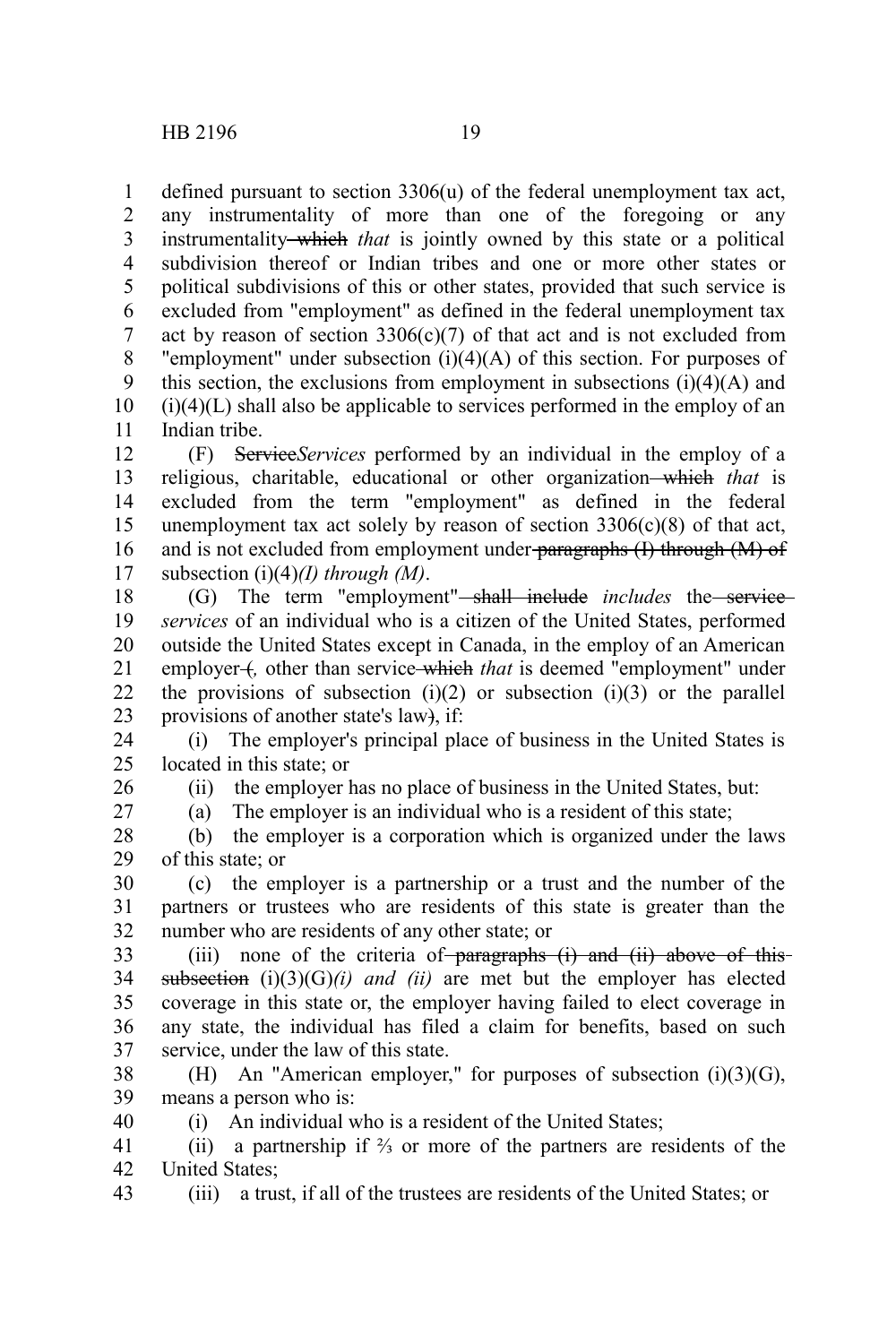(iv) a corporation organized under the laws of the United States or of any state. 1 2

(I) Notwithstanding subsection  $(i)(2)$  of this section, all service *services* performed by an officer or member of the crew of an American vessel or American aircraft on or in connection with such vessel or aircraft, if the operating office, from which the operations of such vessel or aircraft operating within, or within and without, the United States are ordinarily and regularly supervised, managed, directed and controlled is within this state. 3 4 5 6 7 8 9

(J) Notwithstanding any other provisions of this subsection (i), service *services* with respect to which a tax is required to be paid under any federal law imposing a tax against which credit may be taken for contributions required to be paid into a state unemployment compensation fund or which *that* as a condition for full tax credit against the tax imposed by the federal unemployment tax act is required to be covered under this act. 10 11 12 13 14 15 16

(K) Domestic service in a private home, local college club or local chapter of a college fraternity or sorority performed for a person who paid cash remuneration of \$1,000 or more in any calendar quarter in the current calendar year or the preceding calendar year to individuals employed in such domestic service. 17 18 19 20 21

(4) The term "employment"<del>-shall</del> *does* not include: (A) Service-*Services* performed in the employ of an employer specified in subsection  $(h)(3)$ -of this section if such service is performed by an individual in the exercise of duties:  $22$ 23 24  $25$ 

26

29

(i) As an elected official;

(ii) as a member of a legislative body, or a member of the judiciary, of a state, political subdivision or of an Indian tribe; 27 28

(iii) as a member of the state national guard or air national guard;

(iv) as an employee serving on a temporary basis in case of fire, storm, snow, earthquake, flood or similar emergency; 30 31

(v) in a position which *that*, under or pursuant to the laws of this state or tribal law, is designated as a major nontenured policymaking or advisory position or as a policymaking or advisory position the performance of the duties of which ordinarily does not require more than eight hours per week; 32 33 34 35 36

(B) service*services* with respect to which unemployment compensation is payable under an unemployment compensation system established by an act of congress; 37 38 39

(C) service*services* performed by an individual in the employ of such individual's son, daughter or spouse, and service*services* performed by a child under the age of 21 years in the employ of such individual's father or mother; 40 41 42 43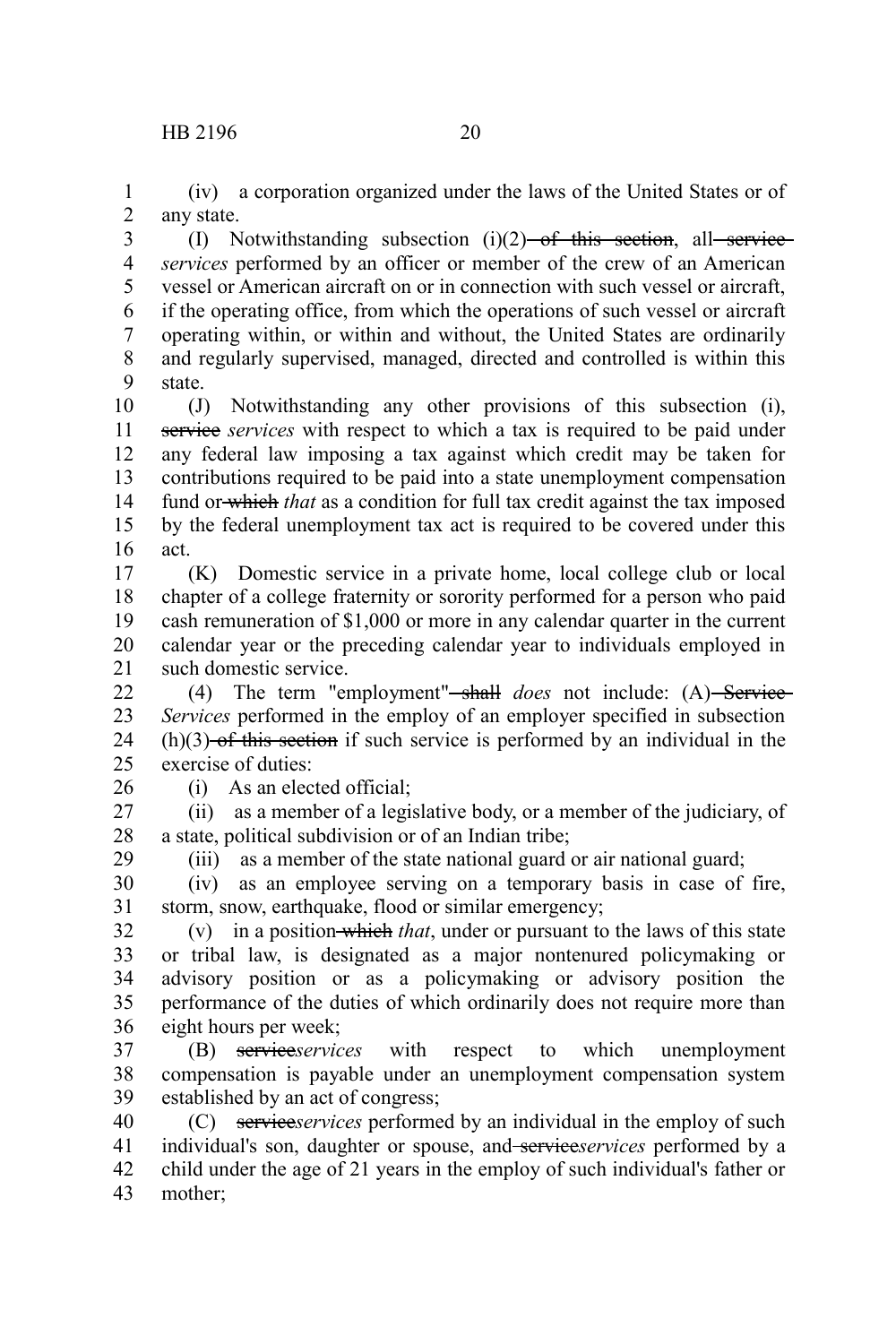(D) service*services* performed in the employ of the United States government or an instrumentality of the United States exempt under the constitution of the United States from the contributions imposed by this act, except that to the extent that the congress of the United States shall permit states to require any instrumentality of the United States to make payments into an unemployment fund under a state unemployment compensation law, all of the provisions of this act shall be applicable to such instrumentalities, and to services performed for such instrumentalities, in the same manner, to the same extent and on the same terms as to all other employers, employing units, individuals and services. If this state shall not be certified for any year by the federal security agency under section 3304(c) of the federal internal revenue code of 1986, the payments required of such instrumentalities with respect to such year shall be refunded by the secretary from the fund in the same manner and within the same period as is provided in subsection  $(f)$  of K.S.A. 44-717*(h)*, and amendments thereto, with respect to contributions erroneously collected; 1 2 3 4 5 6 7 8 9 10 11 12 13 14 15 16 17

(E) service*services* covered by an arrangement between the secretary and the agency charged with the administration of any other state or federal unemployment compensation law pursuant to which all services performed by an individual for an employing unit during the period covered by such employing unit's duly approved election, are deemed to be performed entirely within the jurisdiction of such other state or federal agency; 18 19 20 21 22 23 24

(F) service*services* performed by an individual under the age of 18 in the delivery or distribution of newspapers or shopping news, not including delivery or distribution to any point for subsequent delivery or distribution; 25 26 27 28

(G) service*services* performed by an individual for an employing unit as an insurance agent or as an insurance solicitor, if all such service performed by such individual for such employing unit is performed for remuneration solely by way of commission; 29 30 31 32

(H) service*services* performed in any calendar quarter in the employ of any organization exempt from income tax under section 501(a) of the federal internal revenue code of 1986<sup>-4</sup>, other than an organization described in section 401(a) or under section 521 of such code)*,* if the remuneration for such service is less than \$50. In construing the application of the term "employment," if services performed during  $\frac{1}{2}$  or more of any pay period by an individual for the person employing such individual constitute employment, all the services of such individual for such period shall be deemed to be employment; but if the services performed during more than ½ of any such pay period by an individual for the person employing such individual do not constitute employment, then 33 34 35 36 37 38 39 40 41 42 43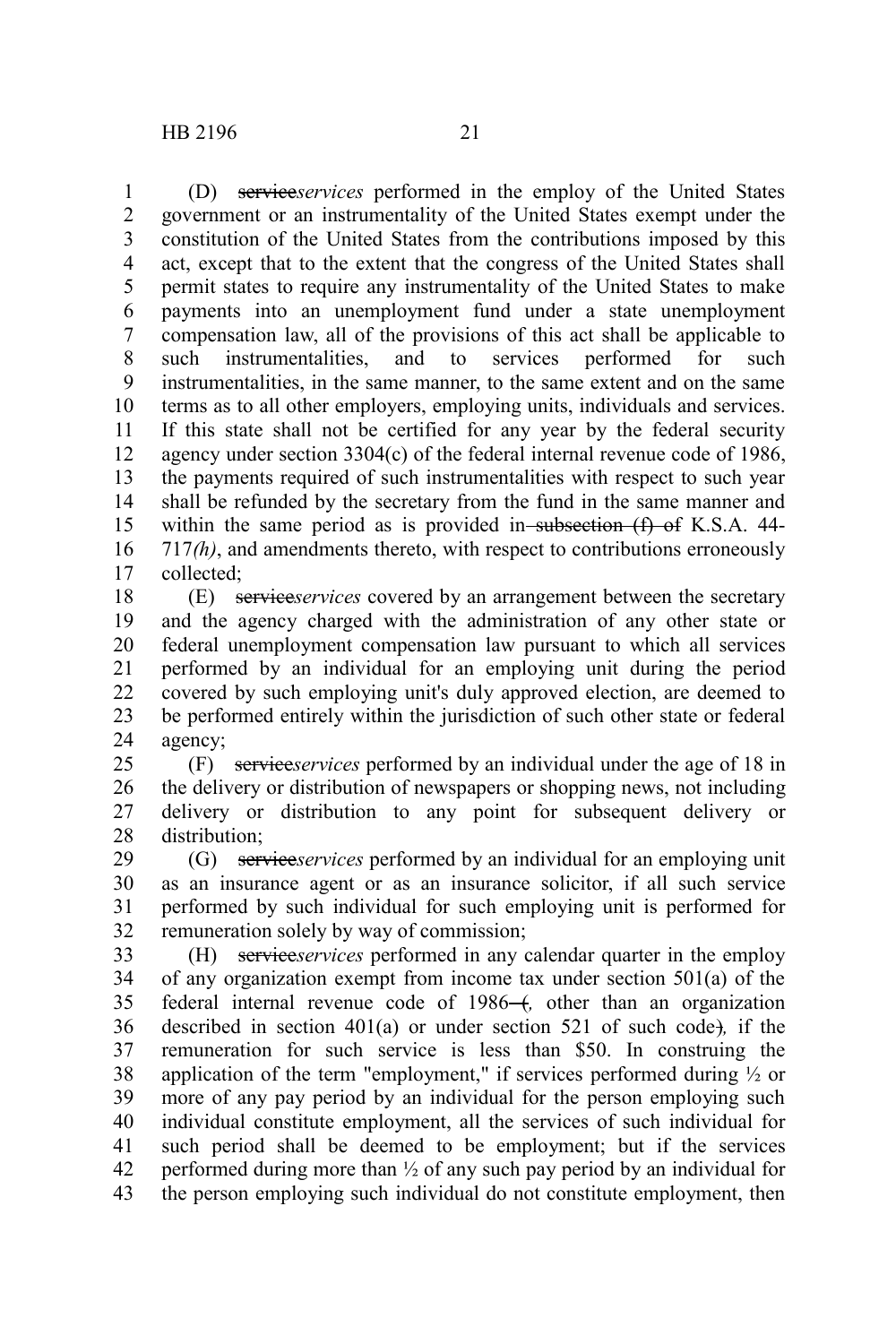none of the services of such individual for such period shall be deemed to be employment. As used in this subsection  $(i)(4)(H)$  the term "pay period" means a period- $\left($ , of not more than 31 consecutive days), for which a payment of remuneration is ordinarily made to the individual by the person employing such individual. This subsection  $(i)(4)(H)$  shall not be applicable with respect to services with respect to which unemployment compensation is payable under an unemployment compensation system established by an act of congress; 1 2 3 4 5 6 7 8

(I) services performed in the employ of a church or convention or association of churches, or an organization which is operated primarily for religious purposes and which is operated, supervised, controlled, or principally supported by a church or convention or association of churches; 9 10 11 12 13

(J) service*services* performed by a duly ordained, commissioned, or licensed minister of a church in the exercise of such individual's ministry or by a member of a religious order in the exercise of duties required by such order: 14 15 16 17

(K) service*services* performed in a facility conducted for the purpose of carrying out a program of: 18 19

(i) Rehabilitation for individuals whose earning capacity is impaired by age or physical or mental deficiency or injury; or 20 21

(ii) providing remunerative work for individuals who because of their impaired physical or mental capacity cannot be readily absorbed in the competitive labor market, by an individual receiving such rehabilitation or remunerative work; 22 23 24 25

(L) service*services* performed as part of an employment work-relief or work-training program assisted or financed in whole or in part by any federal agency or an agency of a state or political subdivision thereof or of an Indian tribe, by an individual receiving such work relief or work training; 26 27 28 29 30

(M) service*services* performed by an inmate of a custodial or correctional institution; 31 32

(N) service*services* performed, in the employ of a school, college, or university, if such service is performed by a student who is enrolled and is regularly attending classes at such school, college or university; 33 34 35

(O) service*services* performed by an individual who is enrolled at a nonprofit or public educational institution which *that* normally maintains a regular faculty and curriculum and normally has a regularly organized body of students in attendance at the place where its educational activities are carried on as a student in a full-time program, taken for credit at such institution, which *that* combines academic instruction with work experience, if such service is an integral part of such program, and such institution has so certified to the employer, except that this subsection (i) 36 37 38 39 40 41 42 43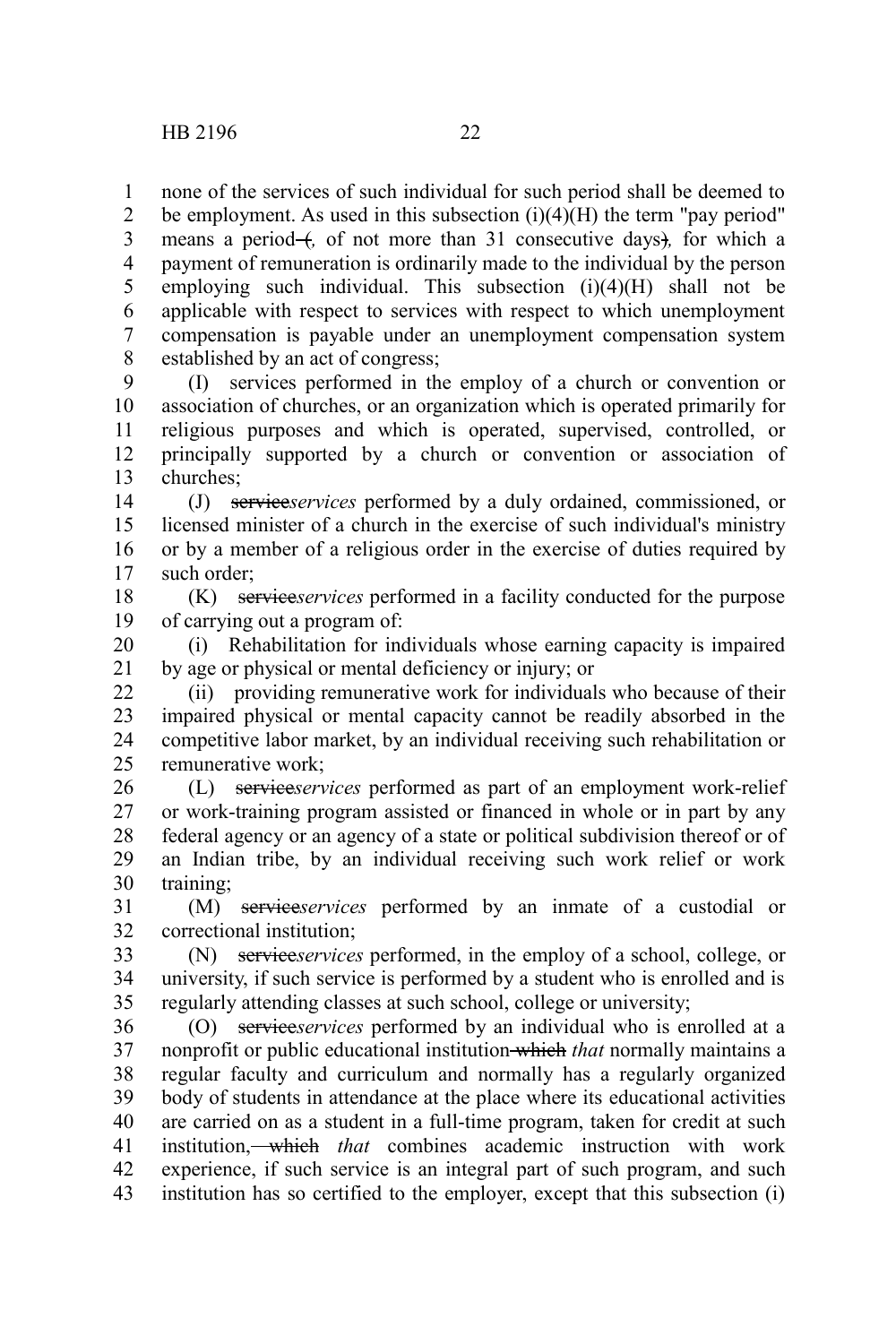(4)(O) shall not apply to service performed in a program established for or on behalf of an employer or group of employers; 1 2

(P) service*services* performed in the employ of a hospital licensed, certified or approved by the secretary of health and environment, if such service is performed by a patient of the hospital; 3 4 5

(Q) services performed as a qualified real estate agent. As used in this subsection  $(i)(4)(Q)$  the term "qualified real estate agent" means any individual who is licensed by the Kansas real estate commission as a salesperson under the real estate brokers' and salespersons' license act and for whom: 6 7 8 9 10

(i) Substantially all of the remuneration, whether or not paid in cash, for the services performed by such individual as a real estate salesperson is directly related to sales or other output, including the performance of services, rather than to the number of hours worked; and 11 12 13 14

(ii) the services performed by the individual are performed pursuant to a written contract between such individual and the person for whom the services are performed and such contract provides that the individual will not be treated as an employee with respect to such services for state tax purposes; 15 16 17 18 19

(R) services performed for an employer by an extra in connection with any phase of motion picture or television production or television commercials for less than 14 days during any calendar year. As used in this subsection, the term "extra" means an individual who pantomimes in the background, adds atmosphere to the set and performs such actions without speaking and "employer" shall not include any employer which *that* is a governmental entity or any employer described in section  $501(c)(3)$  of the federal internal revenue code of 1986 which *that* is exempt from income taxation under section 501(a) of the code; 20 21 22 23 24 25 26 27 28

(S) services performed by an oil and gas contract pumper. As used in this subsection  $(i)(4)(S)$ , "oil and gas contract pumper" means a person performing pumping and other services on one or more oil or gas leases, or on both oil and gas leases, relating to the operation and maintenance of such oil and gas leases, on a contractual basis for the operators of such oil and gas leases and "services" shall not include services performed for a governmental entity or any organization described in section  $501(c)(3)$  of the federal internal revenue code of 1986 which *that* is exempt from income taxation under section 501(a) of the code; 29 30 31 32 33 34 35 36 37

(T) service not in the course of the employer's trade or business performed in any calendar quarter by an employee, unless the cash remuneration paid for such service is \$200 or more and such service is performed by an individual who is regularly employed by such employer to perform such service. For purposes of this paragraph, an individual shall be deemed to be regularly employed by an employer during a calendar 38 39 40 41 42 43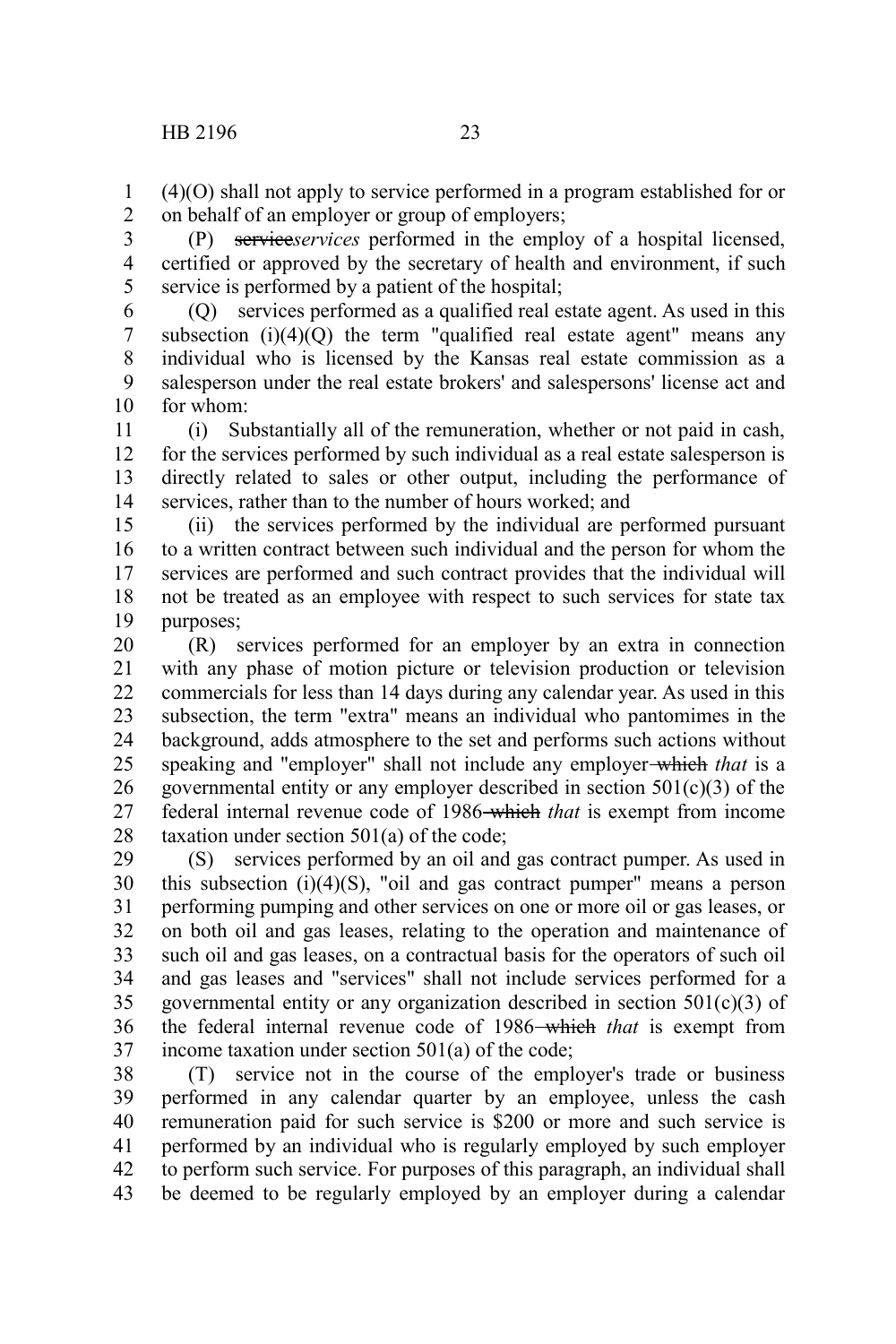quarter only if: 1

(i) On each of some 24 days during such quarter such individual performs for such employer for some portion of the day service not in the course of the employer's trade or business; or 2 3 4

(ii) such individual was regularly employed, as determined under subparagraph (i), by such employer in the performance of such service during the preceding calendar quarter. 5 6 7

Such excluded service shall not include any services performed for an employer which *that* is a governmental entity or any employer described in section 501(c)(3) of the federal internal revenue code of 1986 which *that* is exempt from income taxation under section 501(a) of the code; 8 9 10 11

(U) service which is performed by any person who is a member of a limited liability company and which *that* is performed as a member or manager of that limited liability company; and 12 13 14

(V) services performed as a qualified direct seller. The term "direct seller" means any person if: 15 16

(i) Such person:

17

(a) Is engaged in the trade or business of selling or soliciting the sale of consumer products to any buyer on a buy-sell basis or a depositcommission basis for resale, by the buyer or any other person, in the home or otherwise rather than in a permanent retail establishment; or 18 19 20 21

(b) is engaged in the trade or business of selling or soliciting the sale of consumer products in the home or otherwise than in a permanent retail establishment;  $22$ 23 24

(ii) substantially all the remuneration whether or not paid in cash for the performance of the services described in subparagraph (i) is directly related to sales or other output including the performance of services rather than to the number of hours worked;  $25$ 26 27 28

(iii) the services performed by the person are performed pursuant to a written contract between such person and the person for whom the services are performed and such contract provides that the person will not be treated as an employee for federal and state tax purposes; 29 30 31 32

(iv) for purposes of this act, a sale or a sale resulting exclusively from a solicitation made by telephone, mail, or other telecommunications method, or other nonpersonal method does not satisfy the requirements of this subsection; 33 34 35 36

(W) service*services* performed as an election official or election worker, if the amount of remuneration received by the individual during the calendar year for services as an election official or election worker is less than \$1,000; 37 38 39 40

(X) service*services* performed by agricultural workers who are aliens admitted to the United States to perform labor pursuant to section 1101 (a)  $(15)(H)(ii)(a)$  of the immigration and nationality act; and 41 42 43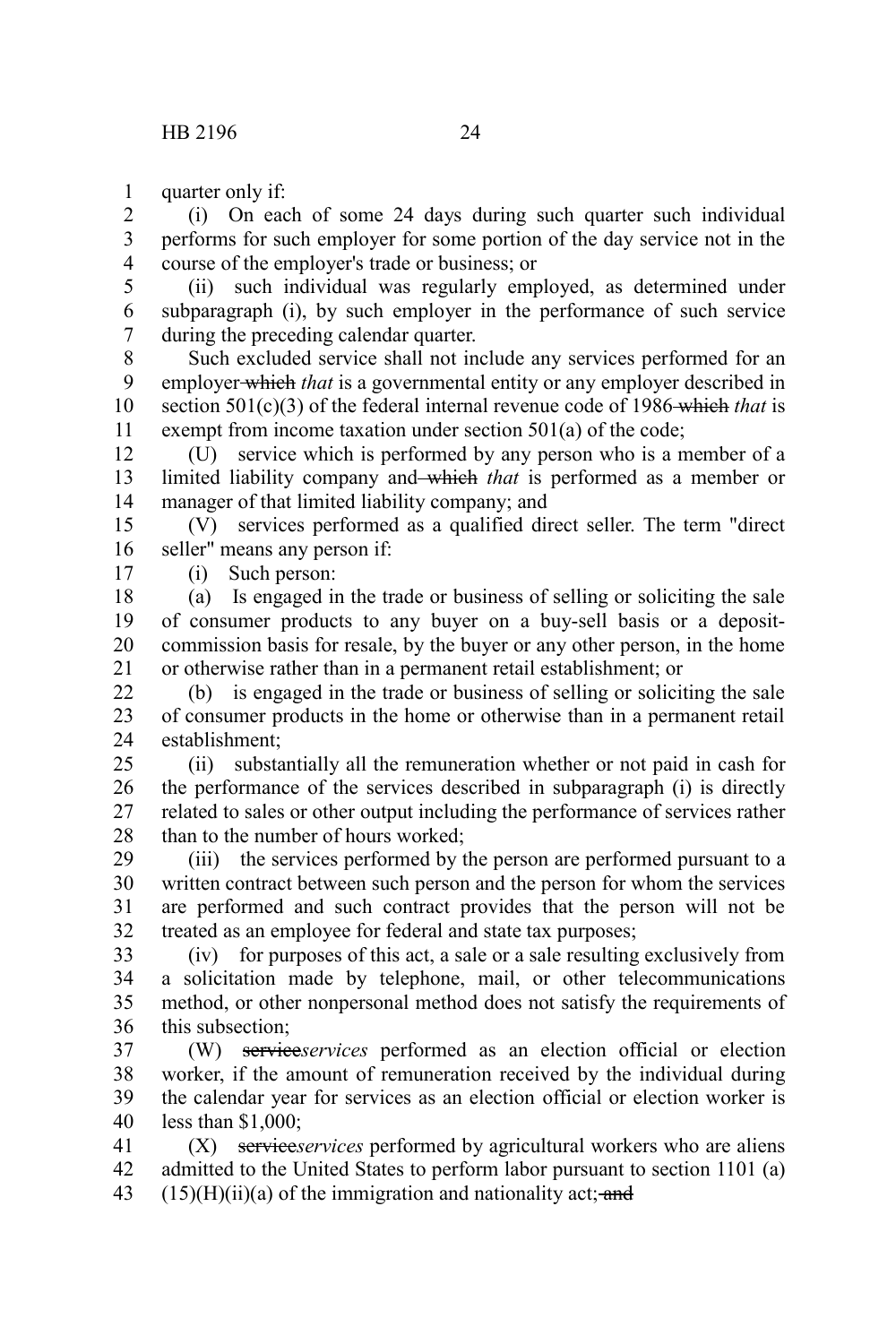(Y) service*services* performed by an owner-operator of a motor vehicle that is leased or contracted to a licensed motor carrier with the services of a driver and is not treated under the terms of the lease agreement or contract with the licensed motor carrier as an employee for purposes of the federal insurance contribution act, 26 U.S.C. § 3101 et seq*.*, the federal social security act, 42 U.S.C. § 301 et seq., the federal unemployment tax act, 26 U.S.C. § 3301 et seq*.*, and the federal statutes prescribing income tax withholding at the source, 26 U.S.C. § 3401 et seq*.* Employees or agents of the owner-operator shall not be considered employees of the licensed motor carrier for purposes of employment security taxation or compensation. As used in this subsection (Y), the following definitions apply: (i) "Motor vehicle" means any automobile, truck-trailer, semitrailer, tractor, motor bus or any other self-propelled or motor-driven vehicle used upon any of the public highways of Kansas for the purpose of transporting persons or property; (ii) "licensed motor carrier" means any person, firm, corporation or other business entity that holds a certificate of convenience and necessity or a certificate of public service from the state corporation commission or is required to register motor carrier equipment pursuant to 49 U.S.C. § 14504; and (iii) "owneroperator" means a person, firm, corporation or other business entity that is the owner of a single motor vehicle that is driven exclusively by the owner under a lease agreement or contract with a licensed motor carrier*; and* 1 2 3 4 5 6 7 8 9 10 11 12 13 14 15 16 17 18 19 20 21 22

*(Z) services performed by a petroleum landman on a contractual basis. As used in this subparagraph, "petroleum landman" means an individual performing services on a contractual basis who is not an individual who is an active officer of a corporation as described in subsection (i)(1)(A) that may include:* 23 24 25 26 27

28

*(i) Negotiating for the acquisition or divestiture of mineral rights;*

*(ii) negotiating business agreements that provide exploration for or development of minerals;* 29 30

*(iii) determining ownership in minerals through the research of public and private records;* 31 32

*(iv) reviewing the status of title, curing title defects, providing title due diligence and otherwise reducing title risk associated with ownership in minerals or the acquisition and divestiture of mineral properties;* 33 34 35

*(v) managing rights or obligations derived from ownership of interests in minerals; or* 36 37

*(vi) unitizing or pooling of interests in minerals. For purposes of this subparagraph, "minerals" includes oil, natural gas or petroleum. "Services" does not include services performed for a governmental entity or any organization described in section 501(c)(3) of the federal internal revenue code of 1986, or a federally recognized Indian tribe that is exempt from income taxation under section 501(a) of the code*. 38 39 40 41 42 43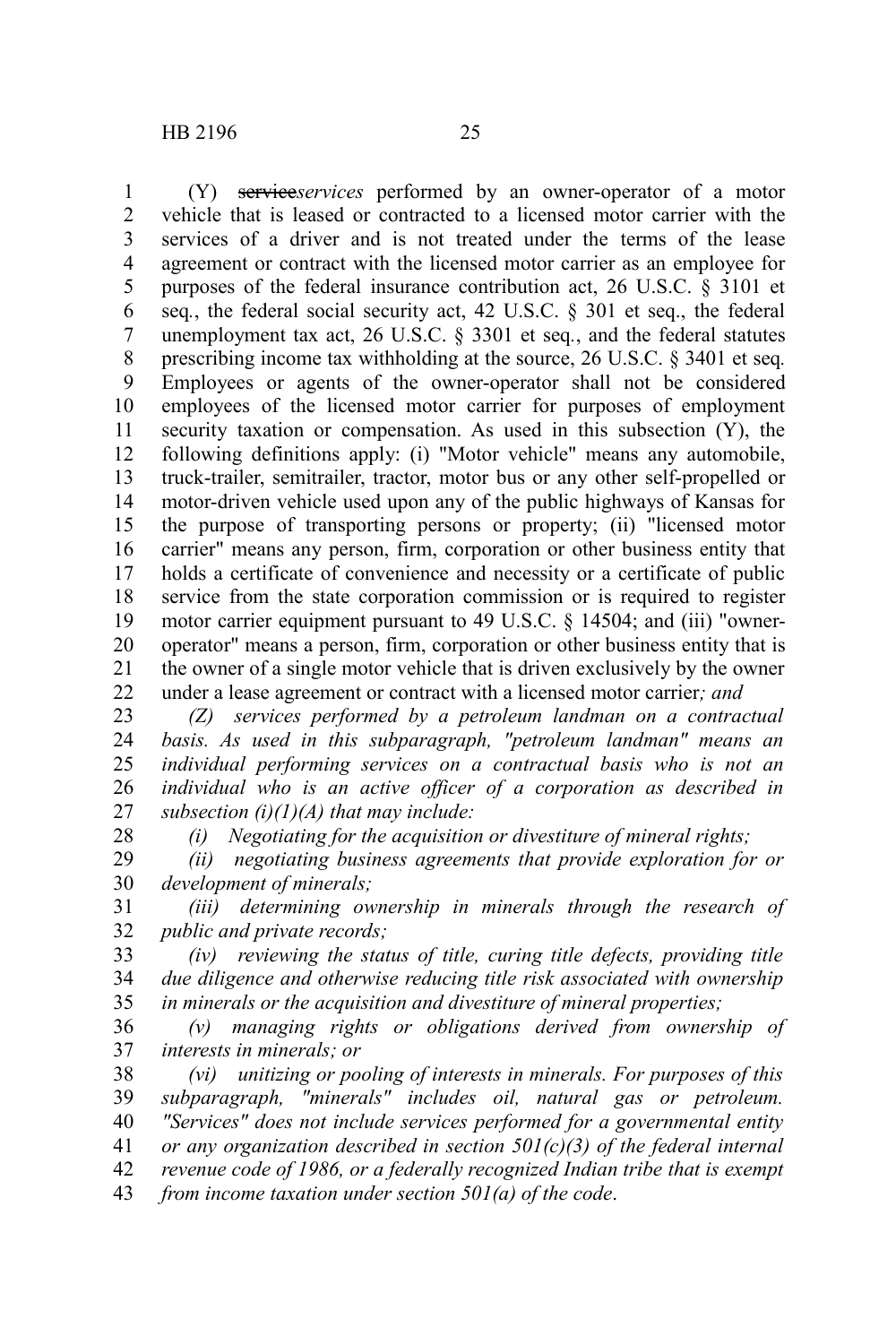(j) "Employment office" means any office operated by this state and maintained by the secretary of labor for the purpose of assisting persons to become employed. 1 2 3

(k) "Fund" means the employment security fund established by this act, to which all contributions and reimbursement payments required and from which all benefits provided under this act shall be paid and including all money received from the federal government as reimbursements pursuant to section 204 of the federal-state extended compensation act of 1970, and amendments thereto. 4 5 6 7 8 9

(l) "State" includes, in addition to the states of the United States of America, any dependency of the United States, the Commonwealth of Puerto Rico, the District of Columbia and the Virgin Islands. 10 11 12

(m) "Unemployment." An individual shall be deemed "unemployed" with respect to any week during which such individual performs no services and with respect to which no wages are payable to such individual, or with respect to any week of less than full-time work if the wages payable to such individual with respect to such week are less than such individual's weekly benefit amount. 13 14 15 16 17 18

(n) "Employment security administration fund" means the fund established by this act, from which administrative expenses under this act shall be paid. 19 20 21

(o) "Wages" means all compensation for services, including commissions, bonuses, back pay and the cash value of all remuneration, including benefits, paid in any medium other than cash. The reasonable cash value of remuneration in any medium other than cash, shall be estimated and determined in accordance with rules and regulations prescribed by the secretary. Compensation payable to an individual which *that* has not been actually received by that individual within 21 days after the end of the pay period in which the compensation was earned shall be considered to have been paid on the  $21<sup>st</sup>$  day after the end of that pay period. Effective January 1, 1986, gratuities, including tips received from persons other than the employing unit, shall be considered wages when reported in writing to the employer by the employee. Employees must furnish a written statement to the employer, reporting all tips received if they total \$20 or more for a calendar month whether the tips are received directly from a person other than the employer or are paid over to the employee by the employer. This includes amounts designated as tips by a customer who uses a credit card to pay the bill. Notwithstanding the other provisions of this subsection (o), wages paid in back pay awards or settlements shall be allocated to the week or weeks and reported in the manner as specified in the award or agreement, or, in the absence of such specificity in the award or agreement, such wages shall be allocated to the week or weeks in which such wages, in the judgment of the secretary, 22 23 24 25 26 27 28 29 30 31 32 33 34 35 36 37 38 39 40 41 42 43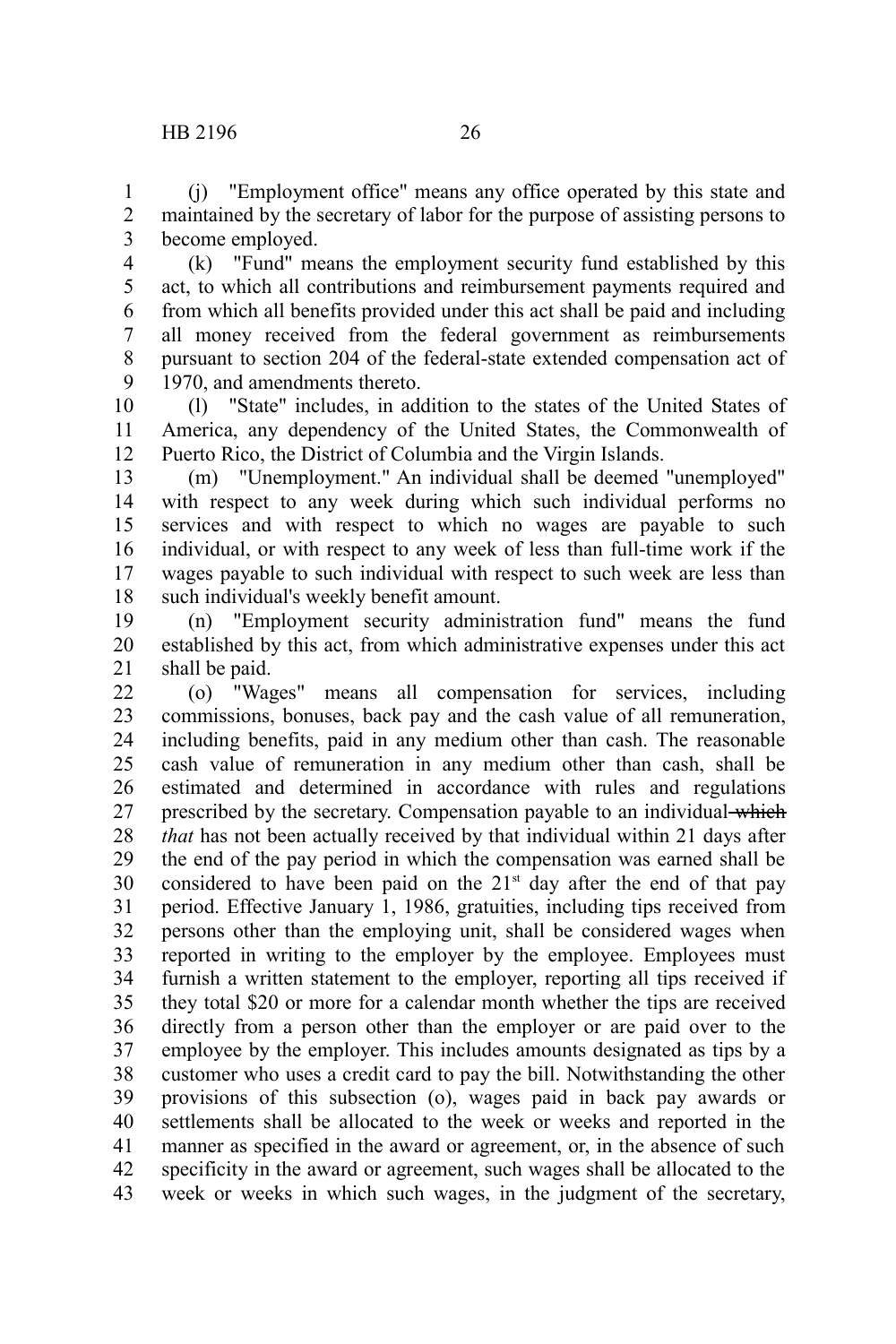would have been paid. The term "wages" shall not include: 1

(1) That part of the remuneration which *that* has been paid in a calendar year to an individual by an employer or such employer's predecessor in excess of \$3,000 for all calendar years prior to 1972, in excess of \$4,200 for the calendar years 1972 to 1977, inclusive, in excess of \$6,000 for calendar years 1978 to 1982, inclusive, in excess of \$7,000 for the calendar year 1983, in excess of \$8,000 for the calendar years 1984 to 2014, inclusive, and in excess of \$12,000 with respect to employment during calendar year 2015, and in excess of \$14,000 with respect to all calendar years thereafter, except that if the definition of the term "wages" as contained in the federal unemployment tax act is amended to include remuneration paid to an individual by an employer under the federal act in excess of \$8,000 for the calendar years 1984-2014, inclusive, and in excess of \$12,000 with respect to employment during calendar year 2015, and in excess of \$14,000 with respect to all calendar years thereafter, wages shall include remuneration paid in a calendar year to an individual by an employer subject to this act or such employer's predecessor with respect to employment during any calendar year up to an amount equal to the dollar limitation specified in the federal unemployment tax act. For the purposes of this subsection  $(o)(1)$ , the term "employment" shall include service constituting employment under any employment security law of another state or of the federal government; 2 3 4 5 6 7 8 9 10 11 12 13 14 15 16 17 18 19 20 21 22

(2) the amount of any payment (*i*, including any amount paid by an employing unit for insurance or annuities, or into a fund, to provide for any such payment)*,* made to, or on behalf of, an employee or any of such employee's dependents under a plan or system established by an employer which *that* makes provisions for employees generally, for a class or classes of employees or for such employees or a class or classes of employees and their dependents, on account of: (A) Sickness or accident disability, except in the case of any payment made to an employee or such employee's dependents, this subparagraph shall exclude from the term "wages" only payments which *that* are received under a workers compensation law. Any third party which *that* makes a payment included as wages by reason of this subparagraph  $(2)(A)$  shall be treated as the employer with respect to such wages; or (B) medical and hospitalization expenses in connection with sickness or accident disability; or (C) death; 23 24 25 26 27 28 29 30 31 32 33 34 35 36

(3) any payment on account of sickness or accident disability, or medical or hospitalization expenses in connection with sickness or accident disability, made by an employer to, or on behalf of, an employee after the expiration of six calendar months following the last calendar month in which the employee worked for such employer; 37 38 39 40 41

(4) any payment made to, or on behalf of, an employee or such employee's beneficiary: 42 43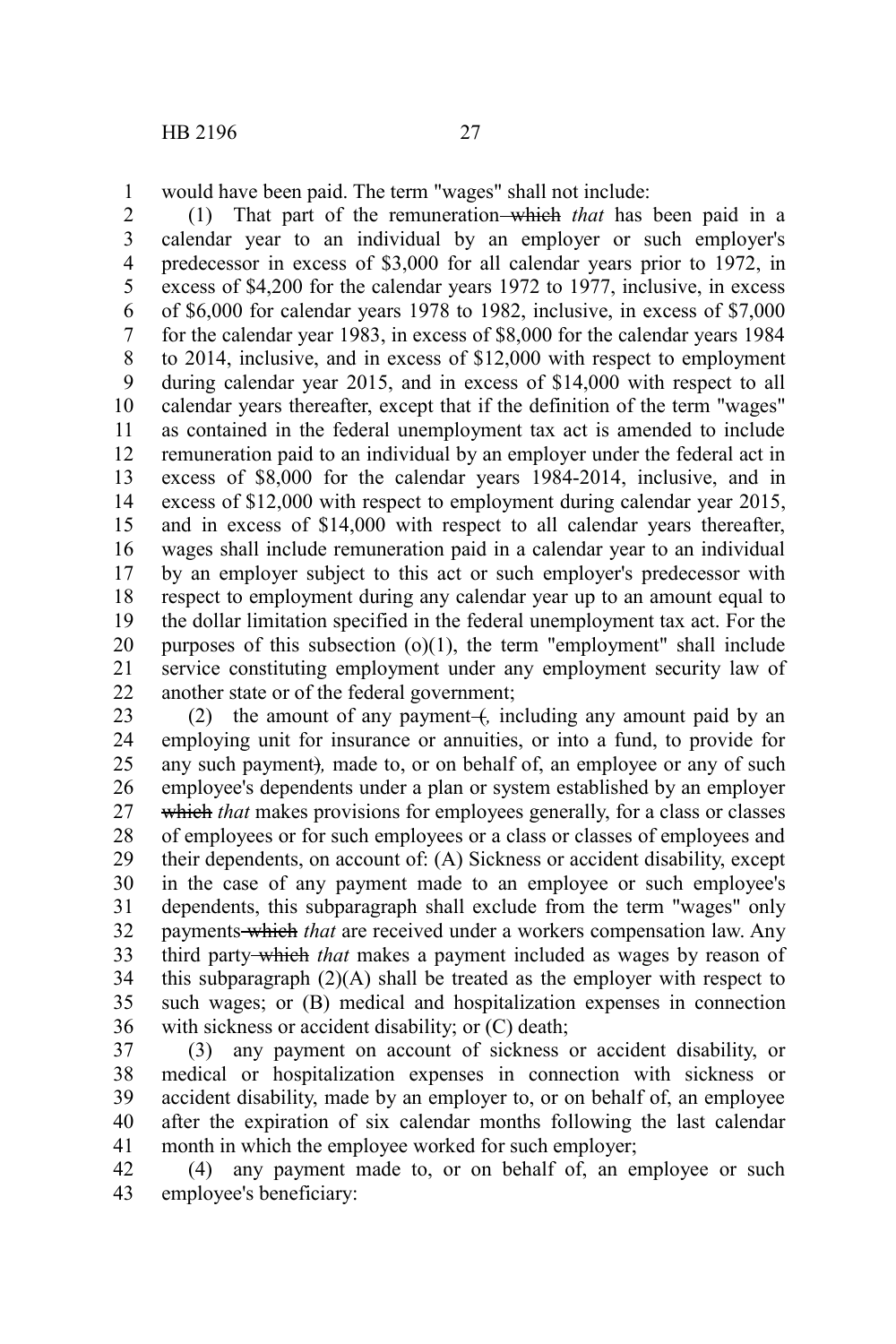(A) From or to a trust described in section 401(a) of the federal internal revenue code of 1986 which *that* is exempt from tax under section 501(a) of the federal internal revenue code of 1986 at the time of such payment unless such payment is made to an employee of the trust as remuneration for services rendered as such employee and not as a beneficiary of the trust; 1 2 3 4 5 6

(B) under or to an annuity plan which *that*, at the time of such payment, is a plan described in section 403(a) of the federal internal revenue code of 1986; 7 8 9

(C) under a simplified employee pension as defined in section 408(k) (1) of the federal internal revenue code of 1986, other than any contribution described in section  $408(k)(6)$  of the federal internal revenue code of 1986; 10 11 12 13

(D) under or to an annuity contract described in section 403(b) of the federal internal revenue code of 1986, other than a payment for the purchase of such contract which *that* was made by reason of a salary reduction agreement whether evidenced by a written instrument or otherwise; 14 15 16 17 18

(E) under or to an exempt governmental deferred compensation plan as defined in section  $3121(v)(3)$  of the federal internal revenue code of 1986; 19 20 21

(F) to supplement pension benefits under a plan or trust described in any of the foregoing provisions of this subparagraph to take into account some portion or all of the increase in the cost of living, as determined by the secretary of labor, since retirement but only if such supplemental payments are under a plan which *that* is treated as a welfare plan under section 3(2)(B)(ii) of the federal employee retirement income security act of 1974; or  $22$ 23 24 25 26 27 28

(G) under a cafeteria plan within the meaning of section 125 of the federal internal revenue code of 1986; 29 30

(5) the payment by an employing unit (*,* without deduction from the remuneration of the employee)*,* of the tax imposed upon an employee under section 3101 of the federal internal revenue code of 1986 with respect to remuneration paid to an employee for domestic service in a private home of the employer or for agricultural labor; 31 32 33 34 35

(6) remuneration paid in any medium other than cash to an employee for service not in the course of the employer's trade or business; 36 37

(7) remuneration paid to or on behalf of an employee if and to the extent that at the time of the payment of such remuneration it is reasonable to believe that a corresponding deduction is allowable under section 217 of the federal internal revenue code of 1986 relating to moving expenses; 38 39 40 41

(8) any payment or series of payments by an employer to an employee or any of such employee's dependents which *that* is paid: 42 43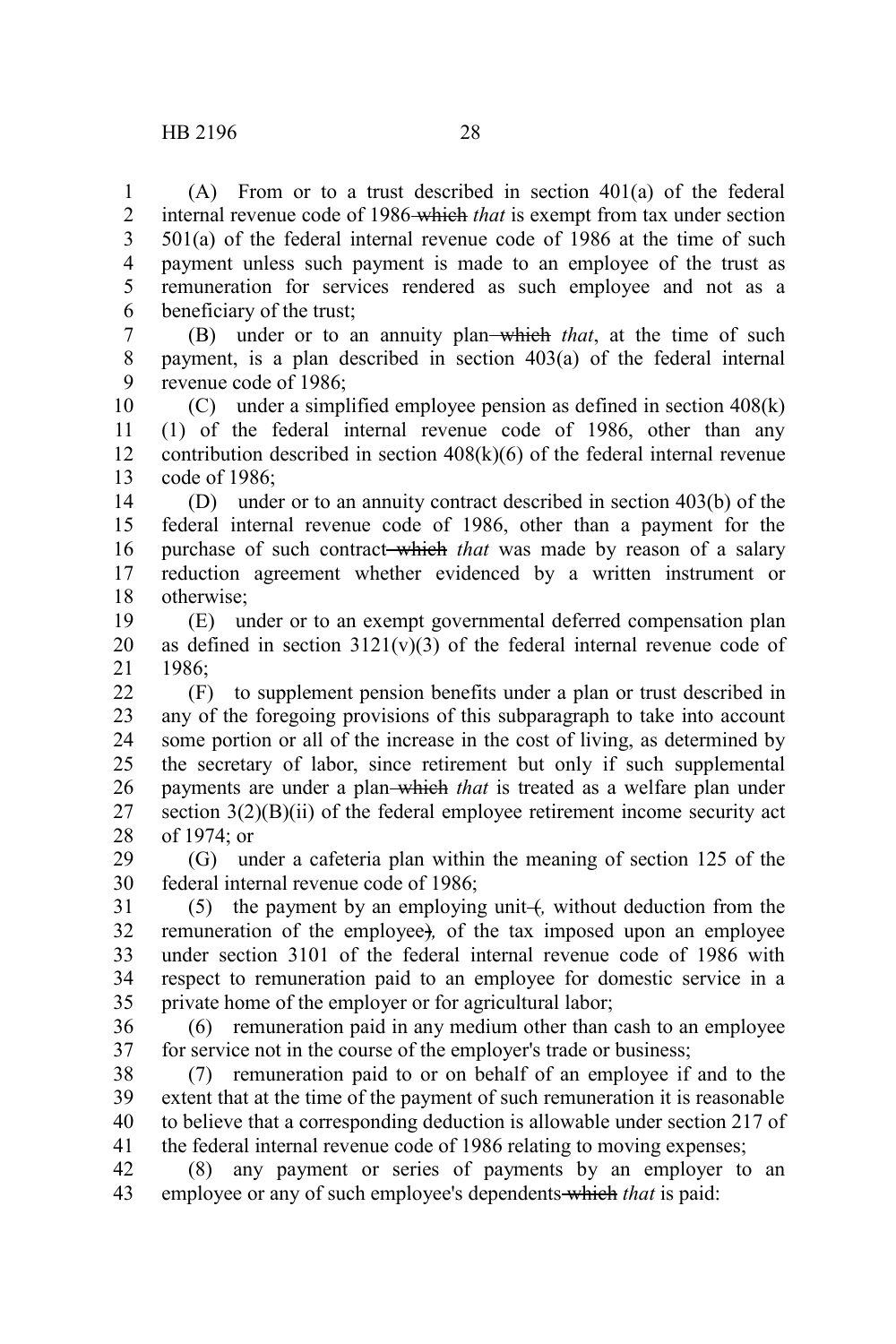(A) Upon or after the termination of an employee's employment relationship because of (i) death or (ii) retirement for disability; and 1 2

3

(B) under a plan established by the employer which *that* makes provisions for employees generally, a class or classes of employees or for such employees or a class or classes of employees and their dependents, other than any such payment or series of payments which *that* would have been paid if the employee's employment relationship had not been so terminated; 4 5 6 7 8

(9) remuneration for agricultural labor paid in any medium other than cash; 9 10

(10) any payment made, or benefit furnished, to or for the benefit of an employee if at the time of such payment or such furnishing it is reasonable to believe that the employee will be able to exclude such payment or benefit from income under section 129 of the federal internal revenue code of 1986–which *that* relates to dependent care assistance programs; 11 12 13 14 15 16

(11) the value of any meals or lodging furnished by or on behalf of the employer if at the time of such furnishing it is reasonable to believe that the employee will be able to exclude such items from income under section 119 of the federal internal revenue code of 1986; 17 18 19 20

(12) any payment made by an employer to a survivor or the estate of a former employee after the calendar year in which such employee died; 21 22

(13) any benefit provided to or on behalf of an employee if at the time such benefit is provided it is reasonable to believe that the employee will be able to exclude such benefit from income under section 74(c), 117 or 132 of the federal internal revenue code of 1986; 23 24 25 26

(14) any payment made, or benefit furnished, to or for the benefit of an employee, if at the time of such payment or such furnishing it is reasonable to believe that the employee will be able to exclude such payment or benefit from income under section 127 of the federal internal revenue code of 1986 relating to educational assistance to the employee; or 27 28 29 30 31

(15) any payment made to or for the benefit of an employee if at the time of such payment it is reasonable to believe that the employee will be able to exclude such payment from income under section 106(d) of the federal internal revenue code of 1986 relating to health savings accounts. 32 33 34 35

Nothing in any paragraph of subsection (o), other than paragraph (1), shall exclude from the term "wages": (1) Any employer contribution under a qualified cash or deferred arrangement, as defined in section 401(k) of the federal internal revenue code of 1986, to the extent that such contribution is not included in gross income by reason of section 402(a)(8) of the federal internal revenue code of 1986; or (2) any amount treated as an employer contribution under section 414(h)(2) of the federal internal revenue code of 1986. 36 37 38 39 40 41 42 43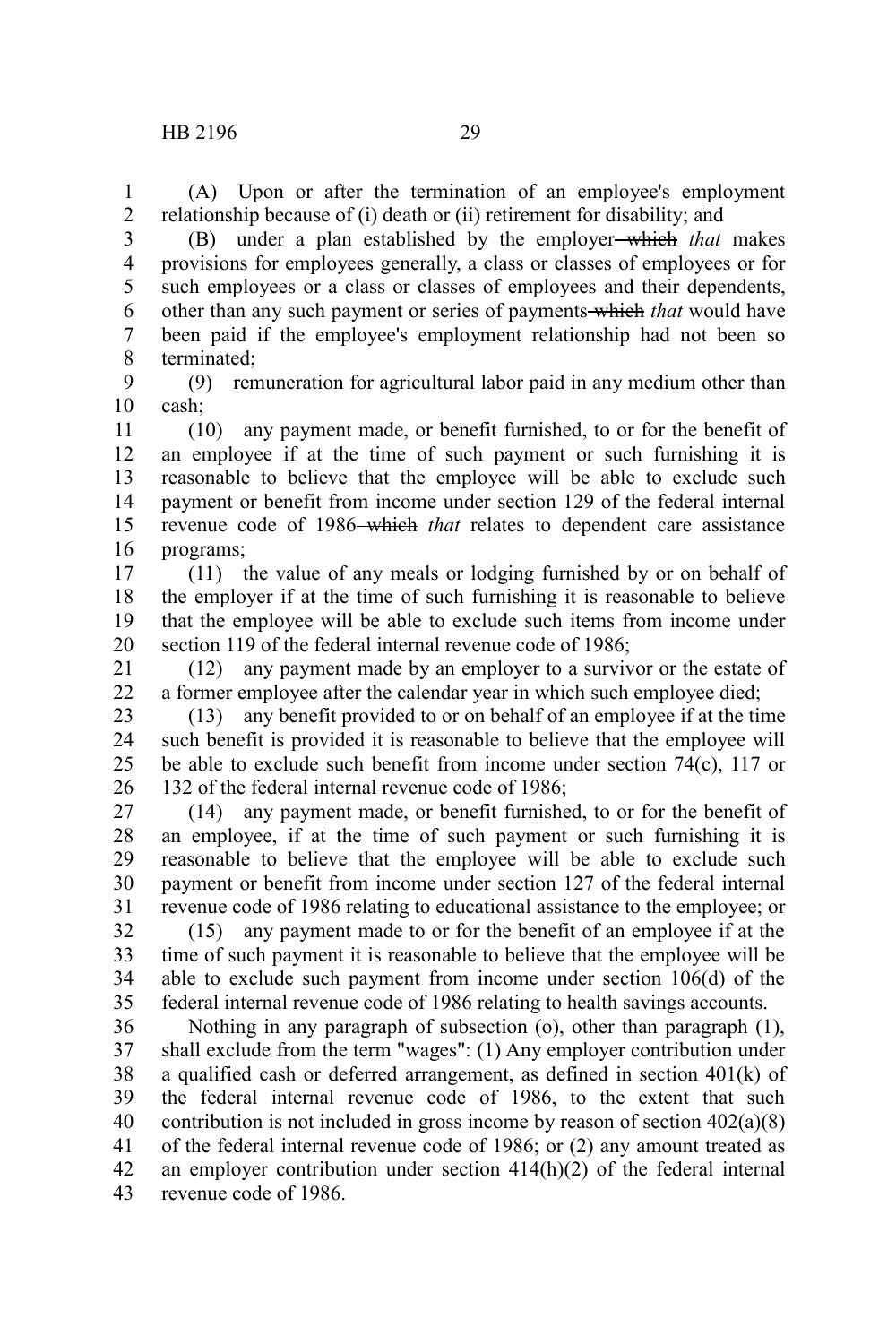Any amount deferred under a nonqualified deferred compensation plan shall be taken into account for purposes of this section as of the later of when the services are performed or when there is no substantial risk of forfeiture of the rights to such amount. Any amount taken into account as wages by reason of this paragraph, and the income attributable thereto, shall not thereafter be treated as wages for purposes of this section. For purposes of this paragraph, the term "nonqualified deferred compensation plan" means any plan or other arrangement for deferral of compensation other than a plan described in subsection  $(0)(4)$ . 1 2 3 4 5 6 7 8 9

(p) "Week" means such period or periods of seven consecutive calendar days, as the secretary may by rules and regulations prescribe. 10 11

(q) "Calendar quarter" means the period of three consecutive calendar months ending March 31, June 30, September 30 or December 31, or the equivalent thereof as the secretary may by rules and regulations prescribe. 12 13 14

15

(r) "Insured work" means employment for employers.

(s) "Approved training" means any vocational training course or course in basic education skills, including a job training program authorized under the federal workforce investment act of 1998, approved by the secretary or a person or persons designated by the secretary. 16 17 18 19

(t) "American vessel" or "American aircraft" means any vessel or aircraft documented or numbered or otherwise registered under the laws of the United States; and any vessel or aircraft—which *that* is neither documented or numbered or otherwise registered under the laws of the United States nor documented under the laws of any foreign country, if its crew performs service solely for one or more citizens or residents of the United States or corporations organized under the laws of the United States or of any state. 20 21 22 23 24 25 26 27

(u) "Institution of higher education," for the purposes of this section, means an educational institution which *that*: 28 29

(1) Admits as regular students only individuals having a certificate of graduation from a high school, or the recognized equivalent of such a certificate; 30 31 32

(2) is legally authorized in this state to provide a program of education beyond high school; 33 34

(3) provides an educational program for which it awards a bachelor's or higher degree, or provides a program which *that* is acceptable for full credit toward such a degree, a program of postgraduate or postdoctoral studies, or a program of training to prepare students for gainful employment in a recognized occupation; and 35 36 37 38 39

(4) is a public or other nonprofit institution. 40

Notwithstanding any of the foregoing provisions of this subsection (u), all colleges and universities in this state are institutions of higher education for purposes of this section, except that no college, university, junior 41 42 43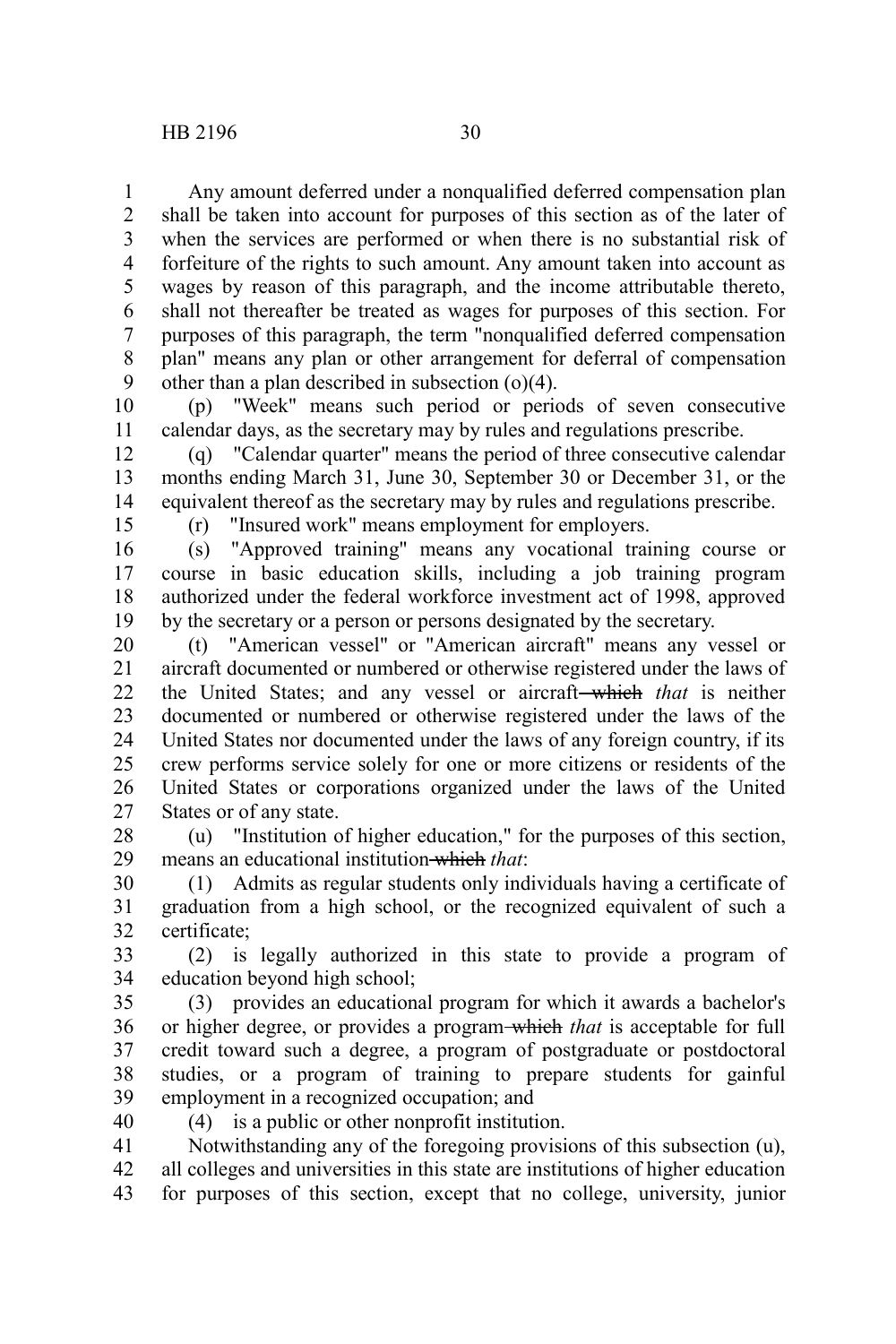college or other postsecondary school or institution which *that* is operated by the federal government or any agency thereof shall be an institution of higher education for purposes of the employment security law. 1 2 3

(v) "Educational institution" means any institution of higher education, as defined in subsection (u) of this section, or any institution, except private for profit institutions, in which participants, trainees or students are offered an organized course of study or training designed to transfer to them knowledge, skills, information, doctrines, attitudes or abilities from, by or under the guidance of an instructor or teacher and which *that* is approved, licensed or issued a permit to operate as a school by the state department of education or other government agency that is authorized within the state to approve, license or issue a permit for the operation of a school or to an Indian tribe in the operation of an educational institution. The courses of study or training which *that* an educational institution offers may be academic, technical, trade or preparation for gainful employment in a recognized occupation. 4 5 6 7 8 9 10 11 12 13 14 15 16

17

(w) (1) "Agricultural labor" means any remunerated service:

(A) On a farm, in the employ of any person, in connection with cultivating the soil, or in connection with raising or harvesting any agricultural or horticultural commodity, including the raising, shearing, feeding, caring for, training, and management of livestock, bees, poultry, and furbearing animals and wildlife. 18 19 20 21 22

(B) In the employ of the owner or tenant or other operator of a farm, in connection with the operating, management, conservation, improvement, or maintenance of such farm and its tools and equipment, or in salvaging timber or clearing land of brush and other debris left by a hurricane, if the major part of such service is performed on a farm. 23 24 25 26 27

(C) In connection with the production or harvesting of any commodity defined as an agricultural commodity in section (15)(g) of the agricultural marketing act, as amended +, 46 Stat. 1500, sec. 3; 12 U.S.C. § 1141j)*,* or in connection with the ginning of cotton, or in connection with the operation or maintenance of ditches, canals, reservoirs or waterways, not owned or operated for profit, used exclusively for supplying and storing water for farming purposes. 28 29 30 31 32 33 34

(D) (i) In the employ of the operator of a farm in handling, planting, drying, packing, packaging, processing, freezing, grading, storing, or delivering to storage or to market or to a carrier for transportation to market, in its unmanufactured state, any agricultural or horticultural commodity; but only if such operator produced more than  $\frac{1}{2}$  of the commodity with respect to which such service is performed; 35 36 37 38 39 40

(ii) in the employ of a group of operators of farms +, or a cooperative organization of which such operators are members)*,* in the performance of service *services* described in paragraph (i) above of this subsection (w)(1) 41 42 43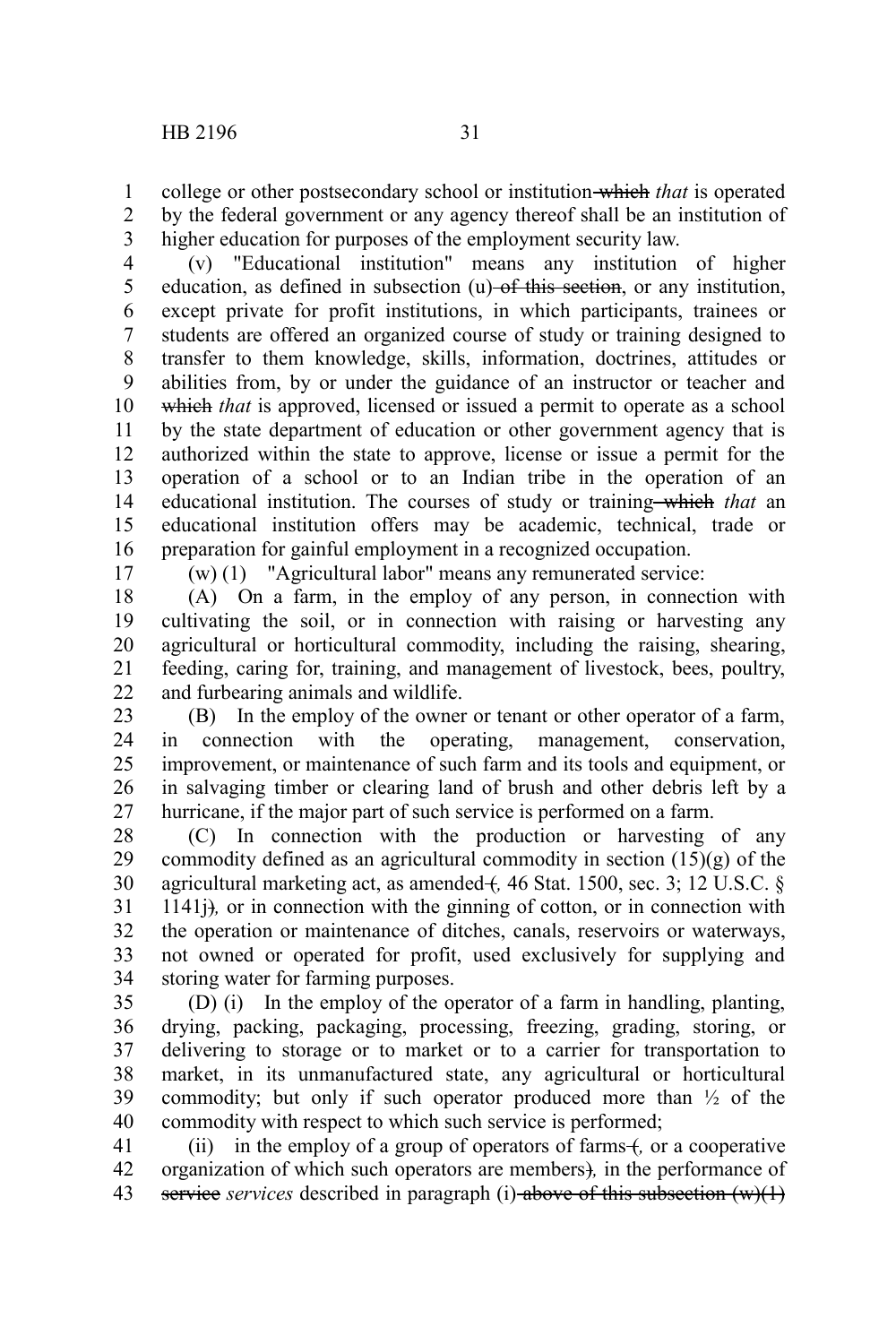$(\Theta)$ , but only if such operators produced more than  $\frac{1}{2}$  of the commodity with respect to which such service is performed; 1 2

(iii) the provisions of paragraphs (i) and (ii)-above of this subsection  $(w)(1)(D)$  shall not be deemed to be applicable with respect to service *services* performed in connection with commercial canning or commercial freezing or in connection with any agricultural or horticultural commodity after its delivery to a terminal market for distribution for consumption. 3 4 5 6 7

(E) On a farm operated for profit if such service is not in the course of the employer's trade or business. 8 9

(2) "Agricultural labor" does not include service *services* performed prior to January 1, 1980, by an individual who is an alien admitted to the United States to perform service in agricultural labor pursuant to sections  $214(c)$  and  $101(a)(15)(H)$  of the federal immigration and nationality act. 10 11 12 13

(3) As used in this subsection  $(w)$ , the term "farm" includes stock, dairy, poultry, fruit, fur-bearing animal, and truck farms, plantations, ranches, nurseries, ranges, greenhouses, or other similar structures used primarily for the raising of agricultural or horticultural commodities, and orchards. 14 15 16 17 18

(4) For the purpose of this section, if an employing unit does not maintain sufficient records to separate agricultural labor from other employment, all services performed during any pay period by an individual for the person employing such individual shall be deemed to be agricultural labor if services performed during  $\frac{1}{2}$  or more of such pay period constitute agricultural labor; but if the services performed during more than  $\frac{1}{2}$  of any such pay period by an individual for the person employing such individual do not constitute agricultural labor, then none of the services of such individual for such period shall be deemed to be agricultural labor. As used in this subsection  $(w)$ , the term "pay period" means a period of not more than 31 consecutive days for which a payment of remuneration is ordinarily made to the individual by the person employing such individual. 19 20 21 22 23 24 25 26 27 28 29 30 31

(x) "Reimbursing employer" means any employer who makes payments in lieu of contributions to the employment security fund as provided in subsection (e) of K.S.A. 44-710*(e)*, and amendments thereto. 32 33 34

(y) "Contributing employer" means any employer other than a reimbursing employer or rated governmental employer. 35 36

(z) "Wage combining plan" means a uniform national arrangement approved by the United States secretary of labor in consultation with the state unemployment compensation agencies and in which this state shall participate, whereby wages earned in one or more states are transferred to another state, called the "paying state," and combined with wages in the paying state, if any, for the payment of benefits under the laws of the paying state and as provided by an arrangement so approved by the United 37 38 39 40 41 42 43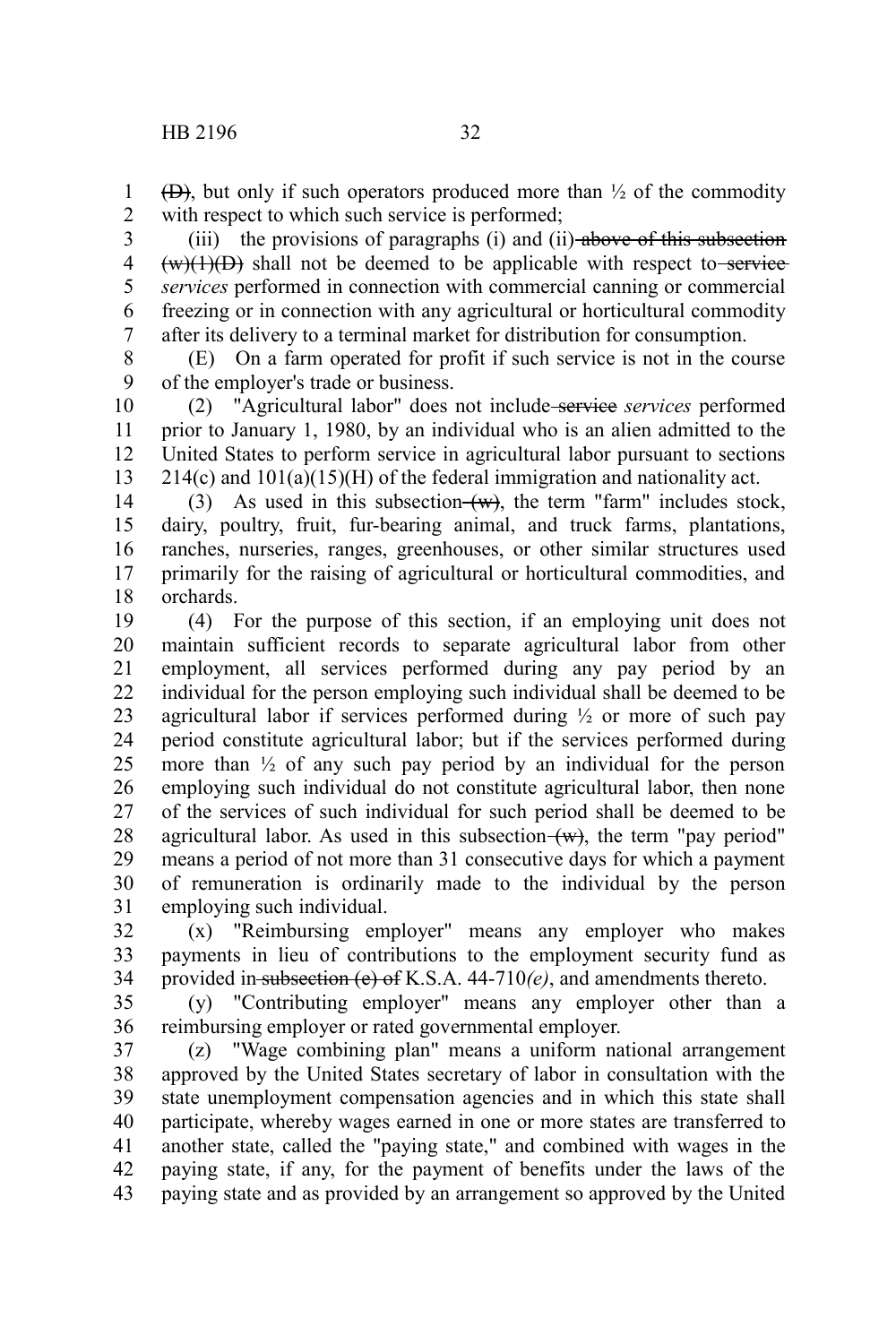States secretary of labor. 1

(aa) "Domestic service" means any service *services* for a person in the operation and maintenance of a private household, local college club or local chapter of a college fraternity or sorority, as distinguished from service as an employee in the pursuit of an employer's trade, occupation, profession, enterprise or vocation. 2 3 4 5 6

(bb) "Rated governmental employer" means any governmental entity which *that* elects to make payments as provided by K.S.A. 44-710d, and amendments thereto. 7 8 9

(cc) "Benefit cost payments" means payments made to the employment security fund by a governmental entity electing to become a rated governmental employer. 10 11 12

(dd) "Successor employer" means any employer, as described in subsection (h) of this section, which *that* acquires or in any manner succeeds to: (1) Substantially all of the employing enterprises, organization, trade or business of another employer; or (2) substantially all the assets of another employer. 13 14 15 16 17

(ee) "Predecessor employer" means an employer, as described in subsection (h) of this section, who has previously operated a business or portion of a business with employment to which another employer has succeeded. 18 19 20 21

(ff) "Lessor employing unit" means any independently established business entity which *that* engages in the business of providing leased employees to a client lessee.  $22$ 23 24

(gg) "Client lessee" means any individual, organization, partnership, corporation or other legal entity leasing employees from a lessor employing unit. 25 26 27

(hh) "Qualifying injury" means a personal injury by accident arising out of and in the course of employment within the coverage of the Kansas workers compensation act, K.S.A. 44-501 et seq., and amendments thereto. 28 29 30 31

Sec. 9. K.S.A. 2020 Supp. 44-704 is hereby amended to read as follows: 44-704. (a) *Payment of benefits*. All benefits provided herein shall be payable from the fund. All benefits shall be paid through the secretary of labor, in accordance with such rules and regulations as the secretary may adopt. Benefits based on service in employment defined in K.S.A. 44-  $703(i)(3)(E)$  and  $(i)(3)(F)$ , and amendments thereto, shall be payable in the same amount, on the same terms and subject to the same conditions as compensation payable on the basis of other service subject to this act except as provided in K.S.A. 44-705(e) and 44-711(e), and amendments thereto. 32 33 34 35 36 37 38 39 40 41

(b) *Determined weekly benefit amount*. An individual's determined weekly benefit amount shall be an amount equal to 4.25% of the 42 43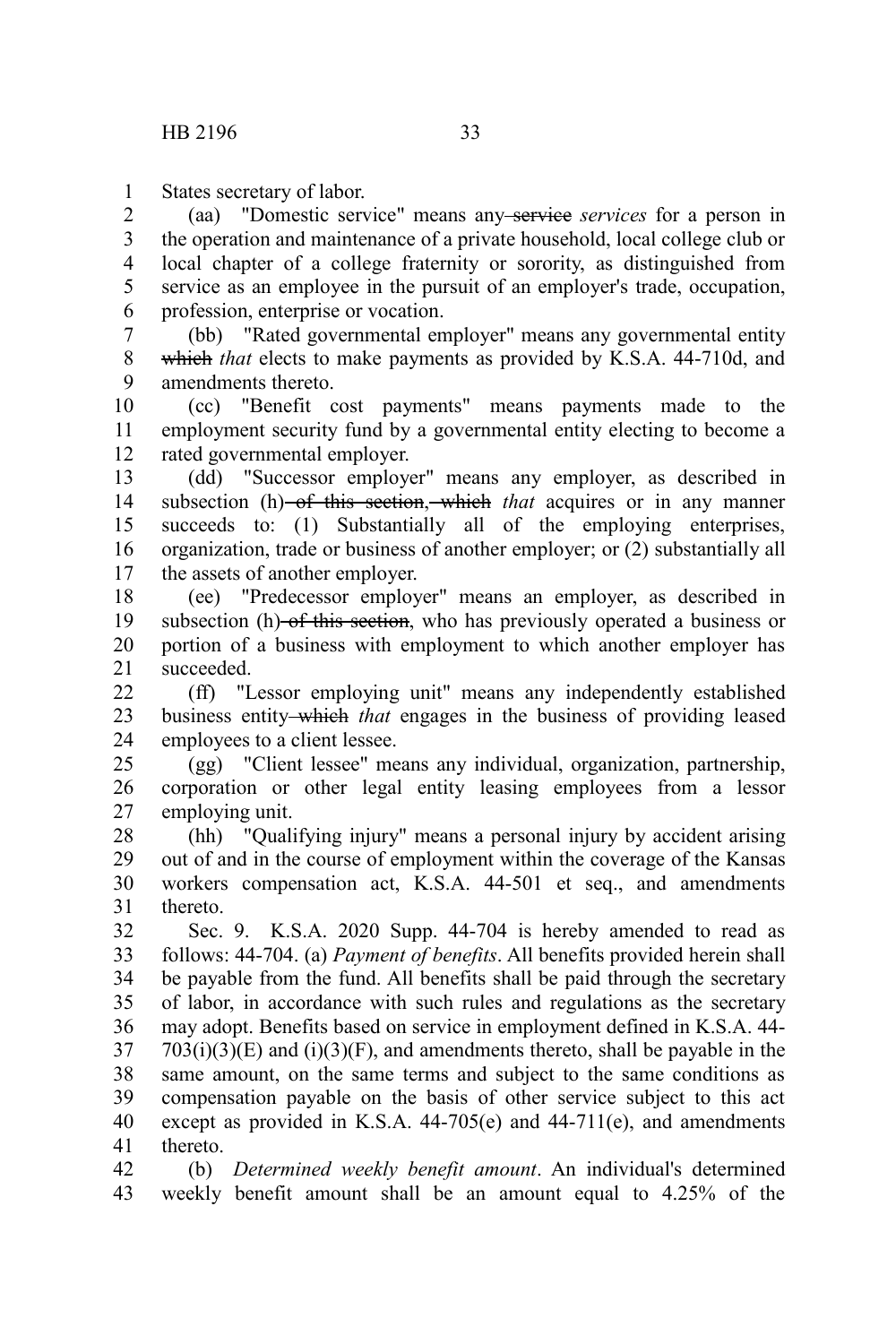individual's total wages for insured work paid during that calendar quarter of the individual's base period that such total wages were highest, subject to the following limitations: 1 2 3

(1) If an individual's determined weekly benefit amount is less than the minimum weekly benefit amount, it shall be raised to such minimum weekly benefit amount; 4 5 6

(2) if the individual's determined weekly benefit amount is more than the maximum weekly benefit amount, it shall be reduced to the maximum weekly benefit amount; and 7 8 9

(3) if the individual's determined weekly benefit amount is not a multiple of \$1, it shall be reduced to the next lower multiple of \$1. 10 11

(c) *Maximum weekly benefit amount*. (1) For initial claims effective prior to July 1, 2015, the maximum weekly benefit amount shall be determined as follows: On July 1 of each year, the secretary shall determine the maximum weekly benefit amount by computing 60% of the average weekly wages paid to employees in insured work during the previous calendar year and shall, prior to that date, announce the maximum weekly benefit amount so determined, by publication in the Kansas register. Such computation shall be made by dividing the gross wages reported as paid for insured work during the previous calendar year by the product of the average of mid-month employment during such calendar year multiplied by 52. The maximum weekly benefit amount so determined and announced for the twelve-month period shall apply only to those claims filed in that period qualifying for maximum payment under the foregoing formula. All claims qualifying for payment at the maximum weekly benefit amount shall be paid at the maximum weekly benefit amount in effect when the benefit year to which the claim relates was first established, notwithstanding a change in the maximum benefit amount for a subsequent twelve-month period. If the computed maximum weekly benefit amount is not a multiple of \$1, then the computed maximum weekly benefit amount shall be reduced to the next lower multiple of \$1. 12 13 14 15 16 17 18 19 20 21 22 23 24 25 26 27 28 29 30 31

(2) For initial claims effective on or after July 1, 2015, the maximum weekly benefit amount shall be determined as follows: On July 1 of each year, the secretary shall determine the maximum weekly benefit amount by computing 55% of the average weekly wages paid to employees in insured work during the previous calendar year, but not to be less than \$474, and shall, prior to that date, announce the maximum weekly benefit amount so determined by publication in the Kansas register. Such computation shall be made by dividing the gross wages reported as paid for insured work during the previous calendar year by the product of the average of midmonth employment during such calendar year multiplied by 52. The maximum weekly benefit amount so determined and announced for the 12-month period shall apply only to those claims filed in that period 32 33 34 35 36 37 38 39 40 41 42 43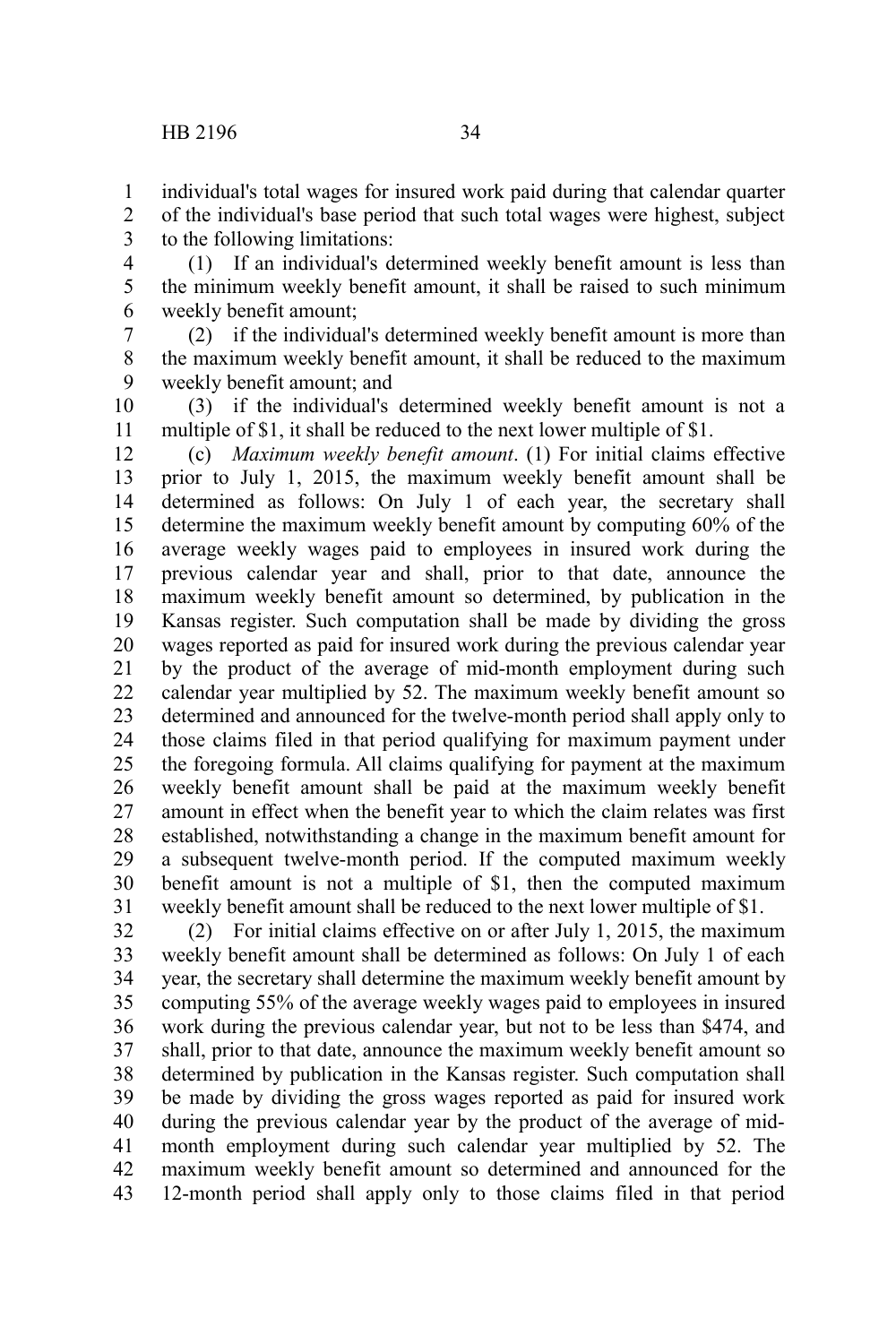qualifying for maximum payment under the foregoing formula. All claims qualifying for payment at the maximum weekly benefit amount shall be paid at the maximum weekly benefit amount in effect when the benefit year to which the claim relates was first established, notwithstanding a change in the maximum benefit amount for a subsequent 12-month period. If the computed maximum weekly benefit amount is not a multiple of \$1, then the computed maximum weekly benefit amount shall be reduced to the next lower multiple of \$1. 1 2 3 4 5 6 7 8

(d) *Minimum weekly benefit amount.* The minimum weekly benefit amount payable to any individual shall be 25% of the maximum weekly benefit amount effective as of the beginning of the individual's benefit year. If the minimum weekly benefit amount is not a multiple of \$1 it shall be reduced to the next lower multiple of \$1. The minimum weekly benefit amount shall apply through the benefit year, notwithstanding a change in the minimum weekly benefit amount. 9 10 11 12 13 14 15

(e) All claims qualifying for payment at the maximum weekly benefit amount shall be paid at the maximum weekly benefit amount in effect when the benefit year to which the claim relates was first established, notwithstanding a subsequent change in the maximum weekly benefit amount. 16 17 18 19 20

(f) *Weekly benefit payable*. Each eligible individual who is unemployed with respect to any week, except as to final payment, shall be paid with respect to such week a benefit in an amount equal to such individual's determined weekly benefit amount, less that part of the wage, if any, payable to such individual with respect to such week that is in excess of the amount that is equal to 25% of such individual's determined weekly benefit amount, and if the resulting amount is not a multiple of \$1, it shall be reduced to the next lower multiple of \$1. 21 22 23 24 25 26 27 28

(1) For the purposes of this section, remuneration received under the following circumstances shall be construed as wages: 29 30

(A) Vacation or holiday pay that was attributable to a week that the individual claimed benefits; and 31 32

(B) severance pay, if paid as scheduled, and all other employment benefits within the employer's control, as defined in subsection  $(f)(3)$ , if continued as though the severance had not occurred, except as set out in subsection  $(f)(2)(C)$ . 33 34 35 36

(2) For the purposes of this section, remuneration received under the following circumstances shall not be construed as wages: 37 38

(A) Remuneration received for services performed on a public assistance work project; 39 40

(B) severance pay, in lieu of notice, under the provisions of public law 100-379, the federal worker adjustment and retraining notification act, 29 U.S.C. §§ 2101 through 2109; 41 42 43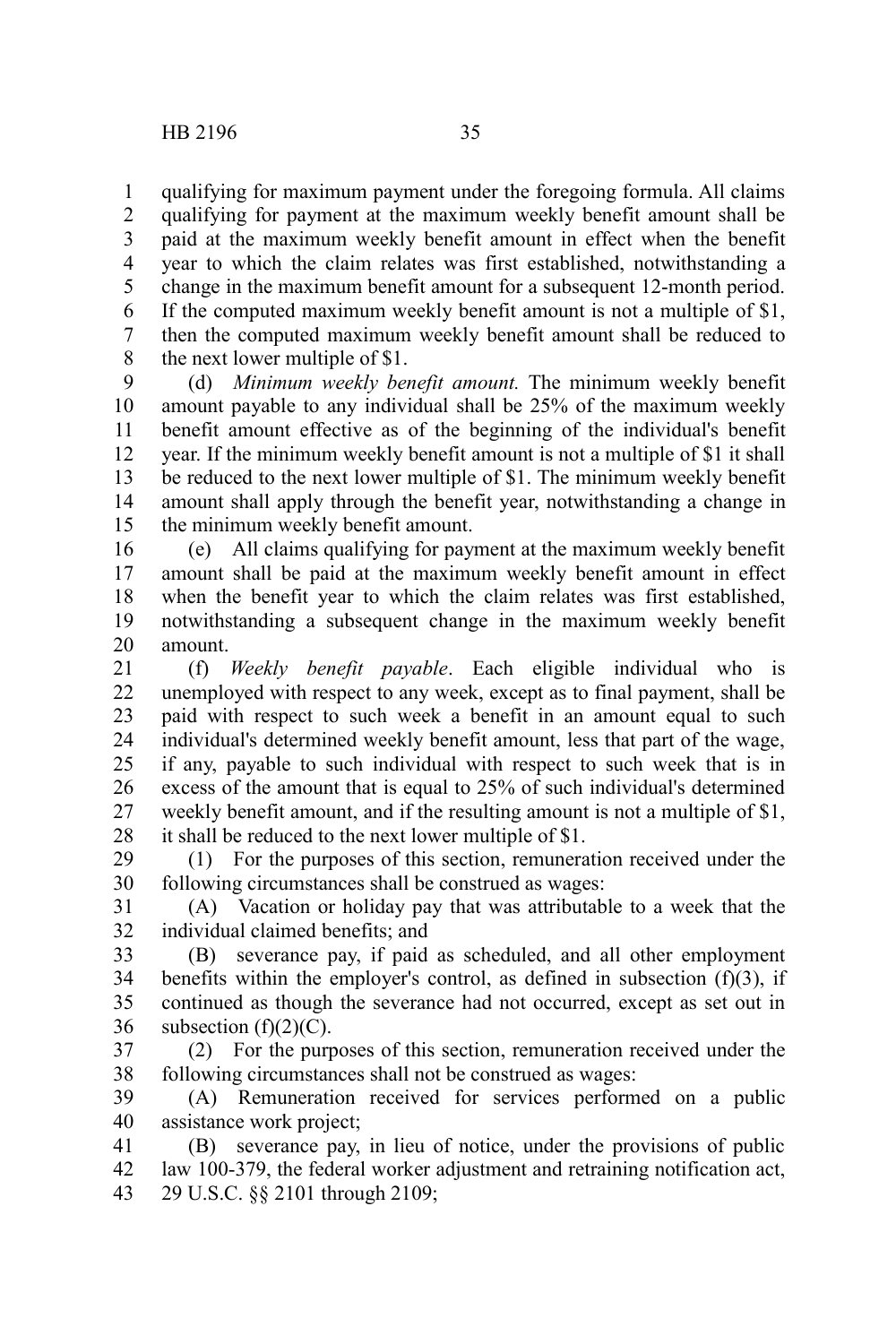(C) all other severance pay, separation pay, bonuses, wages in lieu of notice or remuneration of a similar nature that is payable after the severance of the employment relationship, except as set out in subsection  $(f)(1)(B)$ ; and 1 2 3 4

5

(D) moneys received as federal social security payments.

(3) For the purposes of this subsection, "employment benefits within the employer's control" means benefits offered by the employer to employees that are employee benefit plans as defined by section 3 of the federal employee retirement income security act of 1974, as amended, 29 U.S.C. § 1002, and that the employer has the option to continue to provide to the employee after the last day that the employee worked for that employer. 6 7 8 9 10 11 12

(g) *Duration of benefits*. Any otherwise eligible individual shall be entitled during any benefit year to a total amount of benefits equal to whichever is the lesser of 26 times such individual's weekly benefit amount, or  $\frac{1}{3}$  of such individual's wages for insured work paid during such individual's base period. Such total amount of benefits, if not a multiple of \$1, shall be reduced to the next lower multiple of \$1. 13 14 15 16 17 18

(h) For the purposes of this section, wages shall be counted as "wages for insured work" for benefit purposes with respect to any benefit year only if such benefit year begins subsequent to the date when the employing unit by whom such wages were paid has satisfied the conditions of K.S.A. 44-703(h), and amendments thereto, with respect to becoming an employer. 19 20 21 22 23 24

(i) Notwithstanding any other provisions of this section to the contrary, any benefit otherwise payable for any week shall be reduced by the amount of any separation, termination, severance or other similar payment paid to a claimant at the time of or after the claimant's separation from employment during the benefit year. 25 26 27 28 29

(1) If any payment pursuant to this subsection is paid with respect to a month, then the amount deemed to be received with respect to any week during such month shall be computed by multiplying such monthly amount by 12 and dividing the product by 52. If there is no designation of the period with respect to which payments to an individual are made under this section, then an amount equal to such individual's normal weekly wage shall be attributed to and deemed paid with respect to the first and each succeeding week following payment of the separation pay to the individual until such amount so paid is exhausted. 30 31 32 33 34 35 36 37 38

(2) If benefits for any week, when reduced as provided in this subsection, result in an amount that is not a multiple of \$1, such benefits shall be rounded to the next lower multiple of \$1. 39 40 41

(3) Notwithstanding the reemployment provisions of K.S.A. 44- 705(e), and amendments thereto, any individual whose benefit amount is 42 43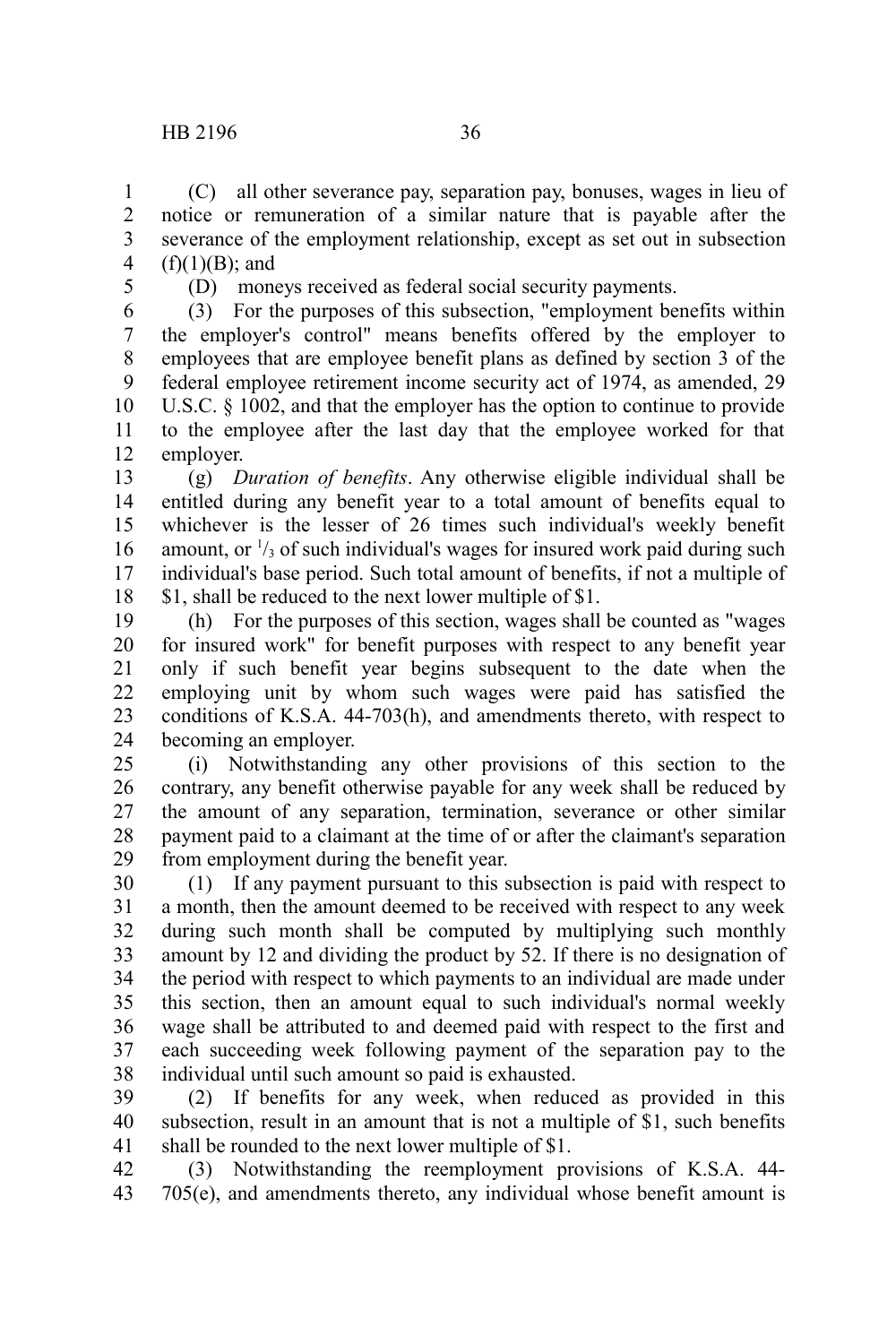completely reduced under this subsection for 52 or more weeks shall, upon exhaustion of the separation pay, be entitled to a new benefit year based upon entitlement from the base period of the claim that was reduced. 1 2 3

(j) Except as provided in subsection (k), for weeks commencing on and after January 1, 2014, *and ending before September 5, 2021,* if at the beginning of the benefit year, the three-month seasonally adjusted average unemployment rate for the state of Kansas is: (1) Less than 4.5%, a claimant shall be eligible for a maximum of 16 weeks of benefits; (2) at least 4.5% but less than 6%, a claimant shall be eligible for a maximum of 20 weeks of benefits; or (3) at least 6%, a claimant shall be eligible for a maximum of 26 weeks of benefits. 4 5 6 7 8 9 10 11

(k) On and after the effective date of this act, a claimant shall be eligible for a maximum of 26 weeks of benefits. A claimant who filed a new claim on or after January 1, 2020, and before the effective date of this act shall be eligible for a maximum of 26 weeks of benefits including the number of weeks of benefits received after January 1, 2020, and before the effective date of this act. This subsection shall not apply to initial claims effective on and after-April 1*September 5*, 2021. 12 13 14 15 16 17 18

*(l) For weeks commencing on and after September 5, 2021, if at the beginning of the benefit year, the three-month seasonally adjusted average unemployment rate for the state of Kansas is: (1) Less than 5%, a claimant shall be eligible for a maximum of 16 weeks of benefits; (2) at least 5% but less than 6%, a claimant shall be eligible for a maximum of 20 weeks of benefits; or (3) at least 6%, a claimant shall be eligible for a maximum of 26 weeks of benefits.* 19 20 21 22 23 24 25

*(m) Upon the secretary of labor's receipt of notification that the claimant has become employed, the secretary shall notify the secretary of the department for children and families in order that the secretary for children and families may determine the claimant's eligibility for state or federal benefits provided or facilitated by the department for children and families. The department of labor and the department for children and families shall enter into a memorandum of understanding that shall provide for the transfer of information as provided in this subsection.* 26 27 28 29 30 31 32 33

Sec. 10. K.S.A. 2020 Supp. 44-705 is hereby amended to read as follows: 44-705. Except as provided by K.S.A. 44-757, and amendments thereto, an unemployed individual shall be eligible to receive benefits with respect to any week only if the secretary, or a person or persons designated by the secretary, finds that: 34 35 36 37 38

(a) The claimant has registered for work at and thereafter continued to report at an employment office in accordance with rules and regulations adopted by the secretary, except that, subject to the provisions of K.S.A. 44-704(a), and amendments thereto, the secretary may adopt rules and regulations that waive or alter either or both of the requirements of this 39 40 41 42 43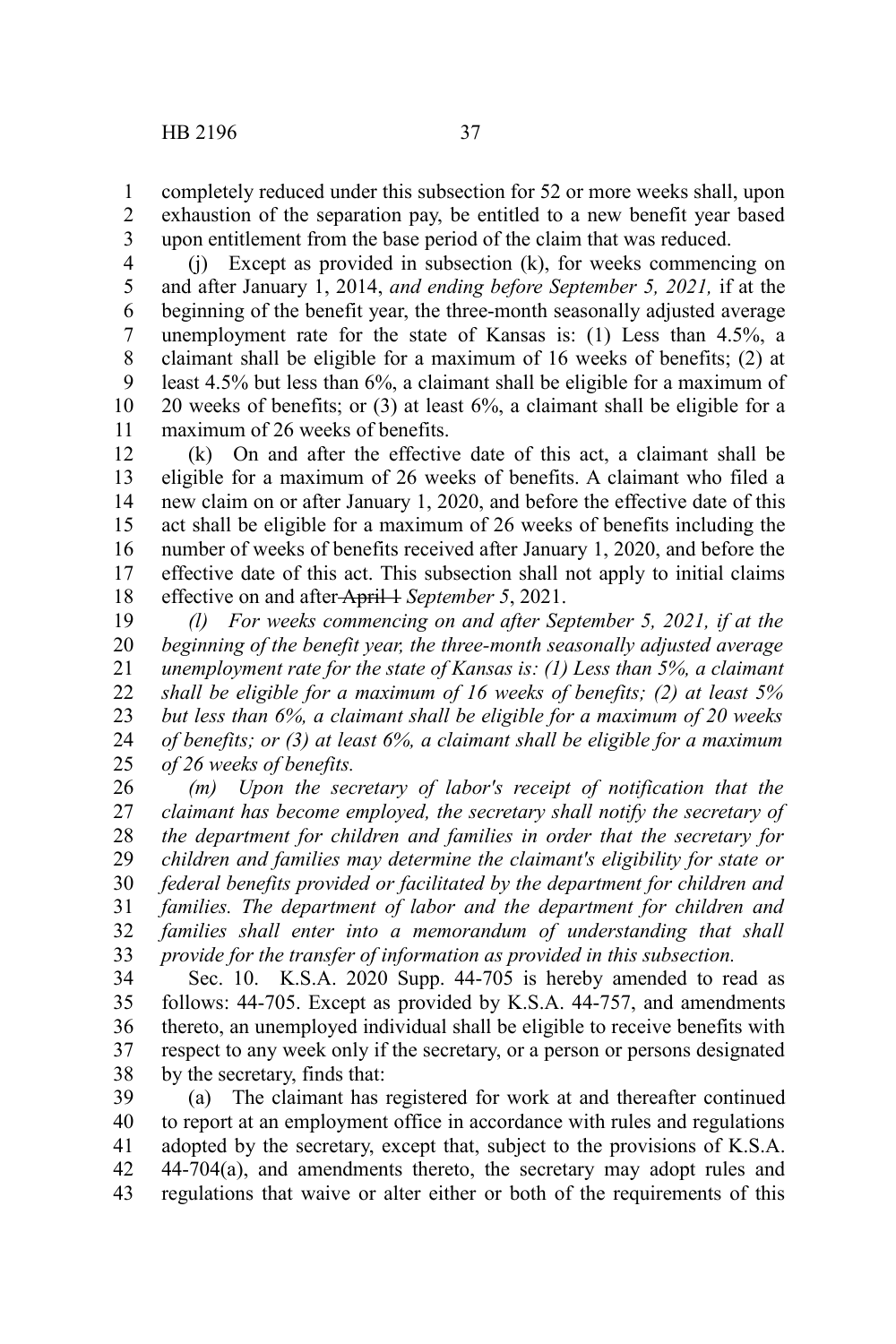subsection. 1

(b) The claimant has made a claim for benefits with respect to such week in accordance with rules and regulations adopted by the secretary. 2 3

(c) *(1)* The claimant is able to perform the duties of such claimant's customary occupation or the duties of other occupations that the claimant is reasonably fitted by training or experience, and is available for work, as demonstrated by the claimant's pursuit of the full course of action most reasonably calculated to result in the claimant's reemployment except that, notwithstanding any other provisions of this section, an unemployed claimant otherwise eligible for benefits shall not become ineligible for benefits: 4 5 6 7 8 9 10 11

 $(1)$ <sup>(A)</sup> Because of the claimant's enrollment in and satisfactory pursuit of approved training, including training approved under section 236(a)(1) of the trade act of 1974; 12 13 14

(2)*(B)* solely because such individual is seeking only part-time employment if the individual is available for a number of hours per week that are comparable to the individual's part-time work experience in the base period; or 15 16 17 18

19

(3)*(C)* because a claimant is not actively seeking work:

(i) During a state of disaster emergency proclaimed by the governor pursuant to K.S.A. 48-924 and 48-925, and amendments thereto; 20 21

(ii) in response to the spread of the public health emergency of COVID-19; and 22 23

(iii) the state's temporary waiver of the work search requirement under the employment security law for such claimant is in compliance with the families first coronavirus response act, public law 116-127. 24 25 26

*(2) The secretary shall develop and implement procedures to address claimants who refuse to return to suitable work or refuse to accept an offer of suitable work without good cause. Such procedures shall include the receipt and processing of job refusal reports from employers, the evaluation of such reports in consideration of the claimant's work history and skills and suitability of the offered employment and guidelines for a determination of whether the claimant shall remain eligible for unemployment benefits or has failed to meet the work search requirements of this subsection or the requirements of K.S.A. 2020 Supp. 44-706(c), and amendments thereto. In determining whether the employment offered is suitable, the secretary's considerations shall include whether the employment offers wages comparable to the claimant's recent employment and work duties that correspond to the claimant's education level and previous work experience. The secretary shall also consider whether the employment offers wages of at least the amount of the claimant's maximum weekly benefits.* 27 28 29 30 31 32 33 34 35 36 37 38 39 40 41 42

*(3) To facilitate the requirements of paragraph (2), the secretary shall* 43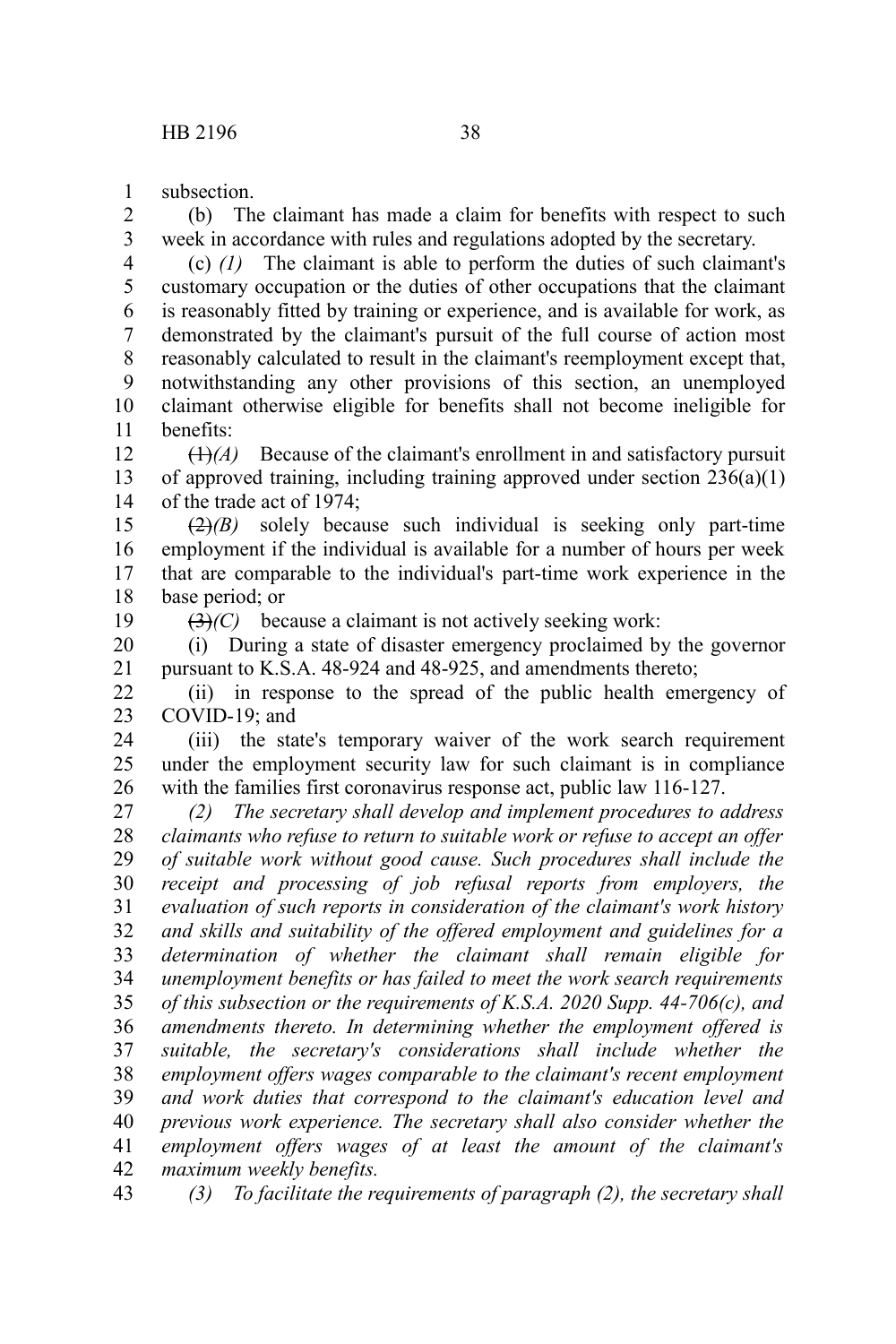*provide readily accessible means for employers to notify the department when a claimant refuses to return to work or refuses an offer of employment, including by telephone, email or an online web portal. Nothing in this subsection shall be construed as to require an employer to report such job refusals to the department.* 1 2 3 4 5

*(4) At the time of receipt of notice from an employer pursuant to paragraph (3), the secretary shall, within 10 business days of receipt of such notice from the employer, provide a notice to the claimant who has refused to return to work or to accept an offer of suitable work without good cause. The method of providing the notice to the claimant shall be consistent with other correspondence from the department to the claimant and may include mail, telephone, email or through an online web portal. The notice shall, at minimum, include the following information:* 6 7 8 9 10 11 12 13

*(A) A summary of state employment security law regarding a claimant's duties to return to work or accept suitable work;* 14 15

*(B) a statement that the claimant has been or may be disqualified and the claimant's right to collect benefits has been or may be terminated for refusal to return to work or accept suitable work without good cause, as provided by this subsection and K.S.A. 2020 Supp. 44-706(c), and amendments thereto;* 16 17 18 19 20

*(C) an explanation of what constitutes suitable work under the employment security law; and* 21 22

*(D) instructions for contesting a denial of a claim if the denial is based upon a report by an employer that the claimant has refused to return to work or has refused to accept an offer of suitable work.* 23 24 25

*(5)* For the purposes of this subsection, an inmate of a custodial or correctional institution shall be deemed to be unavailable for work and not eligible to receive unemployment compensation while incarcerated. 26 27 28

(d) (1) Except as provided further, the claimant has been unemployed for a waiting period of one week or the claimant is unemployed and has satisfied the requirement for a waiting period of one week under the shared work unemployment compensation program as provided in K.S.A. 44-  $757(k)(4)$ , and amendments thereto, and that period of one week, in either case, occurs within the benefit year that includes the week for which the claimant is claiming benefits. No week shall be counted as a week of unemployment for the purposes of this subsection: 29 30 31 32 33 34 35 36

37

(A) If benefits have been paid for such week;

(B) if the individual fails to meet with the other eligibility requirements of this section; or 38 39

(C) if an individual is seeking unemployment benefits under the unemployment compensation law of any other state or of the United States, except that if the appropriate agency of such state or of the United States finally determines that the claimant is not entitled to unemployment 40 41 42 43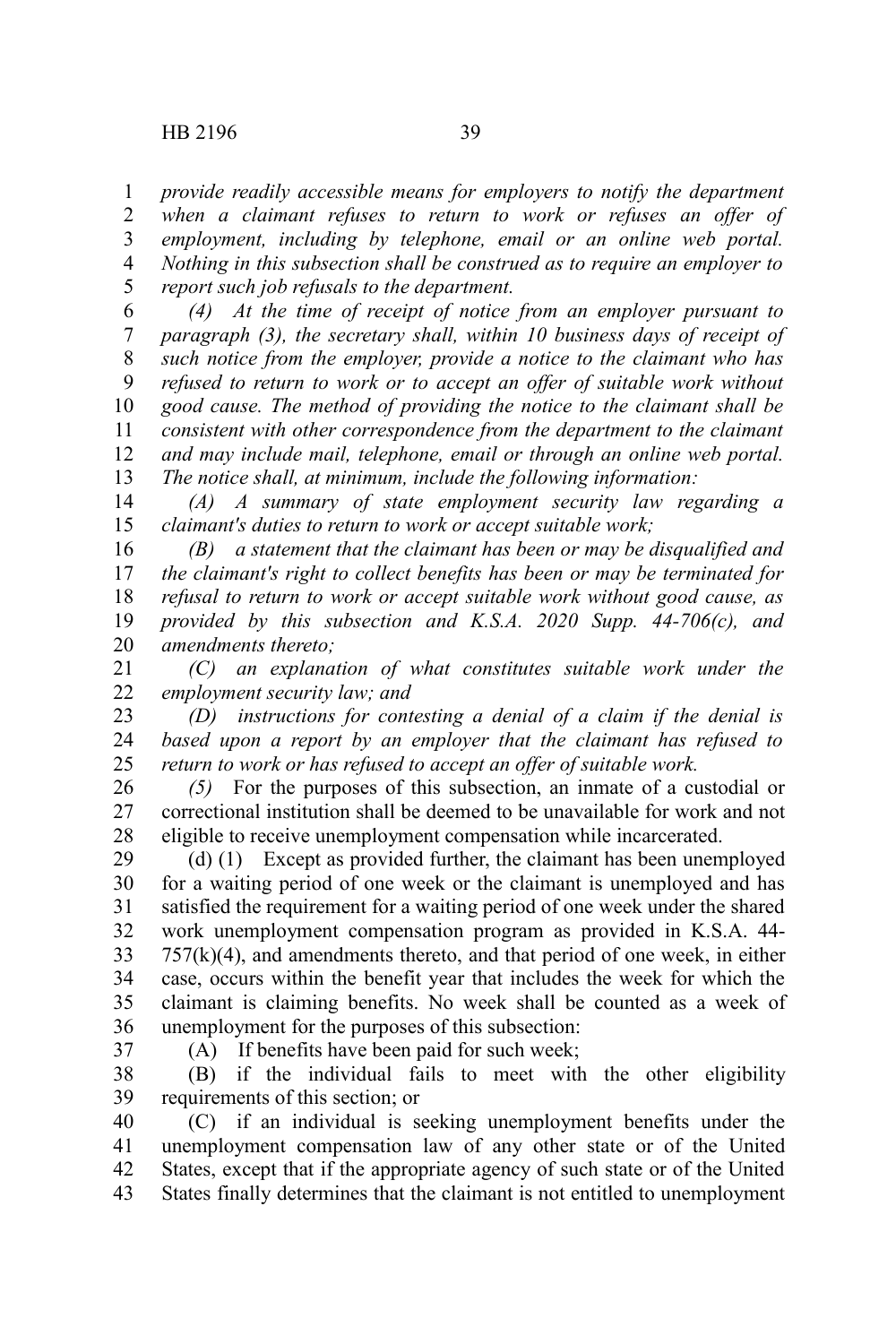benefits under such other law, this subparagraph shall not apply. 1

(2) (A) The waiting week requirement of paragraph (1) shall not apply to: 2 3

(i) New claims by claimants who become unemployed as a result of an employer terminating business operations within this state, declaring bankruptcy or initiating a work force reduction pursuant to public law 100- 379, the federal worker adjustment and retraining notification act, 29 U.S.C. §§ 2101 through 2109, as amended; or 4 5 6 7 8

(ii) new claims filed on or after April 5, 2020, through December 26, 2020, in accordance with the families first coronavirus response act, public law 116-127 and the federal CARES act, public law 116-136. 9 10 11

(B) The secretary shall adopt rules and regulations to administer the provisions of this paragraph. 12 13

(3) If the waiting week requirement of paragraph (1) applies, a claimant shall become eligible to receive compensation for the waiting period of one week, pursuant to paragraph (1), upon completion of three weeks of unemployment consecutive to such waiting period. This paragraph shall not apply to initial claims effective on and after April 1, 2021. 14 15 16 17 18 19

(e) For benefit years established on and after the effective date of this act, the claimant has been paid total wages for insured work in the claimant's base period of not less than 30 times the claimant's weekly benefit amount and has been paid wages in more than one quarter of the claimant's base period, except that the wage credits of an individual earned during the period commencing with the end of a prior base period and ending on the date that such individual filed a valid initial claim shall not be available for benefit purposes in a subsequent benefit year unless, in addition thereto, such individual has returned to work and subsequently earned wages for insured work in an amount equal to at least eight times the claimant's current weekly benefit amount. 20 21 22 23 24 25 26 27 28 29 30

(f) The claimant participates in reemployment services, such as job search assistance services, if the individual has been determined to be likely to exhaust regular benefits and needs reemployment services pursuant to a profiling system established by the secretary, unless the secretary determines that: (1) The individual has completed such services; or (2) there is justifiable cause for the claimant's failure to participate in such services. 31 32 33 34 35 36 37

(g) The claimant is returning to work after a qualifying injury and has been paid total wages for insured work in the claimant's alternative base period of not less than 30 times the claimant's weekly benefit amount and has been paid wages in more than one quarter of the claimant's alternative base period if: 38 39 40 41 42

43

(1) The claimant has filed for benefits within four weeks of being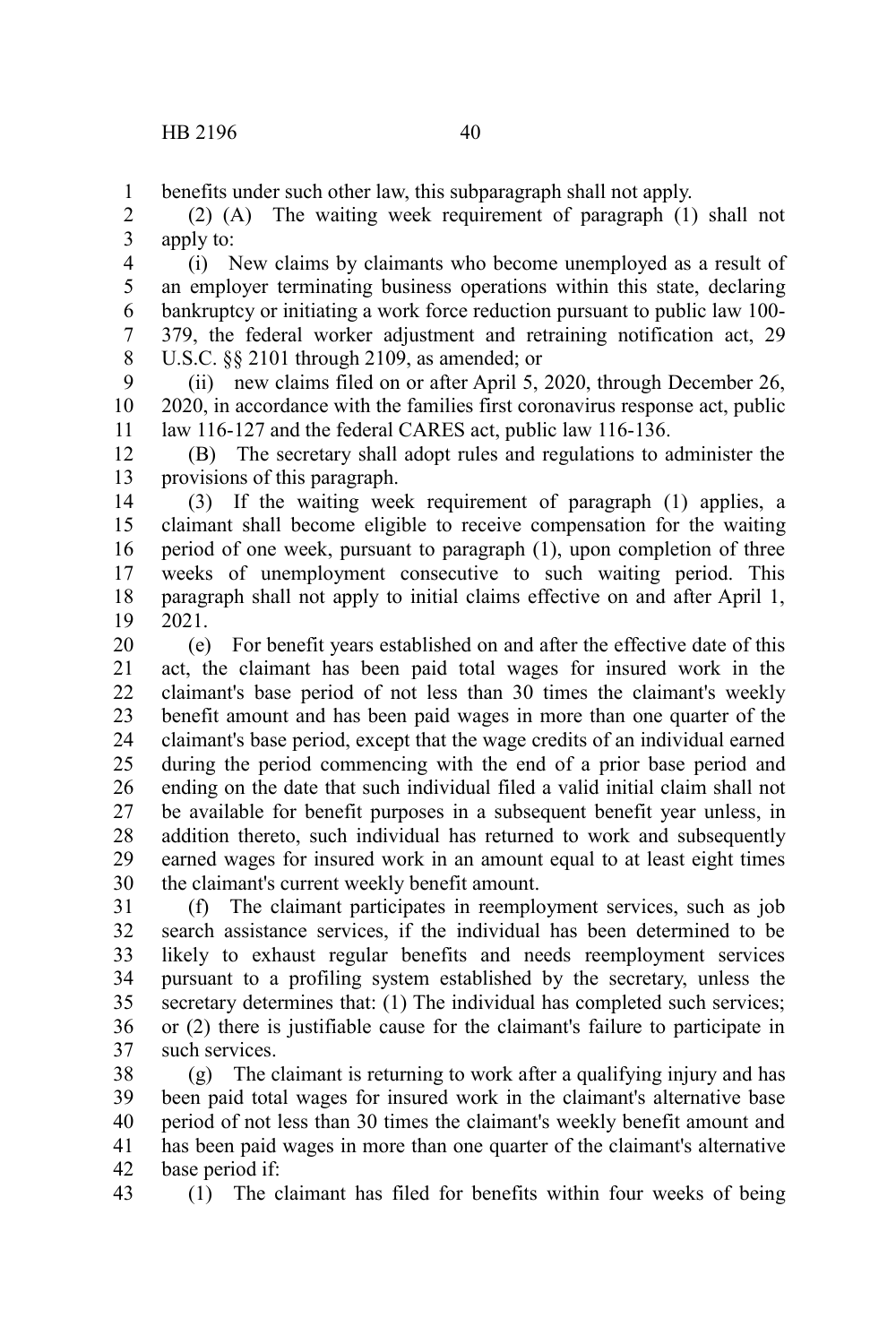released to return to work by a licensed and practicing health care provider; 1 2

(2) the claimant files for benefits within 24 months of the date the qualifying injury occurred; and 3 4

(3) the claimant attempted to return to work with the employer where the qualifying injury occurred, but the individual's regular work or comparable and suitable work was not available. 5 6 7

Sec. 11. K.S.A. 2020 Supp. 44-706 is hereby amended to read as follows: 44-706. The secretary shall examine whether an individual has separated from employment for each week claimed. The secretary shall apply the provisions of this section to the individual's most recent employment prior to the week claimed. An individual shall be disqualified for benefits: 8 9 10 11 12 13

(a) If the individual left work voluntarily without good cause attributable to the work or the employer, subject to the other provisions of this subsection. For purposes of this subsection, "good cause" is cause of such gravity that would impel a reasonable, not supersensitive, individual exercising ordinary common sense to leave employment. Good cause requires a showing of good faith of the individual leaving work, including the presence of a genuine desire to work. Failure to return to work after expiration of approved personal or medical leave, or both, shall be considered a voluntary resignation. After a temporary job assignment, failure of an individual to affirmatively request an additional assignment on the next succeeding workday, if required by the employment agreement, after completion of a given work assignment, shall constitute leaving work voluntarily. The disqualification shall begin the day following the separation and shall continue until after the individual has become reemployed and has had earnings from insured work of at least three times the individual's weekly benefit amount. An individual shall not be disqualified under this subsection if: 14 15 16 17 18 19 20 21 22 23 24 25 26 27 28 29 30

(1) The individual was forced to leave work because of illness or injury upon the advice of a licensed and practicing health care provider and, upon learning of the necessity for absence, immediately notified the employer thereof, or the employer consented to the absence, and after recovery from the illness or injury, when recovery was certified by a practicing health care provider, the individual returned to the employer and offered to perform services and the individual's regular work or comparable and suitable work was not available. As used in this paragraph "health care provider" means any person licensed by the proper licensing authority of any state to engage in the practice of medicine and surgery, osteopathy, chiropractic, dentistry, optometry, podiatry or psychology; 31 32 33 34 35 36 37 38 39 40 41

(2) the individual left temporary work to return to the regular employer; 42 43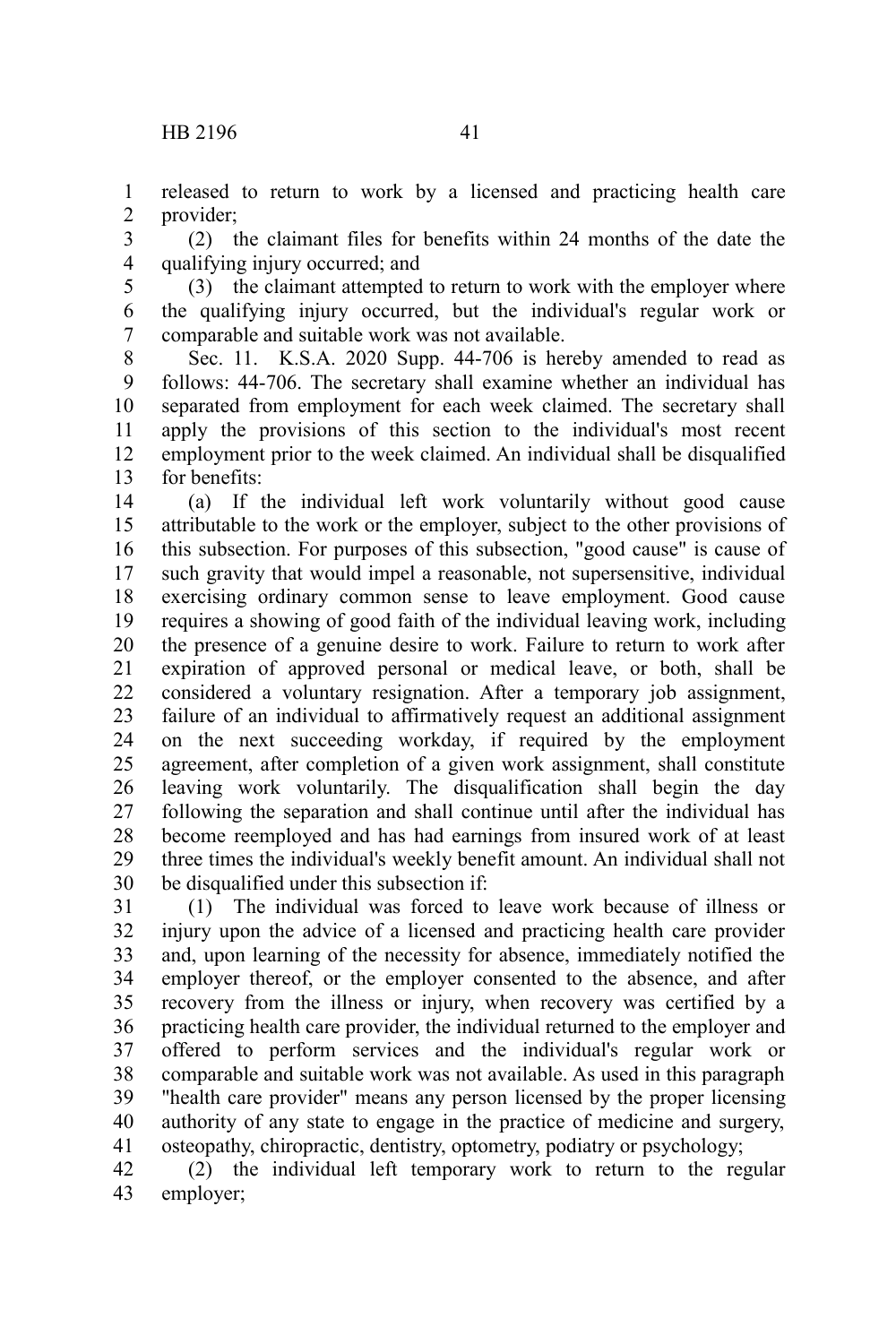(3) the individual left work to enlist in the armed forces of the United States, but was rejected or delayed from entry; 1 2

3

(4) the spouse of an individual who is a member of the armed forces of the United States who left work because of the voluntary or involuntary transfer of the individual's spouse from one job to another job, which is for the same employer or for a different employer, at a geographic location which makes it unreasonable for the individual to continue work at the individual's job. For the purposes of this provision the term "armed forces" means active duty in the army, navy, marine corps, air force, coast guard or any branch of the military reserves of the United States; 4 5 6 7 8 9 10

(5) the individual left work because of hazardous working conditions; in determining whether or not working conditions are hazardous for an individual, the degree of risk involved to the individual's health, safety and morals, the individual's physical fitness and prior training and the working conditions of workers engaged in the same or similar work for the same and other employers in the locality shall be considered; as used in this paragraph, "hazardous working conditions" means working conditions that could result in a danger to the physical or mental well-being of the individual; each determination as to whether hazardous working conditions exist shall include, but shall not be limited to, a consideration of: (A) The safety measures used or the lack thereof; and (B) the condition of equipment or lack of proper equipment; no work shall be considered hazardous if the working conditions surrounding the individual's work are the same or substantially the same as the working conditions generally prevailing among individuals performing the same or similar work for other employers engaged in the same or similar type of activity; 11 12 13 14 15 16 17 18 19 20 21 22 23 24 25 26

(6) the individual left work to enter training approved under section  $236(a)(1)$  of the federal trade act of 1974, provided the work left is not of a substantially equal or higher skill level than the individual's past adversely affected employment, as defined for purposes of the federal trade act of 1974, and wages for such work are not less than 80% of the individual's average weekly wage as determined for the purposes of the federal trade act of 1974; 27 28 29 30 31 32 33

(7) the individual left work because of unwelcome harassment of the individual by the employer or another employee of which the employing unit had knowledge and that would impel the average worker to give up such worker's employment; 34 35 36 37

(8) the individual left work to accept better work; each determination as to whether or not the work accepted is better work shall include, but shall not be limited to, consideration of: (A) The rate of pay, the hours of work and the probable permanency of the work left as compared to the work accepted; (B) the cost to the individual of getting to the work left in comparison to the cost of getting to the work accepted; and (C) the 38 39 40 41 42 43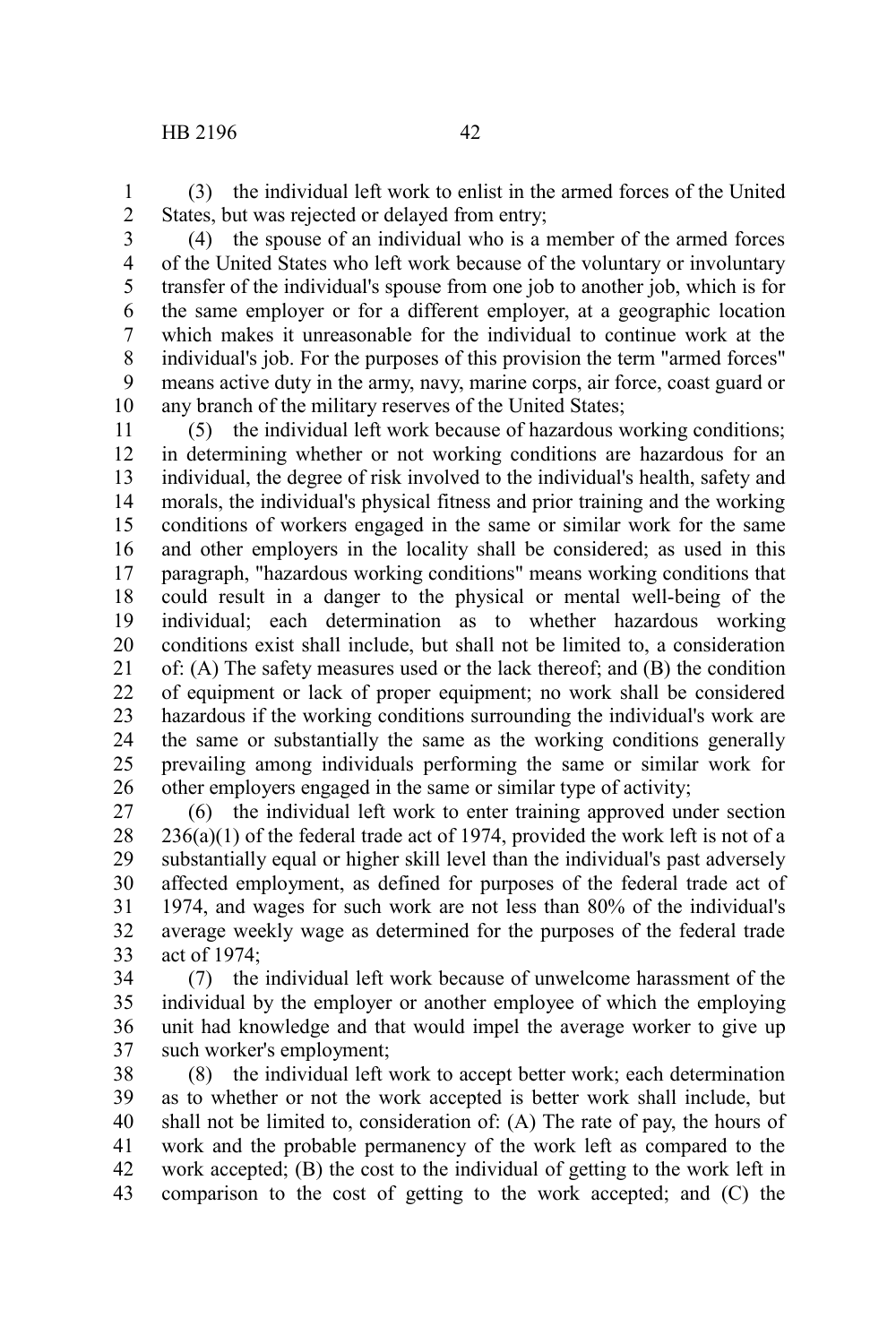1

comparison to the distance from the individual's residence to the work left; 2

(9) the individual left work as a result of being instructed or requested by the employer, a supervisor or a fellow employee to perform a service or commit an act in the scope of official job duties which is in violation of an ordinance or statute; 3 4 5 6

(10) the individual left work because of a substantial violation of the work agreement by the employing unit and, before the individual left, the individual had exhausted all remedies provided in such agreement for the settlement of disputes before terminating. For the purposes of this paragraph, a demotion based on performance does not constitute a violation of the work agreement; 7 8 9 10 11 12

(11) after making reasonable efforts to preserve the work, the individual left work due to a personal emergency of such nature and compelling urgency that it would be contrary to good conscience to impose a disqualification; or 13 14 15 16

(12) (A) the individual left work due to circumstances resulting from domestic violence, including: 17 18

(i) The individual's reasonable fear of future domestic violence at or en route to or from the individual's place of employment; 19 20

(ii) the individual's need to relocate to another geographic area in order to avoid future domestic violence; 21 22

(iii) the individual's need to address the physical, psychological and legal impacts of domestic violence; 23 24

(iv) the individual's need to leave employment as a condition of receiving services or shelter from an agency which provides support services or shelter to victims of domestic violence; or 25 26 27

(v) the individual's reasonable belief that termination of employment is necessary to avoid other situations which may cause domestic violence and to provide for the future safety of the individual or the individual's family. 28 29 30 31

(B) An individual may prove the existence of domestic violence by providing one of the following: 32 33

(i) A restraining order or other documentation of equitable relief by a court of competent jurisdiction; 34 35

36

(ii) a police record documenting the abuse;

(iii) documentation that the abuser has been convicted of one or more of the offenses enumerated in articles 34 and 35 of chapter 21 of the Kansas Statutes Annotated, prior to their repeal, or articles 54 or 55 of chapter 21 of the Kansas Statutes Annotated, or K.S.A. 2020 Supp. 21- 6104, 21-6325, 21-6326 or 21-6418 through 21-6422, and amendments thereto, where the victim was a family or household member; 37 38 39 40 41 42

(iv) medical documentation of the abuse; 43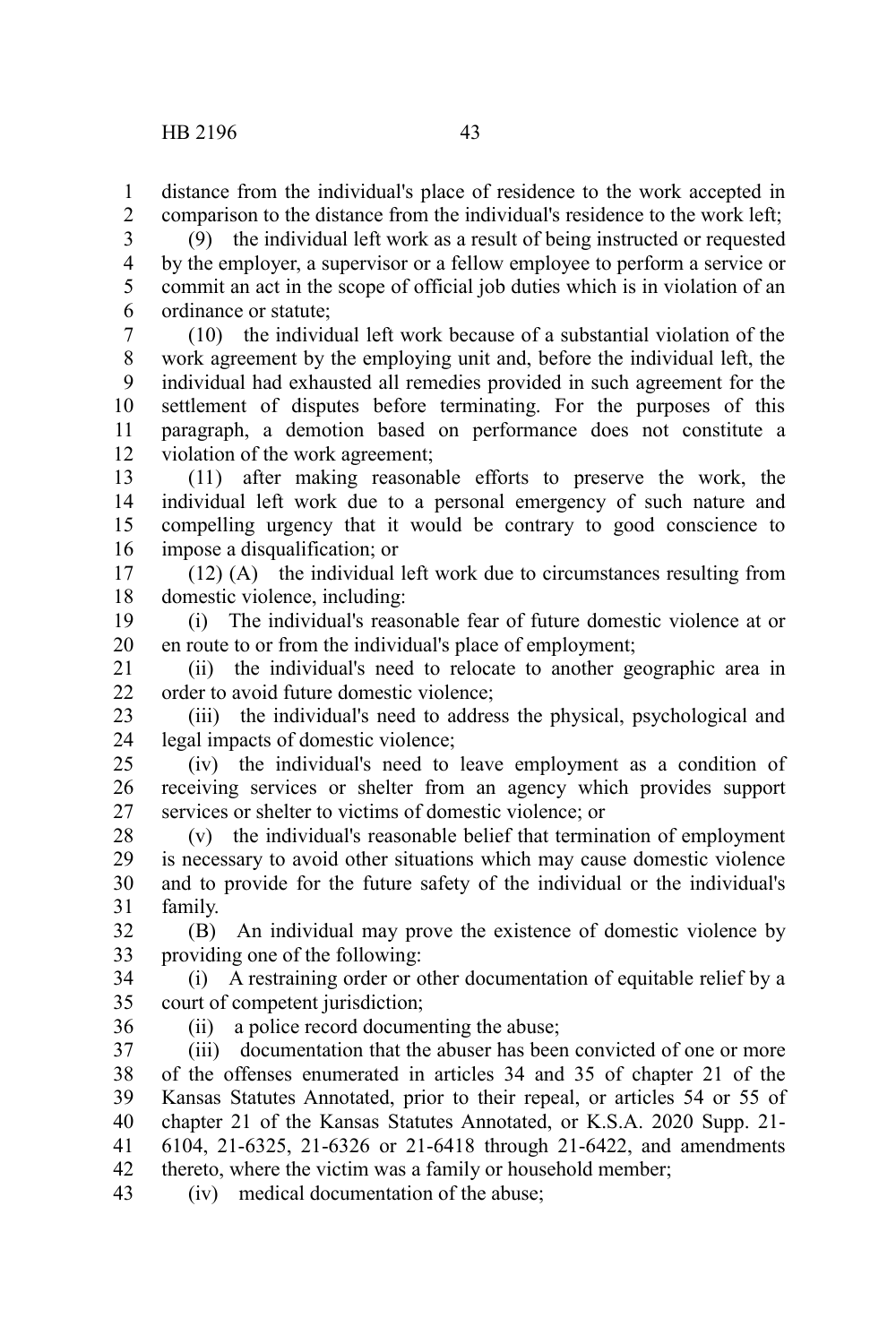(v) a statement provided by a counselor, social worker, health care provider, clergy, shelter worker, legal advocate, domestic violence or sexual assault advocate or other professional who has assisted the individual in dealing with the effects of abuse on the individual or the individual's family; or 1 2 3 4 5

6

(vi) a sworn statement from the individual attesting to the abuse.

(C) No evidence of domestic violence experienced by an individual, including the individual's statement and corroborating evidence, shall be disclosed by the department of labor unless consent for disclosure is given by the individual. 7 8 9 10

(b) If the individual has been discharged or suspended for misconduct connected with the individual's work. The disqualification shall begin the day following the separation and shall continue until after the individual becomes reemployed and in cases where the disqualification is due to discharge for misconduct has had earnings from insured work of at least three times the individual's determined weekly benefit amount, except that if an individual is discharged for gross misconduct connected with the individual's work, such individual shall be disqualified for benefits until such individual again becomes employed and has had earnings from insured work of at least eight times such individual's determined weekly benefit amount. In addition, all wage credits attributable to the employment from which the individual was discharged for gross misconduct connected with the individual's work shall be canceled. No such cancellation of wage credits shall affect prior payments made as a result of a prior separation. 11 12 13 14 15 16 17 18 19 20 21 22 23 24 25

(1) For the purposes of this subsection, "misconduct" is defined as a violation of a duty or obligation reasonably owed the employer as a condition of employment including, but not limited to, a violation of a company rule, including a safety rule, if: (A) The individual knew or should have known about the rule; (B) the rule was lawful and reasonably related to the job; and (C) the rule was fairly and consistently enforced. 26 27 28 29 30 31

(2) (A) Failure of the employee to notify the employer of an absence and an individual's leaving work prior to the end of such individual's assigned work period without permission shall be considered prima facie evidence of a violation of a duty or obligation reasonably owed the employer as a condition of employment. 32 33 34 35 36

(B) For the purposes of this subsection, misconduct shall include, but not be limited to, violation of the employer's reasonable attendance expectations if the facts show: 37 38 39 40

(i) The individual was absent or tardy without good cause;

(ii) the individual had knowledge of the employer's attendance expectation; and 41 42

(iii) the employer gave notice to the individual that future absence or 43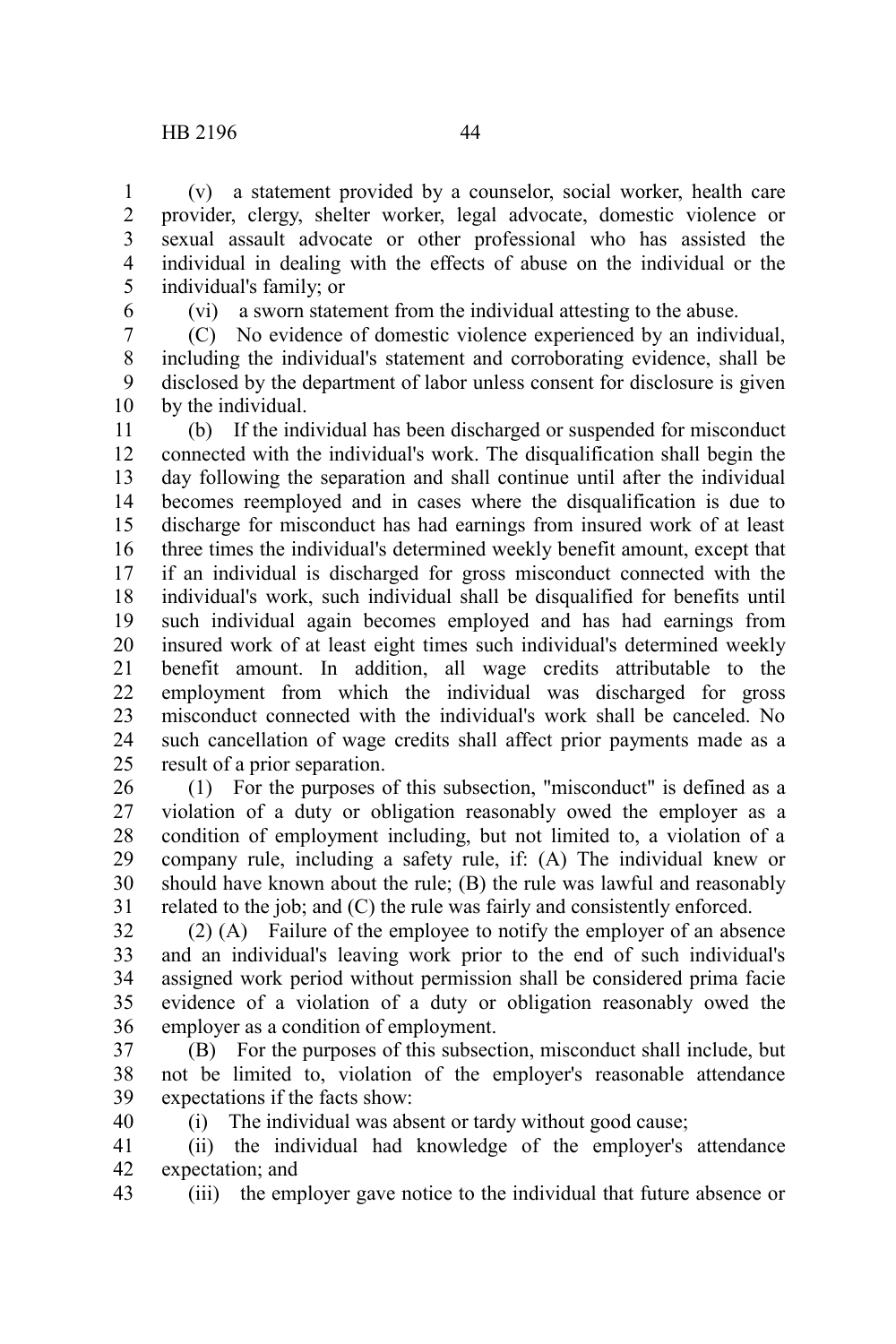tardiness may or will result in discharge. 1

(C) For the purposes of this subsection, if an employee disputes being absent or tardy without good cause, the employee shall present evidence that a majority of the employee's absences or tardiness were for good cause. If the employee alleges that the employee's repeated absences or tardiness were the result of health related issues, such evidence shall include documentation from a licensed and practicing health care provider as defined in subsection (a)(1). 2 3 4 5 6 7 8

(3) (A) The term "gross misconduct" as used in this subsection shall be construed to mean conduct evincing extreme, willful or wanton misconduct as defined by this subsection. Gross misconduct shall include, but not be limited to: (i) Theft; (ii) fraud; (iii) intentional damage to property; (iv) intentional infliction of personal injury; or (v) any conduct that constitutes a felony. 9 10 11 12 13 14

(B) For the purposes of this subsection, the following shall be conclusive evidence of gross misconduct: 15 16

(i) The use of alcoholic liquor, cereal malt beverage or a nonprescribed controlled substance by an individual while working; 17 18

(ii) the impairment caused by alcoholic liquor, cereal malt beverage or a nonprescribed controlled substance by an individual while working; 19 20

(iii) a positive breath alcohol test or a positive chemical test, provided: 21 22

23

(a) The test was either:

(1) Required by law and was administered pursuant to the drug free workplace act, 41 U.S.C. § 701 et seq.; 24 25

(2) administered as part of an employee assistance program or other drug or alcohol treatment program in which the employee was participating voluntarily or as a condition of further employment; 26 27 28

(3) requested pursuant to a written policy of the employer of which the employee had knowledge and was a required condition of employment; 29 30 31

(4) required by law and the test constituted a required condition of employment for the individual's job; or 32 33

(5) there was reasonable suspicion to believe that the individual used, had possession of, or was impaired by alcoholic liquor, cereal malt beverage or a nonprescribed controlled substance while working; 34 35 36 37

(b) the test sample was collected either:

(1) As prescribed by the drug free workplace act, 41 U.S.C. § 701 et seq.; 38 39

(2) as prescribed by an employee assistance program or other drug or alcohol treatment program in which the employee was participating voluntarily or as a condition of further employment; 40 41 42

(3) as prescribed by the written policy of the employer of which the 43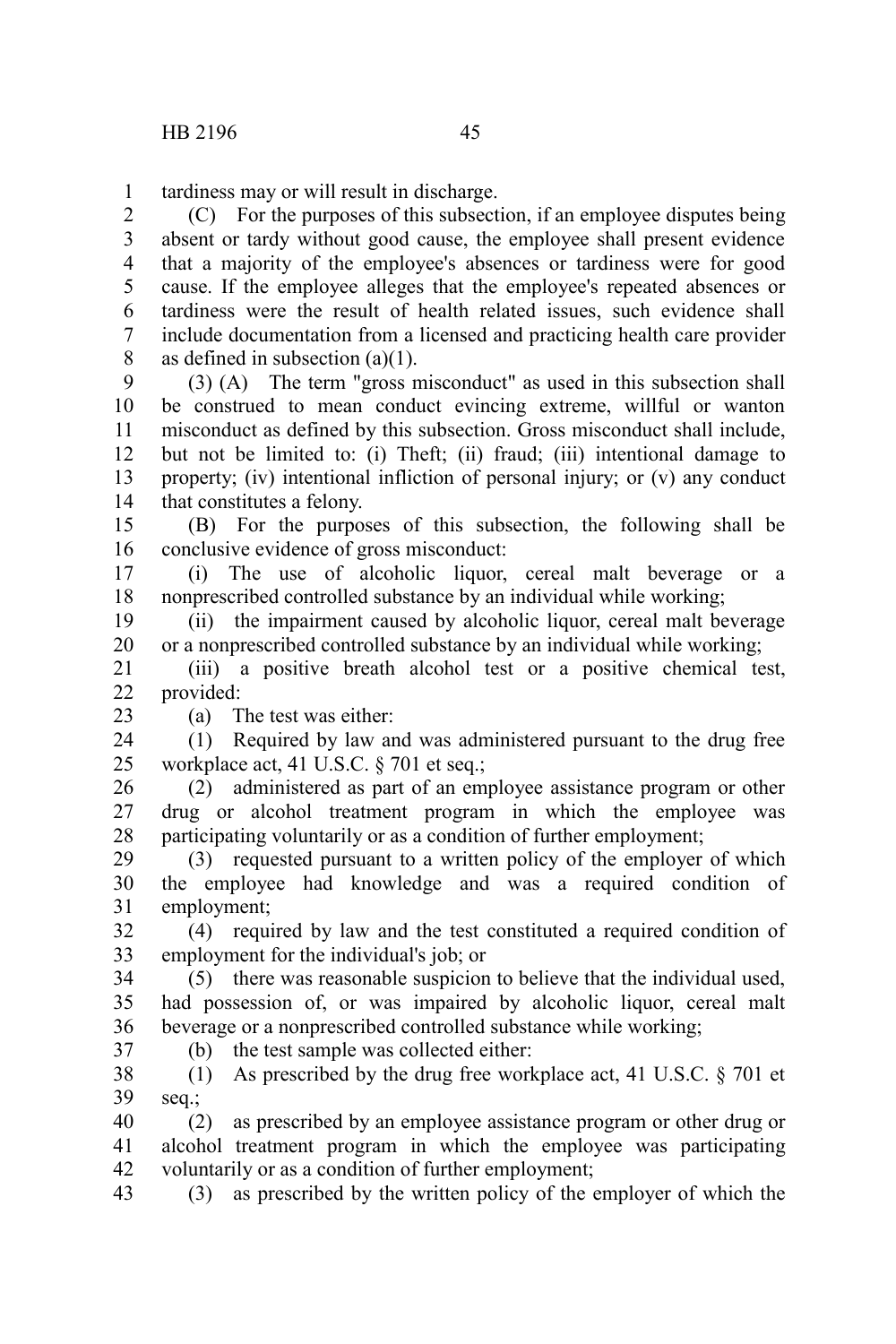employee had knowledge and which constituted a required condition of employment; 1 2

(4) as prescribed by a test which was required by law and which constituted a required condition of employment for the individual's job; or 3 4

(5) at a time contemporaneous with the events establishing probable cause; 5 6

(c) the collecting and labeling of a chemical test sample was performed by a licensed health care professional or any other individual certified pursuant to paragraph  $(b)(3)(A)(iii)(f)$  or authorized to collect or label test samples by federal or state law, or a federal or state rule or regulation having the force or effect of law, including law enforcement personnel; 7 8 9 10 11 12

(d) the chemical test was performed by a laboratory approved by the United States department of health and human services or licensed by the department of health and environment, except that a blood sample may be tested for alcohol content by a laboratory commonly used for that purpose by state law enforcement agencies; 13 14 15 16 17

(e) the chemical test was confirmed by gas chromatography, gas chromatography-mass spectroscopy or other comparably reliable analytical method, except that no such confirmation is required for a blood alcohol sample or a breath alcohol test; 18 19 20 21

(f) the breath alcohol test was administered by an individual trained to perform breath tests, the breath testing instrument used was certified and operated strictly according to a description provided by the manufacturers and the reliability of the instrument performance was assured by testing with alcohol standards; and  $22$ 23 24 25 26

(g) the foundation evidence establishes, beyond a reasonable doubt, that the test results were from the sample taken from the individual; 27 28

(iv) an individual's refusal to submit to a chemical test or breath alcohol test, provided: 29 30

(a) The test meets the standards of the drug free workplace act, 41 U.S.C. § 701 et seq.; 31 32

(b) the test was administered as part of an employee assistance program or other drug or alcohol treatment program in which the employee was participating voluntarily or as a condition of further employment; 33 34 35 36

(c) the test was otherwise required by law and the test constituted a required condition of employment for the individual's job; 37 38

(d) the test was requested pursuant to a written policy of the employer of which the employee had knowledge and was a required condition of employment; or 39 40 41

(e) there was reasonable suspicion to believe that the individual used, possessed or was impaired by alcoholic liquor, cereal malt beverage or a 42 43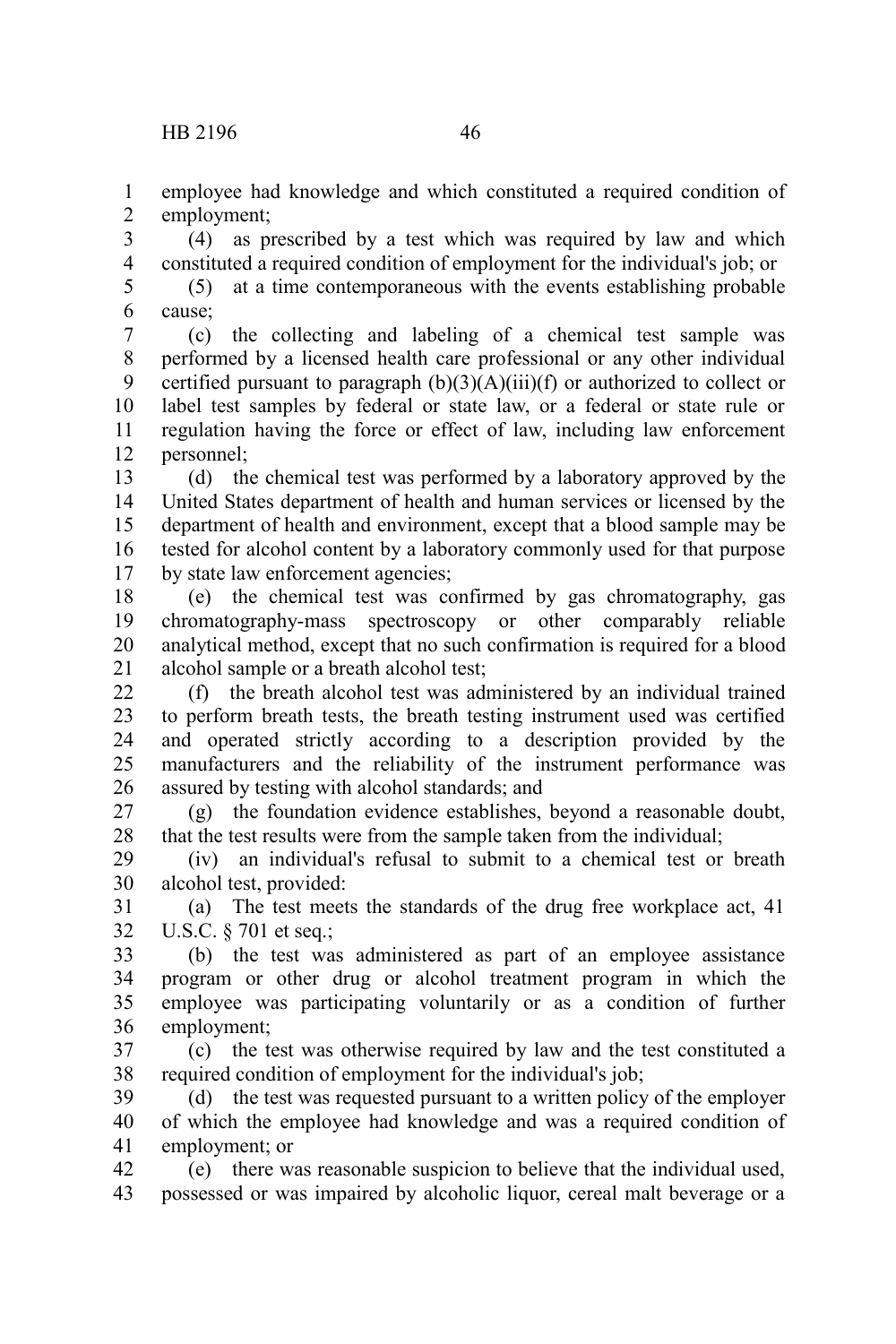nonprescribed controlled substance while working; 1

(v) an individual's dilution or other tampering of a chemical test.

2 3

(C) For purposes of this subsection:

(i) "Alcohol concentration" means the number of grams of alcohol per 210 liters of breath; 4 5

(ii) "alcoholic liquor" shall be defined *means the same* as provided in K.S.A. 41-102, and amendments thereto; 6 7

(iii) "cereal malt beverage" shall be defined *means the same* as provided in K.S.A. 41-2701, and amendments thereto; 8 9

(iv) "chemical test" shall include *includes*, but is not limited to, tests of urine, blood or saliva; 10 11

(v) "controlled substance" shall be defined *means the same* as provided in K.S.A. 2020 Supp. 21-5701, and amendments thereto; 12 13

(vi) "required by law" means required by a federal or state law, a federal or state rule or regulation having the force and effect of law, a county resolution or municipal ordinance, or a policy relating to public safety adopted in an open meeting by the governing body of any special district or other local governmental entity; 14 15 16 17 18

(vii) "positive breath test" shall mean *means* a test result showing an alcohol concentration of 0.04 or greater, or the levels listed in 49 C.F.R. part 40, if applicable, unless the test was administered as part of an employee assistance program or other drug or alcohol treatment program in which the employee was participating voluntarily or as a condition of further employment, in which case "positive chemical test" shall mean a test result showing an alcohol concentration at or above the levels provided for in the assistance or treatment program; 19 20 21 22 23 24 25 26

(viii) "positive chemical test" shall mean *means* a chemical result showing a concentration at or above the levels listed in K.S.A. 44-501, and amendments thereto, or 49 C.F.R. part 40, as applicable, for the drugs or abuse listed therein, unless the test was administered as part of an employee assistance program or other drug or alcohol treatment program in which the employee was participating voluntarily or as a condition of further employment, in which case "positive chemical test"-shall mean*means* a chemical result showing a concentration at or above the levels provided for in the assistance or treatment program. 27 28 29 30 31 32 33 34 35

(4) An individual shall not be disqualified under this subsection if the individual is discharged under the following circumstances: 36 37

(A) The employer discharged the individual after learning the individual was seeking other work or when the individual gave notice of future intent to quit, except that the individual shall be disqualified after the time at which such individual intended to quit and any individual who commits misconduct after such individual gives notice to such individual's intent to quit shall be disqualified; 38 39 40 41 42 43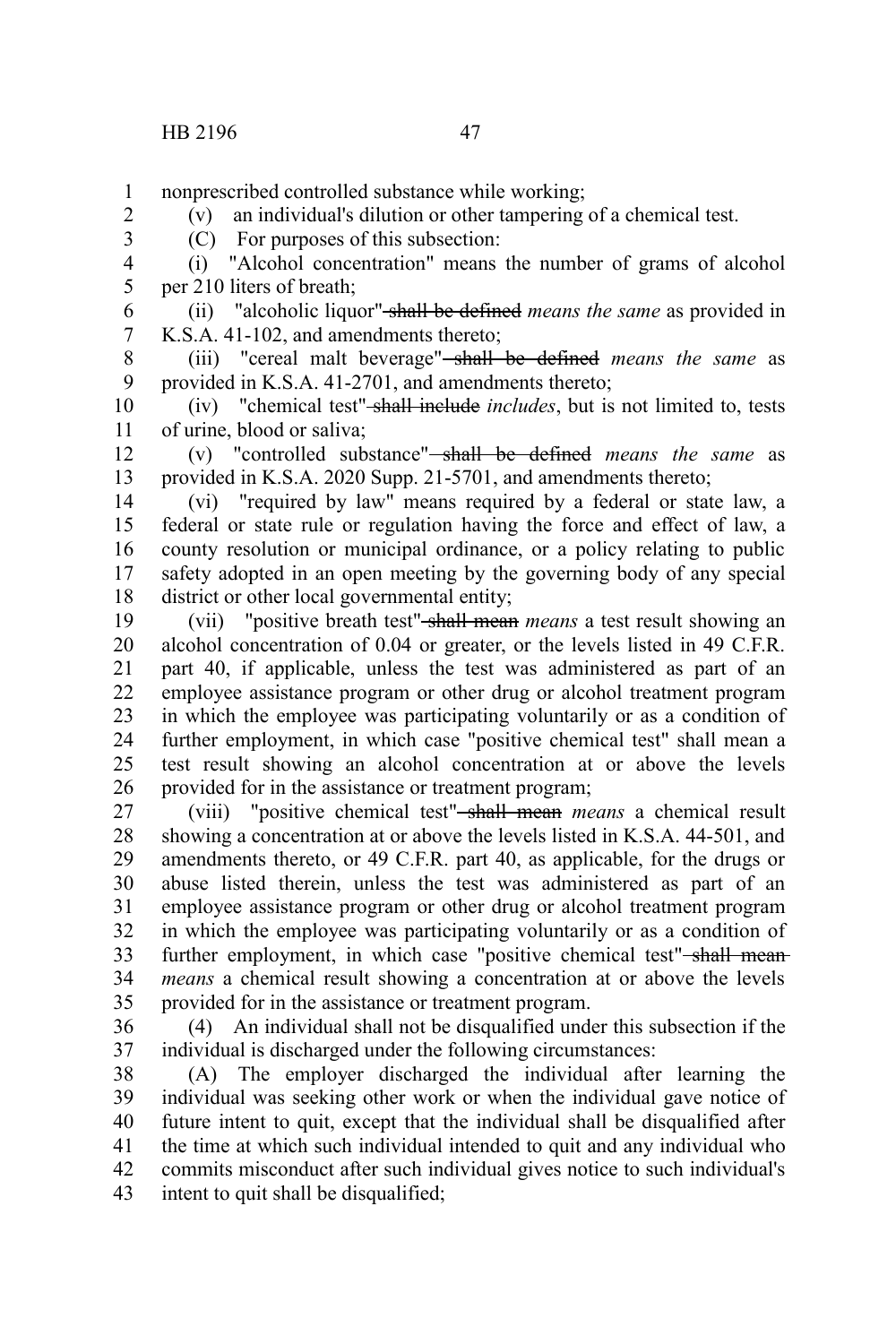## HB 2196 48

(B) the individual was making a good-faith effort to do the assigned work but was discharged due to: 1 2

(i) Inefficiency;

(ii) unsatisfactory performance due to inability, incapacity or lack of training or experience; 4 5

6

3

- 7
- 8

(iii) isolated instances of ordinary negligence or inadvertence; (iv) good-faith errors in judgment or discretion; or

(v) unsatisfactory work or conduct due to circumstances beyond the individual's control; or 9

(C) the individual's refusal to perform work in excess of the contract of hire. 10 11

(c) If the individual has failed, without good cause, to either apply for suitable work when so directed by the employment office of the secretary of labor, or to accept suitable work when offered to the individual by the employment office, the secretary of labor, or an employer, such disqualification shall begin with the week in which such failure occurred and shall continue until the individual becomes reemployed and has had earnings from insured work of at least three times such individual's determined weekly benefit amount. In determining whether or not any work is suitable for an individual, the secretary of labor, or a person or persons designated by the secretary, shall consider the degree of risk involved to health, safety and morals, physical fitness and prior training, experience and prior earnings, length of unemployment and prospects for securing local work in the individual's customary occupation or work for which the individual is reasonably fitted by training or experience, and the distance of the available work from the individual's residence. Notwithstanding any other provisions of this act, an otherwise eligible individual shall not be disqualified for refusing an offer of suitable employment, or failing to apply for suitable employment when notified by an employment office, or for leaving the individual's most recent work accepted during approved training, including training approved under section  $236(a)(1)$  of the trade act of 1974, if the acceptance of or applying for suitable employment or continuing such work would require the individual to terminate approved training and no work shall be deemed suitable and benefits shall not be denied under this act to any otherwise eligible individual for refusing to accept new work under any of the following conditions: (1) If the position offered is vacant due directly to a strike, lockout or other labor dispute; (2) if the remuneration, hours or other conditions of the work offered are substantially less favorable to the individual than those prevailing for similar work in the locality; (3) if as a condition of being employed, the individual would be required to join or to resign from or refrain from joining any labor organization; and (4) if the individual left employment as a result of domestic violence, and the 12 13 14 15 16 17 18 19 20 21 22 23 24 25 26 27 28 29 30 31 32 33 34 35 36 37 38 39 40 41 42 43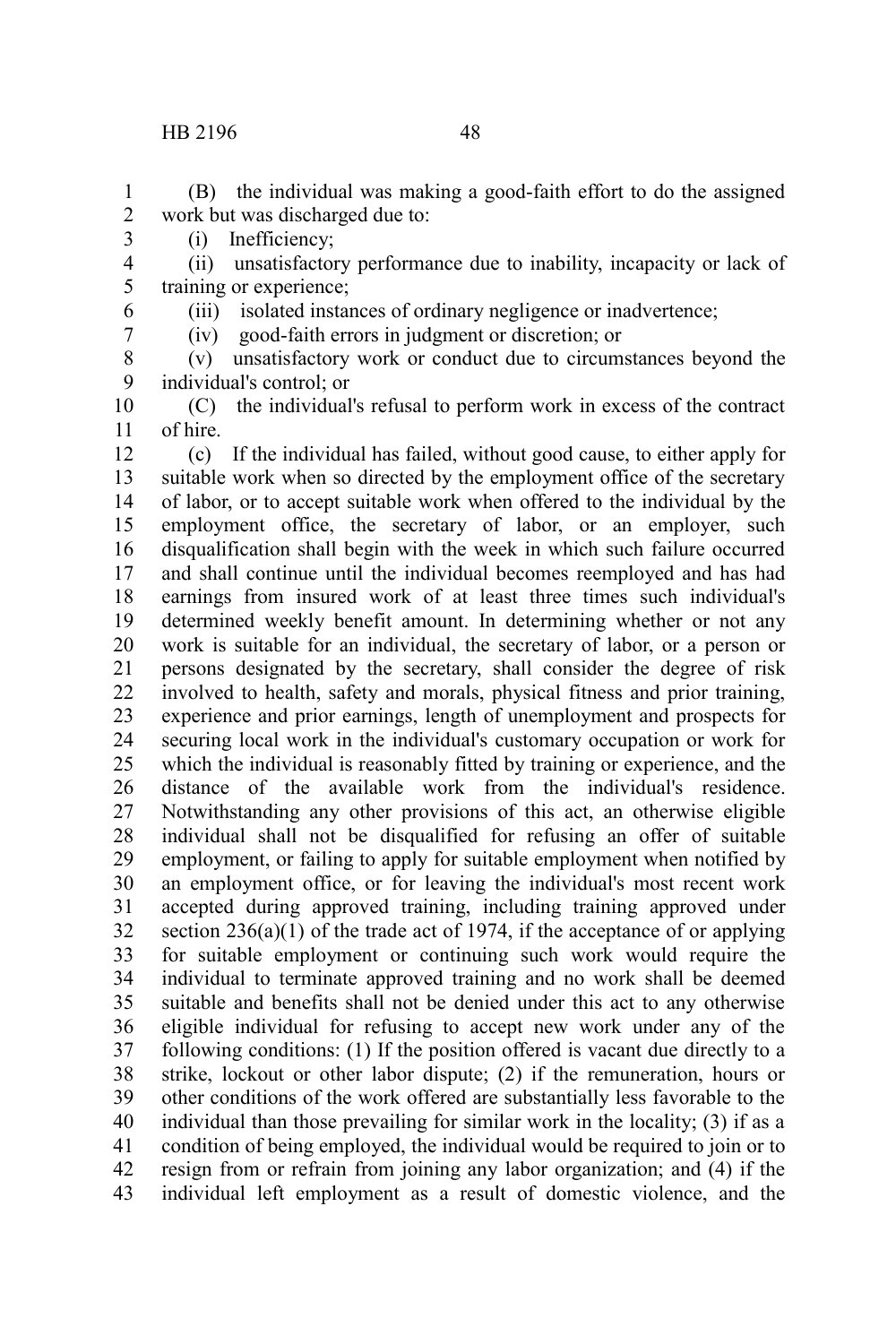position offered does not reasonably accommodate the individual's physical, psychological, safety, or legal needs relating to such domestic violence. 1 2 3

(d) For any week with respect to which the secretary of labor, or a person or persons designated by the secretary, finds that the individual's unemployment is due to a stoppage of work which exists because of a labor dispute or there would have been a work stoppage had normal operations not been maintained with other personnel previously and currently employed by the same employer at the factory, establishment or other premises at which the individual is or was last employed, except that this subsection (d) shall not apply if it is shown to the satisfaction of the secretary of labor, or a person or persons designated by the secretary, that: (1) The individual is not participating in or financing or directly interested in the labor dispute which caused the stoppage of work; and (2) the individual does not belong to a grade or class of workers of which, immediately before the commencement of the stoppage, there were members employed at the premises at which the stoppage occurs any of whom are participating in or financing or directly interested in the dispute. If in any case separate branches of work which are commonly conducted as separate businesses in separate premises are conducted in separate departments of the same premises, each such department shall, for the purpose of this subsection be deemed to be a separate factory, establishment or other premises. For the purposes of this subsection, failure or refusal to cross a picket line or refusal for any reason during the continuance of such labor dispute to accept the individual's available and customary work at the factory, establishment or other premises where the individual is or was last employed shall be considered as participation and interest in the labor dispute. 4 5 6 7 8 9 10 11 12 13 14 15 16 17 18 19 20 21 22 23 24 25 26 27 28

(e) For any week with respect to which or a part of which the individual has received or is seeking unemployment benefits under the unemployment compensation law of any other state or of the United States, except that if the appropriate agency of such other state or the United States finally determines that the individual is not entitled to such unemployment benefits, this disqualification shall not apply. 29 30 31 32 33 34

(f) For any week with respect to which the individual is entitled to receive any unemployment allowance or compensation granted by the United States under an act of congress to ex-service men and women in recognition of former service with the military or naval services of the United States. 35 36 37 38 39

(g) For the period of five years beginning with the first day following the last week of unemployment for which the individual received benefits, or for five years from the date the act was committed, whichever is the later. If the individual, or another in such individual's behalf with the 40 41 42 43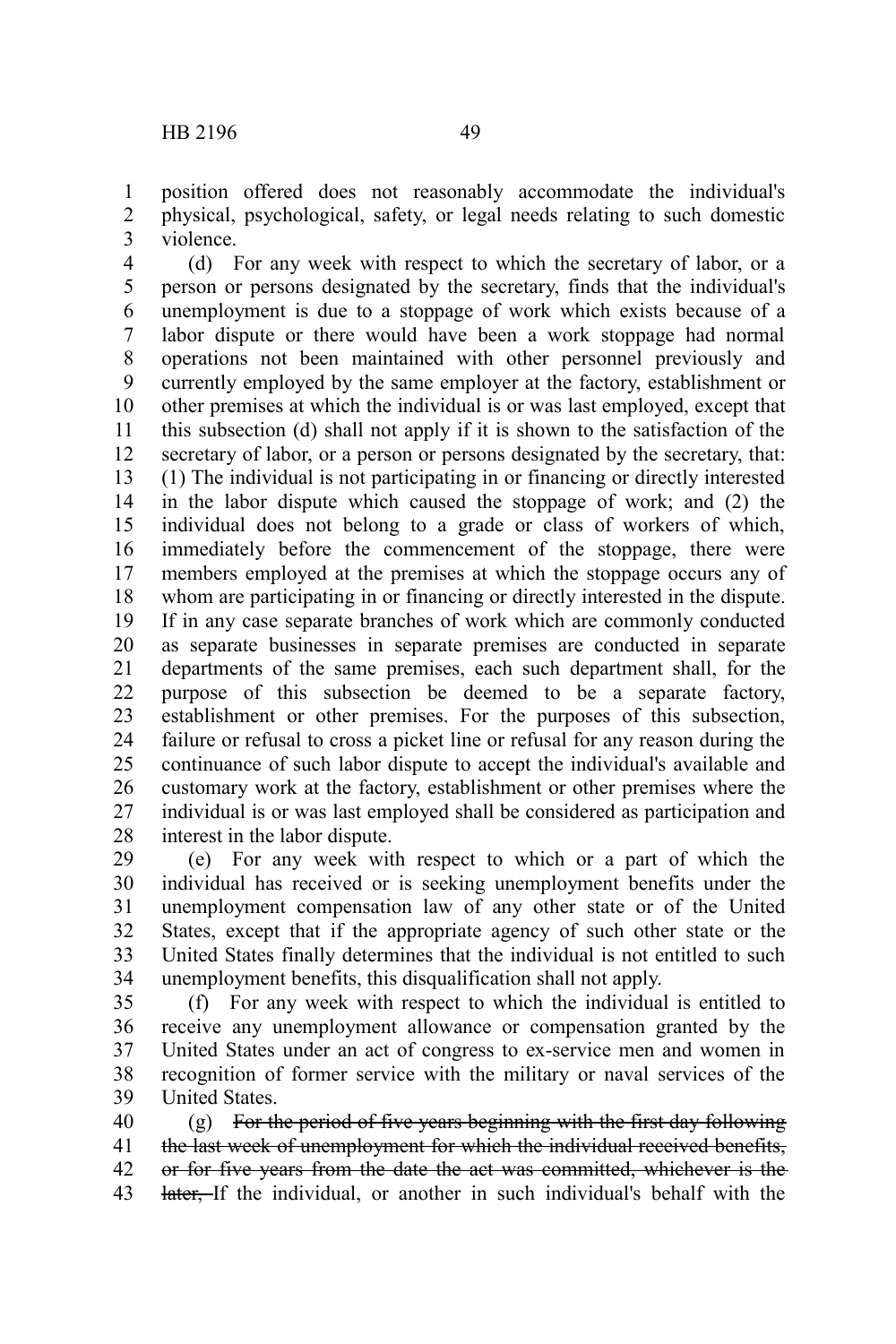knowledge of the individual, has knowingly made a false statement or representation, or has knowingly failed to disclose a material fact to obtain or increase benefits under this act or any other unemployment compensation law administered by the secretary of labor*, unless the individual has repaid the full amount of the overpayment as determined by the secretary or the secretary's designee, including, but not limited to, the total amount of money erroneously paid as benefits or unlawfully obtained, interest, penalties and any other costs or fees provided by law. If the individual has made such repayment, the individual shall be disqualified for period of one year for the first occurrence or five years for any subsequent occurrence, beginning with the first day following the date the department of labor confirmed the individual has successfully repaid the full amount of the overpayment*. In addition to the penalties set forth in K.S.A. 44-719, and amendments thereto, an individual who has knowingly made a false statement or representation or who has knowingly failed to disclose a material fact to obtain or increase benefits under this act or any other unemployment compensation law administered by the secretary of labor shall be liable for a penalty in the amount equal to 25% of the amount of benefits unlawfully received. Notwithstanding any other provision of law, such penalty shall be deposited into the employment security trust fund. 1 2 3 4 5 6 7 8 9 10 11 12 13 14 15 16 17 18 19 20 21

(h) For any week with respect to which the individual is receiving compensation for temporary total disability or permanent total disability under the workmen's compensation law of any state or under a similar law of the United States. 22 23 24  $25$ 

(i) For any week of unemployment on the basis of service in an instructional, research or principal administrative capacity for an educational institution as defined in K.S.A.  $44-703(v)$ , and amendments thereto, if such week begins during the period between two successive academic years or terms or, when an agreement provides instead for a similar period between two regular but not successive terms during such period or during a period of paid sabbatical leave provided for in the individual's contract, if the individual performs such services in the first of such academic years or terms and there is a contract or a reasonable assurance that such individual will perform services in any such capacity for any educational institution in the second of such academic years or terms. 26 27 28 29 30 31 32 33 34 35 36 37

(j) For any week of unemployment on the basis of service in any capacity other than service in an instructional, research, or administrative capacity in an educational institution, as defined in K.S.A.  $44-703(v)$ , and amendments thereto, if such week begins during the period between two successive academic years or terms if the individual performs such services in the first of such academic years or terms and there is a 38 39 40 41 42 43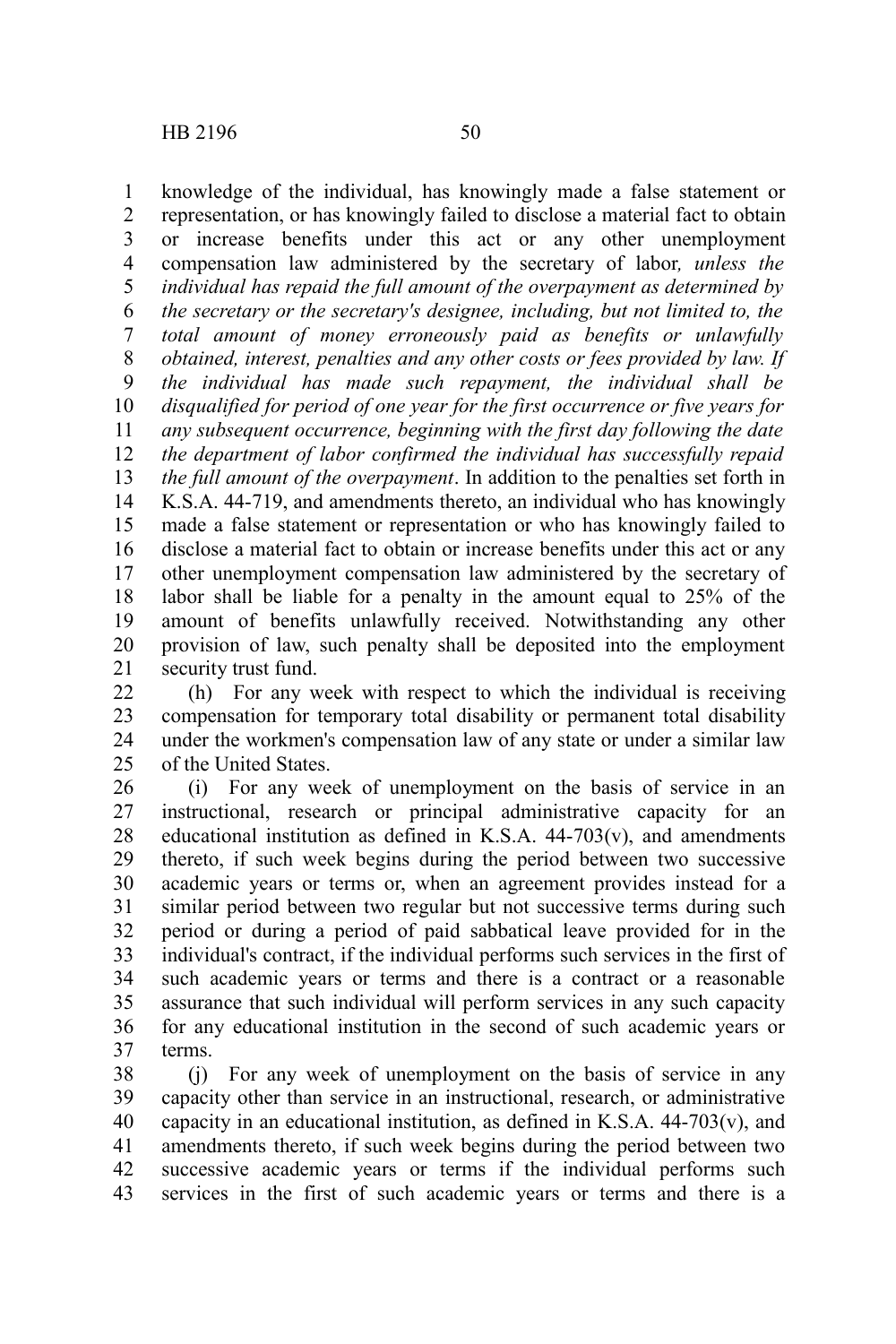reasonable assurance that the individual will perform such services in the second of such academic years or terms, except that if benefits are denied to the individual under this subsection and the individual was not offered an opportunity to perform such services for the educational institution for the second of such academic years or terms, such individual shall be entitled to a retroactive payment of benefits for each week for which the individual filed a timely claim for benefits and for which benefits were denied solely by reason of this subsection. 1 2 3 4 5 6 7 8

(k) For any week of unemployment on the basis of service in any capacity for an educational institution as defined in K.S.A.  $44-703(v)$ , and amendments thereto, if such week begins during an established and customary vacation period or holiday recess, if the individual performs services in the period immediately before such vacation period or holiday recess and there is a reasonable assurance that such individual will perform such services in the period immediately following such vacation period or holiday recess. 9 10 11 12 13 14 15 16

(l) For any week of unemployment on the basis of any services, substantially all of which consist of participating in sports or athletic events or training or preparing to so participate, if such week begins during the period between two successive sport seasons or similar period if such individual performed services in the first of such seasons or similar periods and there is a reasonable assurance that such individual will perform such services in the later of such seasons or similar periods. 17 18 19 20 21 22 23

(m) For any week on the basis of services performed by an alien unless such alien is an individual who was lawfully admitted for permanent residence at the time such services were performed, was lawfully present for purposes of performing such services, or was permanently residing in the United States under color of law at the time such services were performed, including an alien who was lawfully present in the United States as a result of the application of the provisions of section 212(d)(5) of the federal immigration and nationality act. Any data or information required of individuals applying for benefits to determine whether benefits are not payable to them because of their alien status shall be uniformly required from all applicants for benefits. In the case of an individual whose application for benefits would otherwise be approved, no determination that benefits to such individual are not payable because of such individual's alien status shall be made except upon a preponderance of the evidence. 24 25 26 27 28 29 30 31 32 33 34 35 36 37 38

(n) For any week in which an individual is receiving a governmental or other pension, retirement or retired pay, annuity or other similar periodic payment under a plan maintained by a base period employer and to which the entire contributions were provided by such employer, except that: (1) If the entire contributions to such plan were provided by the base 39 40 41 42 43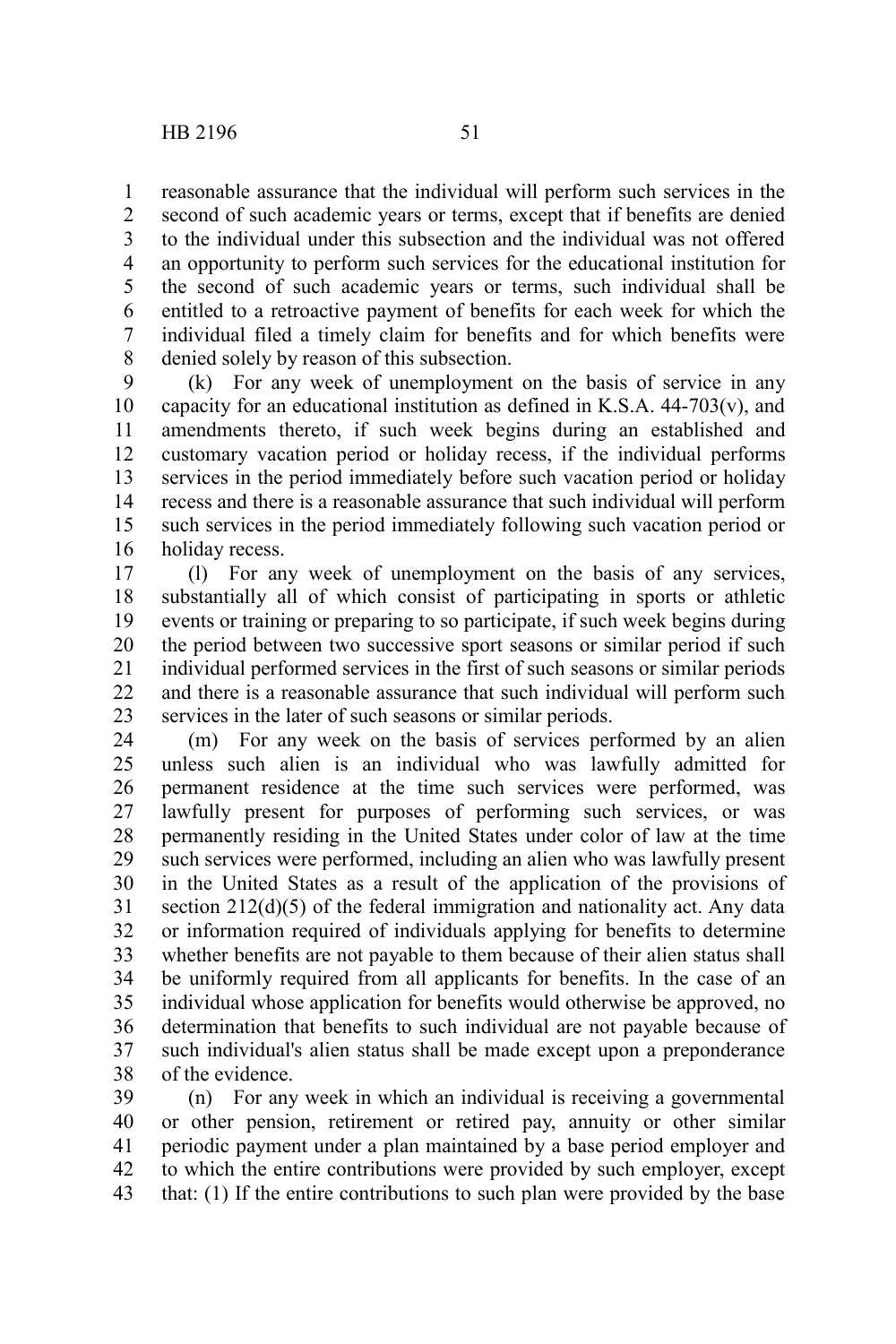period employer but such individual's weekly benefit amount exceeds such governmental or other pension, retirement or retired pay, annuity or other similar periodic payment attributable to such week, the weekly benefit amount payable to the individual shall be reduced, but not below zero, by an amount equal to the amount of such pension, retirement or retired pay, annuity or other similar periodic payment which is attributable to such week; or (2) if only a portion of contributions to such plan were provided by the base period employer, the weekly benefit amount payable to such individual for such week shall be reduced, but not below zero, by the prorated weekly amount of the pension, retirement or retired pay, annuity or other similar periodic payment after deduction of that portion of the pension, retirement or retired pay, annuity or other similar periodic payment that is directly attributable to the percentage of the contributions made to the plan by such individual; or (3) if the entire contributions to the plan were provided by such individual, or by the individual and an employer, or any person or organization, who is not a base period employer, no reduction in the weekly benefit amount payable to the individual for such week shall be made under this subsection; or (4) whatever portion of contributions to such plan were provided by the base period employer, if the services performed for the employer by such individual during the base period, or remuneration received for the services, did not affect the individual's eligibility for, or increased the amount of, such pension, retirement or retired pay, annuity or other similar periodic payment, no reduction in the weekly benefit amount payable to the individual for such week shall be made under this subsection. No reduction shall be made for payments made under the social security act or railroad retirement act of 1974. 1 2 3 4 5 6 7 8 9 10 11 12 13 14 15 16 17 18 19 20 21 22 23 24 25 26 27

(o) For any week of unemployment on the basis of services performed in any capacity and under any of the circumstances described in subsection (i), (j) or  $(k)$ —which *that* an individual performed in an educational institution while in the employ of an educational service agency. For the purposes of this subsection, the term "educational service agency" means a governmental agency or entity which is established and operated exclusively for the purpose of providing such services to one or more educational institutions. 28 29 30 31 32 33 34 35

(p) For any week of unemployment on the basis of service as a school bus or other motor vehicle driver employed by a private contractor to transport pupils, students and school personnel to or from school-related functions or activities for an educational institution, as defined in K.S.A.  $44-703(v)$ , and amendments thereto, if such week begins during the period between two successive academic years or during a similar period between two regular terms, whether or not successive, if the individual has a contract or contracts, or a reasonable assurance thereof, to perform 36 37 38 39 40 41 42 43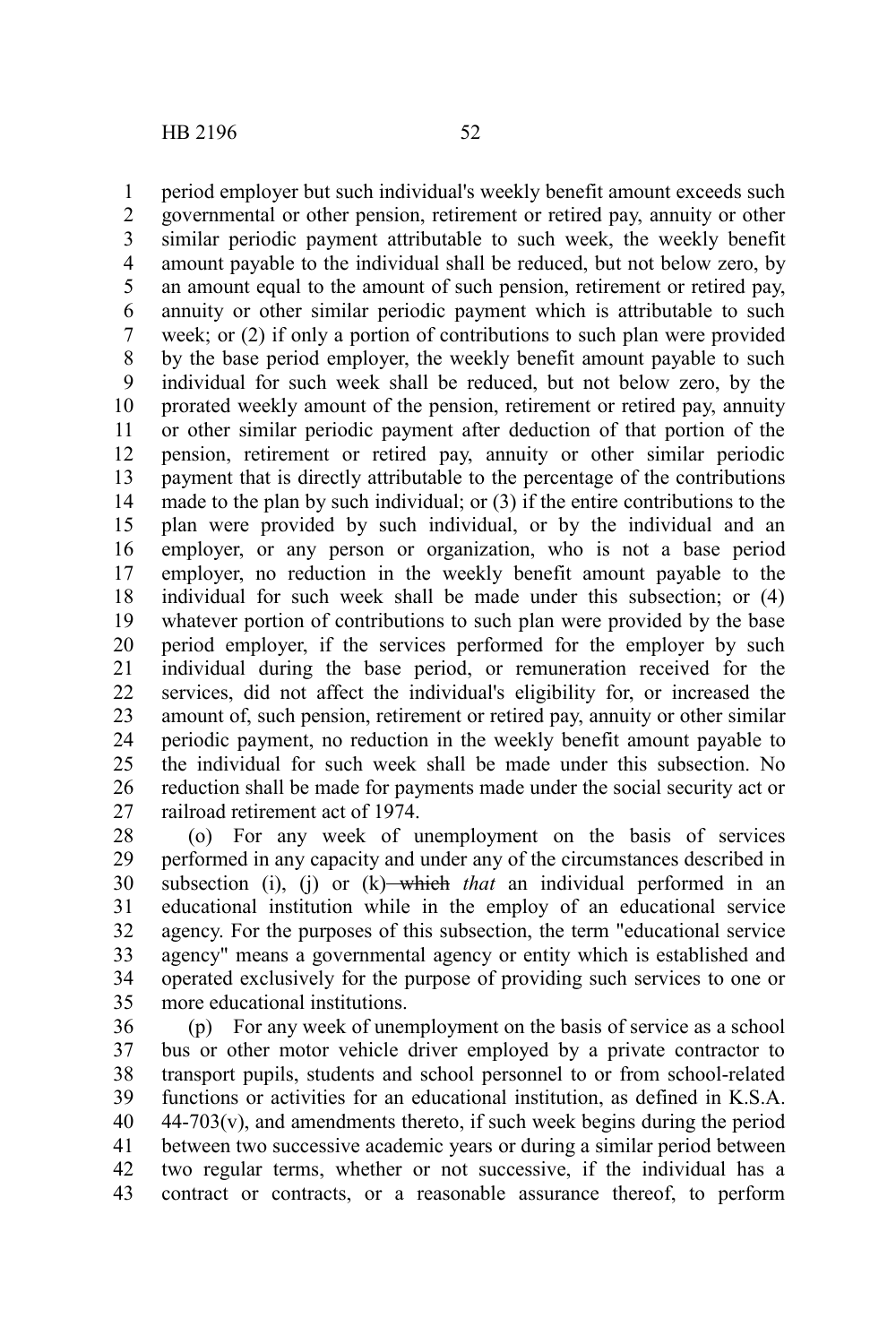services in any such capacity with a private contractor for any educational 1

institution for both such academic years or both such terms. An individual shall not be disqualified for benefits as provided in this subsection for any week of unemployment on the basis of service as a bus or other motor vehicle driver employed by a private contractor to transport persons to or from nonschool-related functions or activities. 2 3 4 5 6

(q) For any week of unemployment on the basis of services performed by the individual in any capacity and under any of the circumstances described in subsection (i), (j), (k) or (o) which are provided to or on behalf of an educational institution, as defined in K.S.A. 44-  $703(v)$ , and amendments thereto, while the individual is in the employ of an employer which is a governmental entity, Indian tribe or any employer described in section  $501(c)(3)$  of the federal internal revenue code of 1986 which is exempt from income under section 501(a) of the code. 7 8 9 10 11 12 13 14

(r) For any week in which an individual is registered at and attending an established school, training facility or other educational institution, or is on vacation during or between two successive academic years or terms. An individual shall not be disqualified for benefits as provided in this subsection provided: 15 16 17 18 19

(1) The individual was engaged in full-time employment concurrent with the individual's school attendance; 20 21

(2) the individual is attending approved training as defined in K.S.A. 44-703(s), and amendments thereto; or  $22$ 23

(3) the individual is attending evening, weekend or limited day time classes, which would not affect availability for work, and is otherwise eligible under K.S.A. 44-705(c), and amendments thereto. 24 25 26

(s) For any week with respect to which an individual is receiving or has received remuneration in the form of a back pay award or settlement. The remuneration shall be allocated to the week or weeks in the manner as specified in the award or agreement, or in the absence of such specificity in the award or agreement, such remuneration shall be allocated to the week or weeks in which such remuneration, in the judgment of the secretary, would have been paid. 27 28 29 30 31 32 33

(1) For any such weeks that an individual receives remuneration in the form of a back pay award or settlement, an overpayment will be established in the amount of unemployment benefits paid and shall be collected from the claimant. 34 35 36 37

(2) If an employer chooses to withhold from a back pay award or settlement, amounts paid to a claimant while they claimed unemployment benefits, such employer shall pay the department the amount withheld. With respect to such amount, the secretary shall have available all of the collection remedies authorized or provided in K.S.A. 44-717, and amendments thereto. 38 39 40 41 42 43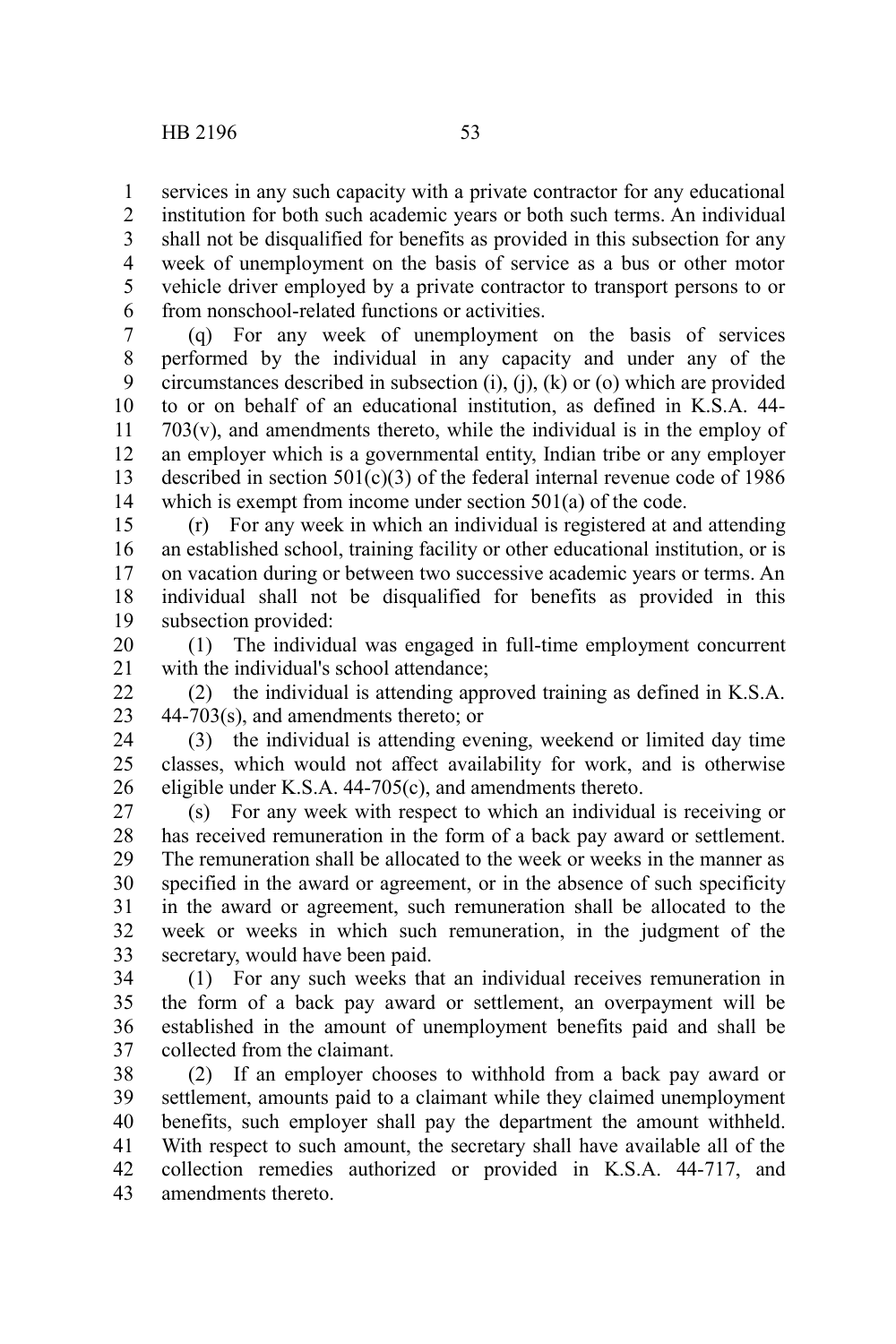(t) (1) Any applicant for or recipient of unemployment benefits who tests positive for unlawful use of a controlled substance or controlled substance analog shall be required to complete a substance abuse treatment program approved by the secretary of labor, secretary of commerce or secretary for children and families, and a job skills program approved by the secretary of labor, secretary of commerce or the secretary for children and families. Subject to applicable federal laws, any applicant for or recipient of unemployment benefits who fails to complete or refuses to participate in the substance abuse treatment program or job skills program as required under this subsection shall be ineligible to receive unemployment benefits until completion of such substance abuse treatment and job skills programs. Upon completion of both substance abuse treatment and job skills programs, such applicant for or recipient of unemployment benefits may be subject to periodic drug screening, as determined by the secretary of labor. Upon a second positive test for unlawful use of a controlled substance or controlled substance analog, an applicant for or recipient of unemployment benefits shall be ordered to complete again a substance abuse treatment program and job skills program, and shall be terminated from unemployment benefits for a period of 12 months, or until such applicant for or recipient of unemployment benefits completes both substance abuse treatment and job skills programs, whichever is later. Upon a third positive test for unlawful use of a controlled substance or controlled substance analog, an applicant for or a recipient of unemployment benefits shall be terminated from receiving unemployment benefits, subject to applicable federal law. 1 2 3 4 5 6 7 8 9 10 11 12 13 14 15 16 17 18 19 20 21 22 23 24 25

(2) Any individual who has been discharged or refused employment for failing a preemployment drug screen required by an employer may request that the drug screening specimen be sent to a different drug testing facility for an additional drug screening. Any such individual who requests an additional drug screening at a different drug testing facility shall be required to pay the cost of drug screening. 26 27 28 29 30 31

(u) If the individual was found not to have a disqualifying adjudication or conviction under K.S.A. 39-970 or 65-5117, and amendments thereto, was hired and then was subsequently convicted of a disqualifying felony under K.S.A. 39-970 or 65-5117, and amendments thereto, and discharged pursuant to K.S.A. 39-970 or 65-5117, and amendments thereto. The disqualification shall begin the day following the separation and shall continue until after the individual becomes reemployed and has had earnings from insured work of at least three times the individual's determined weekly benefit amount. 32 33 34 35 36 37 38 39 40

(v) Notwithstanding the provisions of any subsection, an individual shall not be disqualified for such week of part-time employment in a substitute capacity for an educational institution if such individual's most 41 42 43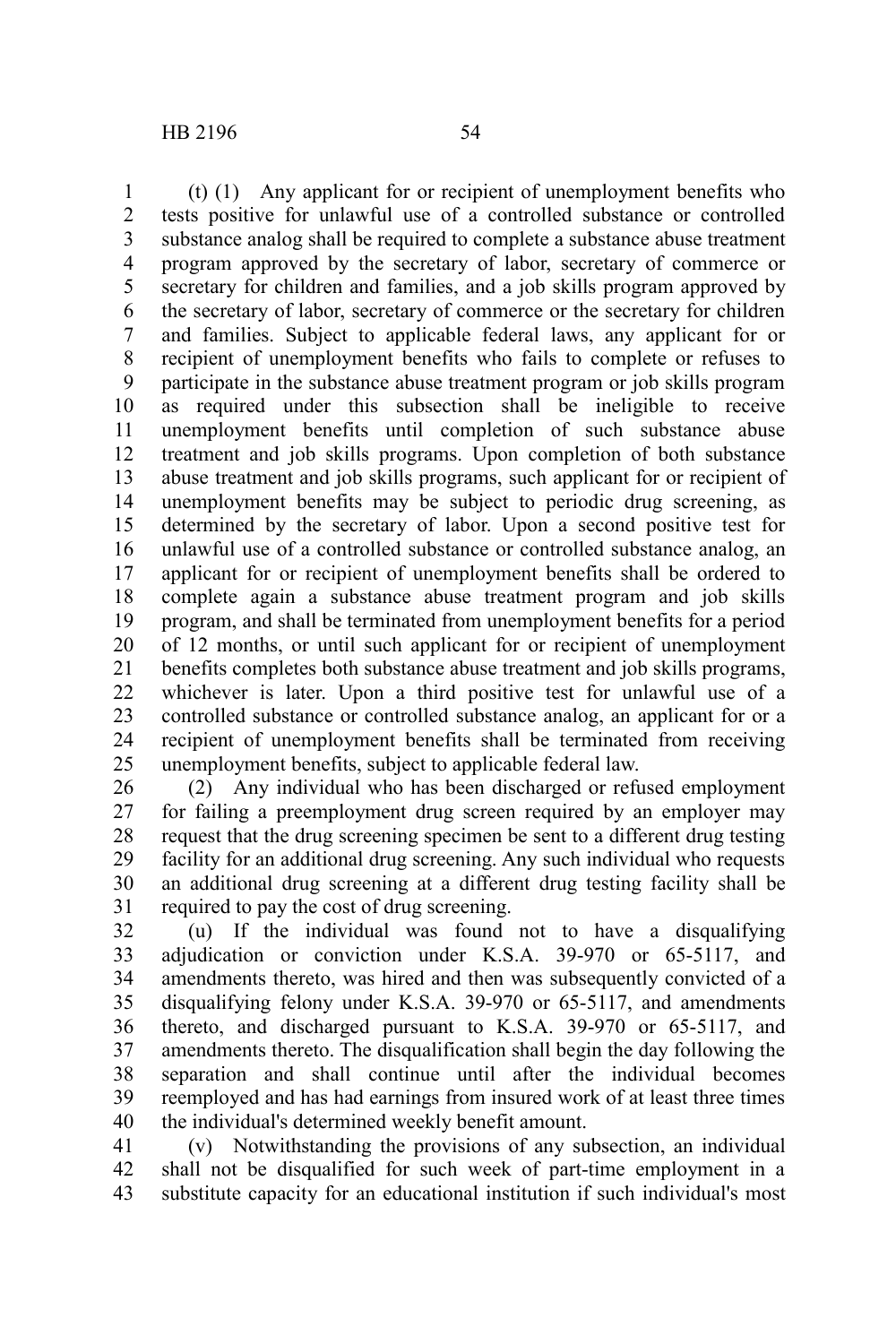recent employment prior to the individual's benefit year begin date was for 1

a non-educational institution and such individual demonstrates application for work in such individual's customary occupation or for work for which the individual is reasonably fitted by training or experience. 2 3 4

Sec. 12. K.S.A. 2020 Supp. 44-709 is hereby amended to read as follows: 44-709. (a) *Filing*. Claims for benefits shall be made in accordance with rules and regulations adopted by the secretary. The secretary shall furnish a copy of such rules and regulations to any individual requesting them. Each employer shall: (1) Post and maintain printed statements furnished by the secretary without cost to the employer in places readily accessible to individuals in the service of the employer; and (2) provide any other notification to individuals in the service of the employer as required by the secretary pursuant to the families first coronavirus response act, public law 116-127. 5 6 7 8 9 10 11 12 13 14

(b) *Determination*. (1) Except as otherwise provided in this paragraph, a representative designated by the secretary, and hereinafter referred to as an examiner, shall promptly examine the claim and, on the basis of the facts found by the examiner, shall determine whether or not the claim is valid. If the examiner determines that the claim is valid, the examiner shall determine the first day of the benefit year, the weekly benefit amount and the total amount of benefits payable with respect to the benefit year. If the claim is determined to be valid, the examiner shall send a notice to the last employing unit who shall respond within 10 days by providing the examiner all requested information including all information required for a decision under K.S.A. 44-706, and amendments thereto. The information may be submitted by the employing unit in person at an employment office of the secretary or by mail, by telefacsimile machine or by electronic mail. If the required information is not submitted or postmarked within a response time limit of 10 days after the examiner's notice was sent, the employing unit shall be deemed to have waived its standing as a party to the proceedings arising from the claim and shall be barred from protesting any subsequent decisions about the claim by the secretary, a referee, the employment security board of review or any court, except that the employing unit's response time limit may be waived or extended by the examiner or upon appeal, if timely response was impossible due to excusable neglect. In any case in which the payment or denial of benefits will be determined by the provisions of K.S.A. 44- 706(d), and amendments thereto, the examiner shall promptly transmit the claim to a special examiner designated by the secretary to make a determination on the claim after the investigation as the special examiner deems necessary. The parties shall be promptly notified of the special examiner's decision and any party aggrieved by the decision may appeal to the referee as provided in subsection (c). The claimant and the claimant's 15 16 17 18 19 20 21 22 23 24 25 26 27 28 29 30 31 32 33 34 35 36 37 38 39 40 41 42 43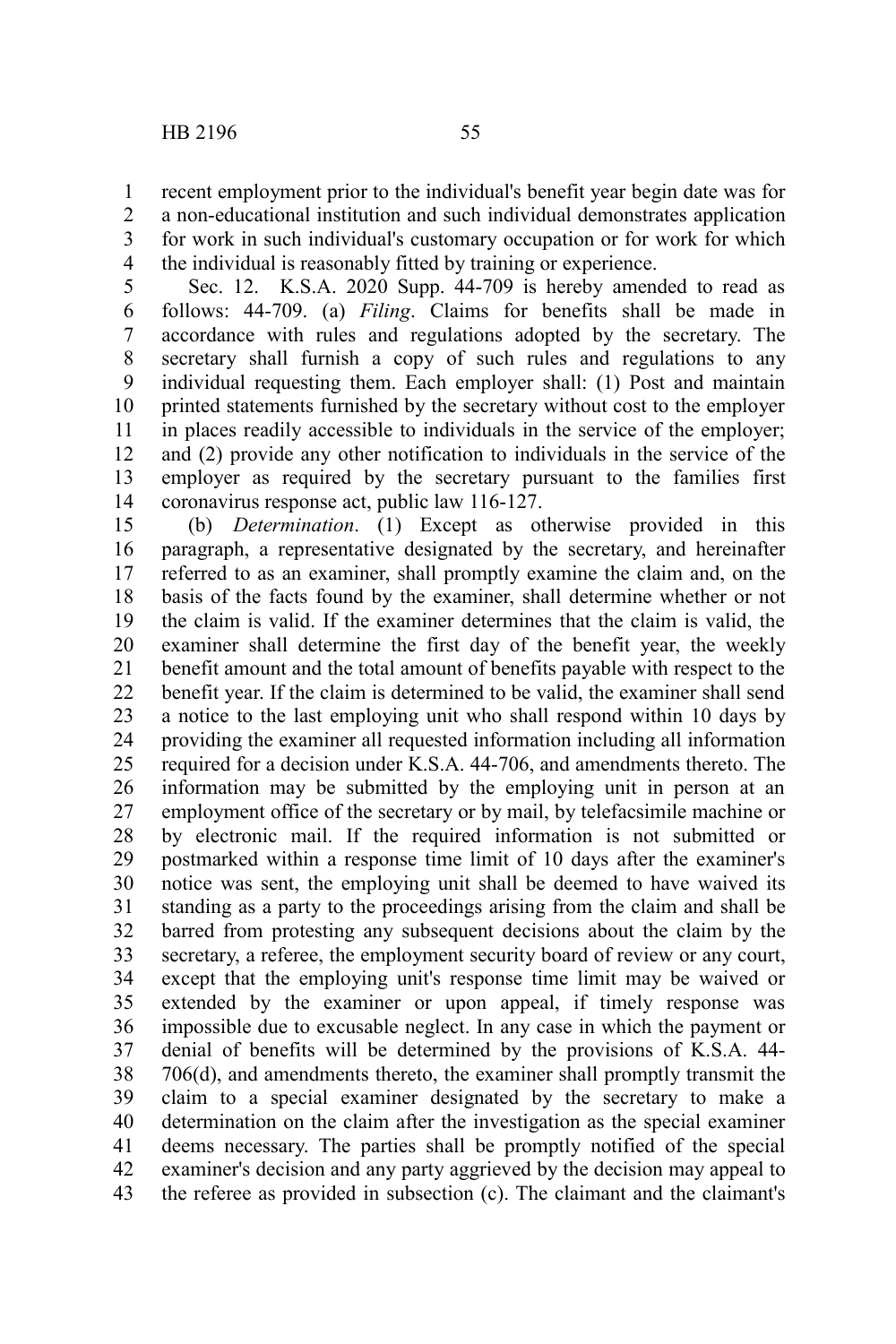most recent employing unit shall be promptly notified of the examiner's or special examiner's decision. 1 2

(2) The examiner may for good cause reconsider the examiner's decision and shall promptly notify the claimant and the most recent employing unit of the claimant, that the decision of the examiner is to be reconsidered, except that no reconsideration shall be made after the termination of the benefit year. 3 4 5 6 7

(3) Notwithstanding the provisions of any other statute, a decision of an examiner or special examiner shall be final unless the claimant or the most recent employing unit of the claimant files an appeal from the decision as provided in subsection (c), except that the time limit for appeal may be waived or extended by the referee or board of review if a timely response was impossible due to excusable neglect. The appeal must be filed within 16 calendar days after the mailing of notice to the last known addresses of the claimant and employing unit or, if notice is not by mail, within 16 calendar days after the delivery of the notice to the parties. 8 9 10 11 12 13 14 15 16

(c) *Appeals*. Unless the appeal is withdrawn, a referee, after affording the parties reasonable opportunity for fair hearing, shall affirm or modify the findings of fact and decision of the examiner or special examiner. The parties shall be duly notified of the referee's decision, together with the reasons for the decision. The decision shall be final, notwithstanding the provisions of any other statute, unless a further appeal to the employment security board of review is filed within 16 calendar days after the mailing of the decision to the parties' last known addresses or, if notice is not by mail, within 16 calendar days after the delivery of the decision, except that the time limit for appeal may be waived or extended by the referee or board of review if a timely response was impossible due to excusable neglect. 17 18 19 20 21 22 23 24 25 26 27 28

(d) *Referees*. The secretary shall appoint, in accordance with K.S.A. 44-714(c), and amendments thereto, one or more referees to hear and decide disputed claims. 29 30 31

(e) *Time, computation and extension*. In computing the period of time for an employing unit response or for appeals under this section from the examiner's or the special examiner's determination or from the referee's decision, the day of the act, event or default from which the designated period of time begins to run shall not be included. The last day of the period shall be included unless it is a Saturday, Sunday or legal holiday, in which event the period runs until the end of the next day that is not a Saturday, Sunday or legal holiday. 32 33 34 35 36 37 38 39

(f) *Board of review.* (1) There is hereby created an employment security board of review, hereinafter referred to as the board<del>, consisting</del>. 40 41

*(1) (A) Except as provided in subparagraph (B), the board shall consist* of three members. Each member of the board shall be appointed for 42 43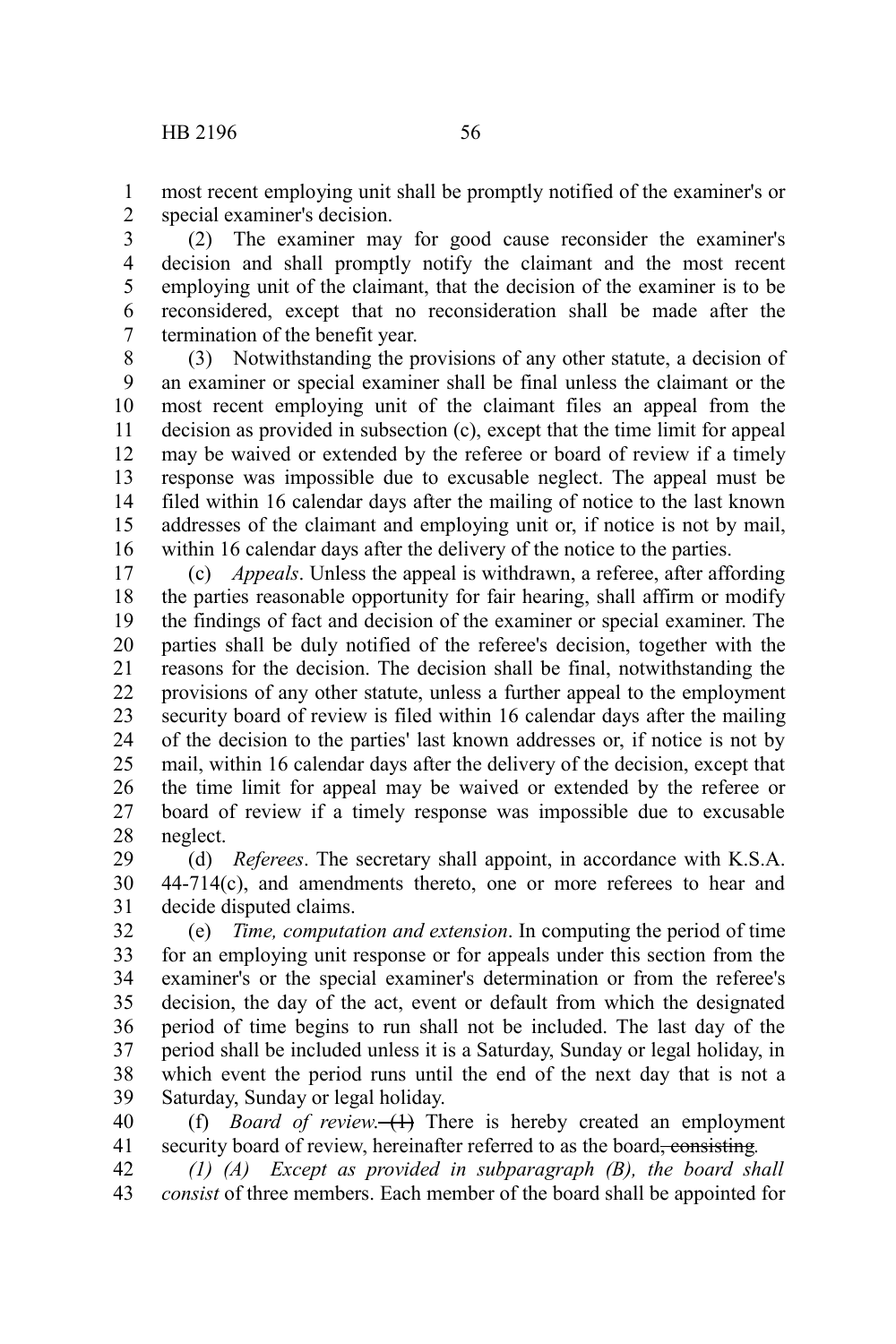a term of four years as provided in this subsection. Not more than two members of the board shall belong to the same political party. 1 2

*(B) On the effective date of this act, the board shall consist of six members. The six-member board shall consist of the following: (i) Three members appointed under subparagraph (A); and (ii) three members appointed for a term that shall expire upon the expiration of this subparagraph. Each member of the board appointed under subparagraph (B)(ii) shall be appointed as provided in this subsection. Not more than four members of the six-member board shall belong to the same political party. The provisions of this subparagraph shall expire on June 30, 2024.* 3 4 5 6 7 8 9 10

(2) When a vacancy on the employment security board of review occurs, the workers compensation and employment security boards nominating committee established under K.S.A. 44-551, and amendments thereto, shall convene and submit a nominee to the governor for appointment to each vacancy on the employment security board of review, subject to confirmation by the senate as provided by K.S.A. 75-4315b, and amendments thereto. The governor shall either: (A) Accept and submit to the senate for confirmation the person nominated by the nominating committee; or (B) reject the nomination and request the nominating committee to nominate another person for that position. Except as provided by K.S.A. 46-2601, and amendments thereto, no person appointed to the employment security board of review, whose appointment is subject to confirmation by the senate, shall exercise any power, duty or function as a member until confirmed by the senate. 11 12 13 14 15 16 17 18 19 20 21 22 23 24

(3) No member of the employment security board of review shall serve more than two consecutive terms. *This paragraph shall not apply to members of the board appointed under subsection (f)(1)(B)(ii). The service of a board member appointed under subsection (f)(1)(B)(ii) shall not constitute a term as contemplated in this paragraph.* 25 26 27 28 29

(4) Each member of the employment security board shall serve until a successor has been appointed and confirmed. Any vacancy in the membership of the board occurring prior to expiration of a term shall be filled by appointment for the unexpired term in the same manner as provided for original appointment of the member. 30 31 32 33 34

(5) Each member of the employment security board of review shall be entitled to receive as compensation for the member's services at the rate of \$15,000 per year, together with the member's travel and other necessary expenses actually incurred in the performance of the member's official duties in accordance with rules and regulations adopted by the secretary. Members' compensation and expenses shall be paid from the employment security administration fund. 35 36 37 38 39 40 41

(6) The employment security board of review shall organize annually by the election of a chairperson from among its members. The chairperson 42 43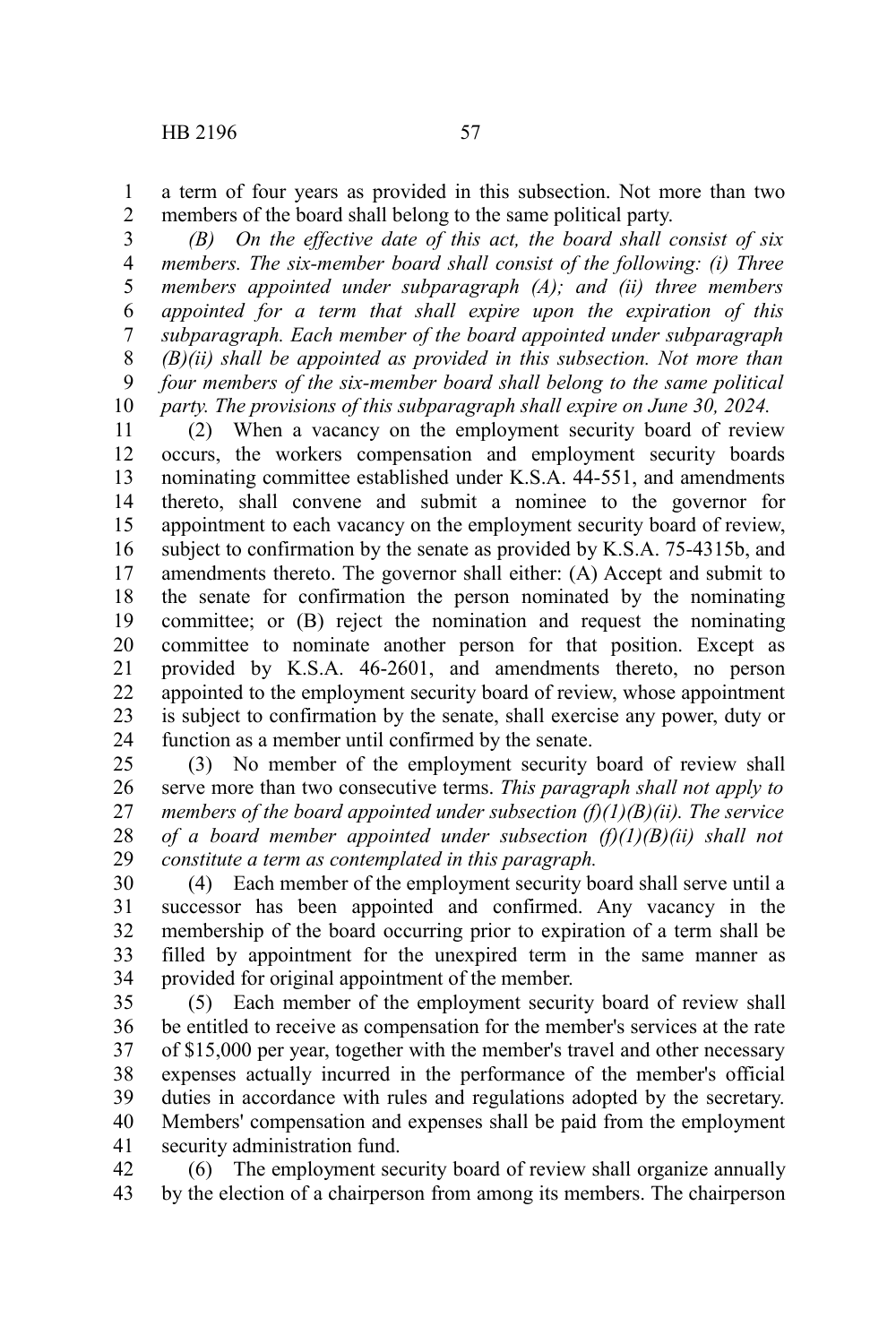shall serve in that capacity for a term of one year and until a successor is elected. *For the purpose of hearing and determining cases, the board members may sit in panels. A board panel shall consist of three members with not more than two members belonging to the same political party. The chairperson may sit as a member of a panel and shall preside over such panel. When the chairperson is not a member of a hearing panel, the chairperson shall appoint a member of the panel to preside.* The board *or board panel* shall meet on the first Monday of each month or on the call of the chairperson or any two members of the board at the place designated. The secretary of labor shall appoint an executive secretary of the board and the executive secretary *or the executive secretary's designee* shall attend the meetings of the board *and board panels*. 1 2 3 4 5 6 7 8 9 10 11 12

(7) The employment security board of review *or board panel*, on its own motion, may affirm, modify or set aside any decision of a referee on the basis of the evidence previously submitted in the case; may direct the taking of additional evidence; or may permit any of the parties to initiate further appeal before it. The board *or board panel* shall permit such further appeal by any of the parties interested in a decision of a referee that overrules or modifies the decision of an examiner. The board *or board panel* may remove to itself the proceedings on any claim pending before a referee. Any proceedings so removed to the board *or board panel* shall be heard in accordance with the requirements of subsection (c). The board *or board panel* shall promptly notify the interested parties of its findings and decision. 13 14 15 16 17 18 19 20 21 22 23 24

(8) Two*A simple majority of the* members of the employment security board of review *or board panel* shall constitute a quorum and no action of the board *or board panel* shall be valid unless it has the concurrence of-at least two *a majority of its* members. A vacancy on the board shall not impair the right of a quorum to exercise all the rights and perform all the duties of the board. 25 26 27 28 29 30

(g) *Procedure*. The manner that disputed claims are presented, the reports on claims required from the claimant and from employers and the conduct of hearings and appeals shall be in accordance with rules of procedure prescribed by the employment security board of review for determining the rights of the parties, whether or not such rules conform to common law or statutory rules of evidence and other technical rules of procedure. A full and complete record shall be kept of all proceedings and decisions in connection with a disputed claim. All testimony at any hearing upon a disputed claim shall be recorded, but need not be transcribed unless the disputed claim is further appealed. In the performance of its official duties, the board *or board panel* shall have access to all of the records that pertain to the disputed claim and are in the custody of the secretary of labor and shall receive the assistance of the secretary upon request. 31 32 33 34 35 36 37 38 39 40 41 42 43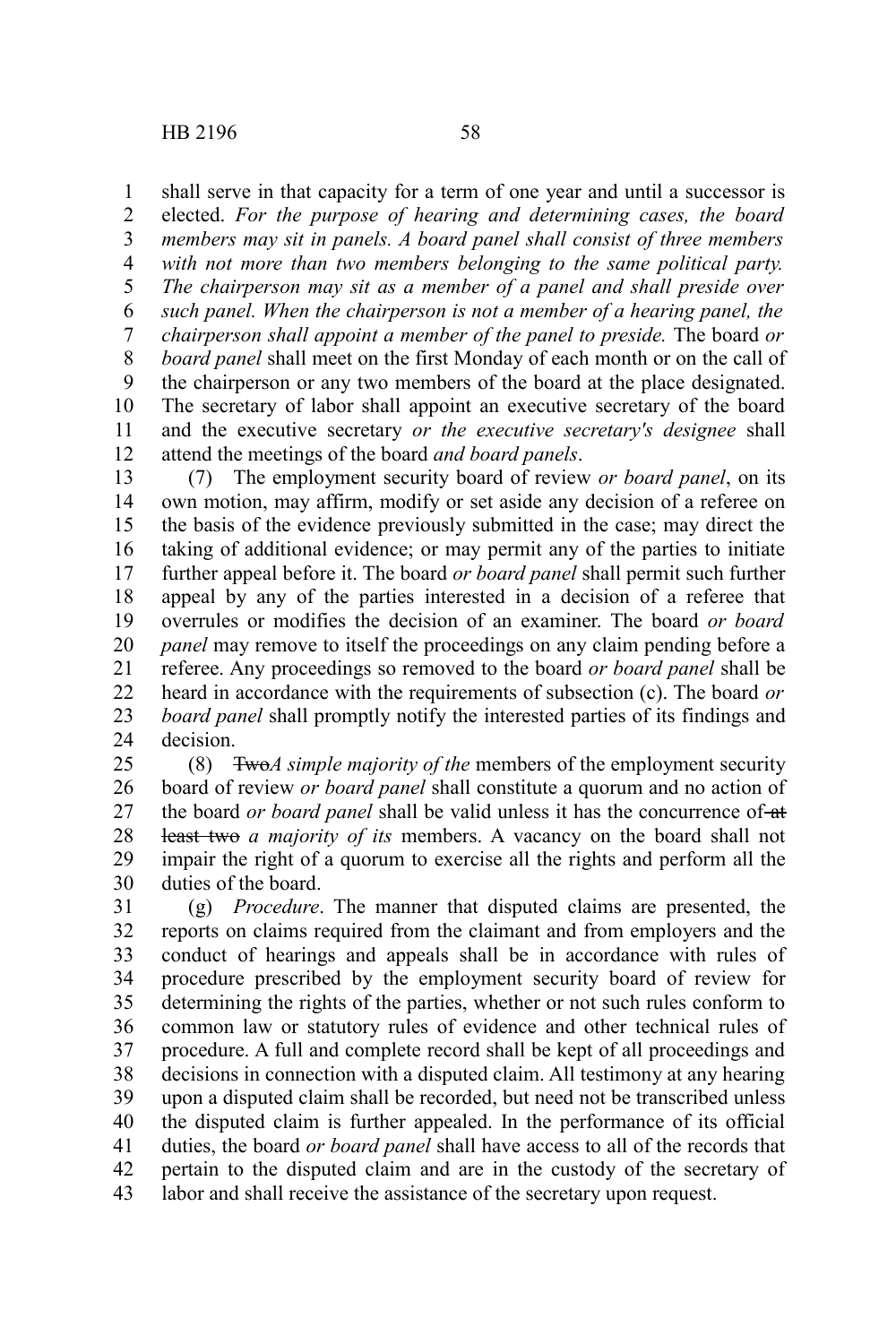(h) *Witness fees*. Witnesses subpoenaed pursuant to this section shall be allowed fees and necessary travel expenses at rates fixed by the board. Such fees and expenses shall be deemed a part of the expense of administering this act. 1 2 3 4

(i) *Review of board action.* Any action of the employment security board of review *including that of a board panel,* may not be reconsidered after the mailing of the decision. An action of the board *or board panel* shall become final unless a petition for review in accordance with the Kansas judicial review act is filed within 16 calendar days after the date of the mailing of the decision. If an appeal has not been filed within 16 calendar days of the date of the mailing of the decision, the decision becomes final. No bond shall be required for commencing an action for such review. In addition to those persons having standing pursuant to K.S.A. 77-611, and amendments thereto, the examiner shall have standing to obtain judicial review of an action of such board *or board panel*. The review proceeding, and the questions of law certified, shall be heard in a summary manner and shall be given precedence over all other civil cases except cases arising under the workers compensation act. 5 6 7 8 9 10 11 12 13 14 15 16 17 18

(j) Any finding of fact or law, judgment, determination, conclusion or final order made by the employment security board of review *or board panel* or any examiner, special examiner, referee or other person with authority to make findings of fact or law pursuant to the employment security law is not admissible or binding in any separate or subsequent action or proceeding, between a person and a present or previous employer brought before an arbitrator, court or judge of the state or the United States, regardless of whether the prior action was between the same or related parties or involved the same facts. 19 20 21 22 23 24 25 26 27

(k) In any proceeding or hearing conducted under this section, a party to the proceeding or hearing may appear before a referee or the employment security board of review *or board panel* either personally or by means of a designated representative to present evidence and to state the position of the party. Hearings may be conducted in person, by telephone or other means of electronic communication. The hearing shall be conducted by telephone or other means of electronic communication if none of the parties requests an in-person hearing. If-only one *a* party requests an in-person hearing, the referee *or board or board panel* shall have the discretion of requiring *to deny the request in the absence of good cause shown for the request by the requesting party. If a request for an inperson hearing is granted, the referee or board or board panel shall have the discretion to require* all parties to appear in person or allow the party not requesting an in-person hearing to appear by telephone or other means of electronic communication. The notice of hearing shall include notice to the parties of their right to request an in-person hearing and instructions on 28 29 30 31 32 33 34 35 36 37 38 39 40 41 42 43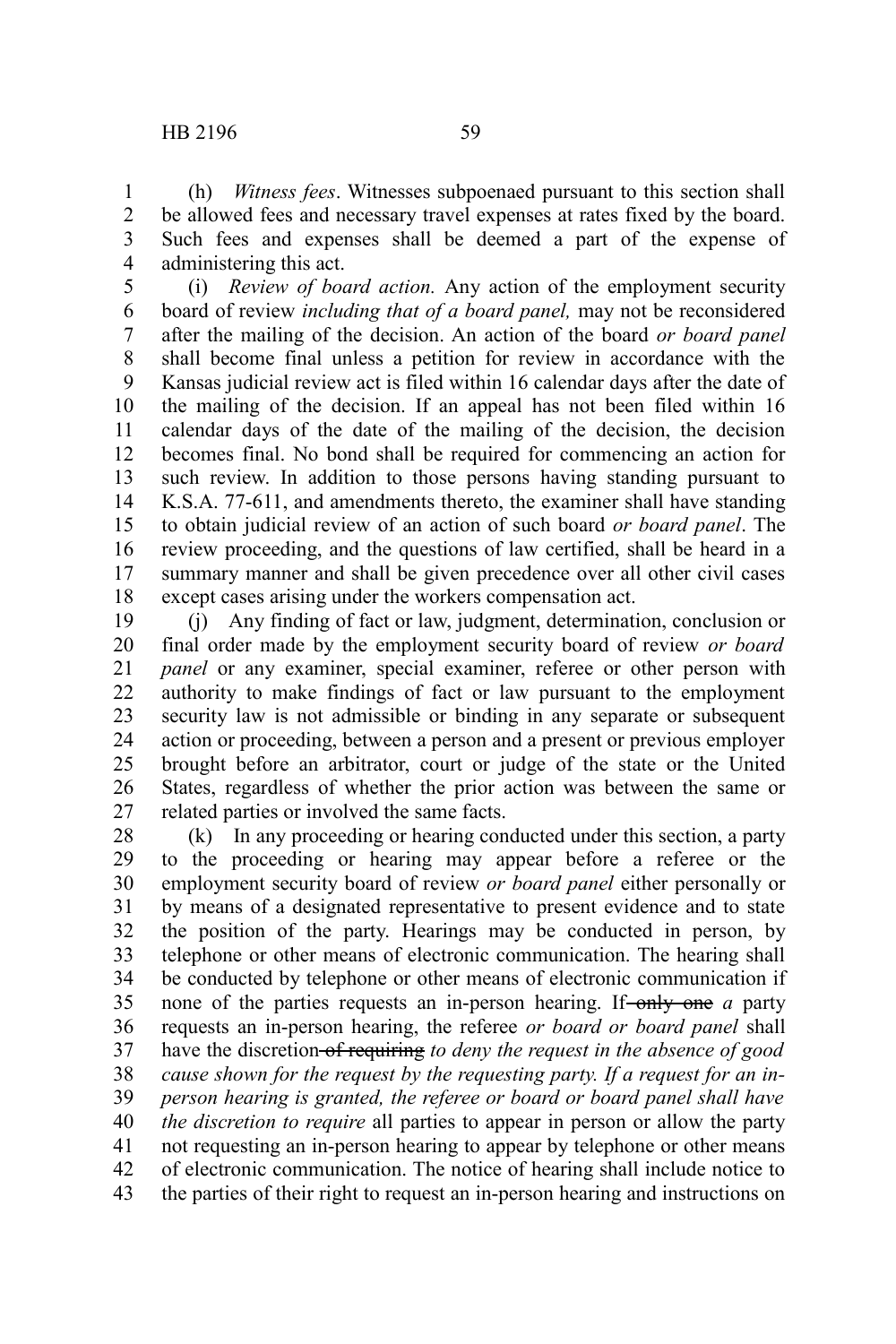how to make the request. 1

Sec. 13. K.S.A. 2020 Supp. 44-710 is hereby amended to read as follows: 44-710. (a) *Payment.* Contributions shall accrue and become payable by each contributing employer for each calendar year that the contributing employer is subject to the employment security law with respect to wages paid for employment. Such contributions shall become due and be paid by each contributing employer to the secretary for the employment security fund in accordance with such rules and regulations as the secretary may adopt and shall not be deducted, in whole or in part, from the wages of individuals in such employer's employ. In the payment of any contributions, a fractional part of \$.01 shall be disregarded unless it amounts to \$.005 or more, in which case it shall be increased to \$.01. Should contributions for any calendar quarter be less than \$5, no payment shall be required. 2 3 4 5 6 7 8 9 10 11 12 13 14

(b) *Rates and base of contributions.* (1) Except as provided in paragraph  $(2)$ -of this subsection, each contributing employer shall pay contributions on wages paid by the contributing employer during each calendar year with respect to employment as provided in K.S.A. 44-710a, and amendments thereto. Except that, notwithstanding the federal law requiring the secretary of labor to annually recalculate the contribution rate, for calendar years 2010, 2011, 2012, 2013 and 2014, the secretary shall charge each contributing employer in rate groups 1 through 32 the contribution rate in the 2010 original tax rate computation table, with contributing employers in rate groups 33 through 51 being capped at a 5.4% contribution rate. For calendar year 2021, unemployment tax rates for eligible employers shall be limited to the standard rate schedule in K.S.A. 44-710a, and amendments thereto. Therefore, no additional solvency adjustment shall be applied. 15 16 17 18 19 20 21 22 23 24 25 26 27 28

(2) (A) If the congress of the United States either amends or repeals the Wagner-Peyser act, the federal unemployment tax act, the federal social security act, or subtitle C of chapter 23 of the federal internal revenue code of 1986, or any act or acts supplemental to or in lieu thereof, or any part or parts of any such law, or if any such law, or any part or parts thereof, are held invalid with the effect that appropriations of funds by congress and grants thereof to the state of Kansas for the payment of costs of administration of the employment security law are no longer available for such purposes; or (B) if employers in Kansas subject to the payment of tax under the federal unemployment tax act are granted full credit against such tax for contributions or taxes paid to the secretary of labor, then, and in either such case, beginning with the year that the unavailability of federal appropriations and grants for such purpose occurs or that such change in liability for payment of such federal tax occurs and for each year thereafter, the rate of contributions of each contributing employer shall be 29 30 31 32 33 34 35 36 37 38 39 40 41 42 43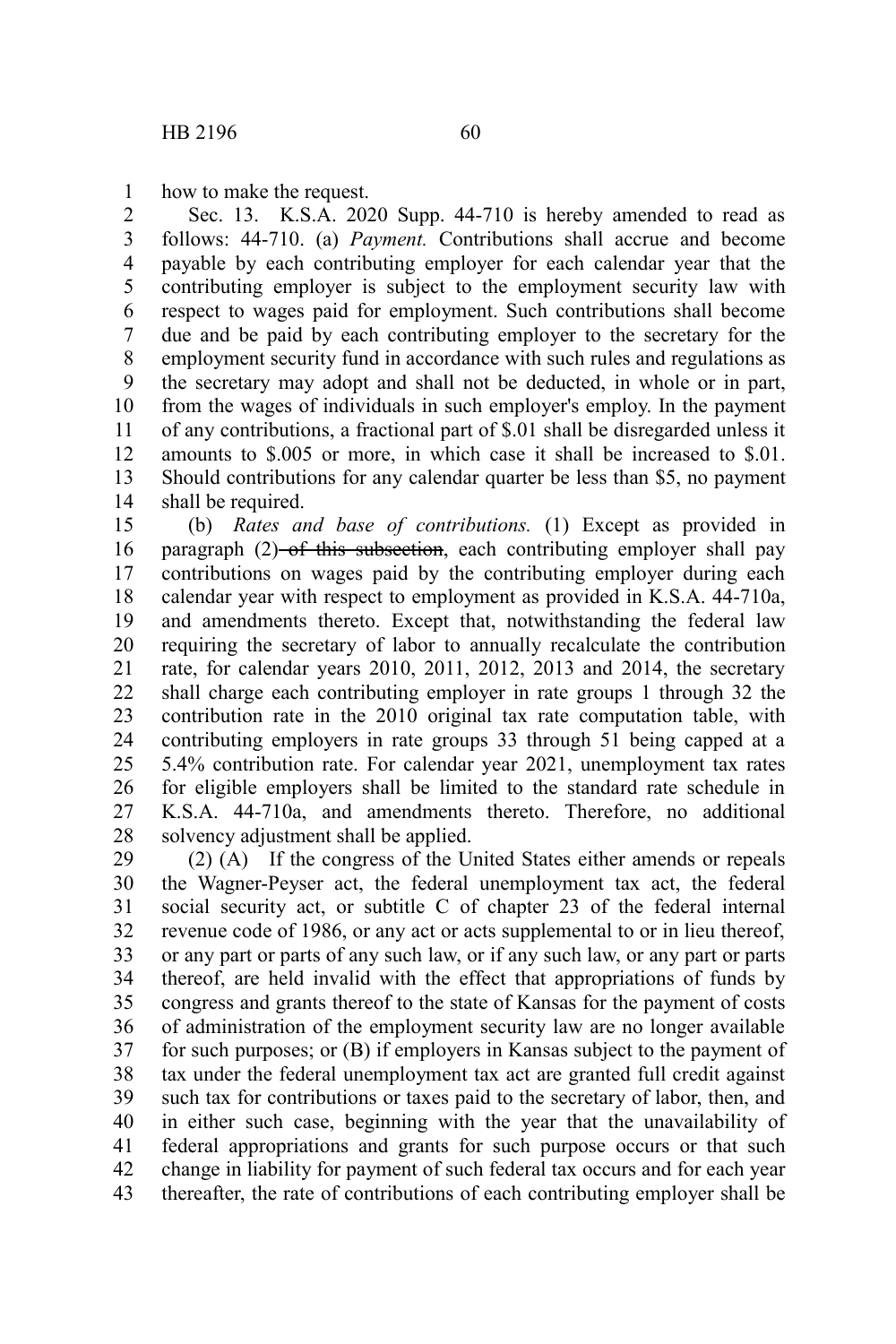equal to the total of 0.5% and the rate of contributions as determined for such contributing employer under K.S.A. 44-710a, and amendments thereto. The amount of contributions that each contributing employer becomes liable to pay under this paragraph (2) over the amount of contributions that such contributing employer would be otherwise liable to pay shall be credited to the employment security administration fund to be disbursed and paid out under the same conditions and for the same purposes as other moneys are authorized to be paid from the employment security administration fund, except that, if the secretary determines that as of the first day of January of any year there is an excess in the employment security administration fund over the amount required to be disbursed during such year, an amount equal to such excess as determined by the secretary shall be transferred to the employment security fund. 1 2 3 4 5 6 7 8 9 10 11 12 13

(c) *Charging of benefit payments.* (1) The secretary shall maintain a separate account for each contributing employer, and shall credit the contributing employer's account with all the contributions paid on the contributing employer's own behalf. Nothing in the employment security law shall be construed to grant any employer or individuals in such employer's service prior claims or rights to the amounts paid by such employer into the employment security fund either on such employer's own behalf or on behalf of such individuals. Benefits paid shall be charged against the accounts of each base period employer in the proportion that the base period wages paid to an eligible individual by each such employer bears to the total wages in the base period. Benefits shall be charged to contributing employers' accounts and rated governmental employers' accounts upon the basis of benefits paid during each twelve-month period ending on the computation date. 14 15 16 17 18 19 20 21 22 23 24 25 26 27

(2) (A) Benefits paid in benefit years established by valid new claims shall not be charged to the account of a contributing employer or rated governmental employer who is a base period employer if the examiner finds that claimant was separated from the claimant's most recent employment with such employer under any of the following conditions: (i) Discharged for misconduct or gross misconduct connected with the individual's work; (ii) leaving work voluntarily without good cause attributable to the claimant's work or the employer; or (iii) discharged from an employer directly impacted by COVID-19 in accordance with the families first coronavirus response act, public law 116-127. 28 29 30 31 32 33 34 35 36 37

(B) Where base period wage credits of a contributing employer or rated governmental employer represent part-time employment and the claimant continues in that part-time employment with that employer during the period for which benefits are paid, then that employer's account shall not be charged with any part of the benefits paid if the employer provides the secretary with information as required by rules and 38 39 40 41 42 43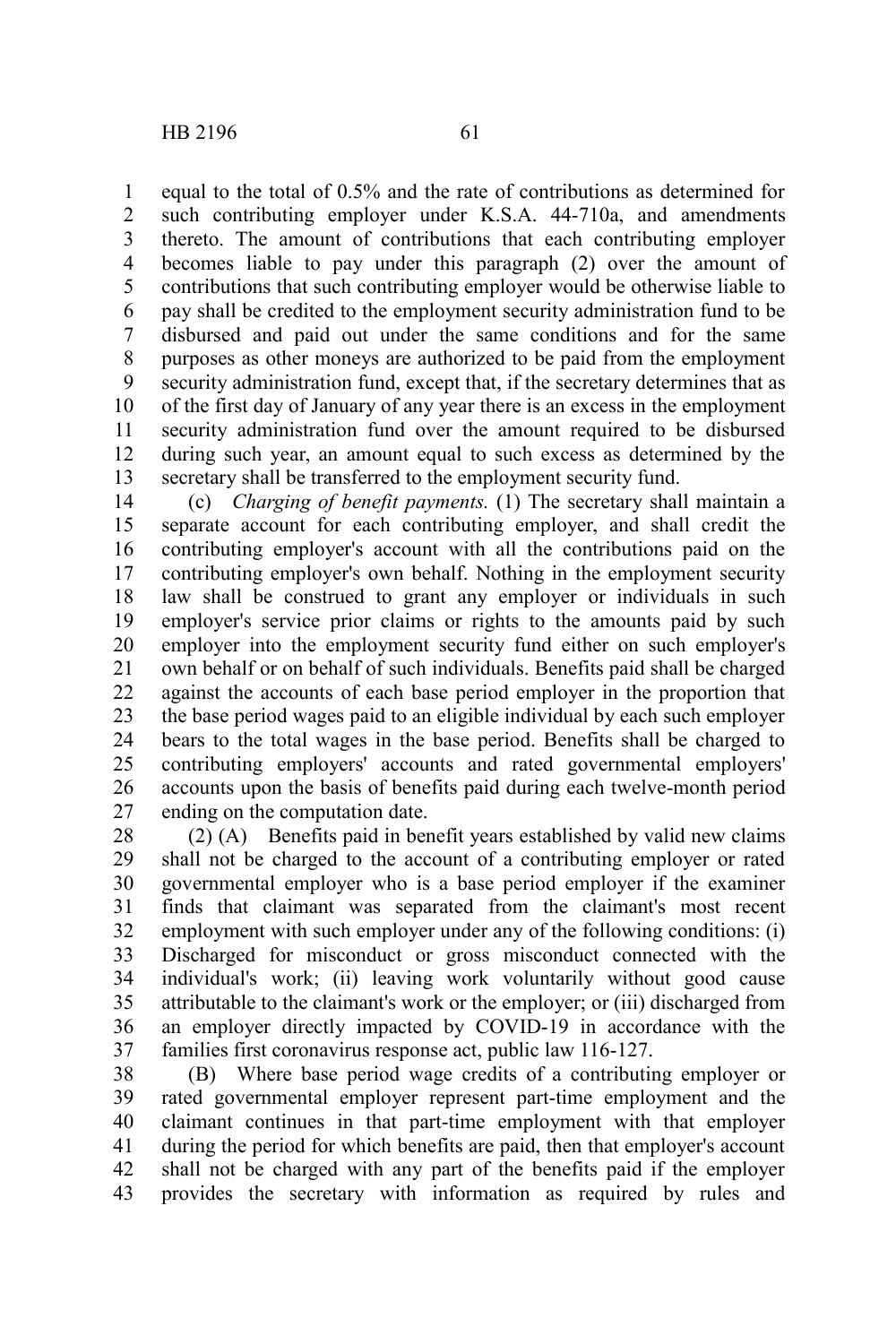regulations. For the purposes of this subsection  $(c)(2)(B)$ , "part-time employment" means any employment when an individual works less than full-time because the individual's services are not required for the customary, scheduled full-time hours prevailing at the work place or the individual does not customarily work the regularly scheduled full-time hours due to personal choice or circumstances. 1 2 3 4 5 6

(C) No contributing employer or rated governmental employer's account shall be charged with any extended benefits paid in accordance with the employment security law, except for weeks of unemployment beginning after December 31, 1978, all contributing governmental employers and governmental rated employers shall be charged an amount equal to all extended benefits paid. 7 8 9 10 11 12

(D) No contributing employer, rated governmental employer or reimbursing employer's account shall be charged for any additional benefits paid during the period July 1, 2003 through June 30, 2004. 13 14 15

(E) No contributing employer or rated governmental employer's account will be charged for benefits paid a claimant while pursuing an approved training course as defined in K.S.A. 44-703(s), and amendments thereto. 16 17 18 19

(F) No contributing employer or rated governmental employer's account shall be charged with respect to the benefits paid to any individual whose base period wages include wages for services not covered by the employment security law prior to January 1, 1978, to the extent that the employment security fund is reimbursed for such benefits pursuant to section 121 of public law 94-566 (90 Stat. 2673). 20 21 22 23 24 25

(G) With respect to weeks of unemployment beginning after December 31, 1977, wages for insured work shall include wages paid for previously uncovered services. For the purposes of this subsection (c)(2) (G), the term "previously uncovered services" means services that were not covered employment, at any time during the one-year period ending December 31, 1975, except to the extent that assistance under title II of the federal emergency jobs and unemployment assistance act of 1974 was paid on the basis of such services, and that: 26 27 28 29 30 31 32 33

(i) Are agricultural labor as defined in K.S.A. 44-703(w), and amendments thereto, or domestic service as defined in K.S.A. 44-703(aa), and amendments thereto; 34 35 36

(ii) are services performed by an employee of this state or a political subdivision thereof, as provided in K.S.A.  $44-703(i)(3)(E)$ , and amendments thereto; or 37 38 39

(iii) are services performed by an employee of a nonprofit educational institution that is not an institution of higher education. 40 41

(H) No contributing employer or rated governmental employer's account shall be charged with respect to their pro rata share of benefit 42 43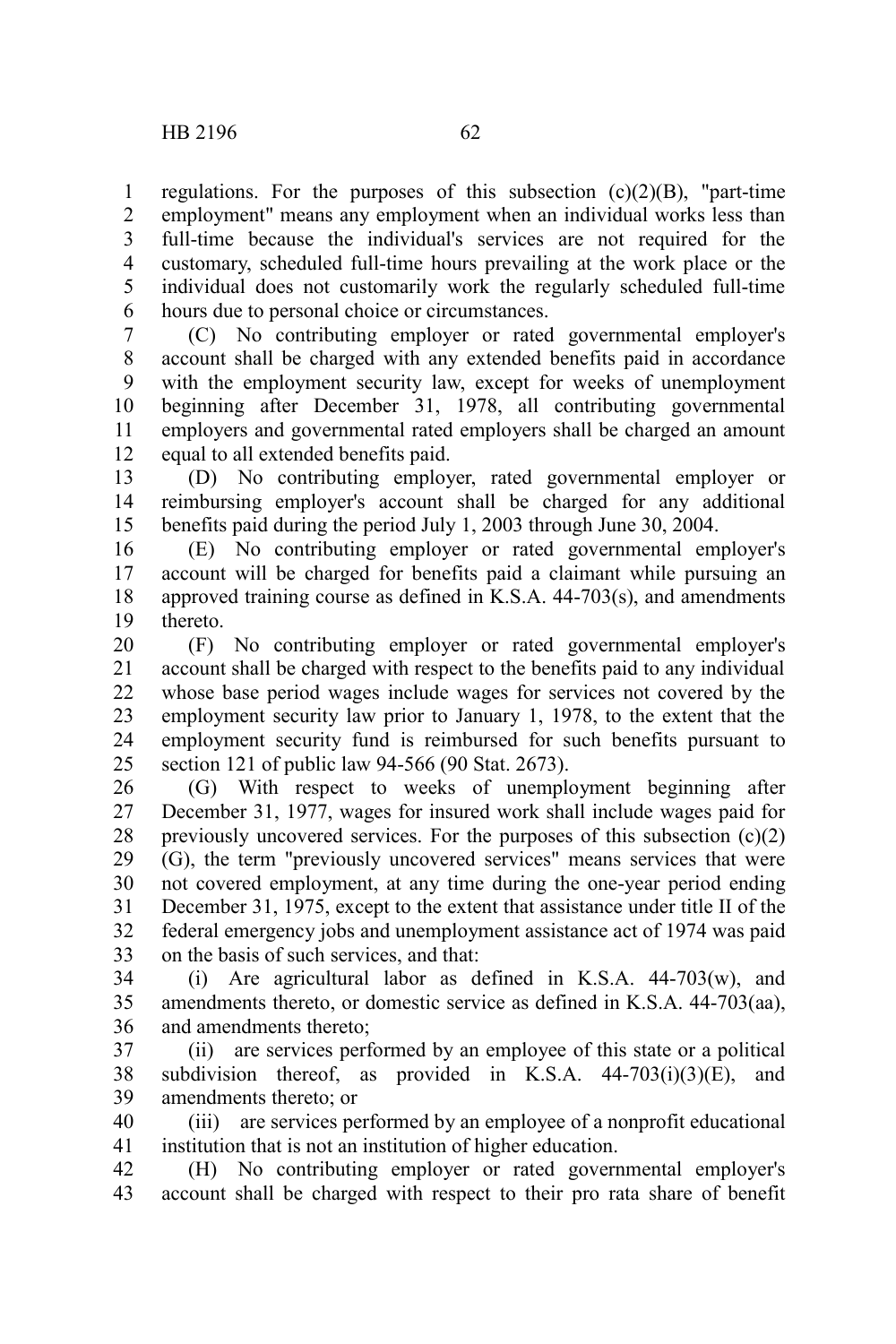charges if such charges are of \$100 or less. 1

*(I) Contributing employers, rated governmental employers and reimbursing employers shall be held harmless for and shall not be required to reimburse the state for claims or benefits paid that have been reported by the employer to the secretary and determined by the secretary as fraudulent or as an improper payment, unless the secretary determines the claims are not fraudulent or improper as provided by K.S.A. 44- 710b(b)(2)(A), and amendments thereto. The time limitation for disputing a claim or an appeal of a claim as provided by this section, or by any other provision of the employment security law, shall not apply to identifications of fraud reported to the secretary for claims or benefits paid during the period beginning on March 15, 2020, through December 31, 2022. Contributing employers, rated governmental employers and reimbursing employers shall be refunded or credited, in the discretion of the employer, as provided by K.S.A. 44-710b, and amendments thereto, for any claims or benefits paid that have been reported as fraudulent.* 2 3 4 5 6 7 8 9 10 11 12 13 14 15 16

(3) An employer's account shall not be relieved of charges relating to a payment that was made erroneously if the secretary determines that: 17 18

(A) The erroneous payment was made because the employer, or the agent of the employer, was at fault for failing to respond timely or adequately to a written request from the secretary for information relating to the claim for unemployment compensation; and 19 20 21 22

(B) the employer or agent has established a pattern of failing to respond timely or adequately to requests for information. 23 24

25

(C) For purposes of this paragraph:

(i) "Erroneous payment" means a payment that but for the failure by the employer or the employer's agent with respect to the claim for unemployment compensation, would not have been made; and 26 27 28

(ii) "pattern of failure" means repeated documented failure on the part of the employer or the agent of the employer to respond, taking into consideration the number of instances of failure in relation to the total volume of requests. An employer or employer's agent failing to respond as described in  $(c)(3)(A)$  shall not be determined to have engaged in a "pattern of failure" if the number of such failures during the year prior to such request is fewer than two, or less than 2%, of such requests, whichever is greater. 29 30 31 32 33 34 35 36

(D) Determinations of the secretary prohibiting the relief of charges pursuant to this section shall be subject to appeal or protest as other determinations of the agency with respect to the charging of employer accounts. 37 38 39 40

(E) This paragraph shall apply to erroneous payments established on and after the effective date of this act. 41 42

(4) The examiner shall notify any base period employer whose 43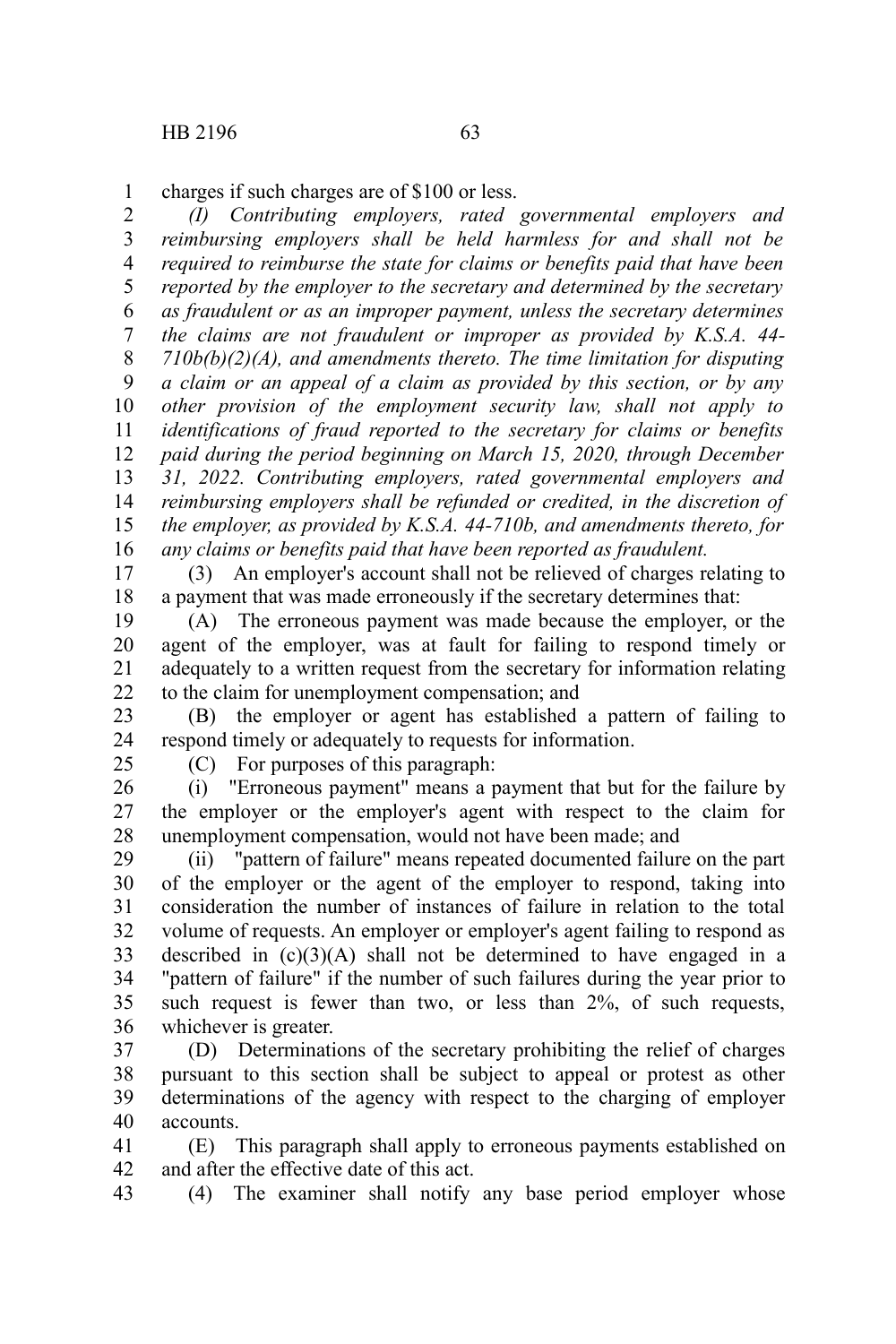account will be charged with benefits paid following the filing of a valid new claim and a determination by the examiner based on all information relating to the claim contained in the records of the division of employment security. Such notice shall become final and benefits charged to the base period employer's account in accordance with the claim unless within 10 calendar days from the date the notice was sent, the base period employer requests in writing that the examiner reconsider the determination and furnishes any required information in accordance with the secretary's rules and regulations. In a similar manner, a notice of an additional claim followed by the first payment of benefits with respect to the benefit year, filed by an individual during a benefit year after a period in such year during which such individual was employed, shall be given to any base period employer of the individual who has requested such a notice within 10 calendar days from the date the notice of the valid new claim was sent to such base period employer. For purposes of this subsection  $(c)(3)$ , if the required information is not submitted or postmarked within a response time limit of 10 days after the base period employer notice was sent, the base period employer shall be deemed to have waived its standing as a party to the proceedings arising from the claim and shall be barred from protesting any subsequent decisions about the claim by the secretary, a referee, the board of review or any court, except that the base period employer's response time limit may be waived or extended by the examiner or upon appeal, if timely response was impossible due to excusable neglect. The examiner shall notify the employer of the reconsidered determination, which shall be subject to appeal or further reconsideration, in accordance with the provisions of K.S.A. 44-709, and amendments thereto. 1 2 3 4 5 6 7 8 9 10 11 12 13 14 15 16 17 18 19 20 21 22 23 24 25 26 27

(5) *Time, computation and extension.* In computing the period of time for a base period employer response or appeals under this section from the examiner's or the special examiner's determination or from the referee's decision, the day of the act, event or default from which the designated period of time begins to run shall not be included. The last day of the period shall be included unless it is a Saturday, Sunday or legal holiday, in which event the period runs until the end of the next day that is not a Saturday, Sunday or legal holiday. 28 29 30 31 32 33 34 35

(d) *Pooled fund.* All contributions and payments in lieu of contributions and benefit cost payments to the employment security fund shall be pooled and available to pay benefits to any individual entitled thereto under the employment security law, regardless of the source of such contributions or payments in lieu of contributions or benefit cost payments. 36 37 38 39 40 41

(e) *Election to become reimbursing employer; payment in lieu of contributions.* (1) Any governmental entity, Indian tribes or tribal units, 42 43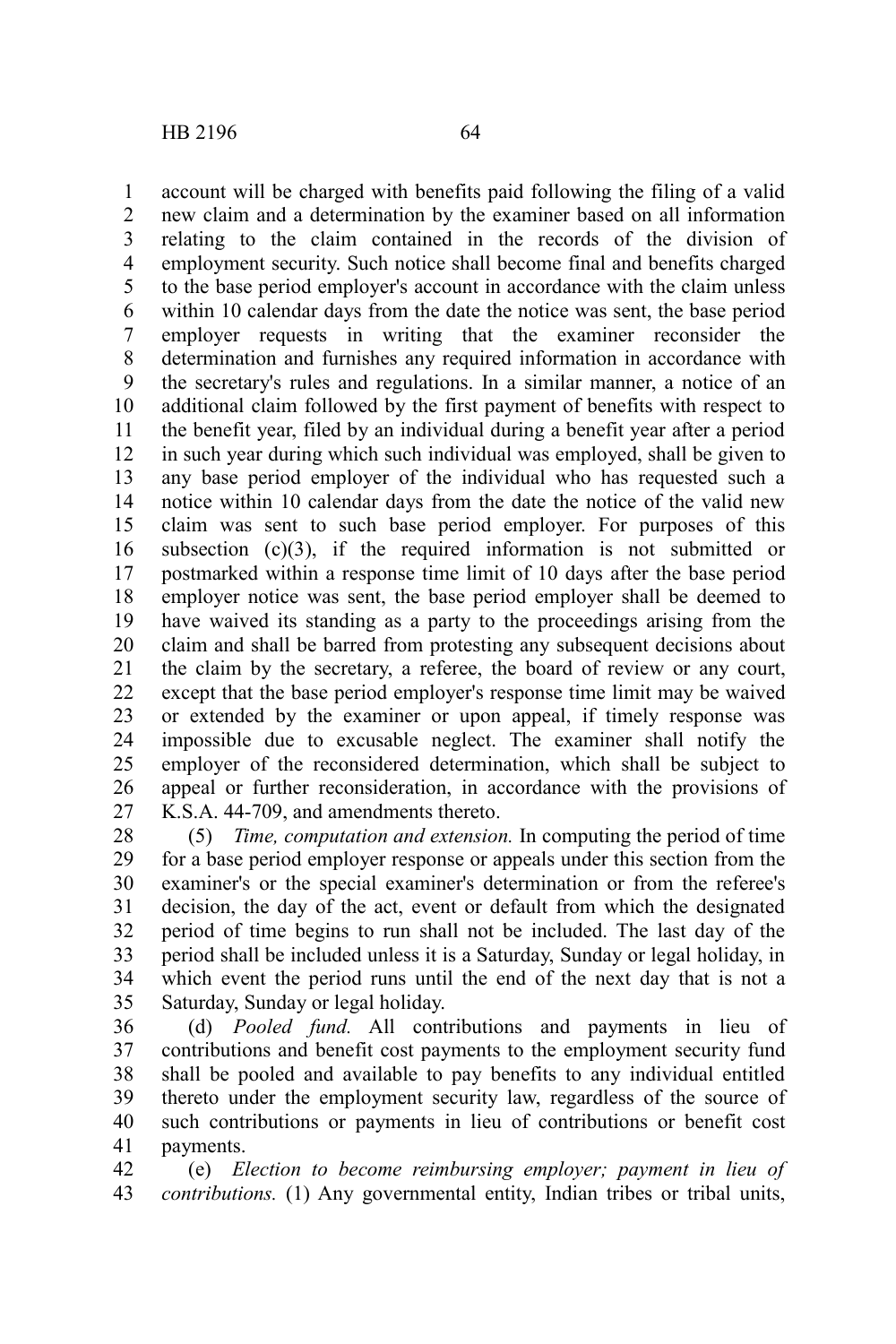(subdivisions, subsidiaries or business enterprises wholly owned by such Indian tribes), for which services are performed as described in K.S.A. 44-  $703(i)(3)(E)$ , and amendments thereto, or any nonprofit organization or group of nonprofit organizations described in section  $501(c)(3)$  of the federal internal revenue code of 1986 that is exempt from income tax under section 501(a) of such code, that becomes subject to the employment security law may elect to become a reimbursing employer under this subsection  $(e)(1)$  and agree to pay the secretary for the employment security fund an amount equal to the amount of regular benefits and ½ of the extended benefits paid that are attributable to service in the employ of such reimbursing employer, except that each reimbursing governmental employer, Indian tribes or tribal units shall pay an amount equal to the amount of regular benefits and extended benefits paid for weeks of unemployment beginning after December 31, 1978, for governmental employers and December 21, 2000, for Indian tribes or tribal units to individuals for weeks of unemployment that begin during the effective period of such election. 1 2 3 4 5 6 7 8 9 10 11 12 13 14 15 16 17

(A) Any employer identified in this subsection (e)(1) may elect to become a reimbursing employer for a period encompassing not less than four complete calendar years if such employer files with the secretary a written notice of such election within the 30-day period immediately following January 1 of any calendar year or within the 30-day period immediately following the date when a determination of subjectivity to the employment security law is issued, whichever occurs later. 18 19 20 21 22 23 24

(B) Any employer that makes an election to become a reimbursing employer in accordance with subparagraph (A) will continue to be liable for payments in lieu of contributions until such employer files with the secretary a written notice terminating its election not later than 30 days prior to the beginning of the calendar year for which such termination shall first be effective. 25 26 27 28 29 30

(C) Any employer identified in this subsection (e)(1) that has remained a contributing employer and has been paying contributions under the employment security law for a period subsequent to January 1, 1972, may change to a reimbursing employer by filing with the secretary not later than 30 days prior to the beginning of any calendar year a written notice of election to become a reimbursing employer. Such election shall not be terminable by the employer for four complete calendar years. 31 32 33 34 35 36 37

(D) The secretary may for good cause extend the period within which a notice of election, or a notice of termination, must be filed and may permit an election to be retroactive but not any earlier than with respect to benefits paid after January 1 of the year such election is received. 38 39 40 41

(E) The secretary, in accordance with such rules and regulations as the secretary may adopt, shall notify each employer identified in 42 43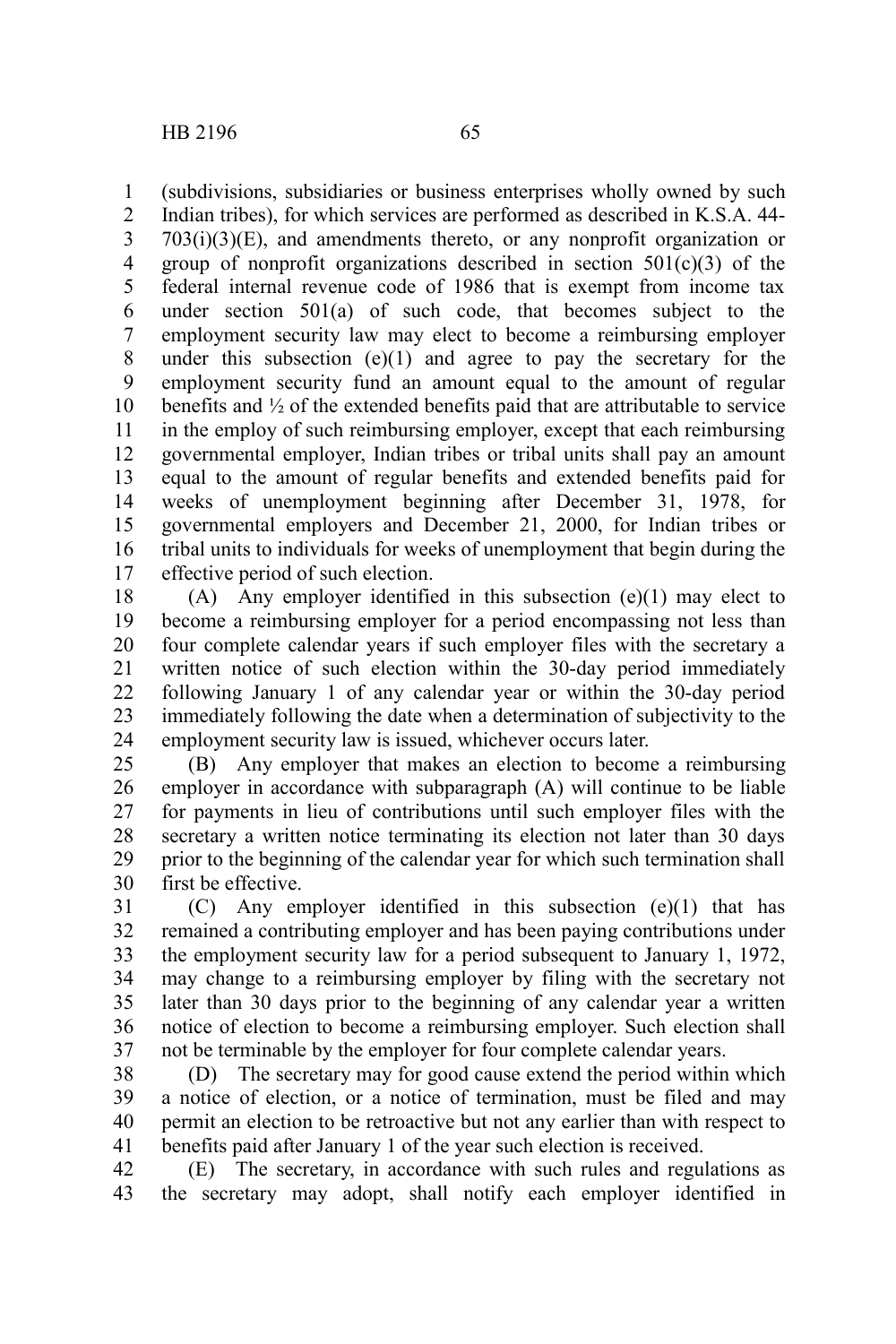subsection  $(e)(1)$  of any determination that the secretary may make of its status as an employer and of the effective date of any election that it makes to become a reimbursing employer and of any termination of such election. Such determinations shall be subject to reconsideration, appeal and review in accordance with the provisions of K.S.A. 44-710b, and amendments thereto. 1 2 3 4 5 6

(2) *Reimbursement reports and payments.* Payments in lieu of contributions shall be made in accordance with the provisions of subparagraph (A) by all reimbursing employers except the state of Kansas. Each reimbursing employer shall report total wages paid during each calendar quarter by filing quarterly wage reports with the secretary that shall be filed by the last day of the month following the close of each calendar quarter. Wage reports are deemed filed as of the date they are placed in the United States mail. 7 8 9 10 11 12 13 14

(A) At the end of each calendar quarter, or at the end of any other period as determined by the secretary, the secretary shall bill each reimbursing employer, except the state of Kansas: (i) An amount to be paid that is equal to the full amount of regular benefits plus ½ of the amount of extended benefits paid during such quarter or other prescribed period that is attributable to service in the employ of such reimbursing employer; and (ii) for weeks of unemployment beginning after December 31, 1978, each reimbursing governmental employer and December 21, 2000, for Indian tribes or tribal units shall be certified an amount to be paid that is equal to the full amount of regular benefits and extended benefits paid during such quarter or other prescribed period that is attributable to service in the employ of such reimbursing governmental employer. 15 16 17 18 19 20 21 22 23 24 25 26

(B) Payment of any bill rendered under subparagraph (A) shall be made not later than 30 days after such bill was mailed to the last known address of the reimbursing employer, or otherwise was delivered to such reimbursing employer, unless there has been an application for review and redetermination in accordance with subparagraph (D). 27 28 29 30 31

(C) Payments made by any reimbursing employer under the provisions of this subsection (e)(2) shall not be deducted or deductible, in whole or in part, from the remuneration of individuals in the employ of such employer. 32 33 34 35

(D) The amount due specified in any bill from the secretary shall be conclusive on the reimbursing employer, unless, not later than 15 days after the bill was mailed to the last known address of such employer, or was otherwise delivered to such employer, the reimbursing employer files an application for redetermination in accordance with K.S.A. 44-710b, and amendments thereto. 36 37 38 39 40 41

(E) Past due payments of amounts certified by the secretary under this section shall be subject to the same interest, penalties and actions 42 43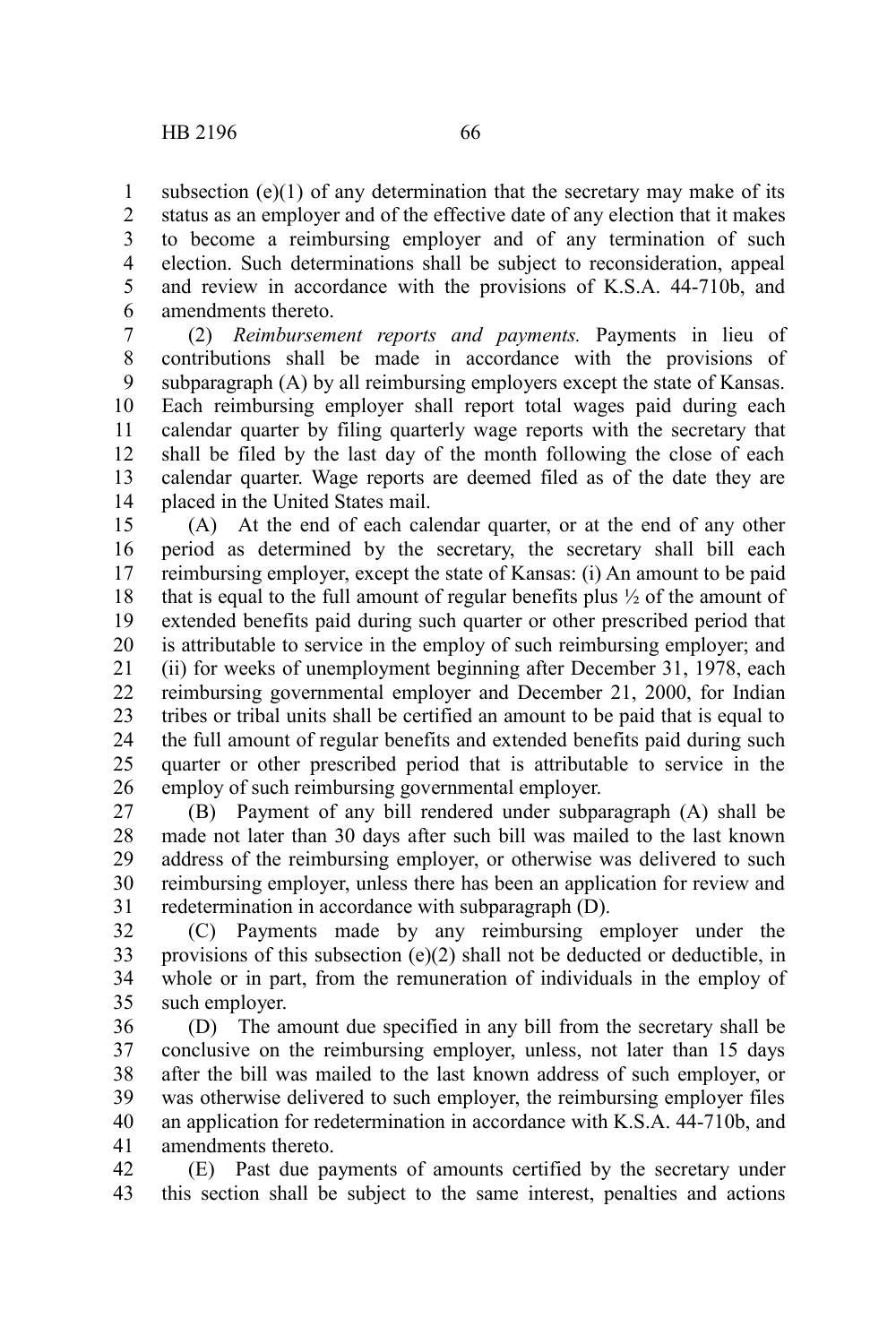required by K.S.A. 44-717, and amendments thereto. (1) If any nonprofit organization or group of nonprofit organizations described in section 501(c)(3) of the federal internal revenue code of 1986 or governmental reimbursing employer is delinquent in making payments of amounts certified by the secretary under this section, the secretary may terminate such employer's election to make payments in lieu of contributions as of the beginning of the next calendar year and such termination shall be effective for such next calendar year and the calendar year thereafter so that the termination is effective for two complete calendar years. (2) Failure of the Indian tribe or tribal unit to make required payments, including assessment of interest and penalty within 90 days of receipt of the bill will cause the Indian tribe to lose the option to make payments in lieu of contributions as described pursuant to paragraph  $(e)(1)$  for the following tax year unless payment in full is received before contribution rates for the next tax year are calculated. (3) Any Indian tribe that loses the option to make payments in lieu of contributions due to late payment or nonpayment, as described in paragraph (2), shall have such option reinstated, if after a period of one year, all contributions have been made on time and no contributions, payments in lieu of contributions for benefits paid, penalties or interest remain outstanding. 1 2 3 4 5 6 7 8 9 10 11 12 13 14 15 16 17 18 19 20

(F) Failure of the Indian tribe or any tribal unit thereof to make required payments, including assessments of interest and penalties, after all collection activities deemed necessary by the secretary have been exhausted, will cause services performed by such tribe to not be treated as employment for purposes of K.S.A.  $44-703(i)(3)(E)$ , and amendments thereto. If an Indian tribe fails to make payments required under this section, including assessments of interest and penalties, within 90 days of a final notice of delinquency, the secretary shall immediately notify the United States internal revenue service and the United States department of labor. The secretary may determine that any Indian tribe that loses coverage pursuant to this paragraph may have services performed on behalf of such tribe again deemed "employment" if all contributions, payments in lieu of contributions, penalties and interest have been paid. 21 22 23 24 25 26 27 28 29 30 31 32 33

(G) In the discretion of the secretary, any employer who elects to become liable for payments in lieu of contributions and any nonprofit organization or group of nonprofit organizations described in section  $501(c)(3)$  of the federal internal revenue code of 1986 or governmental reimbursing employer or Indian tribe or tribal unit who is delinquent in filing reports or in making payments of amounts certified by the secretary under this section shall be required within 60 days after the effective date of such election, in the case of an eligible employer so electing, or after the date of notification to the delinquent employer under this subsection (e)(2) (G), in the case of a delinquent employer, to execute and file with the 34 35 36 37 38 39 40 41 42 43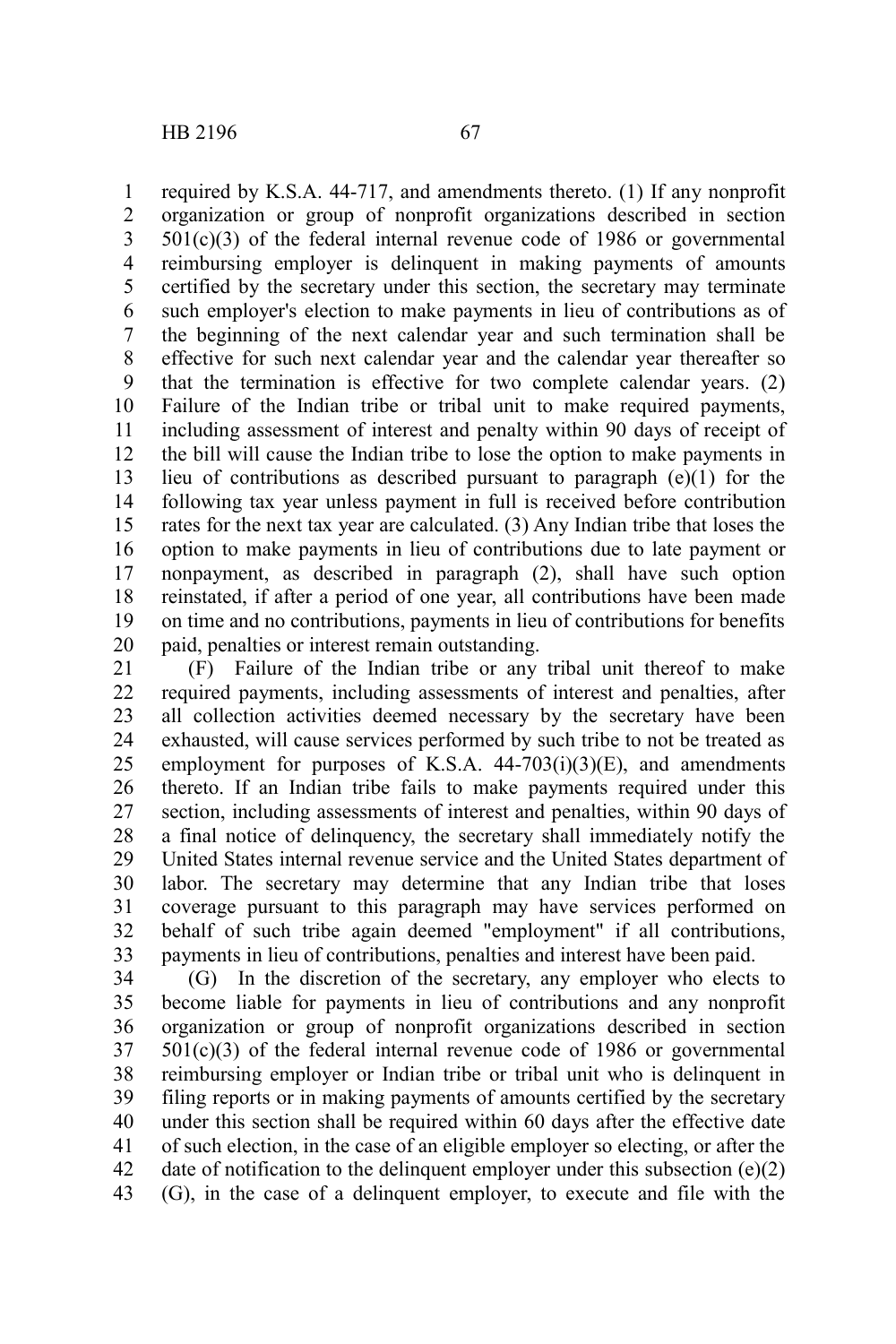secretary a surety bond, except that the employer may elect, in lieu of a surety bond, to deposit with the secretary money or securities as approved by the secretary or to purchase and deliver to an escrow agent a certificate of deposit to guarantee payment. The amount of the bond, deposit or escrow agreement required by this subsection  $(e)(2)(G)$  shall not exceed 5.4% of the organization's taxable wages paid for employment by the eligible employer during the four calendar quarters immediately preceding the effective date of the election or the date of notification, in the case of a delinquent employer. If the employer did not pay wages in each of such four calendar quarters, the amount of the bond or deposit shall be as determined by the secretary. Upon the failure of an employer to comply with this subsection  $(e)(2)(G)$  within the time limits imposed or to maintain the required bond or deposit, the secretary may terminate the election of such eligible employer or delinquent employer, as the case may be, to make payments in lieu of contributions, and such termination shall be effective for the current and next calendar year. 1 2 3 4 5 6 7 8 9 10 11 12 13 14 15 16

(H) The state of Kansas shall make reimbursement payments quarterly at a fiscal year rate that shall be based upon: (i) The available balance in the state's reimbursing account as of December 31 of each calendar year; (ii) the historical unemployment experience of all covered state agencies during prior years; (iii) the estimate of total covered wages to be paid during the ensuing calendar year; (iv) the applicable fiscal year rate of the claims processing and auditing fee under K.S.A. 75-3798, and amendments thereto; and (v) actuarial and other information furnished to the secretary by the secretary of administration. In accordance with K.S.A. 75-3798, and amendments thereto, the claims processing and auditing fees charged to state agencies shall be deducted from the amounts collected for the reimbursement payments under this paragraph (H) prior to making the quarterly reimbursement payments for the state of Kansas. The fiscal year rate shall be expressed as a percentage of covered total wages and shall be the same for all covered state agencies. The fiscal year rate for each fiscal year will be certified in writing by the secretary to the secretary of administration on July 15 of each year and such certified rate shall become effective on the July 1 immediately following the date of certification. A detailed listing of benefit charges applicable to the state's reimbursing account shall be furnished quarterly by the secretary to the secretary of administration and the total amount of charges deducted from previous reimbursing payments made by the state. On January 1 of each year, if it is determined that benefit charges exceed the amount of prior reimbursing payments, an upward adjustment shall be made therefor in the fiscal year rate to be certified on the ensuing July 15. If total payments exceed benefit charges, all or part of the excess may be refunded, at the discretion of the secretary, from the fund or retained in the fund as part of the payments that 17 18 19 20 21 22 23 24 25 26 27 28 29 30 31 32 33 34 35 36 37 38 39 40 41 42 43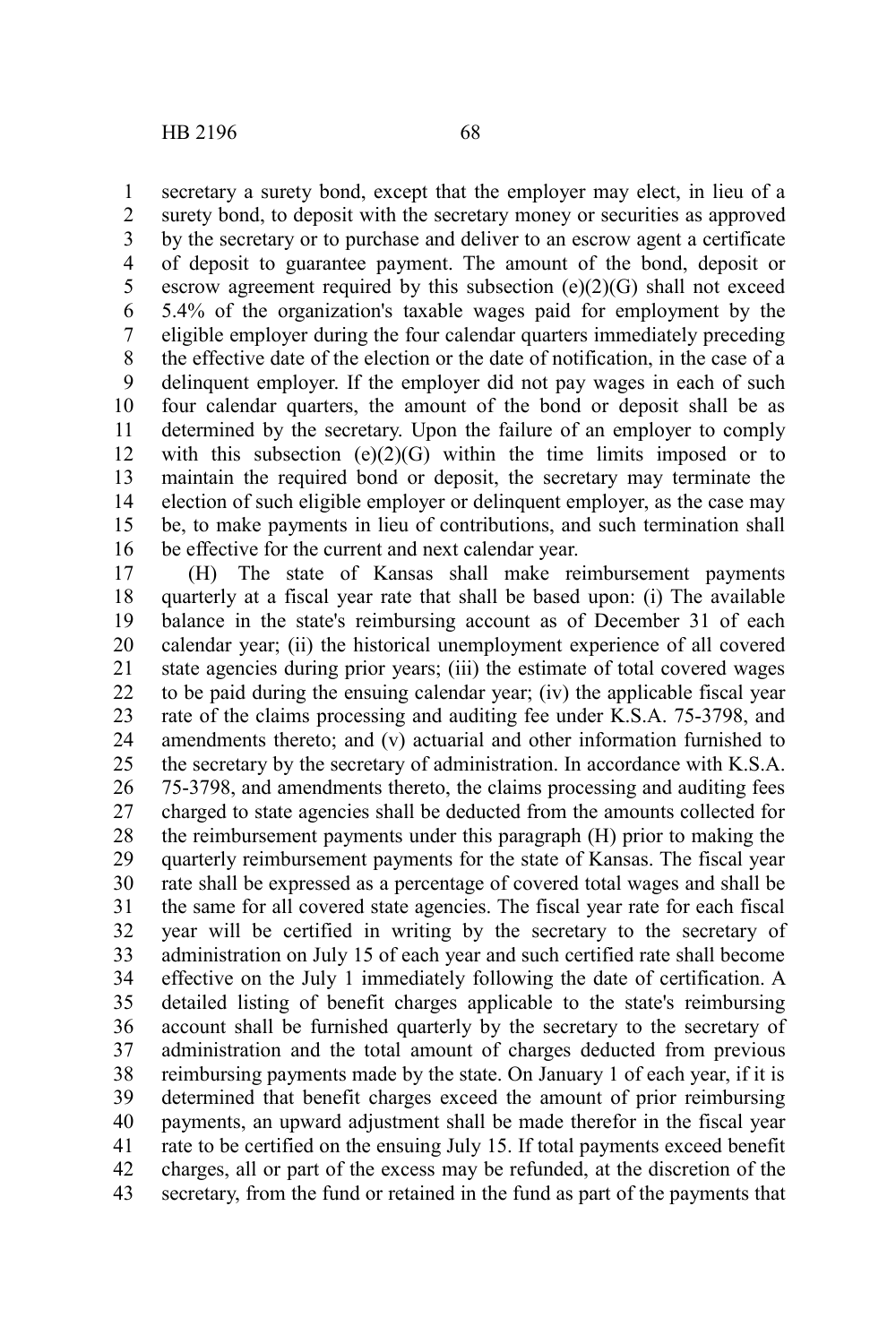may be required for the next fiscal year. 1

(3) *Allocation of benefit costs.* The reimbursing account of each reimbursing employer shall be charged the full amount of regular benefits and  $\frac{1}{2}$  of the amount of extended benefits paid except that each reimbursing governmental employer's account shall be charged the full amount of regular benefits and extended benefits paid for weeks of unemployment beginning after December 31, 1978, to individuals whose entire base period wage credits are from such employer. When benefits received by an individual are based upon base period wage credits from more than one employer then the reimbursing employer's or reimbursing governmental employer's account shall be charged in the same ratio as base period wage credits from such employer bear to the individual's total base period wage credits. Notwithstanding any other provision of the employment security law, no reimbursing employer's or reimbursing governmental employer's account shall be charged for payments of extended benefits that are wholly reimbursed to the state by the federal government. Payments of unemployment compensation that are wholly reimbursed to the reimbursing employer by the federal government shall be charged for the purpose of such reimbursement under the federal CARES act, public law 116-136. 2 3 4 5 6 7 8 9 10 11 12 13 14 15 16 17 18 19 20

(A) *Proportionate allocation (when fewer than all reimbursing base period employers are liable).* If benefits paid to an individual are based on wages paid by one or more reimbursing employers and on wages paid by one or more contributing employers or rated governmental employers, the amount of benefits payable by each reimbursing employer shall be an amount that bears the same ratio to the total benefits paid to the individual as the total base period wages paid to the individual by such employer bears to the total base period wages paid to the individual by all of such individual's base period employers. 21 22 23 24 25 26 27 28 29

(B) *Proportionate allocation (when all base period employers are reimbursing employers).* If benefits paid to an individual are based on wages paid by two or more reimbursing employers, the amount of benefits payable by each such employer shall be an amount that bears the same ratio to the total benefits paid to the individual as the total base period wages paid to the individual by such employer bear to the total base period wages paid to the individual by all of such individual's base period employers. 30 31 32 33 34 35 36 37

(4) *Group accounts.* Two or more reimbursing employers may file a joint application to the secretary for the establishment of a group account for the purpose of sharing the cost of benefits paid that are attributable to service in the employment of such reimbursing employers. Each such application shall identify and authorize a group representative to act as the group's agent for the purposes of this subsection (e)(4) *paragraph*. Upon 38 39 40 41 42 43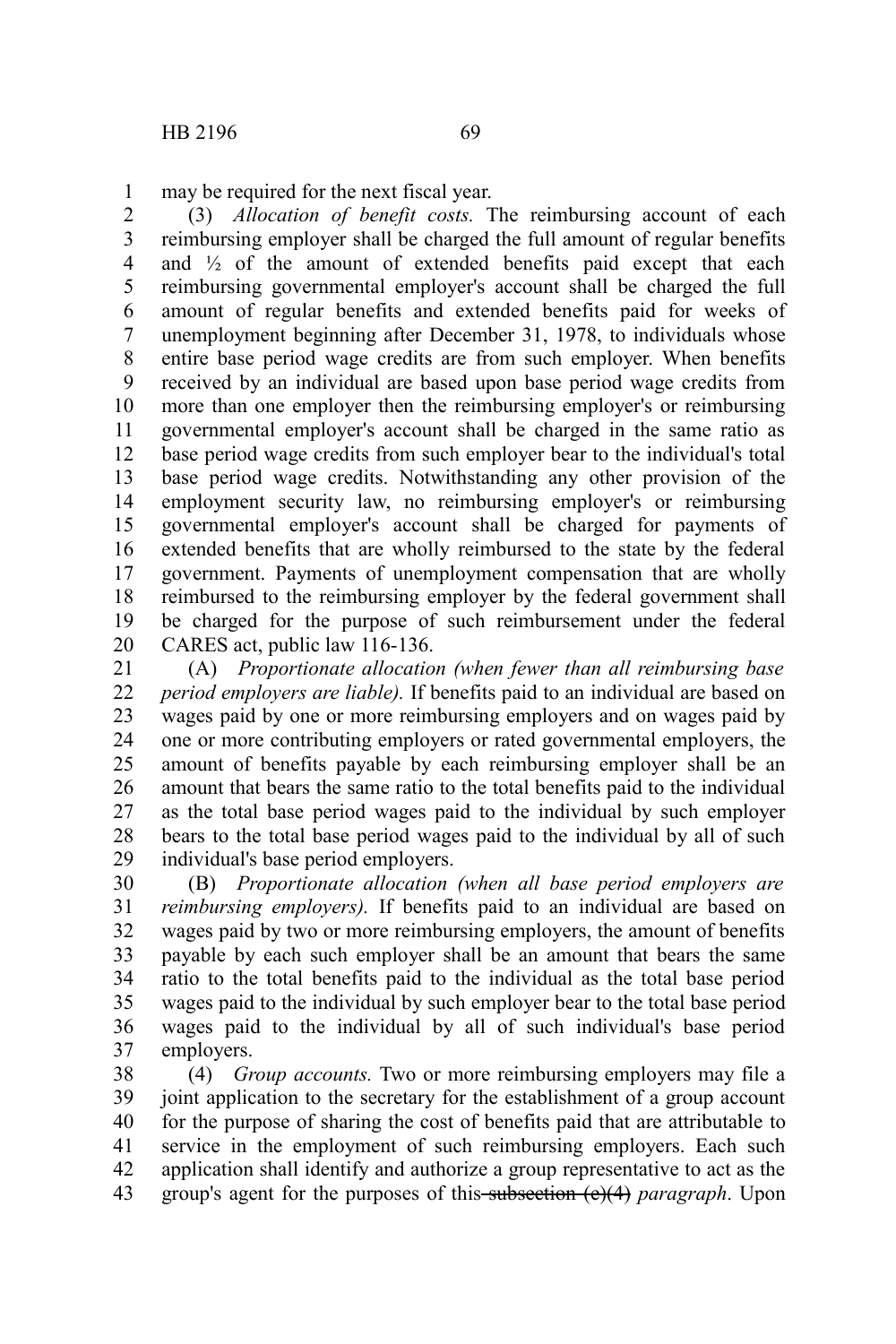approval of the application, the secretary shall establish a group account for such employers effective as of the beginning of the calendar quarter in which the secretary receives the application and shall notify the group's representative of the effective date of the account. Such account shall remain in effect for not less than four years and thereafter such account shall remain in effect until terminated at the discretion of the secretary or upon application by the group. Upon establishment of the account, each member of the group shall be liable for payments in lieu of contributions with respect to each calendar quarter in the amount that bears the same ratio to the total benefits paid in such quarter that are attributable to service performed in the employ of all members of the group as the total wages paid for service in employment by such member in such quarter bear to the total wages paid during such quarter for service performed in the employ of all members of the group. The secretary shall adopt such rules and regulations as the secretary deems necessary with respect to applications for establishment, maintenance and termination of group accounts that are authorized by this-subsection (e)(4) paragraph, for addition of new members to, and withdrawal of active members from such accounts, and for the determination of the amounts that are payable under this subsection (e)(4) *paragraph* by members of the group and the time and manner of such payments. 1 2 3 4 5 6 7 8 9 10 11 12 13 14 15 16 17 18 19 20 21

Sec. 14. K.S.A. 2020 Supp. 44-710a is hereby amended to read as follows: 44-710a. (a) *Classification of employers by the secretary.* The term "employer" as used in this section refers to contributing employers. The secretary shall classify employers in accordance with their actual experience in the payment of contributions on their own behalf and with respect to benefits charged against their accounts with a view of fixing such contribution rates as will reflect such experience. If, as of the date such classification of employers is made, the secretary finds that any employing unit has failed to file any report required in connection therewith, or has filed a report which the secretary finds incorrect or insufficient, the secretary shall make an estimate of the information required from such employing unit on the basis of the best evidence reasonably available to the secretary at the time, and notify the employing unit thereof by mail addressed to its last known address. Unless such employing unit shall file the report or a corrected or sufficient report as the case may be, within 15 days after the mailing of such notice, the secretary shall compute such employing unit's rate of contributions on the basis of such estimates, and the rate as so determined shall be subject to increase but not to reduction on the basis of subsequently ascertained information. The secretary shall determine the contribution rate of each employer in accordance with the requirements of this section. 22 23 24 25 26 27 28 29 30 31 32 33 34 35 36 37 38 39 40 41 42

(1) *New employers.* (A) No employer will be eligible for a rate

<sup>43</sup>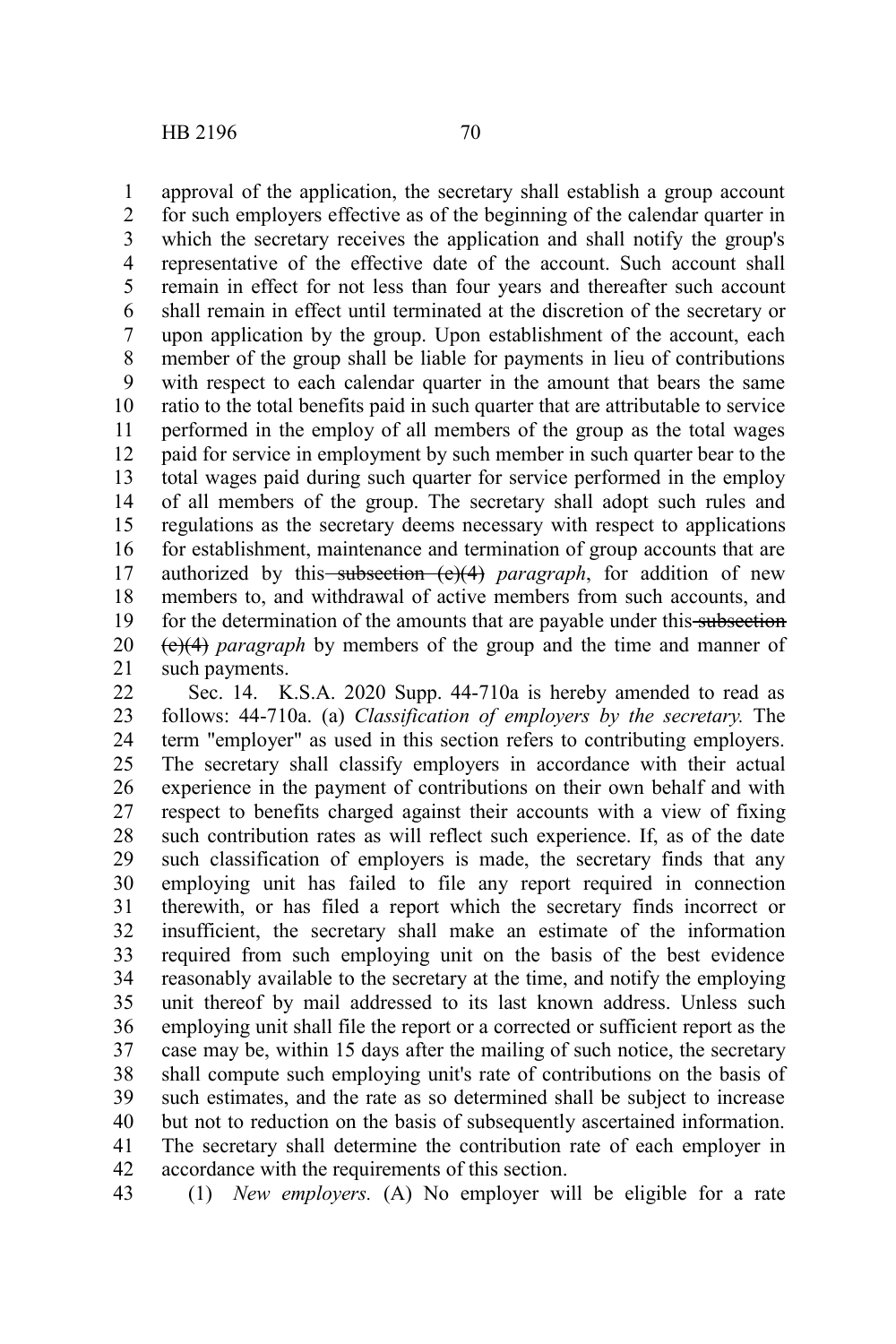1 2 3

(B) (i) (a) For the rate year 2014 and each rate year thereafter, Each employer who is not eligible for a rate contribution shall pay contributions equal to 2.7% of wages paid during each calendar year with regard to employment, except such employers engaged in the construction industry shall pay a rate equal to 6%. 4 5 6 7 8

(b) (1) For the rate year 2015 and each rate year thereafter, An employer who was not doing business in Kansas prior to July 1, 2014, shall be eligible for either the new employer rate under subsection  $(a)(1)$ (B)(i)(a) or the rate associated with the reserve ratio such employer experienced in the state which such employer was formerly located, but in no event less than 1% if such: 9 10 11 12 13 14

(A) Employer has been in operation in the other state or states for at least the three years immediately preceding the date such employer becomes a liable employer in Kansas; 15 16 17

(B) employer provides the authenticated account history from information accumulated from operations of such employer in the other state or all the other states necessary to compute a current Kansas rate; and 18 19 20

(C) employer's business operations established in Kansas are of the same nature, as defined by the North American industrial classification system, as conducted by such employer in the other state or states. 21 22 23

(2) The election authorized in subsection  $(a)(1)(B)(i)(b)$  of this section must be made in writing within 30 days after notice of Kansas liability. A rate in accordance with subsection  $(a)(1)(B)(i)(a)$  will be assigned unless a timely election has been made. 24 25 26 27

(3) If the election is made timely, the employer's account will receive the rate elected for the remainder of that rate year. The rate assigned for the next and subsequent years will be determined by the condition of the account on the computation date. 28 29 30 31

(ii) For purposes of this subsection (a), employers shall be classified by industrial activity in accordance with standard procedures as set forth in rules and regulations adopted by the secretary. Employers engaged in more than one type of industrial activity shall be classified by principal activity. All rates assigned will remain in effect for a complete calendar year. If the sale or acquisition of a new establishment would require reclassification of the employer to a different industry sector, the employer would be promptly notified, and the contribution rate applicable to the new industry sector would become effective the following January 1. 32 33 34 35 36 37 38 39 40

(C) "Computation date" means June 30 of each calendar year with respect to rates of contribution applicable to the calendar year beginning with the following January 1. In arriving at contribution rates for each 41 42 43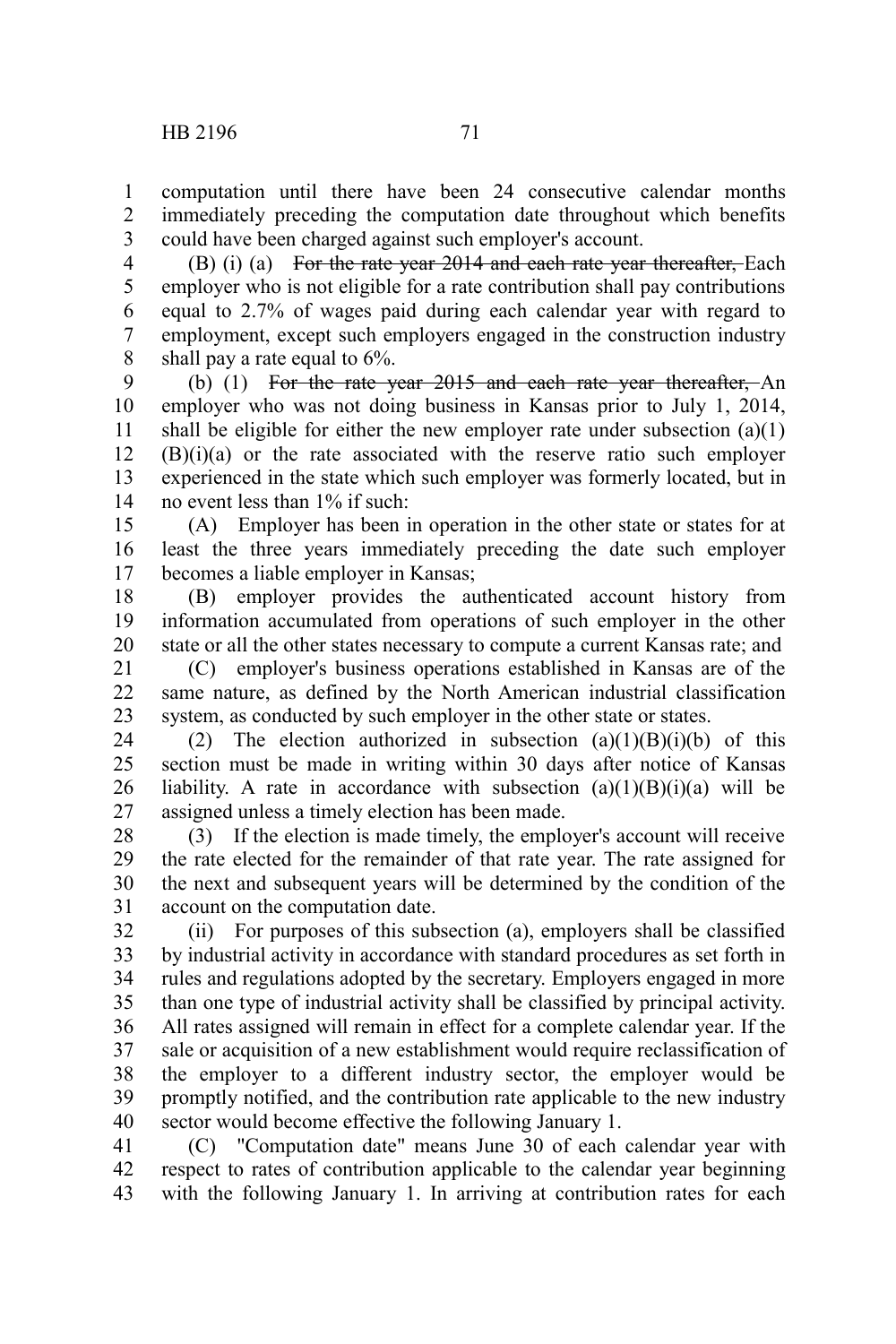1

5

calendar year, contributions paid on or before July 31 following the computation date for employment occurring on or prior to the computation date shall be considered for each contributing employer who has been subject to this act for a sufficient period of time to have such employer's rate computed under this subsection (a). 2 3 4

(2) *Eligible employers.* (A) A reserve ratio shall be computed for each eligible employer by the following method: Total benefits charged to the employer's account for all past years shall be deducted from all contributions paid by such employer for all such years. The balance, positive or negative, shall be divided by the employer's average annual payroll, and the result shall constitute the employer reserve ratio. 6 7 8 9 10 11

(B) (i) For rate year 2015 and prior rate years, negative accountbalance employers, as defined in subsection (d), shall pay contributions at the rate of 5.4% for each calendar year. 12 13 14

(ii) For rate year 2016 and rate years thereafter, Negative account balance employers, as defined in subsection (d), shall pay contributions at the rate referenced in section *subsection* (a)(4)( $\overrightarrow{D}$ )( $\overrightarrow{H}$ *i*)*(B)*. 15 16 17

(C) Eligible employers, other than negative account balance employers, who do not meet the average annual payroll requirements as stated in K.S.A.  $44-703(a)(2)$ , and amendments thereto, will be issued the maximum rate indicated *by the maximum rate group of standard rate schedule—standard schedule* 7 in subsection  $(a)(4)$ ( $\overrightarrow{D}$ ) $(B)(ii)$ —of this section until such employer establishes a new period of 24 consecutive calendar months immediately preceding the computation date throughout which benefits could have been charged against such employer's account by resuming the payment of wages. Contribution rates effective for each calendar year thereafter shall be determined as prescribed below. 18 19 20 21 22 23 24 25 26 27

(D) For rate year 2015 and prior rate years, as of each computation date, the total of the taxable wages paid during the 12-month period prior to the computation date by all employers eligible for rate computation, except negative account balance employers, shall be divided into 51 approximately equal parts designated in column A of schedule I as "rate groups," except, with regard to a year in which the taxable wage base changes. The taxable wages used in the calculation for such a year and the following year shall be an estimate of what the taxable wages would have been if the new taxable wage base had been in effect during the entire twelve-month period prior to the computation date. The lowest numbered of such rate groups shall consist of the employers with the most favorable reserve ratios, as defined in this section, whose combined taxable wages paid are less than 1.96% of all taxable wages paid by all eligible employers. Each succeeding higher numbered rate group shall consist of employers with reserve ratios that are less favorable than those ofemployers in the preceding lower numbered rate groups and whose taxable 28 29 30 31 32 33 34 35 36 37 38 39 40 41 42 43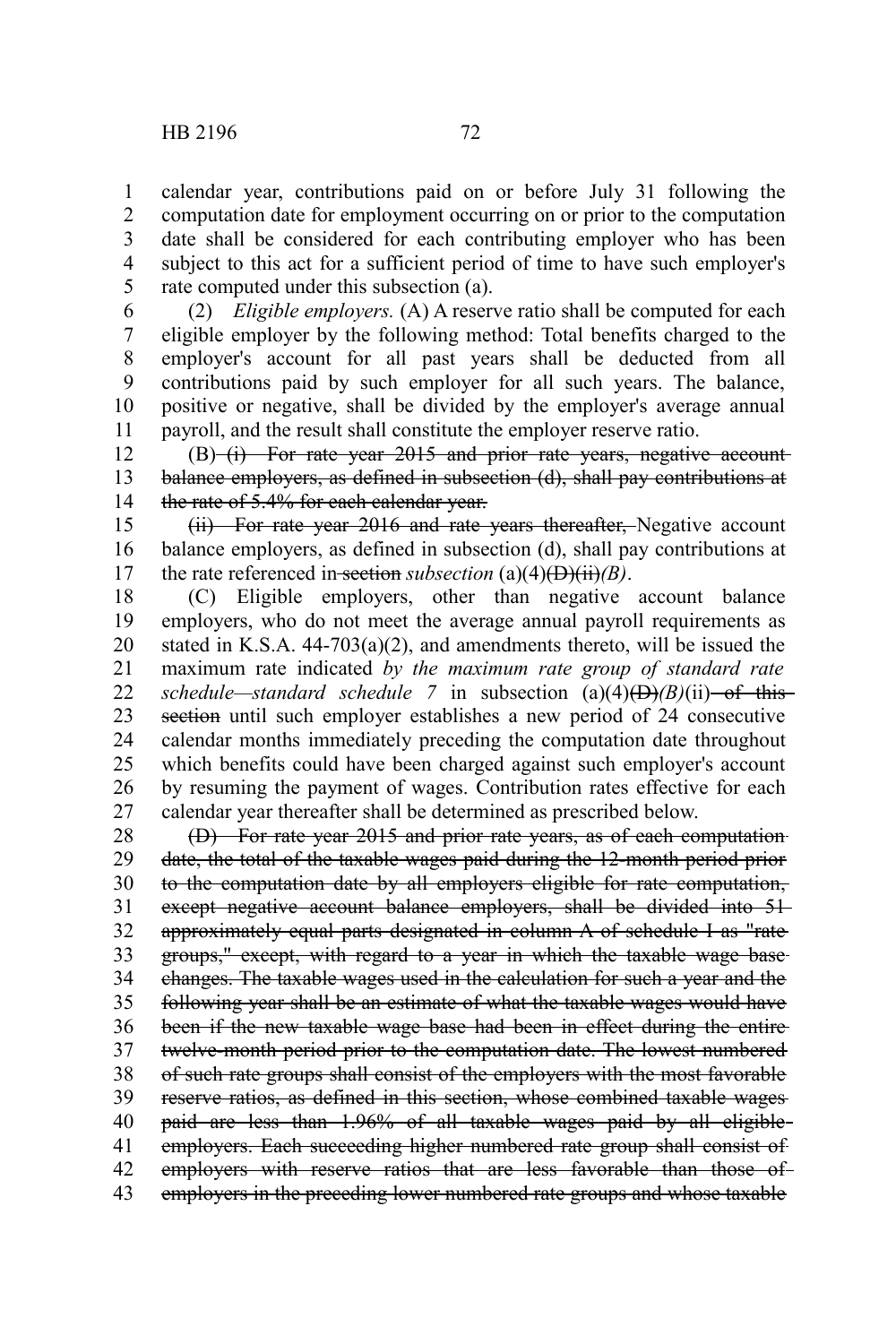HB 2196 73

wages when combined with the taxable wages of employers in all lower numbered rate groups equal the appropriate percentage of total taxable wages designated in column B of schedule I. Each eligible employer, other than a negative account balance employer, shall be assigned an experience factor designated under column C of schedule I in accordance with the rate group to which the employer is assigned on the basis of the employer's reserve ratio and taxable payroll. If an employer's taxable payroll falls into more than one rate group the employer shall be assigned the experience factor of the lower numbered rate group. If one or more employers have reserve ratios identical to that of the last employer included in the next lower numbered rate group, all such employers shall be assigned theexperience factor designated to such last employer, notwithstanding the position of their taxable payroll in column B of schedule I. 1 2 3 4 5 6 7 8 9 10 11 12 13

| <del>Column A</del> | <del>Column B</del>            | <del>Column C</del>                      |
|---------------------|--------------------------------|------------------------------------------|
| <del>Rate</del>     |                                | Cumulative Experience factor             |
| group               | taxable payroll <b>taxable</b> | (Ratio to total wages)                   |
|                     |                                | .025%                                    |
| 2                   |                                | $\overline{0}$                           |
|                     |                                | <del>08</del>                            |
|                     |                                | $+2$                                     |
|                     |                                | $\overline{16}$                          |
|                     |                                | $-20$                                    |
|                     |                                | $-24$                                    |
| ዳ                   |                                | .28                                      |
| q                   |                                | -32                                      |
| 40                  |                                | -36                                      |
|                     |                                | -40                                      |
| 12                  |                                | 44                                       |
| 12                  |                                | 48                                       |
|                     | 25.48 but less than 27.44      | -52<br>_________________________________ |
| 15                  |                                | -56                                      |
| -16                 |                                | -60                                      |
| $+7$                |                                | -64                                      |
| -18                 |                                | -68                                      |
| 49                  |                                | -72                                      |
| $-20$               |                                | -76                                      |
| $\overline{21}$     |                                | $-80$                                    |
| 22                  |                                | $-84$                                    |
| 23                  |                                | .88                                      |
| -24                 | 45.08 but less than 47.04      | -92                                      |
| 25                  |                                | -96                                      |
| $-26$               |                                | $+00$                                    |
|                     |                                | <b>SCHEDULE I—Eligible Employers</b>     |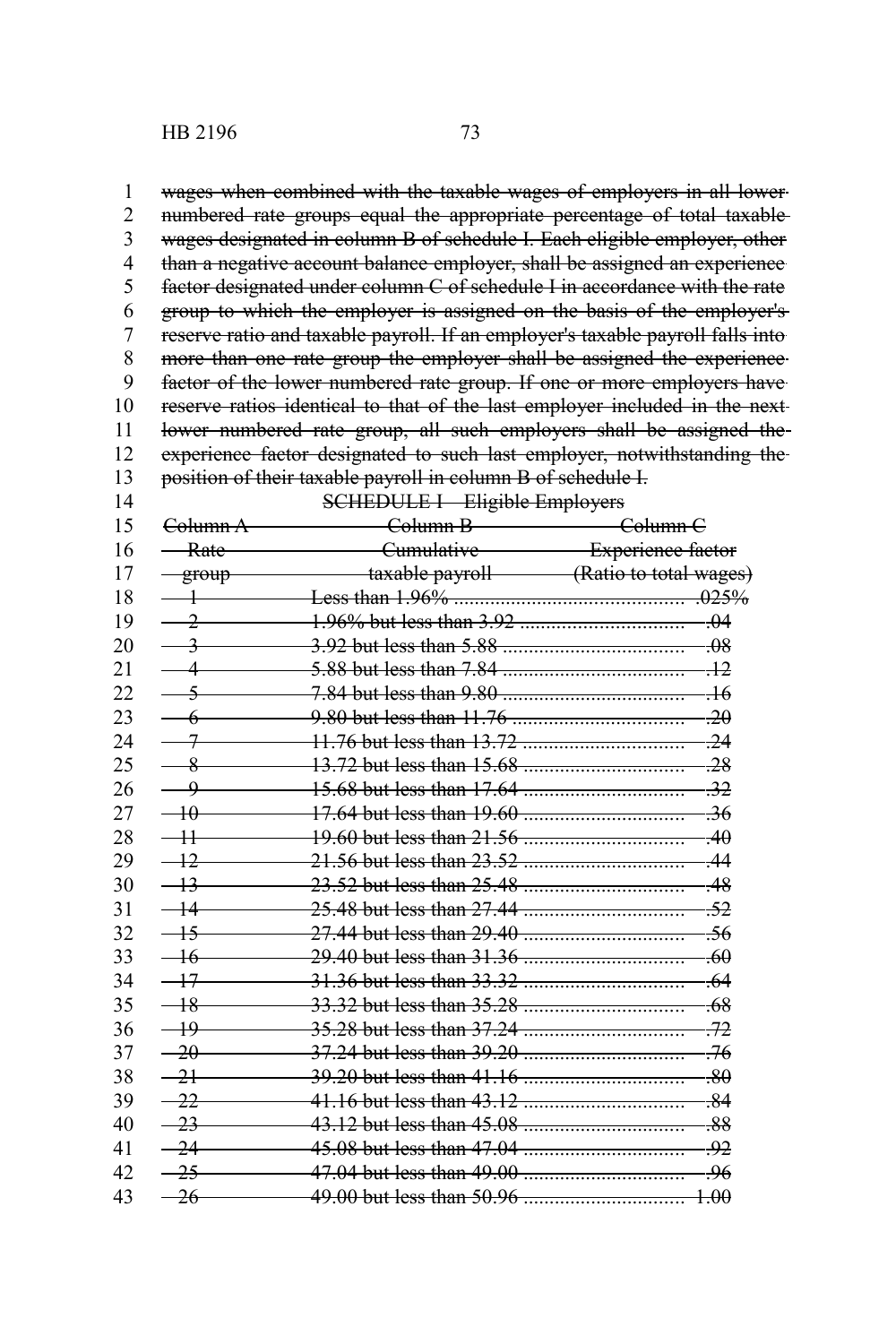HB 2196 74

| $\mathbf{1}$ | $-27$ |                                                                                                                        |
|--------------|-------|------------------------------------------------------------------------------------------------------------------------|
| 2            |       | $-28$                                                                                                                  |
| 3            |       | $-29$                                                                                                                  |
| 4            |       |                                                                                                                        |
| 5            |       | $-31$                                                                                                                  |
| 6            |       | $-32$                                                                                                                  |
| 7            |       | $-33$                                                                                                                  |
| 8            |       | $-34$                                                                                                                  |
| 9            |       | $-35$                                                                                                                  |
| 10           |       | $-36$                                                                                                                  |
| 11           |       | $-37$                                                                                                                  |
| 12           |       | $-38$                                                                                                                  |
| 13           |       |                                                                                                                        |
| 14           |       |                                                                                                                        |
| 15           |       | $-41$<br>-78.40 but less than 80.36                                                                                    |
| 16           |       | $-42$ 80.36 but less than 82.32  2010 1.64                                                                             |
| 17           |       | $-43$                                                                                                                  |
| 18           |       |                                                                                                                        |
| 19           |       |                                                                                                                        |
| 20           |       | $-46$                                                                                                                  |
| 21           |       |                                                                                                                        |
| 22           |       | $-48$                                                                                                                  |
| 23           |       | $-49$                                                                                                                  |
| 24           |       | $-50$                                                                                                                  |
| 25           |       | $-51$                                                                                                                  |
| 26           |       | (E) For rate year 2015 and prior rate years, negative account balance                                                  |
| 27           |       | employers shall, in addition to paying the rate provided for in subsection                                             |
| 28           |       | $(a)(2)(B)$ of this section, pay a surcharge based on the size of the                                                  |
| $\mathbf{a}$ |       | . In the contract of the components of the second state of the following the following $\mathcal{C}_{\mathbf{z}}$ . In |

employers shall, in addition to paying the rate provided for in subsection  $(a)(2)(B)$  of this section, pay a surcharge based on the size of the employer's negative reserve ratio, the calculation which is provided for in subsection  $(a)(2)$  of this section. The amount of the surcharge shall bedetermined from column B2 of schedule II of this section for calendar years 2012, 2013, 2014 and from column B4 of schedule II of this section for each calendar year after 2014. Each negative account balance employer who does not satisfy the requirements to have an average annual payroll, as defined by K.S.A.  $44-703(a)(2)$ , and amendments thereto, shall beassigned a surcharge of equal to the maximum negative ratio surcharge from column B2 of schedule II of this section for calendar years 2012, 2013 and 2014. Funds from the surcharge paid according to this subsection  $(a)(2)(E)$ , and amendments thereto, shall be used to pay principal andinterest due on funds received from the federal unemployment account under title XII of the social security act, (42 U.S.C. §§ 1321 to 1324), in the following manner: 29 30 31 32 33 34 35 36 37 38 39 40 41 42 43

 $(i)$  For each calendar year 2012, 2013 and 2014, an additional 0.10%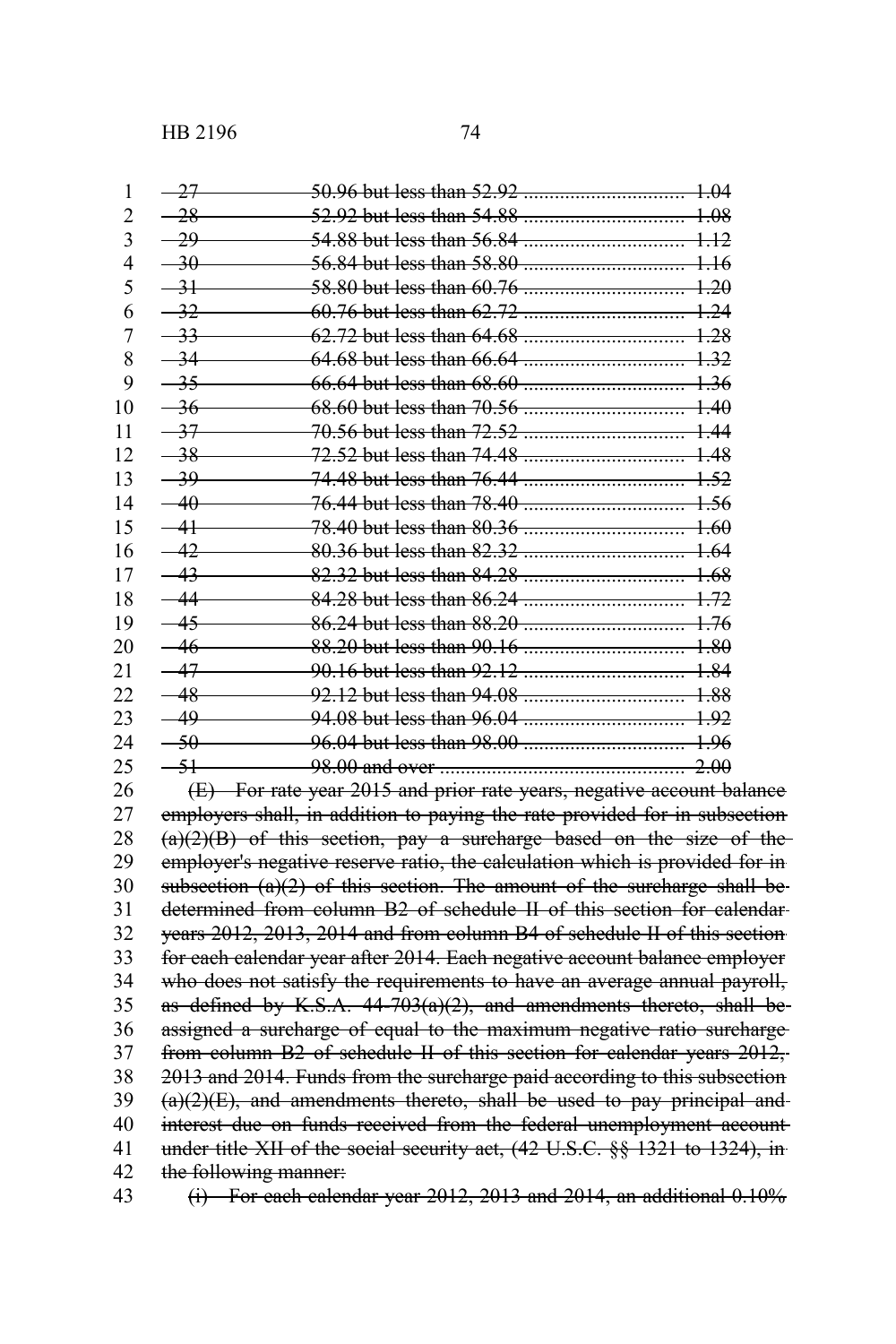of the taxable wages paid by all negative account balance employers with a negative reserve ratio between 0.0% and 19.9% shall be designated an interest assessment surcharge and paid into the employment security interest assessment fund for the purpose of paying interest due and owing on funds received from the federal unemployment account under title XII of the social security act. The total surcharges assessed, including the additional 0.10% surcharge mentioned above, on such employers are listed in schedule II column B2. For the calendar year 2015, the surcharge rate for negative balance employers with a negative reserve ratio between 0.0% and 19.9% shall be as listed in schedule II column B4. 1 2 3 4 5 6 7 8 9 10

(ii) For the calendar years 2012, 2013 and 2014, an additional surcharge on negative balance employers with a negative reserve ratio of 20.0% and higher shall be designated an interest assessment surcharge and deposited in the employment security interest assessment fund. The additional surcharge shall be used for the purposes of paying interest due and owing on funds received from the federal unemployment account under title XII of the social security act. The total surcharge including the additional surcharge on such employers is listed in schedule II column B3 of this section. 11 12 13 14 15 16 17 18 19

(iii) For any succeeding year in which interest is due and owing on funds received from the federal unemployment account under title XII of the social security act, the secretary of labor may adjust the surcharge amounts necessary to pay such interest; 20 21 22 23

(iv) the portion of such surcharge used for the payment of such interest shall not be included in the calculation of such employers reserve ratio pursuant to subsection  $(a)(2)$ . The portion of such surcharge used for the payment of principal shall be included in the calculation of such employers reserve ratio pursuant to subsection (a)(2); and 24 25 26 27 28

(v) if the amounts collected under this subsection are in excess of the amounts needed to pay interest due, the amounts in excess shall remain in the employment security interest assessment fund to be used to pay interest in future years. Whenever the secretary certifies all interest payments have been paid pursuant to this section, any excess funds remaining in the employment security interest assessment fund shall be transferred to the employment security trust fund for the purpose of paying any remaining principal amount due for advances described in this section. In the event that the amount transferred from the employment security interest assessment fund exceeds such remaining amount of principal due, the balance shall be used for the purposes of the employment security trust fund. SCHEDULE II—Surcharge on Negative Accounts 29 30 31 32 33 34 35 36 37 38 39 40 41

| -42 | <del>Column A</del> | <del>Column B1 -</del> | <del>-Column B2</del>         | -Column B3 | <del>Column B4</del>          |
|-----|---------------------|------------------------|-------------------------------|------------|-------------------------------|
|     |                     |                        |                               |            |                               |
|     | Negative            |                        | Sureharge as a Sureharge as a |            | Sureharge as a Sureharge as a |
|     |                     |                        |                               |            |                               |
| 44  | <del>Reserve</del>  | percent of             | -percent of                   | percent of | <del>-percent of</del>        |
|     |                     |                        |                               |            |                               |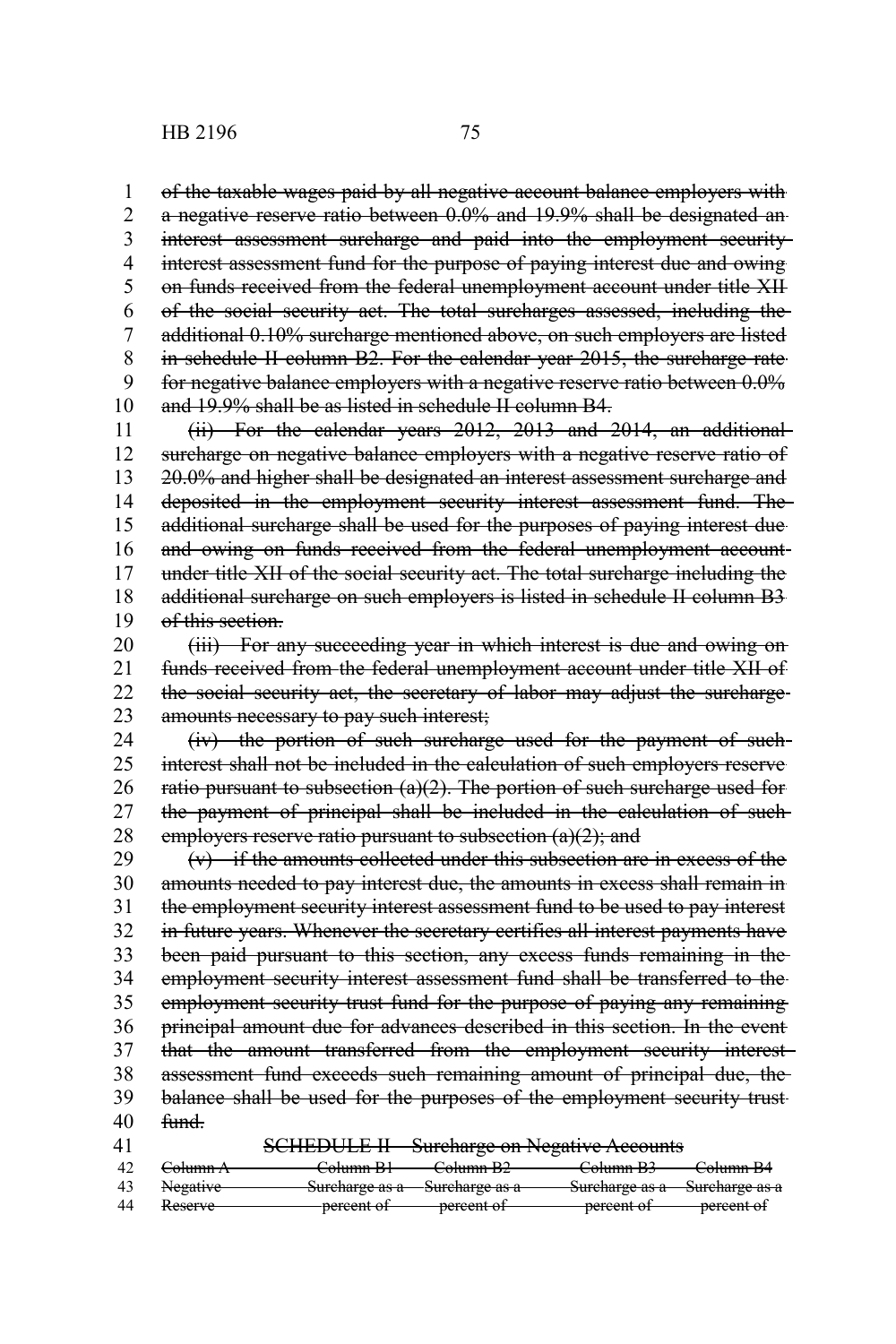1

| Potiotovable wages            | $t$ ovoblo wagog | $t$ ovoblo wagog | taxable waqea            |
|-------------------------------|------------------|------------------|--------------------------|
| <del>Rationaxable wages</del> | taxaon wagos     | taxaon wagos     | <del>taxavic wages</del> |

| າ   |                                                                                                                 |      | $-0.20\%$ $-0.30\%$ |                |         |
|-----|-----------------------------------------------------------------------------------------------------------------|------|---------------------|----------------|---------|
| 3   |                                                                                                                 |      |                     |                | $-0.20$ |
| 4   | $4.0$ but less than 6.0                                                                                         |      |                     | $-0.60$ 0.70   | 0.30    |
| 5   | $6.0$ but less than $8.0$                                                                                       |      |                     | $0.80$ $0.90$  | -0-40   |
| 6   |                                                                                                                 |      |                     |                | -0-50   |
|     |                                                                                                                 |      |                     |                | -0.60   |
| 8   |                                                                                                                 |      |                     |                |         |
| 9   |                                                                                                                 |      |                     |                |         |
| 10  |                                                                                                                 |      |                     |                |         |
| 11  |                                                                                                                 |      |                     |                |         |
| 12. | 20.0 but less than 22.0 2.00 2.00 2.00 2.00 2.20 2.00 2.20 2.00 2.20 2.00 2.20 2.00 2.20 2.00 2.20 2.00 2.10 2. |      |                     |                |         |
| 13  |                                                                                                                 |      |                     |                |         |
| 14  |                                                                                                                 |      |                     |                |         |
| 15  |                                                                                                                 |      |                     |                |         |
| 16  |                                                                                                                 |      |                     |                |         |
| 17  | -44                                                                                                             |      |                     |                |         |
| 18  | $0$ but loss than $34.0$                                                                                        |      |                     | $-3.40$        |         |
| 19  | $0$ but loss than $36.0$                                                                                        |      | 2.00                | $-3.60$        |         |
| 20  | 0 but less than 38.0                                                                                            | 2.00 |                     | $-3.80$        |         |
| 21  | and over                                                                                                        |      |                     | $-2.00$ $4.00$ |         |

*(D) If the amounts collected from negative account balance employers and paid into the employment security interest assessment fund for the purpose of paying interest due and owing on funds received from the federal unemployment account under title XII of the social security act are in excess of the amounts needed to pay interest due, the amounts in excess shall remain in the employment security interest assessment fund to be used to pay interest in future years. Whenever the secretary certifies all interest payments have been paid, any excess funds remaining in the employment security interest assessment fund shall be transferred to the employment security trust fund for the purpose of paying any remaining principal amount due for advances described in this section. In the event that the amount transferred from the employment security interest assessment fund exceeds such remaining amount of principal due, the balance shall be used for the purposes of the employment security trust fund.* 22 23 24 25 26 27 28 29 30 31 32 33 34 35 36

(3) *Entering and expanding employer.* (A) The secretary, as a method of providing for a reduced rate of contributions to an employer shall verify the qualifications in this statute that bear a direct relation to unemployment risk for that employer. 37 38 39 40

(B) If, as of the computation date, an eligible, positive balance employer's reserve ratio is significantly affected due to an increase in the employer's taxable payroll of at least 100% and such increase is attributable to a growth in employment, and not to a change in the taxable wage base from the previous year, the secretary shall assign a reduced rate of contributions for a period of three years. 41 42 43 44 45 46

(i) Such reduced rate of contributions shall be the new employer rate described in subsection  $(a)(1)(B)(i)(a)$ , or a rate based on the employer's 47 48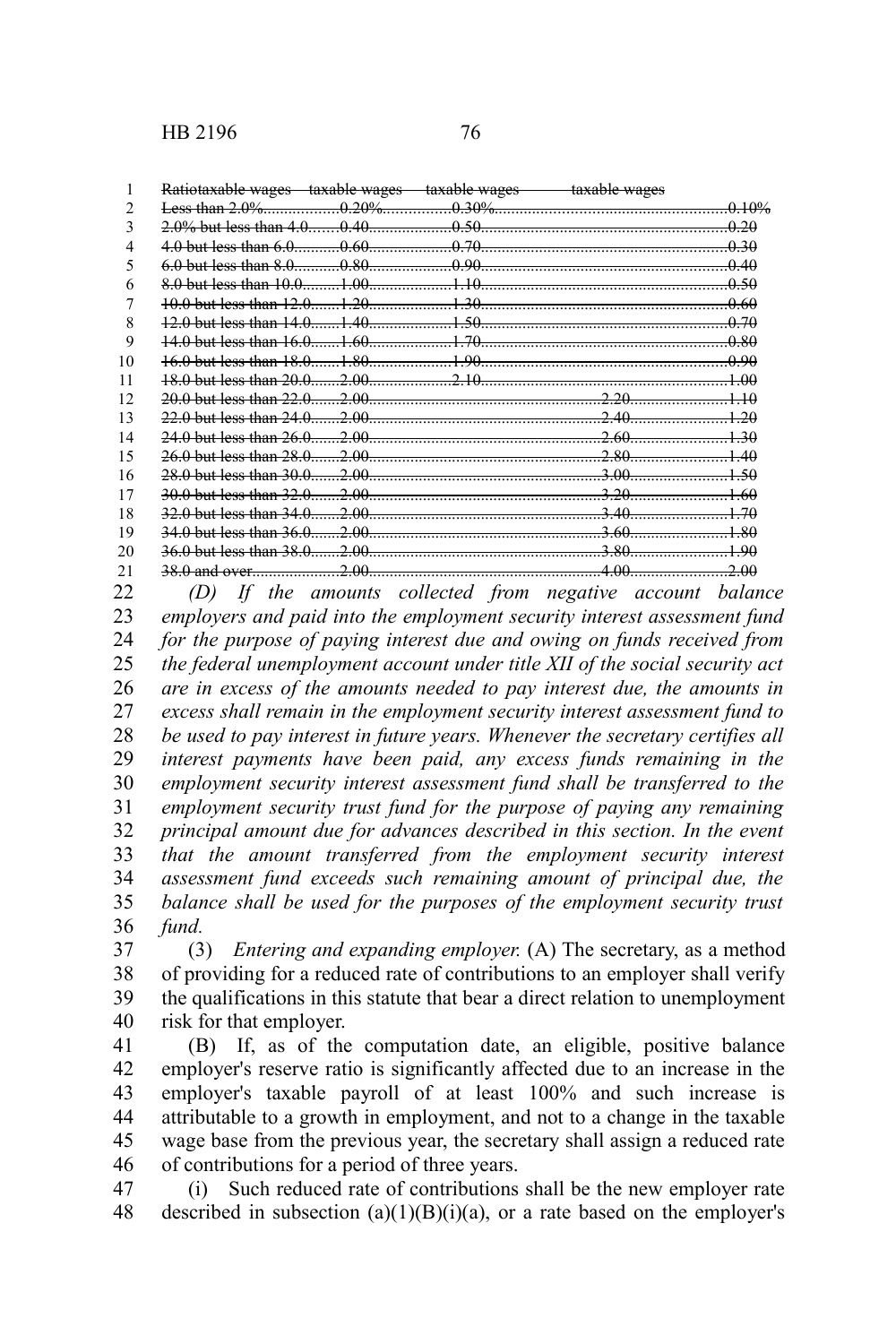demonstrated risk as reflected in the employer's reserve fund ratio history. 1

(ii) To be eligible for such reduced rate, the employer must maintain a positive account balance throughout the reduced-rate period and must have an increase in account balance for each year. 2 3 4

(4) *Planned yield.* (A) For rate year 2015 and prior rate years, the average required yield shall be determined from schedule III of this section, and the planned yield on total wages in column B of schedule III shall be determined by the reserve fund ratio in column A of schedule III. The reserve fund ratio shall be determined by dividing total assets in the employment security fund provided for in K.S.A. 44-712(a), and amendments thereto, excluding all moneys credited to the account of this state pursuant to section 903 of the federal social security act, as amended, which have been appropriated by the state legislature, whether or notwithdrawn from the trust fund, and excluding contributions not yet paid on July 31 by total payrolls for contributing employers for the preceding fiscal year which ended June 30. 5 6 7 8 9 10 11 12 13 14 15 16

(B)*(A)* For the *each* rate year 2016 and rate years thereafter, the contribution schedule in effect shall be determined by the *applicable* fund control table and rate schedule table of subsection (a)(4)(D)*(B)*. 17 18 19

- 20 21
- 
- SCHEDULE III—Fund Control Ratios to Total Wages

| 22 | <del>Column A</del>       | <del>Column R</del> |
|----|---------------------------|---------------------|
| 23 | <u>Reserve Fund Ratio</u> | Planned Yield       |
| 24 |                           |                     |
| 25 |                           |                     |
| 26 |                           |                     |
| 27 |                           |                     |
| 28 |                           |                     |
| 29 |                           |                     |
| 30 |                           |                     |
| 31 |                           |                     |
| 32 |                           |                     |
| 33 |                           |                     |
| 34 |                           |                     |
| 35 |                           |                     |
| 36 |                           |                     |
| 37 |                           |                     |
| 38 |                           |                     |
| 39 |                           |                     |
| 40 |                           |                     |
| 41 |                           |                     |
| 42 |                           |                     |
| 43 |                           |                     |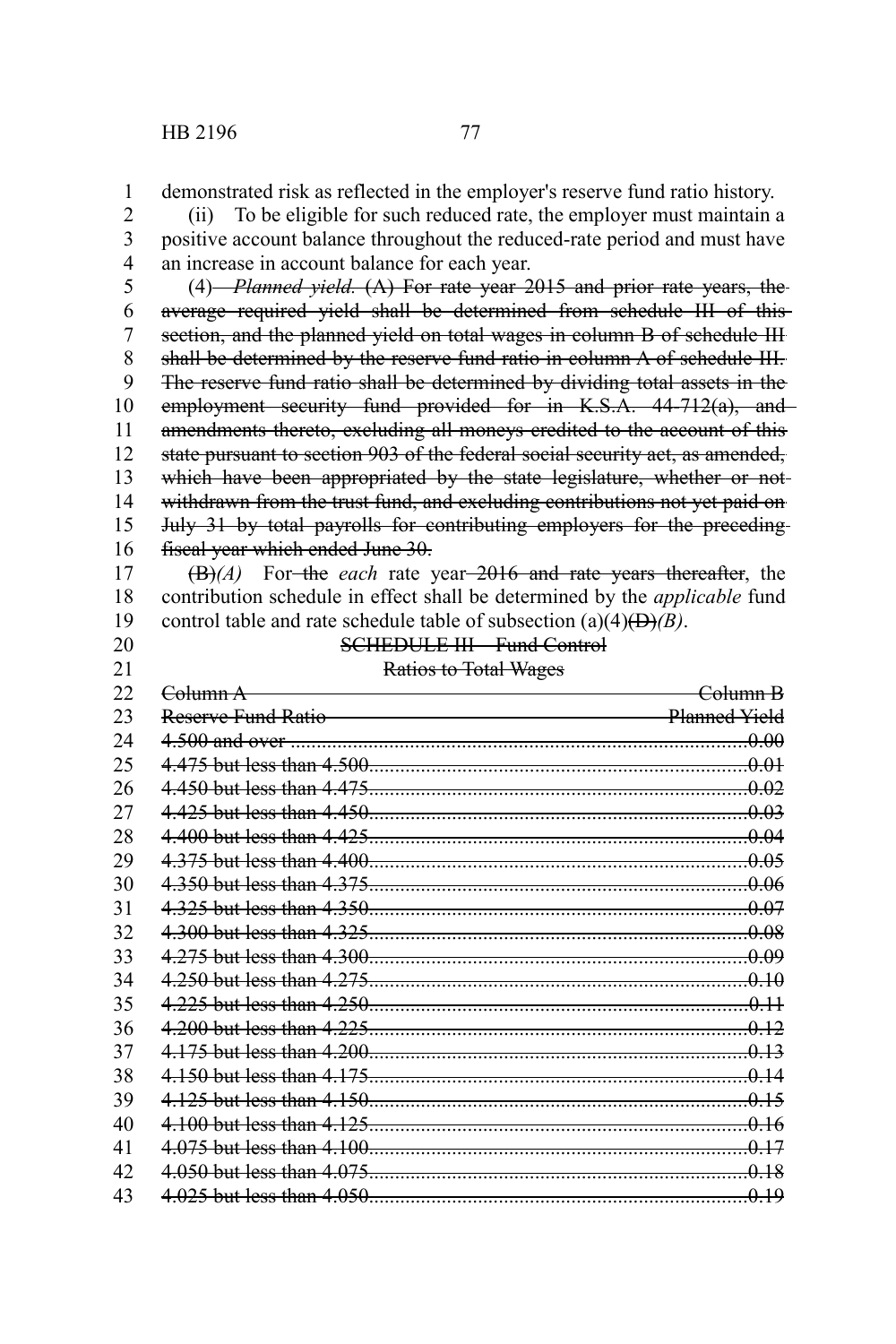| 1<br>$\overline{c}$ |                            |  |
|---------------------|----------------------------|--|
| 3                   |                            |  |
| 4                   |                            |  |
| 5                   |                            |  |
| 6                   |                            |  |
| $\overline{7}$      |                            |  |
| 8                   |                            |  |
| 9                   |                            |  |
|                     |                            |  |
| 10                  |                            |  |
| 11                  |                            |  |
| 12                  |                            |  |
| 13                  | 3.350 but less than 3.400. |  |
| 14                  |                            |  |
| 15                  |                            |  |
| 16                  |                            |  |
| 17                  |                            |  |
| 18                  | 3.150 but less than 3.200. |  |
| 19                  |                            |  |
| 20                  |                            |  |
| 21                  |                            |  |
| 22                  |                            |  |
| 23                  |                            |  |
| 24                  |                            |  |
| 25                  |                            |  |
| 26                  |                            |  |
| 27                  |                            |  |
| 28                  |                            |  |
| 29                  |                            |  |
| 30                  |                            |  |
| 31                  |                            |  |
| 32                  |                            |  |
| 33                  |                            |  |
| 34                  |                            |  |
| 35                  |                            |  |
| 36                  |                            |  |
| 37                  |                            |  |
| 38                  |                            |  |
| 39                  |                            |  |
| 40                  |                            |  |
| 41                  |                            |  |
| 42                  |                            |  |
| 43                  |                            |  |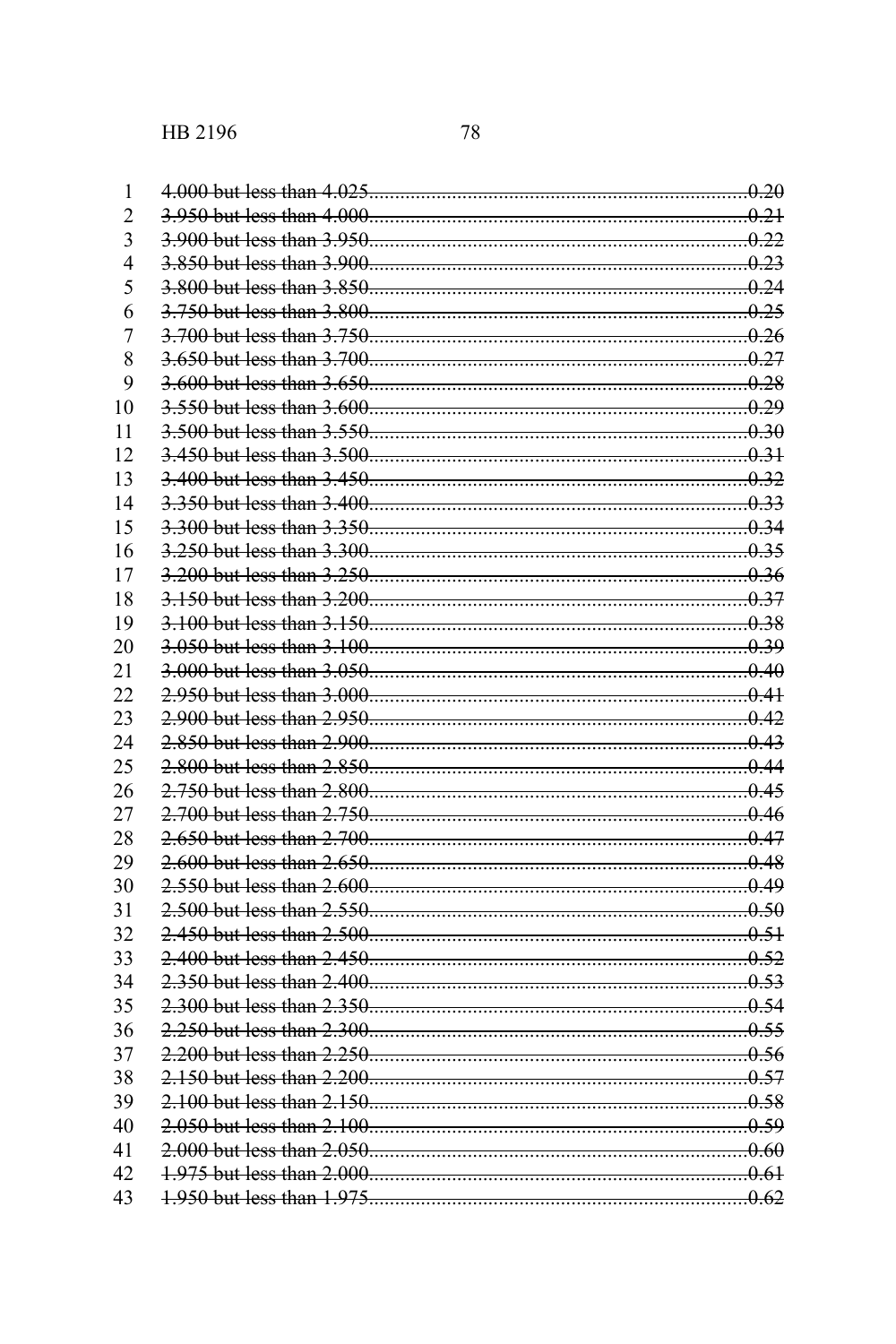| 1              |  |
|----------------|--|
| $\overline{2}$ |  |
| 3              |  |
| $\overline{4}$ |  |
| 5              |  |
| 6              |  |
| $\overline{7}$ |  |
| 8              |  |
|                |  |
| 9              |  |
| 10             |  |
| 11             |  |
| 12             |  |
| 13             |  |
| 14             |  |
| 15             |  |
| 16             |  |
| 17             |  |
| 18             |  |
| 19             |  |
| 20             |  |
| 21             |  |
| 22             |  |
| 23             |  |
| 24             |  |
| 25             |  |
| 26             |  |
| 27             |  |
| 28             |  |
| 29             |  |
| 30             |  |
| 31             |  |
| 32             |  |
| 33             |  |
| 34             |  |
| 35             |  |
| 36             |  |
| 37             |  |
| 38             |  |
| 39             |  |
| 40             |  |
| 41             |  |
| 42             |  |
| 43             |  |
|                |  |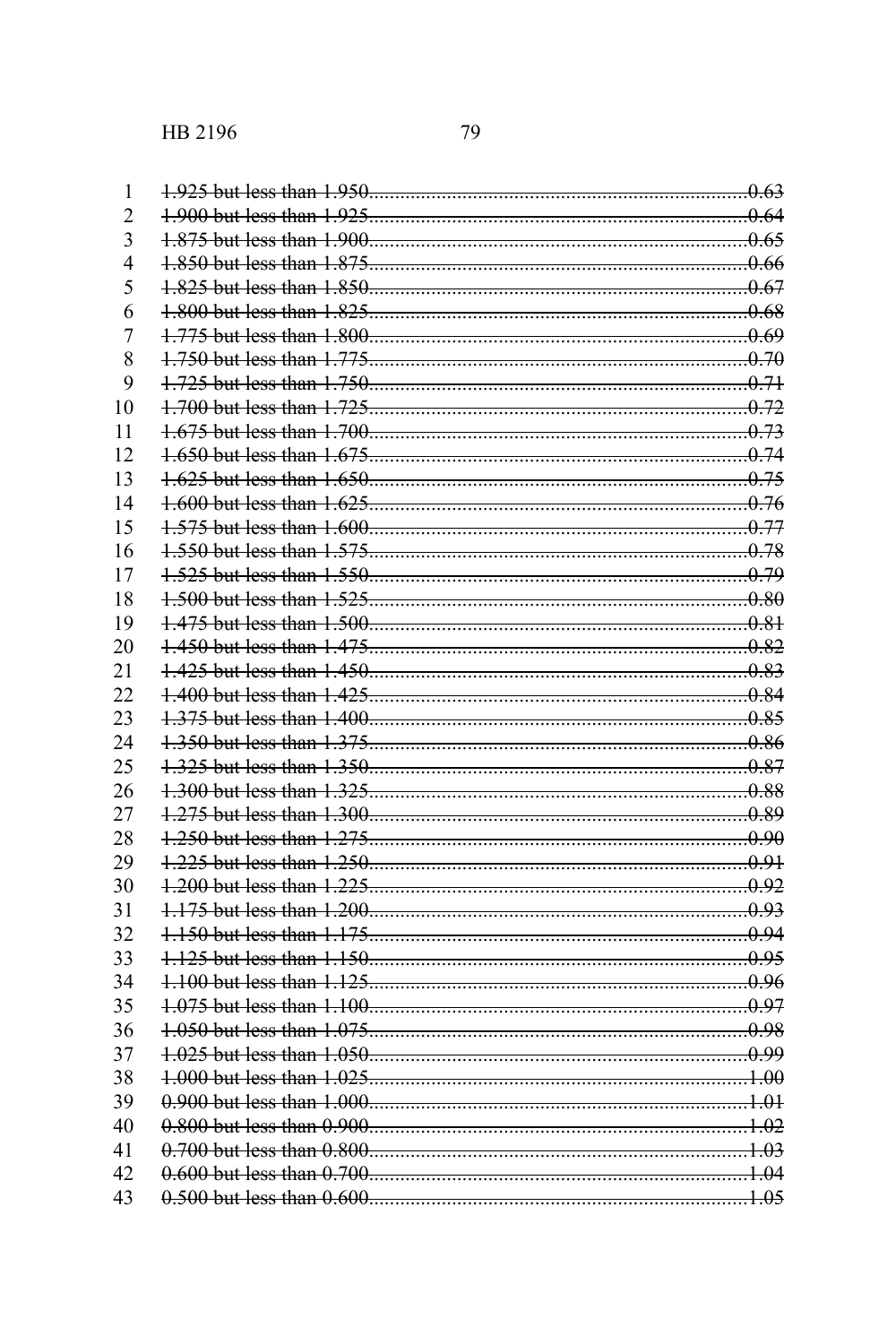(C) *Adjustment to taxable wages.* For rate year 2015 and prior rate years, the planned yield as a percent of total wages, as determined in this subsection  $(a)(4)$ , shall be adjusted to taxable wages by multiplying by the ratio of total wages to taxable wages for all contributing employers for the preceding fiscal year ending June 30, except, with regard to a year in which the taxable wage base changes. The taxable wages used in the calculation for such a year and the following year shall be an estimate of what the taxable wages would have been if the new taxable wage base had been in effect during all of the preceding fiscal year ending June 30. 6 7 8 9 10 11 12 13 14

(D)*(B) Effective rates.* (i) For rate year 2016 and ensuing rate years, Employer contribution rates to be effective for the ensuing *each* calendar year shall be determined by the *applicable rate schedule in clause (ii) and the* fund control table *for the rate year as specified* contained in this section *clause*. The average high cost multiple of the trust fund as of the computation date shall determine the contribution schedule in effect for the next rate year. For purposes of subsection  $(a)(4)(D)(B)(i)$  and  $(v)$ , the average high cost multiple is the reserve fund ratio, as defined by subsection  $(a)(4)(A)$ , divided by the average high benefit cost rate. The average high benefit cost rate shall be determined by averaging the three highest benefit cost rates over the last 20 years from the preceding fiscal year which ended June 30. The high benefit cost rate is defined by dividing total benefits paid in the fiscal year by total payrolls for covered employers in the fiscal year. *The reserve fund ratio shall be determined by dividing total assets in the employment security fund provided for in K.S.A. 44- 712(a), and amendments thereto, excluding all moneys credited to the account of this state pursuant to section 903 of the federal social security act, as amended, that have been appropriated by the legislature, whether or not withdrawn from the trust fund, and excluding contributions not yet paid on July 31, by total payrolls for contributing employers for the preceding fiscal year that ended on June 30.* 15 16 17 18 19 20 21 22 23 24 25 26 27 28 29 30 31 32 33 34 35

36  $\sim$ 

## Fund Control Table *A*

| 37 |                             | For Rate Years 2016-2021 |                        |
|----|-----------------------------|--------------------------|------------------------|
| 38 | Lower AHCM                  | <b>Upper AHCM</b>        | Solvency Adjustment    |
| 39 | Threshold                   | Threshold                | to-Standard Rate per   |
| 40 |                             |                          | Standard Rate Schedule |
| 41 | $-1000.00000 - 1.000.00000$ | 0.19999                  | 1.60%                  |
| 42 | 0.20000                     | 0.44999                  | 1.40%                  |
| 43 | 0.45000                     | 0.59999                  | 1.20%                  |
| 44 | 0.60000                     | 0.74999                  | 1.00%                  |
| 45 | 0.75000                     | 1.14999                  | $0.00\%$               |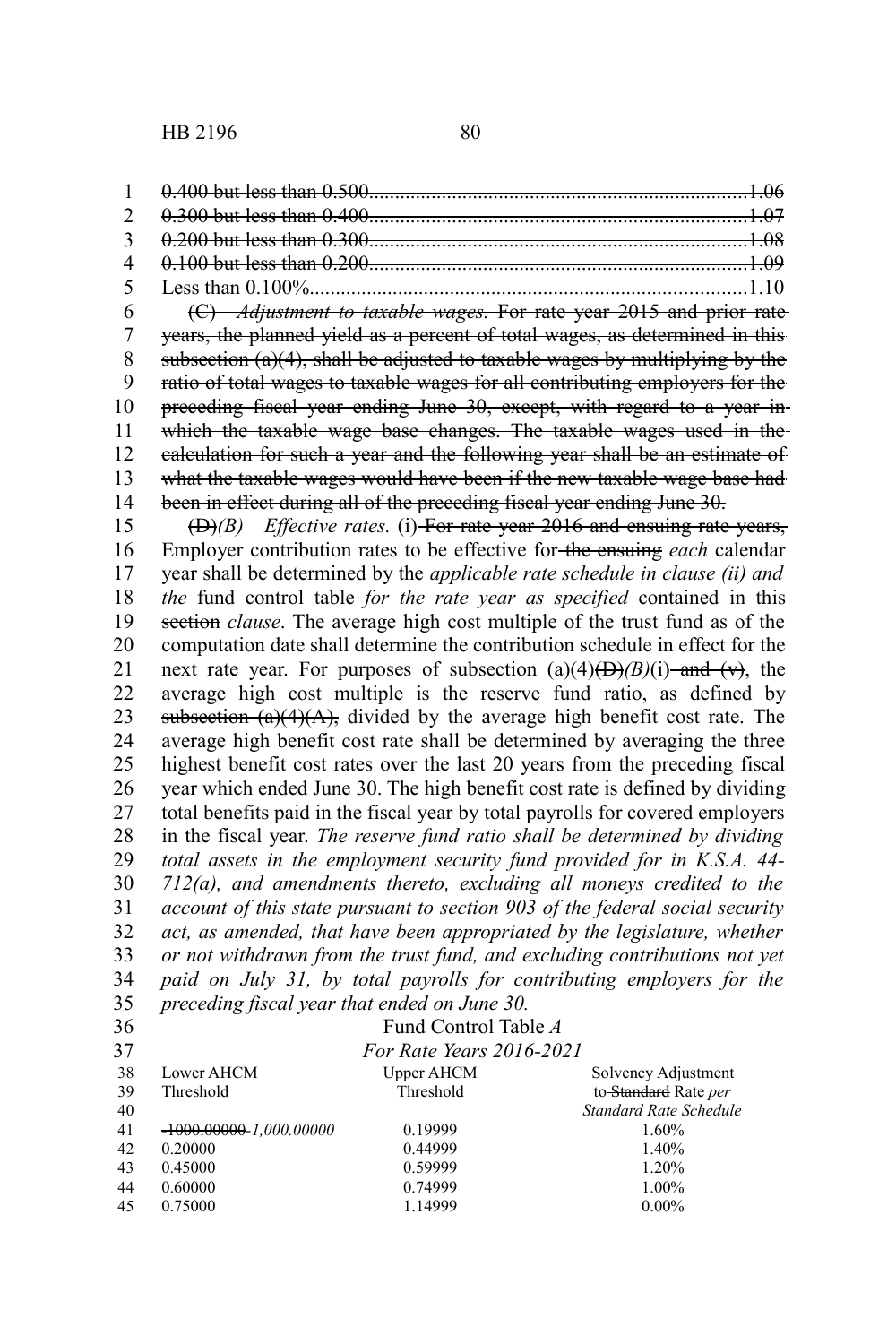| 1  | 1.15000          |                |                  |                  | <del>1000.0000</del> 1,000.00000 | $-0.50%$                                      |                     |
|----|------------------|----------------|------------------|------------------|----------------------------------|-----------------------------------------------|---------------------|
| 2  |                  |                |                  |                  | Fund Control Table B             |                                               |                     |
| 3  |                  |                |                  |                  |                                  | For Rate Year 2022 and Ensuing Calendar Years |                     |
| 4  | KS SUTA          |                | Lower            | Upper            | Solvency/Credit                  | Solvency/Credit                               | Solvency/Credit     |
| 5  | Tax Rate         |                | <b>AHCM</b>      | <b>AHCM</b>      | Adjustment to                    | Adjustment as a                               | Adjustment as a     |
| 6  | <b>Schedules</b> |                | <b>Threshold</b> | <b>Threshold</b> | Maximum                          | Rate Group                                    | Total %<br>$\omega$ |
| 7  |                  |                |                  |                  | <b>Standard Rate</b>             | Multiplier to                                 | Employer's          |
| 8  |                  |                |                  |                  |                                  | Standard, Earned Standard, Earned             |                     |
| 9  |                  |                |                  |                  |                                  | Rate Group                                    | Rate Group          |
| 10 |                  | 1              | 1,000.00000      | 0.00001          | $2.00\%$                         | 0.05263%                                      | 26.32%              |
| 11 |                  | $\overline{c}$ | 0.00000          | 0.24999          | 1.80%                            | 0.04737%                                      | 23.68%              |
| 12 | Solvency         | 3              | 0.25000          | 0.44999          | 1.60%                            | $0.04211\%$                                   | 21.05%              |
| 13 | <b>Schedules</b> | $\overline{4}$ | 0.45000          | 0.59999          | 1.40%                            | 0.03684%                                      | 18.42%              |
| 14 | $(1-6)$          | 5              | 0.60000          | 0.69999          | 1.20%                            | 0.03158%                                      | 15.79%              |
| 15 |                  | 6              | 0.70000          | 0.74999          | $1.00\%$                         | 0.02632%                                      | 13.16%              |
| 16 | Standard         |                |                  |                  |                                  |                                               |                     |
| 17 | Schedule         | $\overline{7}$ | 0.75000          | 1.24999          | $0.00\%$                         | $0.00000\%$                                   | $0.00\%$            |
| 18 | (7)              |                |                  |                  |                                  |                                               |                     |
| 19 |                  | 8              | 1.25000          | 1.29999          | $1.00\%$                         | 0.02632%                                      | 13.16%              |
| 20 | Credit           | 9              | 1.30000          | 1.39999          | 1.20%                            | 0.03158%                                      | 15.79%              |
| 21 | <b>Schedules</b> | 10             | 1.40000          | 1.54999          | 1.40%                            | 0.03684%                                      | 18.42%              |
| 22 | $(8-13)$         | 11             | 1.55000          | 1.74999          | 1.60%                            | 0.04211%                                      | 21.05%              |
| 23 |                  | 12             | 1.75000          | 1.99999          | 1.80%                            | 0.04737%                                      | 23.68%              |
| 24 |                  | 13             | 2.00000          | 1.000.00000      | $2.00\%$                         | 0.05263%                                      | 26.32%              |

(ii) *(a)* For rate year 2016 and ensuing rate years, Eligible employers shall be classified *by rate group* according to the standard rate schedule *standard rate schedule 7* in this section, subject to any adjustment pursuant to the effective rate schedule for that rate year. *Except as provided in subclause (b), for rate years 2016 through 2021, the rate pursuant to the standard rate schedule as adjusted by fund control table A shall apply. Except as provided in subclause (b), for rate year 2022 and ensuing calendar years, the rate pursuant to standard rate schedule 7, solvency schedules 1 through 6 or credit schedules 8 through 13 shall apply as provided by fund control table B.* 

*(b) In the event the full transfer of \$450,000,000 is not made as provided in section 6, and amendments thereto, to the employment security fund on or before July 15, 2021, all contributing employers shall pay the rate as set forth in standard rate schedule - standard rate schedule 7 for the 2022 calendar year.* 

| ×<br>۰, |
|---------|
|         |

## STANDARD RATE SCHEDULE *- STANDARD RATE SCHEDULE 7*

| 42 |       | RateLower Reserve Upper Reserve | Standard      |       |
|----|-------|---------------------------------|---------------|-------|
| 43 | Group | Ratio Limit                     | Ratio Limit   | Rate  |
| 44 |       | 18.590                          | 1,000,000.000 | 0.20% |
| 45 |       | 17.875                          | 18.589        | 0.40% |
| 46 |       | 17.160                          | 17.874        | 0.60% |
| 47 |       | 16.445                          | 17.159        | 0.80% |
| 48 |       | 15.730                          | 16.444        | 1.00% |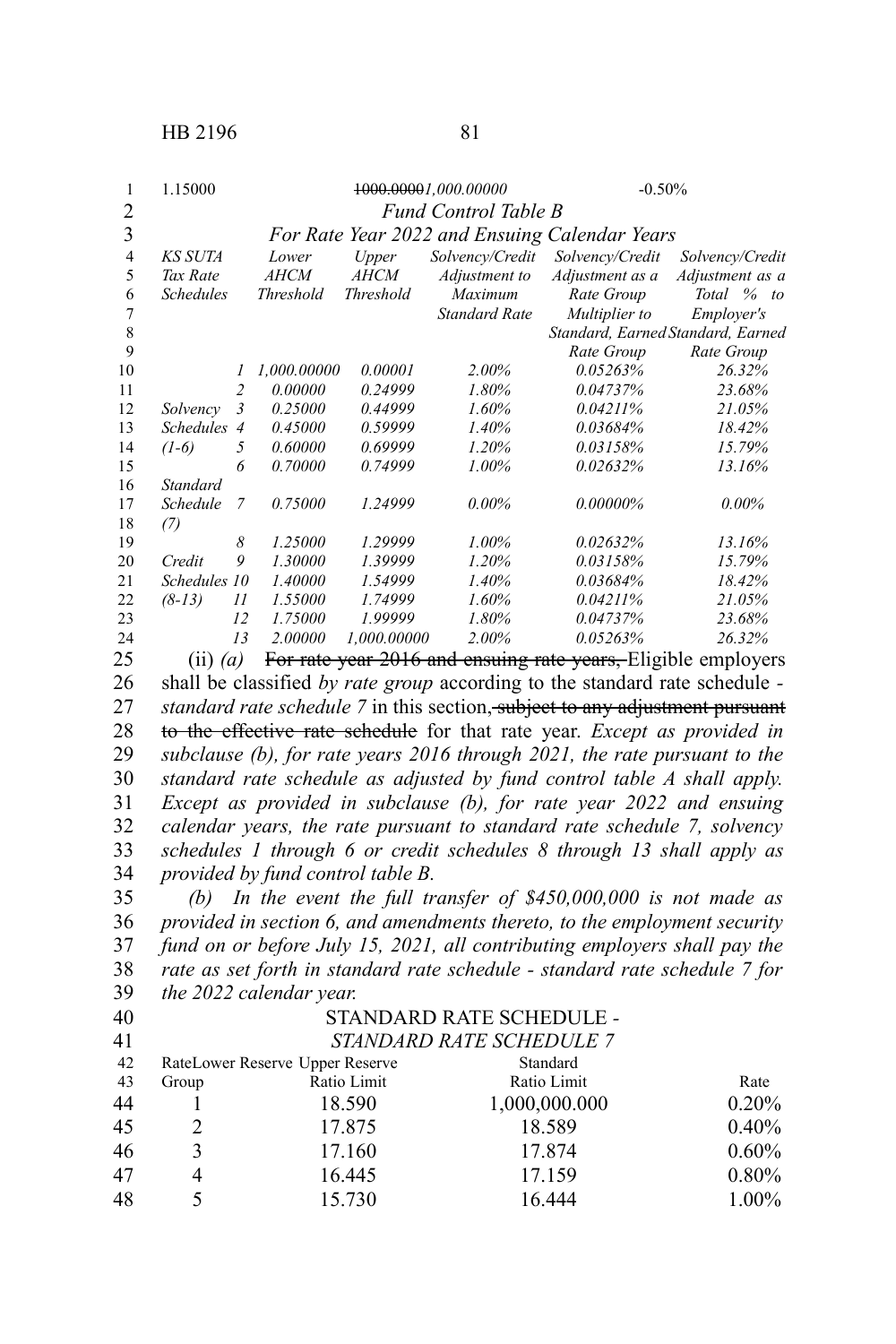HB 2196 82

| $\mathbf{1}$            | 6              | 15.015                                                                        | 15.729   | 1.20%    |
|-------------------------|----------------|-------------------------------------------------------------------------------|----------|----------|
| $\overline{\mathbf{c}}$ | 7              | 14.300                                                                        | 15.014   | 1.40%    |
| $\overline{\mathbf{3}}$ | 8              | 13.585                                                                        | 14.299   | 1.60%    |
| $\overline{4}$          | 9              | 12.870                                                                        | 13.584   | 1.80%    |
| 5                       | 10             | 12.155                                                                        | 12.869   | 2.00%    |
| 6                       | 11             | 11.440                                                                        | 12.154   | 2.20%    |
| 7                       | 12             | 10.725                                                                        | 11.439   | 2.40%    |
| $\,$ $\,$               | 13             | 10.010                                                                        | 10.724   | 2.60%    |
| 9                       | 14             | 9.295                                                                         | 10.009   | 2.80%    |
| 10                      | 15             | 8.580                                                                         | 9.294    | 3.00%    |
| 11                      | 16             | 7.865                                                                         | 8.579    | 3.20%    |
| 12                      | 17             | 7.150                                                                         | 7.864    | 3.40%    |
| 13                      | 18             | 6.435                                                                         | 7.149    | 3.60%    |
| 14                      | 19             | 5.720                                                                         | 6.434    | $3.80\%$ |
| 15                      | 20             | 5.005                                                                         | 5.719    | 4.00%    |
| 16                      | 21             | 4.290                                                                         | 5.004    | 4.20%    |
| 17                      | 22             | 3.575                                                                         | 4.289    | 4.40%    |
| 18                      | 23             | 2.860                                                                         | 3.574    | 4.60%    |
| 19                      | 24             | 2.145                                                                         | 2.859    | 4.80%    |
| 20                      | 25             | 1.430                                                                         | 2.144    | 5.00%    |
| 21                      | 26             | 0.715                                                                         | 1.429    | 5.20%    |
| 22                      | 27             | 0.000                                                                         | 0.714    | 5.40%    |
| 23                      | N1             | $-0.714$                                                                      | $-0.001$ | 5.60%    |
| 24                      | N <sub>2</sub> | $-1.429$                                                                      | $-0.715$ | 5.80%    |
| 25                      | N <sub>3</sub> | $-2.144$                                                                      | $-1.430$ | $6.00\%$ |
| 26                      | N <sub>4</sub> | $-2.859$                                                                      | $-2.145$ | 6.20%    |
| 27                      | N <sub>5</sub> | $-3.574$                                                                      | $-2.860$ | 6.40%    |
| 28                      | N <sub>6</sub> | $-4.289$                                                                      | $-3.575$ | 6.60%    |
| 29                      | N7             | $-5.004$                                                                      | $-4.290$ | 6.80%    |
| 30                      | N8             | $-5.719$                                                                      | $-5.005$ | 7.00%    |
| 31                      | N <sub>9</sub> | $-6.434$                                                                      | $-5.720$ | 7.20%    |
| 32                      | N10            | $-7.149$                                                                      | $-6.435$ | 7.40%    |
| 33                      | N11            | $-1,000,000.000$                                                              | $-7.150$ | 7.60%    |
| 34                      |                | (iii) For all rate years prior to 2016, except with regard to rates for       |          |          |
| 35                      |                | negative account balance employers, employer contribution rates to be         |          |          |
| 36                      |                | effective for the ensuing calendar year shall be computed by adjusting        |          |          |
| 37                      |                | proportionately the experience factors from schedule I of this section to the |          |          |
| 38                      |                | required yield on taxable wages. For the purposes of this subsection (a)(4),  |          |          |
| 39                      |                | all rates computed shall be rounded to the nearest .01% and for calendar      |          |          |

40 year 1983 and ensuing calendar years, the maximum effective contribution rate shall not exceed 5.4%. 

(iv) For rate years 2007 through 2015, employers who are current in filing quarterly wage reports and in payment of all contributions due and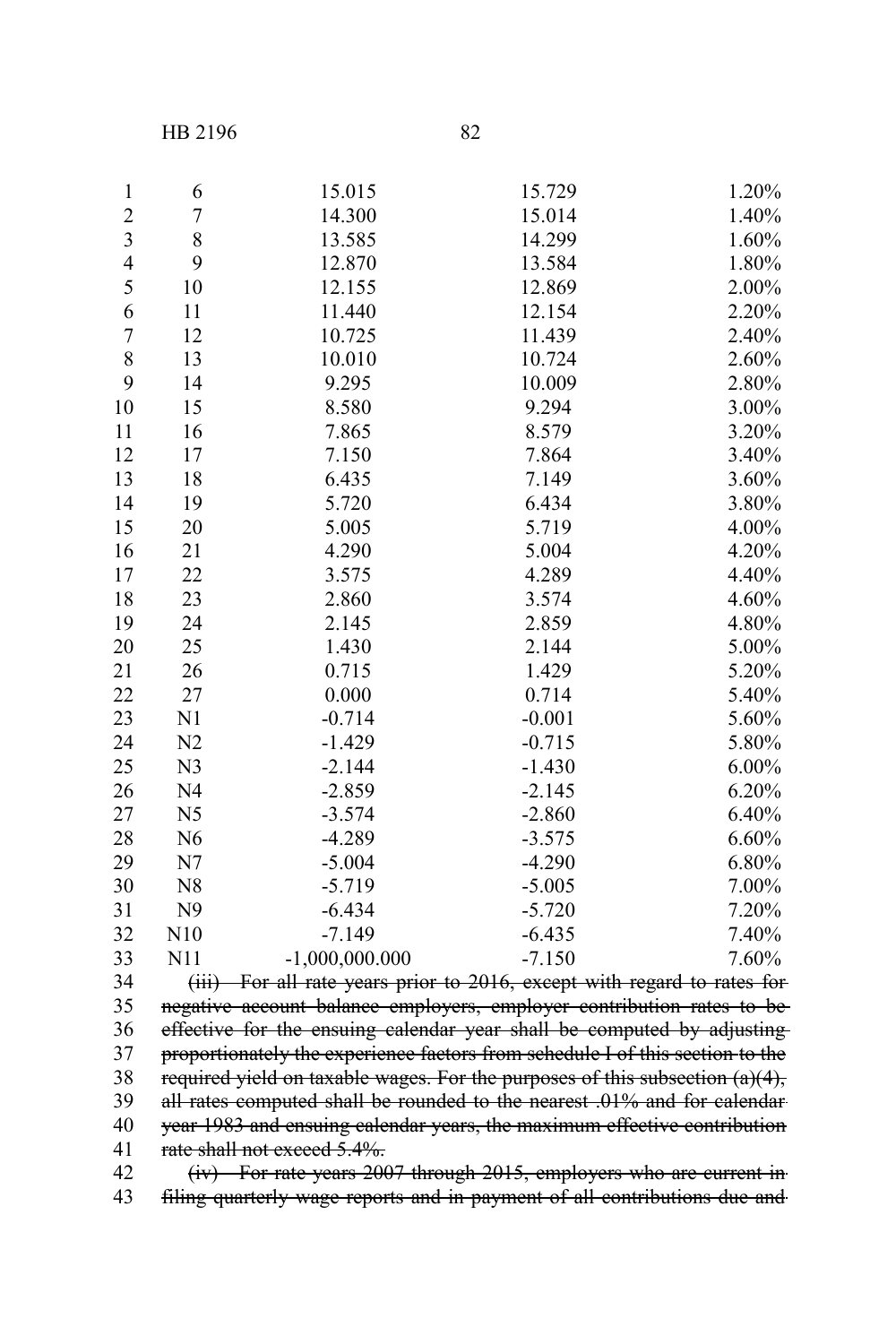owing, shall be issued a contribution rate based upon the following reduction: For rate groups 1 through 5, the rates would be reduced to- $0.00\%$ ; for rate groups 6 through 28, the rates would be reduced by  $50\%$ ; for rate groups 29 through 51, the rates would be reduced by 40%. 

(v) For rate year 2014 and rate years thereafter, an eligible employer other than a negative account balance employer, who has filed all reports due and paid all contributions due and owing on or before January 31 of the applicable year is entitled to a rate discount of 15% except as provided in this subsection. For rate year 2015 and rate years thereafter, an eligible employer other than a negative account balance employer, who has filed all reports due and paid all contributions due and owing on or before January 31 of the applicable year is entitled to a rate discount of 25% except as provided in this subsection. This discount shall not be in effect if other reduced rates pursuant to subsections  $(a)(4)(D)(i)$  through (iv) are in effect. This discount shall not be available for a rate year if the average high cost multiple, as defined in subsection (a)(4)(D)(i), of the employment security trust fund balance falls below 1.0 as of thecomputation date of that year's rates, and this discount shall thereafter cease to be in effect for all subsequent rate years. 

| 20 | Rate                    |              | SOLVENCY RATE SCHEDULES (1-6) |                |                |          |          |
|----|-------------------------|--------------|-------------------------------|----------------|----------------|----------|----------|
| 21 | Group                   | $\mathcal I$ | $\overline{c}$                | $\mathfrak{Z}$ | $\overline{4}$ | 5        | 6        |
| 22 | 1                       | 0.252632%    | 0.247375%                     | $0.24211\%$    | 0.23684%       | 0.23158% | 0.22632% |
| 23 | $\overline{2}$          | 0.505263%    | 0.49474%                      | 0.48421%       | 0.47368%       | 0.46316% | 0.45263% |
| 24 | $\overline{\mathbf{3}}$ | 0.757895%    | 0.74211%                      | 0.72632%       | 0.71053%       | 0.69474% | 0.67895% |
| 25 | $\overline{4}$          | 1.010526%    | 0.98947%                      | 0.96842%       | 0.94737%       | 0.92632% | 0.90526% |
| 26 | 5                       | 1.263158%    | 1.23684%                      | 1.21053%       | 1.18421%       | 1.15789% | 1.13158% |
| 27 | 6                       | 1.515789%    | 1.48421%                      | 1.45263%       | 1.42105%       | 1.38947% | 1.35789% |
| 28 | 7                       | 1.768421%    | 1.73158%                      | 1.69474%       | 1.65789%       | 1.62105% | 1.58421% |
| 29 | 8                       | 2.021053%    | 1.97895%                      | 1.93684%       | 1.89474%       | 1.85263% | 1.81053% |
| 30 | 9                       | 2.273684%    | 2.22632%                      | 2.17895%       | 2.13158%       | 2.08421% | 2.03684% |
| 31 | 10                      | 2.526316%    | 2.47368%                      | 2.42105%       | 2.36842%       | 2.31579% | 2.26316% |
| 32 | 11                      | 2.778947%    | 2.72105%                      | 2.66316%       | 2.60526%       | 2.54737% | 2.48947% |
| 33 | 12                      | 3.031579%    | 2.96842%                      | 2.90526%       | 2.84211%       | 2.77895% | 2.71579% |
| 34 | 13                      | 3.284211%    | 3.21579%                      | 3.14737%       | 3.07895%       | 3.01053% | 2.94211% |
| 35 | 14                      | 3.536842%    | 3.46316%                      | 3.38947%       | 3.31579%       | 3.24211% | 3.16842% |
| 36 | 15                      | 3.789474%    | 3.71053%                      | 3.63158%       | 3.55263%       | 3.47368% | 3.39474% |
| 37 | 16                      | 4.042105%    | 3.95789%                      | 3.87368%       | 3.78947%       | 3.70526% | 3.62105% |
| 38 | 17                      | 4.294737%    | 4.20526%                      | 4.11579%       | 4.02632%       | 3.93684% | 3.84737% |
| 39 | 18                      | 4.547368%    | 4.45263%                      | 4.35789%       | 4.26316%       | 4.16842% | 4.07368% |
| 40 | 19                      | 4.800000%    | 4.70000%                      | 4.60000%       | 4.50000%       | 4.40000% | 4.30000% |
| 41 | 20                      | 5.052632%    | 4.94737%                      | 4.84211%       | 4.73684%       | 4.63158% | 4.52632% |
| 42 | 21                      | 5.305263%    | 5.19474%                      | 5.08421%       | 4.97368%       | 4.86316% | 4.75263% |
| 43 | 22                      | 5.557895%    | 5.44211%                      | 5.32632%       | 5.21053%       | 5.09474% | 4.97895% |
| 44 | 23                      | 5.810526%    | 5.68947%                      | 5.56842%       | 5.44737%       | 5.32632% | 5.20526% |
| 45 | 24                      | 6.063158%    | 5.93684%                      | 5.81053%       | 5.68421%       | 5.55789% | 5.43158% |
| 46 | 25                      | 6.315789%    | 6.18421%                      | 6.05263%       | 5.92105%       | 5.78947% | 5.65789% |
| 47 | 26                      | 6.568421%    | 6.43158%                      | 6.29474%       | 6.15789%       | 6.02105% | 5.88421% |
| 48 | 27                      | 6.821053%    | 6.67895%                      | 6.53684%       | 6.39474%       | 6.25263% | 6.11053% |
| 49 | NI                      | 7.073684%    | 6.92632%                      | 6.77895%       | 6.63158%       | 6.48421% | 6.33684% |
| 50 | N <sub>2</sub>          | 7.326316%    | 7.17368%                      | 7.02105%       | 6.86842%       | 6.71579% | 6.56316% |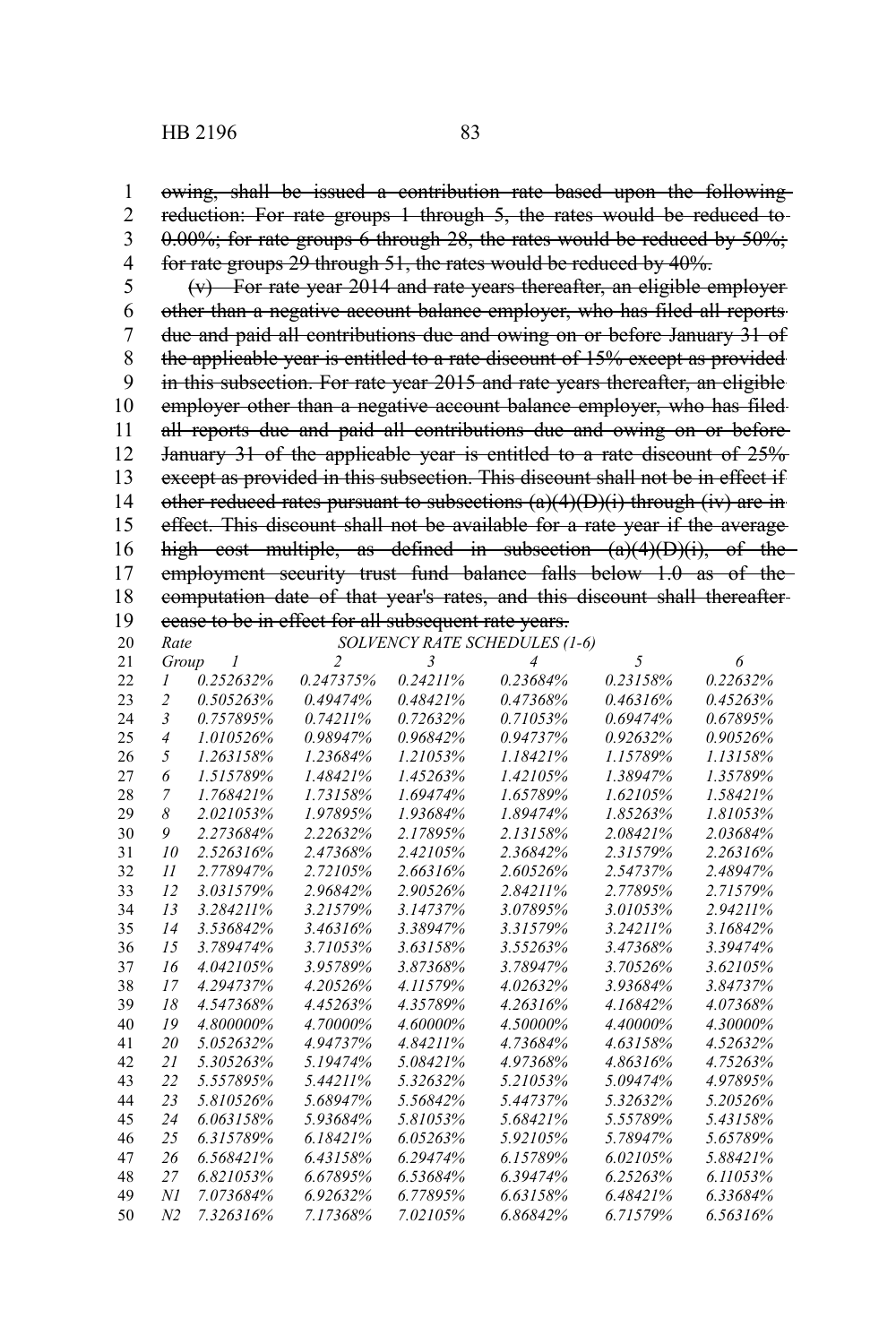| N3    | 7.578947%     | 7.42105%    | 7.26316%    | 7.10526%                            | 6.94737% | 6.78947% |
|-------|---------------|-------------|-------------|-------------------------------------|----------|----------|
| Ν4    | 7.831579%     | 7.66842%    | 7.50526%    | 7.34211%                            | 7.17895% | 7.01579% |
| N5    | 8.084211%     | 7.91579%    | 7.74737%    | 7.57895%                            | 7.41053% | 7.24211% |
| N6    | 8.336842%     | 8.16316%    | 7.98947%    | 7.81579%                            | 7.64211% | 7.46842% |
| Ν7    | 8.589474%     | 8.41053%    | 8.23158%    | 8.05263%                            | 7.87368% | 7.69474% |
| Ν8    | 8.842105%     | 8.65789%    | 8.47368%    | 8.28947%                            | 8.10526% | 7.92105% |
| N9    | 9.094737%     | 8.90526%    | 8.71579%    | 8.52632%                            | 8.33684% | 8.14737% |
|       | N10 9.347368% | 9.15263%    | 8.95789%    | 8.76316%                            | 8.56842% | 8.37368% |
| NH    | 9.600000%     | $9.40000\%$ | $9.20000\%$ | 9.00000%                            | 8.80000% | 8.60000% |
| Rate  |               |             |             | <b>CREDIT RATE SCHEDULES (8-13)</b> |          |          |
| Group | 8             | 9           | 10          | $_{11}$                             | 12       | 13       |
| 1     | 0.173684%     | 0.16842%    | $0.16316\%$ | 0.15789%                            | 0.15263% | 0.14737% |
| 2     | 0.347368%     | 0.33684%    | 0.32632%    | 0.31579%                            | 0.30526% | 0.29474% |
| 3     | 0.521053%     | 0.50526%    | 0.48947%    | 0.47368%                            | 0.45789% | 0.44211% |
| 4     | 0.694737%     | 0.67368%    | 0.65263%    | 0.63158%                            | 0.61053% | 0.58947% |
| 5     | 0.868421%     | 0.84211%    | 0.81579%    | 0.78947%                            | 0.76316% | 0.73684% |
| 6     | 1.042105%     | 1.01053%    | 0.97895%    | 0.94737%                            | 0.91579% | 0.88421% |
| 7     | 1.215789%     | 1.17895%    | $1.14211\%$ | 1.10526%                            | 1.06842% | 1.03158% |
| 8     | 1.389474%     | 1.34737%    | 1.30526%    | 1.26316%                            | 1.22105% | 1.17895% |
| 9     | 1.563158%     | 1.51579%    | 1.46842%    | 1.42105%                            | 1.37368% | 1.32632% |
| 10    | 1.736842%     | 1.68421%    | 1.63158%    | 1.57895%                            | 1.52632% | 1.47368% |
| 11    | 1.910526%     | 1.85263%    | 1.79474%    | 1.73684%                            | 1.67895% | 1.62105% |
| 12    | 2.084211%     | 2.02105%    | 1.95789%    | 1.89474%                            | 1.83158% | 1.76842% |
| 13    | 2.257895%     | 2.18947%    | 2.12105%    | 2.05263%                            | 1.98421% | 1.91579% |
| 14    | 2.431579%     | 2.35789%    | 2.28421%    | 2.21053%                            | 2.13684% | 2.06316% |
|       |               |             |             |                                     |          |          |

| 21<br>22<br>23<br>24<br>25<br>26<br>27<br>28<br>29 | 10<br>$_{II}$<br>12<br>13<br>14<br>15<br>16<br>17<br>18<br>19 | 1.736842%<br>1.910526%<br>2.084211%<br>2.257895%<br>2.431579%<br>2.605263%<br>2.778947%<br>2.952632%<br>3.126316% | 1.68421%<br>1.85263%<br>2.02105%<br>2.18947%<br>2.35789%<br>2.52632%<br>2.69474%<br>2.86316% | 1.63158%<br>1.79474%<br>1.95789%<br>2.12105%<br>2.28421%<br>2.44737%<br>2.61053% | 1.57895%<br>1.73684%<br>1.89474%<br>2.05263%<br>2.21053%<br>2.36842%<br>2.52632% | 1.52632%<br>1.67895%<br>1.83158%<br>1.98421%<br>2.13684%<br>2.28947% | 1.47368%<br>1.62105%<br>1.76842%<br>1.91579%<br>2.06316%<br>2.21053% |
|----------------------------------------------------|---------------------------------------------------------------|-------------------------------------------------------------------------------------------------------------------|----------------------------------------------------------------------------------------------|----------------------------------------------------------------------------------|----------------------------------------------------------------------------------|----------------------------------------------------------------------|----------------------------------------------------------------------|
|                                                    |                                                               |                                                                                                                   |                                                                                              |                                                                                  |                                                                                  |                                                                      |                                                                      |
|                                                    |                                                               |                                                                                                                   |                                                                                              |                                                                                  |                                                                                  |                                                                      |                                                                      |
|                                                    |                                                               |                                                                                                                   |                                                                                              |                                                                                  |                                                                                  |                                                                      |                                                                      |
|                                                    |                                                               |                                                                                                                   |                                                                                              |                                                                                  |                                                                                  |                                                                      |                                                                      |
|                                                    |                                                               |                                                                                                                   |                                                                                              |                                                                                  |                                                                                  |                                                                      |                                                                      |
|                                                    |                                                               |                                                                                                                   |                                                                                              |                                                                                  |                                                                                  |                                                                      |                                                                      |
|                                                    |                                                               |                                                                                                                   |                                                                                              |                                                                                  |                                                                                  | $2.44211\%$                                                          | 2.35789%                                                             |
|                                                    |                                                               |                                                                                                                   |                                                                                              | 2.77368%                                                                         | 2.68421%                                                                         | 2.59474%                                                             | 2.50526%                                                             |
|                                                    |                                                               |                                                                                                                   | 3.03158%                                                                                     | 2.93684%                                                                         | 2.84211%                                                                         | 2.74737%                                                             | 2.65263%                                                             |
| 30                                                 |                                                               | 3.300000%                                                                                                         | 3.20000%                                                                                     | 3.10000%                                                                         | 3.00000%                                                                         | 2.90000%                                                             | 2.80000%                                                             |
| 20<br>31                                           |                                                               | 3.473684%                                                                                                         | 3.36842%                                                                                     | 3.26316%                                                                         | 3.15789%                                                                         | 3.05263%                                                             | 2.94737%                                                             |
| 32                                                 | 21                                                            | 3.647368%                                                                                                         | 3.53684%                                                                                     | 3.42632%                                                                         | 3.31579%                                                                         | 3.20526%                                                             | 3.09474%                                                             |
| 33                                                 | 22                                                            | 3.821053%                                                                                                         | 3.70526%                                                                                     | 3.58947%                                                                         | 3.47368%                                                                         | 3.35789%                                                             | 3.24211%                                                             |
| 34                                                 | 23                                                            | 3.994737%                                                                                                         | 3.87368%                                                                                     | 3.75263%                                                                         | 3.63158%                                                                         | 3.51053%                                                             | 3.38947%                                                             |
| 35                                                 | 24                                                            | 4.168421%                                                                                                         | 4.04211%                                                                                     | 3.91579%                                                                         | 3.78947%                                                                         | 3.66316%                                                             | 3.53684%                                                             |
| 36                                                 | 25                                                            | 4.342105%                                                                                                         | 4.21053%                                                                                     | 4.07895%                                                                         | 3.94737%                                                                         | 3.81579%                                                             | 3.68421%                                                             |
| 37                                                 | 26                                                            | 4.515789%                                                                                                         | 4.37895%                                                                                     | 4.24211%                                                                         | 4.10526%                                                                         | 3.96842%                                                             | 3.83158%                                                             |
| 38                                                 | 27                                                            | 4.689474%                                                                                                         | 4.54737%                                                                                     | 4.40526%                                                                         | 4.26316%                                                                         | 4.12105%                                                             | 3.97895%                                                             |
| 39                                                 | Νl                                                            | 4.863158%                                                                                                         | 4.71579%                                                                                     | 4.56842%                                                                         | 4.42105%                                                                         | 4.27368%                                                             | 4.12632%                                                             |
| 40                                                 | N <sub>2</sub>                                                | 5.036842%                                                                                                         | 4.88421%                                                                                     | 4.73158%                                                                         | 4.57895%                                                                         | 4.42632%                                                             | 4.27368%                                                             |
| 41                                                 | N <sub>3</sub>                                                | 5.210526%                                                                                                         | 5.05263%                                                                                     | 4.89474%                                                                         | 4.73684%                                                                         | 4.57895%                                                             | 4.42105%                                                             |
| 42                                                 | N <sub>4</sub>                                                | 5.384211%                                                                                                         | 5.22105%                                                                                     | 5.05789%                                                                         | 4.89474%                                                                         | 4.73158%                                                             | 4.56842%                                                             |
| 43                                                 | N5                                                            | 5.557895%                                                                                                         | 5.38947%                                                                                     | 5.22105%                                                                         | 5.05263%                                                                         | 4.88421%                                                             | 4.71579%                                                             |
| 44                                                 | N6                                                            | 5.731579%                                                                                                         | 5.55789%                                                                                     | 5.38421%                                                                         | 5.21053%                                                                         | 5.03684%                                                             | 4.86316%                                                             |
| 45                                                 | N7                                                            | 5.905263%                                                                                                         | 5.72632%                                                                                     | 5.54737%                                                                         | 5.36842%                                                                         | 5.18947%                                                             | 5.01053%                                                             |
| 46                                                 | N8                                                            | 6.078947%                                                                                                         | 5.89474%                                                                                     | 5.71053%                                                                         | 5.52632%                                                                         | 5.34211%                                                             | 5.15789%                                                             |
| 47                                                 | N <sub>9</sub>                                                | 6.252632%                                                                                                         | 6.06316%                                                                                     | 5.87368%                                                                         | 5.68421%                                                                         | 5.49474%                                                             | 5.30526%                                                             |
| 48                                                 | N10                                                           | 6.426316%                                                                                                         | 6.23158%                                                                                     | 6.03684%                                                                         | 5.84211%                                                                         | 5.64737%                                                             | 5.45263%                                                             |
| 49<br>NH.                                          |                                                               | 6.600000%                                                                                                         | 6.40000%                                                                                     | 6.20000%                                                                         | 6.00000%                                                                         | 5.80000%                                                             | 5.60000%                                                             |

(b) *Successor classification.* (1) (A) For the purposes of this subsection  $(b)$ , whenever an employing unit, whether or not it is an "employing unit" within the meaning of of K.S.A. 44-703(g), and amendments thereto, becomes an employer pursuant to K.S.A. 44-703(h)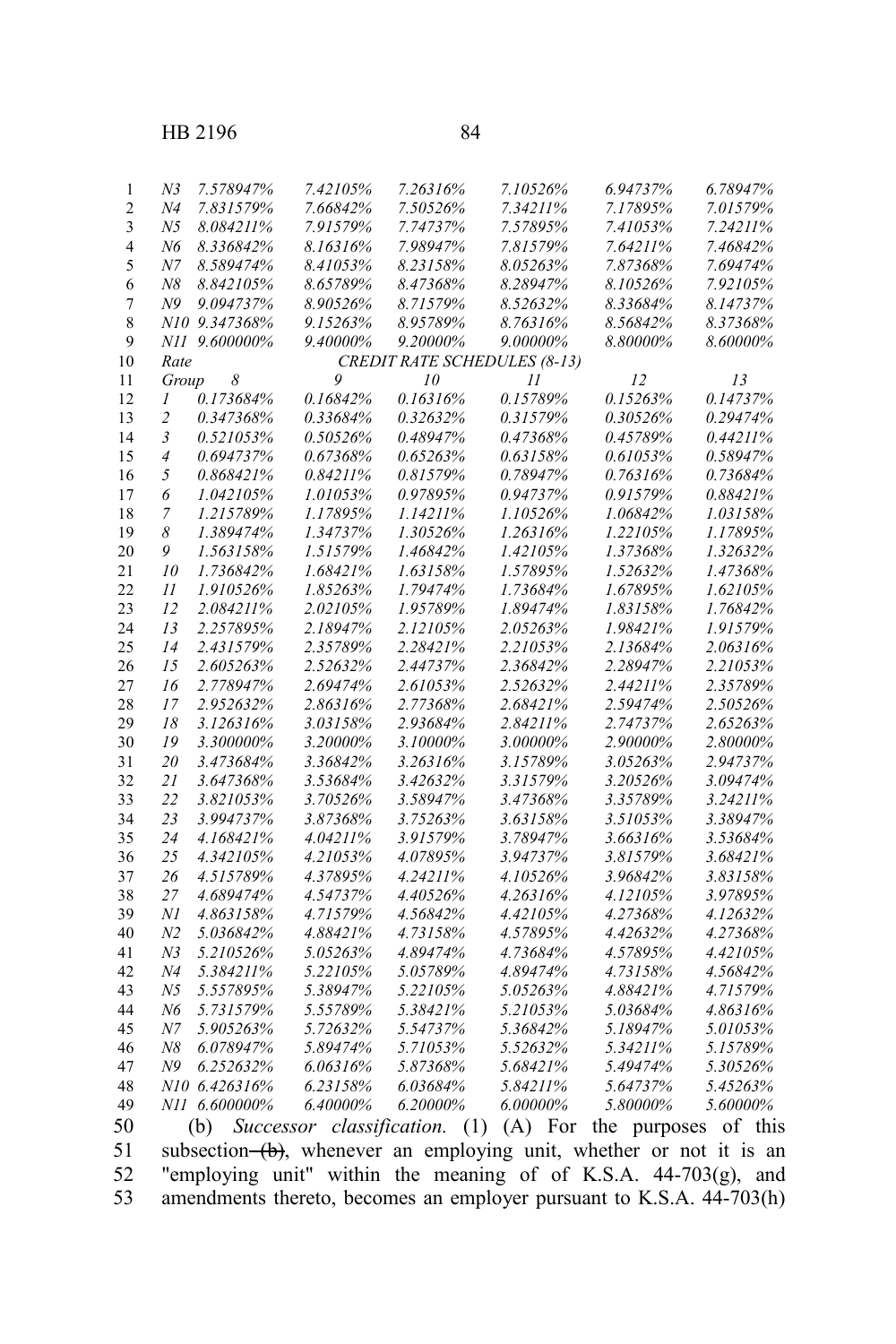(4), and amendments thereto, or is an employer at the time of acquisition and meets the definition of a "successor employer" as defined by K.S.A. 44-703(dd), and amendments thereto, and thereafter transfers its trade or business, or any portion thereof, to another employer and, at the time of the transfer, there is substantially common ownership, management or control of the two employers, then the unemployment experience attributable to the transferred trade or business shall be transferred to the employer to whom such business is so transferred. These experience factors consist of all contributions paid, benefit experience and annual payrolls of the predecessor employer. The transfer of some or all of an employer's workforce to another employer shall be considered a transfer of trade or business when, as the result of such transfer, the transferring employer no longer performs trade or business with respect to the transferred workforce, and such trade or business is performed by the employer to whom the workforce is transferred. 1 2 3 4 5 6 7 8 9 10 11 12 13 14 15

(B) If, following a transfer of experience under subparagraph (A), the secretary determines that a substantial purpose of the transfer or business was to obtain a reduced liability for contributions, then the experience rating accounts of the employers involved shall be combined into a single account and a single rate assigned to such account. 16 17 18 19 20

(2) A successor employer as defined by K.S.A.  $44-703(h)(4)$  or (dd), and amendments thereto, may receive the experience rating factors of the predecessor employer if an application is made to the secretary or the secretary's designee in writing within 120 days of the date of the transfer. 21 22 23 24

(3) Whenever an employing unit, whether or not it is an "employing unit" within the meaning of K.S.A.  $44-703(g)$ , and amendments thereto, acquires or in any manner succeeds to a percentage of an employer's annual payroll which is less than 100% and intends to continue the acquired percentage as a going business, the employing unit may acquire the same percentage of the predecessor's experience factors if: (A) The predecessor employer and successor employing unit make an application in writing on the form prescribed by the secretary; (B) the application is submitted within 120 days of the date of the transfer; (C) the successor employing unit is or becomes an employer subject to this act immediately after the transfer; (D) the percentage of the experience rating factors transferred shall not be thereafter used in computing the contribution rate for the predecessor employer; and (E) the secretary finds that such transfer will not tend to defeat or obstruct the object and purposes of this act. 25 26 27 28 29 30 31 32 33 34 35 36 37 38

(4) (A) The rate of both employers in a full or partial successorship under paragraph (1) of this subsection shall be recalculated and made effective on the first day of the next calendar quarter following the date of transfer of trade or business. 39 40 41 42

43

(B) If a successor employer is determined to be qualified under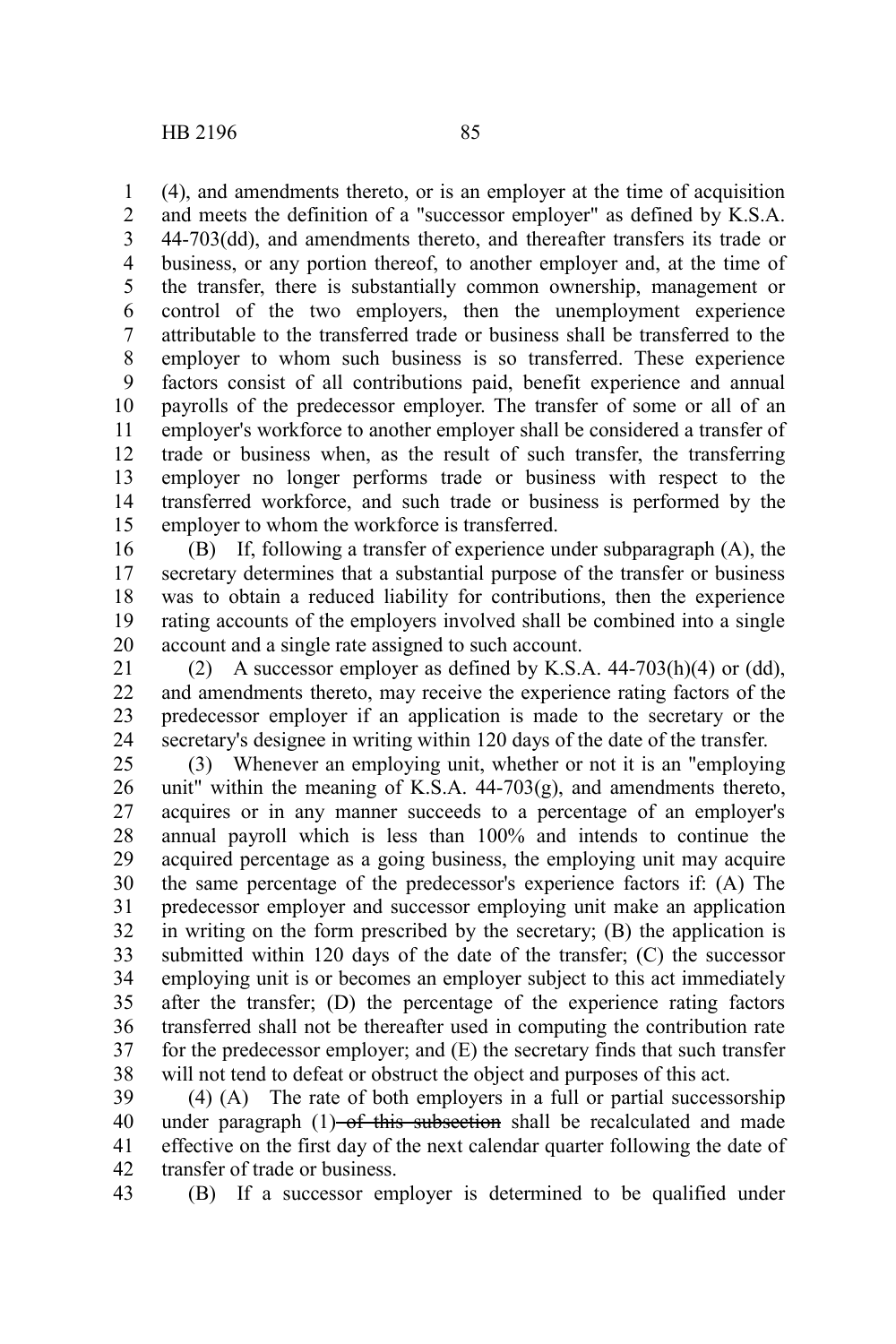paragraph (2) or  $(3)$ -of this subsection to receive the experience rating factors of the predecessor employer, the rate assigned to the successor employer for the remainder of the contributions year shall be determined by the following: 1 2 3 4

(i) If the acquiring employing unit was an employer subject to this act prior to the date of the transfer, the rate of contribution shall be the same as the contribution rate of the acquiring employer on the date of the transfer. 5 6 7

(ii) If the acquiring employing unit was not an employer subject to this act prior to the date of the transfer, the successor employer shall have a newly computed rate for the remainder of the contribution year which shall be based on the transferred experience rating factors as they existed on the most recent computation date immediately preceding the date of acquisition. These experience rating factors consist of all contributions paid, benefit experience and annual payrolls. 8 9 10 11 12 13 14

(5) Whenever an employing unit is not an employer at the time it acquires the trade or business of an employer, the unemployment experience factors of the acquired business shall not be transferred to such employing unit if the secretary finds that such employing unit acquired the business solely or primarily for the purpose of obtaining a lower rate of contributions. Instead, such employing unit shall be assigned the applicable industry rate for a "new employer" as described in subsection (a)(1). In determining whether the business was acquired solely or primarily for the purpose of obtaining a lower rate of contributions, the secretary shall use objective factors which may include the cost of acquiring the business, whether the employer continued the business enterprise of the acquired business, how long such business enterprise was continued, or whether a substantial number of new employees were hired for performance of duties unrelated to the business activity conducted prior to acquisition. 15 16 17 18 19 20 21 22 23 24 25 26 27 28 29

(6) Whenever an employer's account has been terminated as provided in K.S.A. 44-711(d) and (e), and amendments thereto, and the employer continues with employment to liquidate the business operations, that employer shall continue to be an "employer" subject to the employment security law as provided in K.S.A. 44-703(h)(8), and amendments thereto. The rate of contribution from the date of transfer to the end of the then current calendar year shall be the same as the contribution rate prior to the date of the transfer. At the completion of the then current calendar year, the rate of contribution shall be that of a "new employer" as described in subsection  $(a)(1)$ . 30 31 32 33 34 35 36 37 38 39

(7) No rate computation will be permitted an employing unit succeeding to the experience of another employing unit pursuant to this section for any period subsequent to such succession except in accordance with rules and regulations adopted by the secretary. Any such regulations 40 41 42 43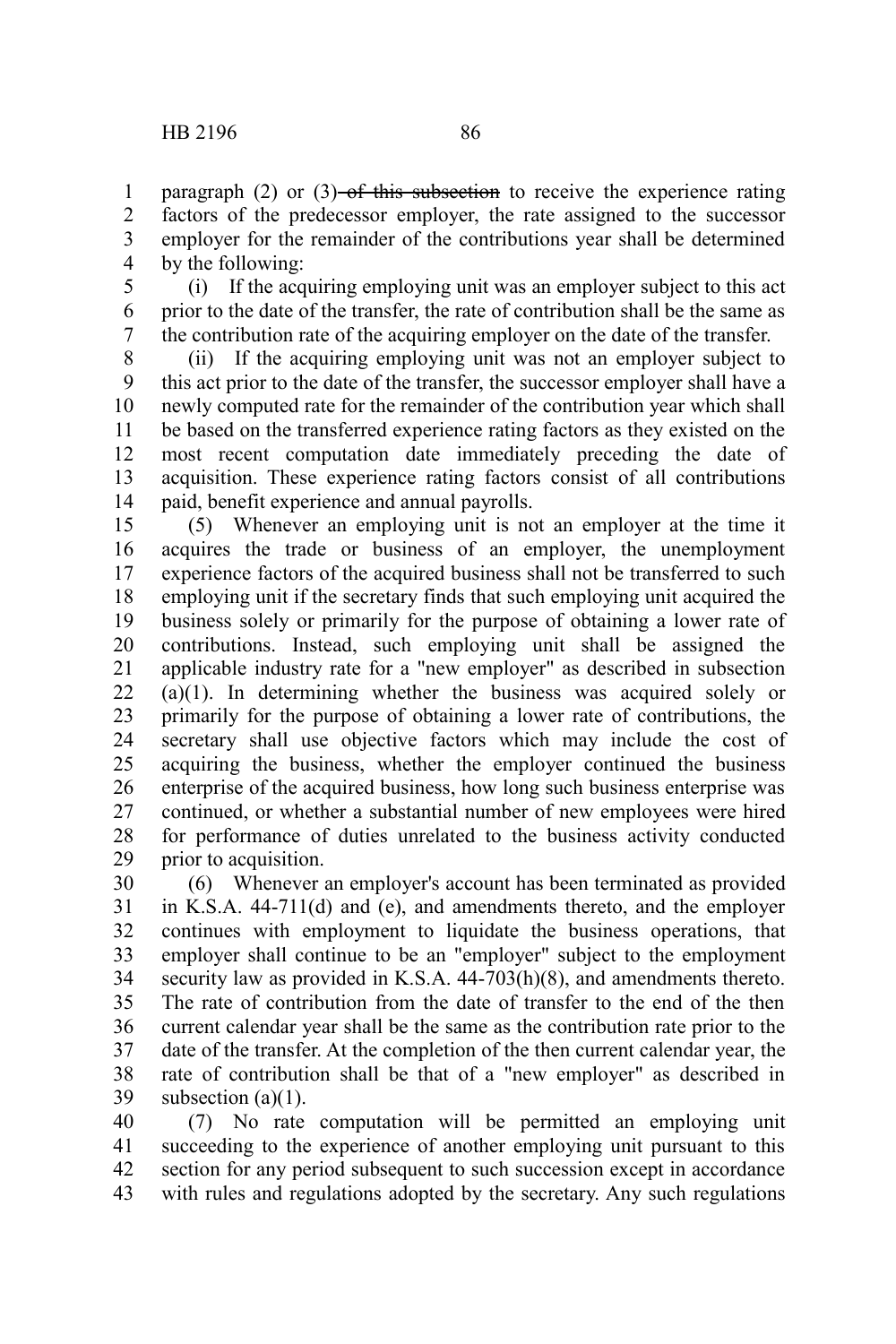shall be consistent with federal requirements for additional credit allowance in section 3303 of the federal internal revenue code of 1986, and consistent with the provisions of this act. 1 2 3

(c) *Voluntary contributions.* Notwithstanding any other provision of the employment security law, any employer may make voluntary payments for the purpose of reducing or maintaining a reduced rate in addition to the contributions required under this section. Such voluntary payments may be made only during the thirty-day period immediately following the date of mailing of experience rating notices for a calendar year. All such voluntary contribution payments shall be paid prior to the expiration of 120 days after the beginning of the year for which such rates are effective. The amount of voluntary contributions shall be credited to the employer's account as of the next preceding computation date and the employer's rate shall be computed accordingly. Under no circumstances shall voluntary payments be refunded in whole or in part. 4 5 6 7 8 9 10 11 12 13 14 15

(d) As used in this section, "negative account balance employer" means an eligible employer whose total benefits charged to such employer's account for all past years have exceeded all contributions paid by such employer for all such years. 16 17 18 19

(e) There is hereby established in the state treasury, separate and apart from all public moneys or funds of this state, an employment security interest assessment fund, which shall be administered by the secretary as provided in this act. Moneys in the employment security fund established by K.S.A. 44-712, and amendments thereto, and employment security interest assessment fund established by K.S.A. 44-710, and amendments thereto, shall not be invested in the pooled money investment portfolio established under K.S.A. 75-4234, and amendments thereto. Notwithstanding the provisions of K.S.A. 44-712(a), K.S.A. 44-716, K.S.A. 44-717 and K.S.A. 75-4234, and amendments thereto, or any like provision the secretary shall remit all moneys received from employers pursuant to the interest payment-assessment established in subsection (a)  $\left(2\right)$ ( $\equiv$ ) *pursuant to law*, to the state treasurer in accordance with the provisions of K.S.A. 75-4215, and amendments thereto. Upon receipt of each such remittance, the state treasurer shall deposit the entire amount in the employment security interest assessment fund. All moneys in this fund which are received from employers pursuant to the interest payment assessment established in subsection (a)(2)(E), *assessments* shall be expended solely for the purposes and in the amounts found by the secretary necessary to pay any principal and interest due and owing the United States department of labor resulting from any advancements made to the Kansas employment security fund pursuant to the provisions of title XII of the social security act (42 U.S.C. §§ 1321 to 1324) except as may be otherwise provided under subsection— $(a)(2)(E)$  (a)(2)(D). 20 21 22 23 24 25 26 27 28 29 30 31 32 33 34 35 36 37 38 39 40 41 42 43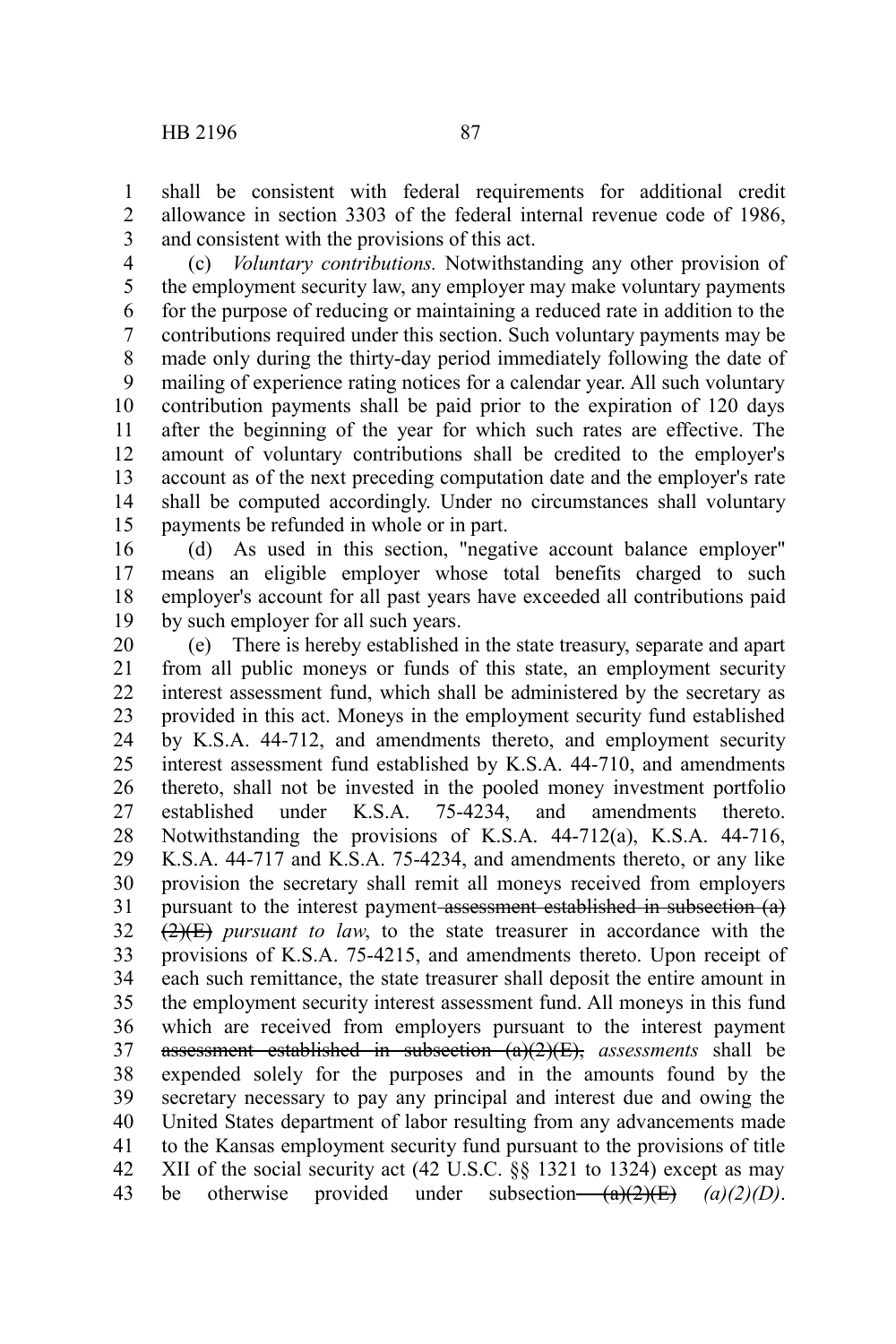credited to this fund-pursuant to subsection  $(a)(2)(E)$ , shall remain part of the employment security interest assessment fund and shall be used only in accordance with the conditions specified in subsection  $(a)(2)(E)$ . 2 3 4

1

(f) The secretary of labor shall annually prepare and submit a certification as to the solvency and adequacy of the amount credited to the state of Kansas' account in the federal employment security trust fund to the governor and the legislative coordinating council. The certification shall be submitted on or before December 1 of each calendar year and shall be for the 12-month period ending on June 30 of that calendar year. In arriving at the certification contributions paid on or before July 31 following the 12-month period ending date of June 30 shall be considered. Each certification shall be used to determine the need for any adjustment to schedule III in subsection (a)(4)(B) and to assist in preparing legislation to accomplish any such adjustment. 5 6 7 8 9 10 11 12 13 14 15

Sec. 15. K.S.A. 2020 Supp. 44-710b is hereby amended to read as follows: 44-710b. (a) *By the secretary of labor*. The secretary of labor shall promptly notify each contributing employer of its rate of contributions, each rated governmental employer of its benefit cost rate and each reimbursing employer of its benefit liability as determined for any calendar year pursuant to K.S.A. 44-710 and 44-710a, and amendments thereto, on or before November 30 of the calendar year immediately preceding the calendar year in which such rate takes effect. Such determination shall become conclusive and binding upon the employer unless, within 15 days after the mailing of notice thereof to the employer's last known address or in the absence of mailing, within 15 days after the delivery of such notice, the employer files an application for review and redetermination, setting forth the reasons therefor. If the secretary of labor grants such review, the employer shall be promptly notified thereof and shall be granted an opportunity for a fair hearing, but no employer shall have standing, in any proceeding involving the employer's rate of contributions or benefit liability, to contest the chargeability to the employer's account of any benefits paid in accordance with a determination, redetermination or decision pursuant to subsection (e) of K.S.A. 44-710*(c)*, and amendments thereto, except upon the ground that the services on the basis of which such benefits were found to be chargeable did not constitute services performed in employment for the employer and only in the event that the employer was not a party to such determination, redetermination or decision or to any other proceedings under this act in which the character of such services was determined. Any such hearing conducted pursuant to this section shall be heard in the county where the contributing employer maintains its principle place of business. The hearing officer shall render a decision concerning all matters 16 17 18 19 20 21 22 23 24 25 26 27 28 29 30 31 32 33 34 35 36 37 38 39 40 41 42 43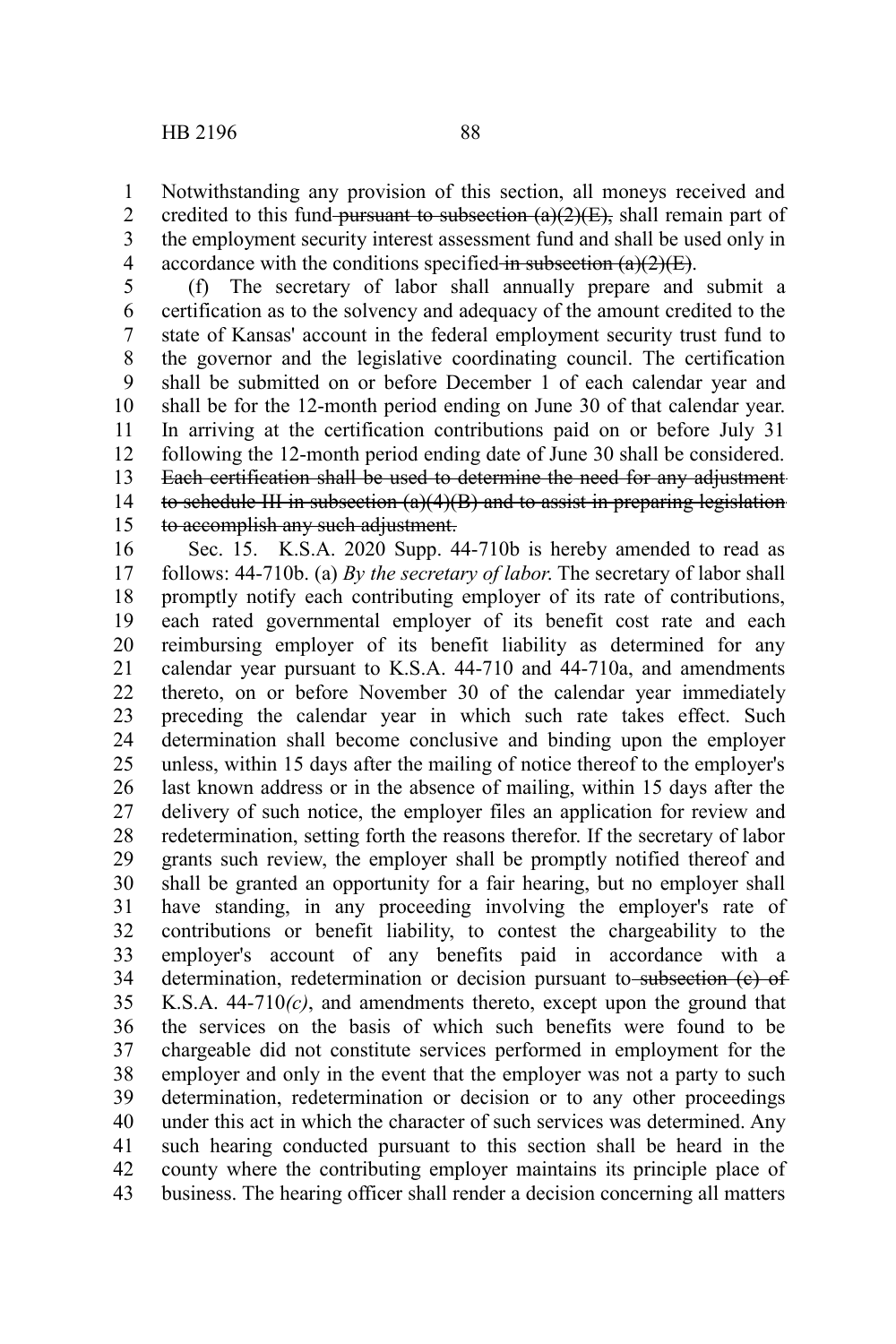at issue in the hearing within 90 days. 1

(b) *(1) The secretary shall, without necessity of a request by an employer or a hearing, immediately and fully credit any contributing employer's, governmental rated employer's or reimbursing employer's account for any benefits paid upon a determination by the secretary that such benefits were paid to any person who received such benefits: (A) By fraud; or (B) in error where any conditions imposed by this act for the receipt of benefits were not fulfilled or where the recipient was not qualified to or disqualified from receiving such benefits.* 2 3 4 5 6 7 8 9

*(2) (A) Contributing employers, rated governmental employers and reimbursing employers shall be held harmless for and shall not be required to reimburse the state for any benefits paid that have been identified by the employer and reported to and determined by the secretary as fraudulent or as an improper payment, unless the secretary determines that such benefits were received properly and not: (i) By fraud; or (ii) in error where any conditions imposed by this act for the receipt of benefits were not fulfilled or where the recipient was not qualified to or disqualified from receiving such benefits. Any such determination by the secretary shall be subject to appeal as provided by the employment security law.* 10 11 12 13 14 15 16 17 18 19 20

*(B) Reimbursing employers shall be refunded for reimbursements made to the state for any claims or benefits paid on or after March 15, 2020, that are or have been reported to the secretary and determined by the secretary as fraudulent. Amounts refunded shall become due, subject to appeal as provided by the employment security law, upon a determination by the secretary, as provided by subparagraph (A), that the benefits were paid properly and not by fraud or in error.* 21 22 23 24 25 26 27

*(C) For the time period of March 15, 2020, through December 31, 2022, identifications of fraud reported to the secretary pursuant to subparagraphs (A) and (B) shall not be subject to any time limitation for disputing a claim or for appeal pursuant to K.S.A. 44-710, and amendments thereto, or pursuant to any other provision of the employment security law.* 28 29 30 31 32 33

*(3) The secretary shall review all reimbursing employer accounts and shall apply credit for any benefits previously paid by fraud or in error, as provided by paragraph (1), that have been charged against a reimbursing employer's account and have not yet been recovered through normal recovery efforts.* 34 35 36 37 38

*(c) Judicial review*. Any action of the secretary upon an employer's timely request for a review and redetermination of its rate of contributions or benefit liability, in accordance with subsection (a), is subject to review in accordance with the Kansas judicial review act. Any action for such review shall be heard in a summary manner and shall be given precedence 39 40 41 42 43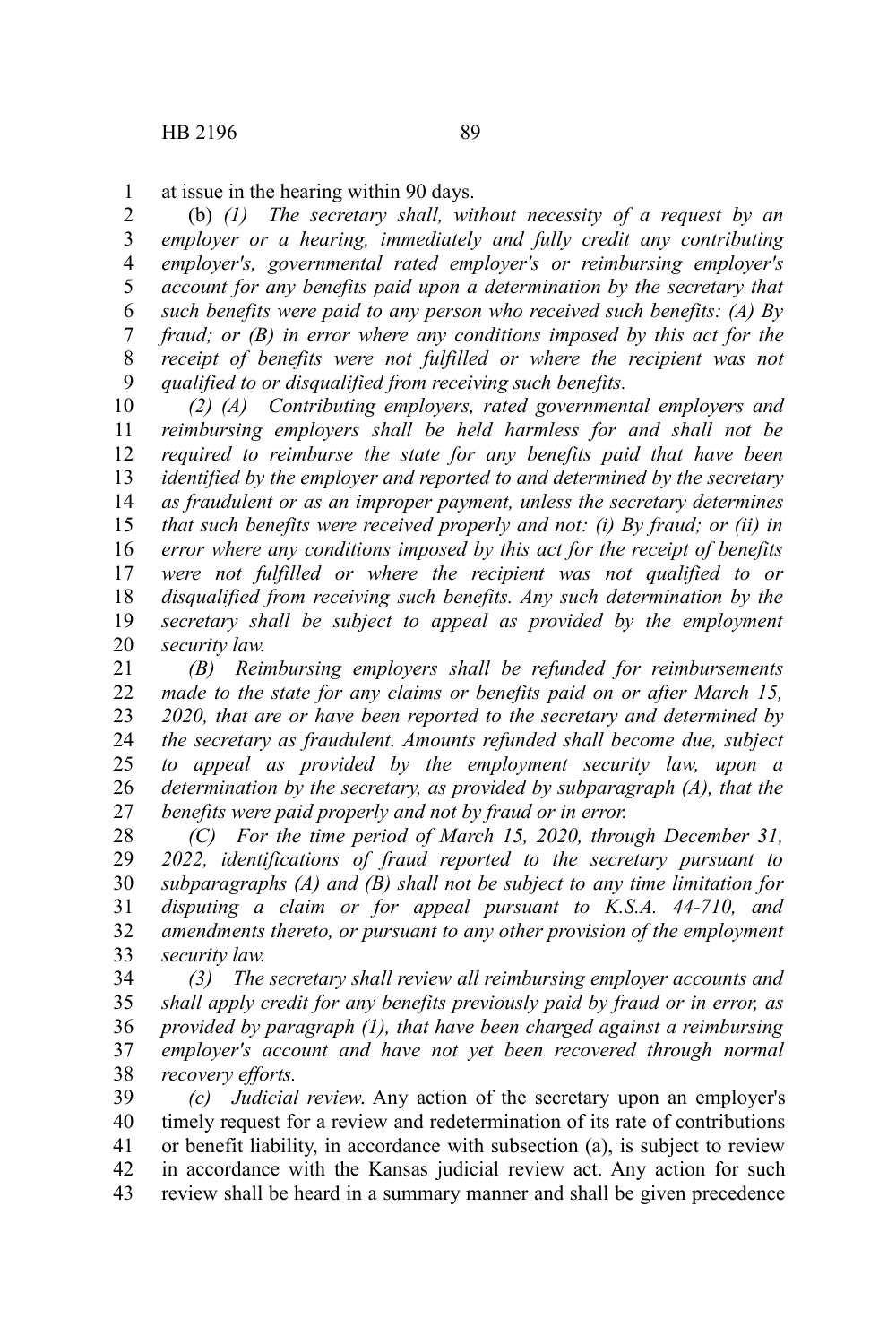over all other civil cases except cases arising under-subsection (i) of K.S.A. 44-709*(i)*, and amendments thereto, and the workmen's compensation act. 1 2 3

(c)*(d) Periodic notification of benefits charged*. The secretary of labor may provide by rules and regulations for periodic notification to employers of benefits paid and chargeable to their accounts or of the status of such accounts, and any such notification, in the absence of an application for redetermination filed in such manner and within such period as the secretary of labor may prescribe, shall become conclusive and binding upon the employer for all purposes. Such redeterminations, made after notice and opportunity for hearing, and the secretary's findings of facts in connection therewith may be introduced in any subsequent administrative or judicial proceedings involving the determination of the rate of contributions of any employer for any calendar year and shall be entitled to the same finality as is provided in this subsection with respect to the findings of fact made by the secretary of labor in proceedings to redetermine the contribution rate of an employer. The review or any other proceedings relating thereto as provided for in this section may be heard by any duly authorized employee of the secretary of labor and such action shall have the same effect as if heard by the secretary. 4 5 6 7 8 9 10 11 12 13 14 15 16 17 18 19 20

*(e) The secretary shall review the information reported by the United States department of labor pursuant to the payment integrity information act of 2019, public law 116-117, and any other relevant information available from the United States department of labor and any relevant information held by the department of labor available to the secretary regarding improper payment amounts for the state of Kansas for the period beginning on March 15, 2020, through December 31, 2022.* 21 22 23 24 25 26 27

*(f) Any federal unemployment insurance benefit program established as a result of COVID-19 or any pandemic shall not be continued after the ending date of the federal program through the use of Kansas state unemployment insurance fund contributions made by Kansas employers.* 28 29 30 31

Sec. 16. K.S.A. 2020 Supp. 44-714 is hereby amended to read as follows: 44-714. (a) *Duties and powers of secretary*. It shall be the duty of the secretary to administer this act and the secretary shall have power and authority to adopt, amend or revoke such rules and regulations, to employ such persons, make such expenditures, require such reports, make such investigations, and take such other action as the secretary deems necessary or suitable to that end. Such rules and regulations may be adopted, amended, or revoked by the secretary only after public hearing or opportunity to be heard thereon. The secretary shall determine the organization and methods of procedure in accordance with the provisions of this act, and shall have an official seal which shall be judicially noticed. The secretary shall make and submit reports for the administration of the 32 33 34 35 36 37 38 39 40 41 42 43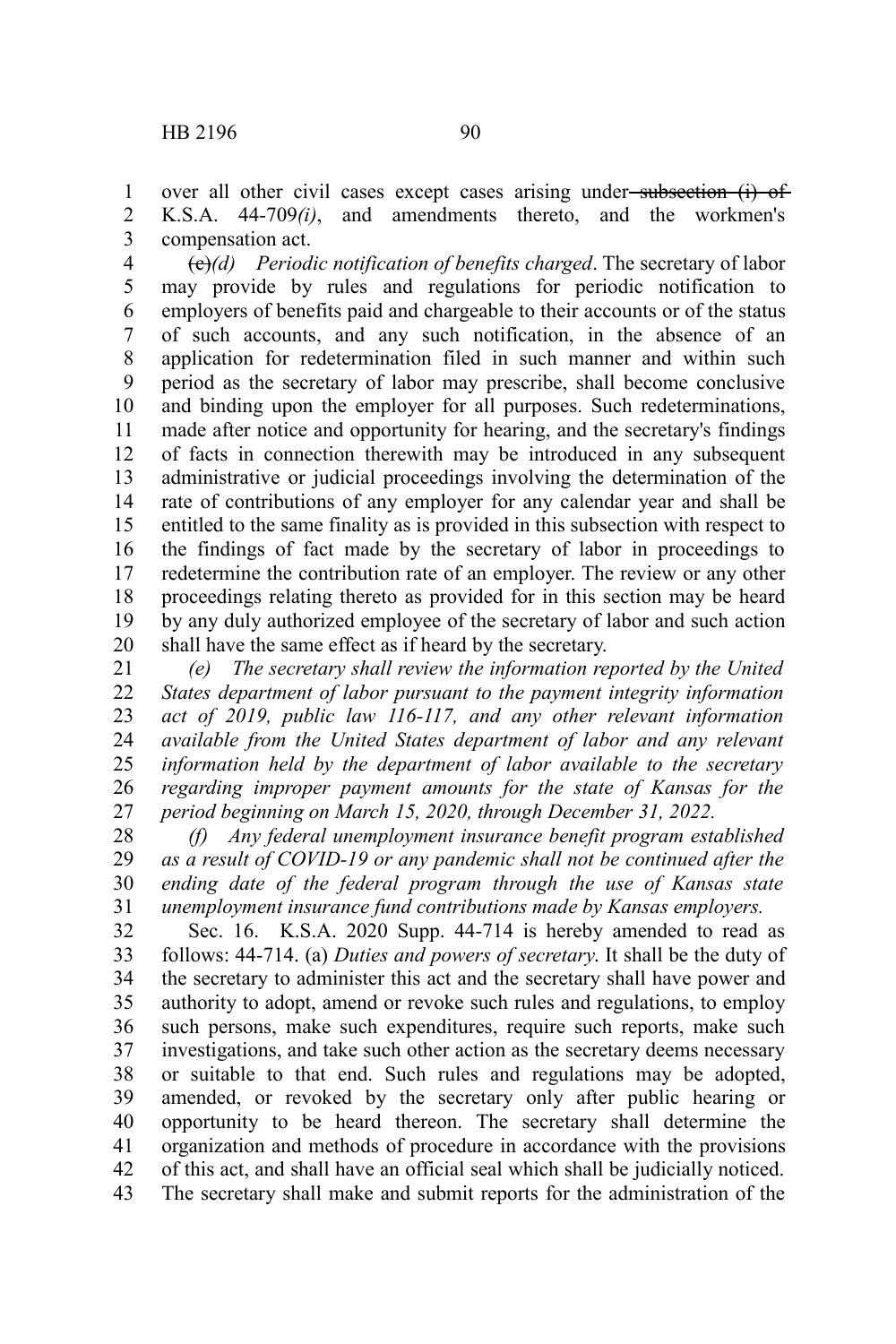1

employment security law in the manner prescribed by K.S.A. 75-3044-to-

*through* 75-3046, *inclusive*, and 75-3048, and amendments thereto. Whenever the secretary believes that a change in contribution or benefit rates will become necessary to protect the solvency of the fund, the secretary shall promptly so inform the governor and the legislature, and make recommendations with respect thereto. 2 3 4 5 6

(b) *Publication*. The secretary shall cause to be printed for distribution to the public the text of this act, the secretary's rules and regulations and any other material the secretary deems relevant and suitable and shall furnish the same to any person upon application therefor. 7 8 9 10

(c) *Personnel*. Subject to other provisions of this act, the secretary is authorized to appoint, fix the compensation, and prescribe the duties and powers of such officers, accountants, deputies, attorneys, experts and other persons as may be necessary in carrying out the provisions of this act. The secretary may delegate to any such person so appointed such power and authority as the secretary deems reasonable and proper for the effective administration of this act, and may in the secretary's discretion bond any person handling moneys or signing checks under the employment security law. 11 12 13 14 15 16 17 18 19

(d) *Employment stabilization*. The secretary, with the advice and aid of the appropriate divisions of the department of labor, shall*: (1)* Take all appropriate steps to reduce and prevent unemployment;  $+$ **o**  $(2)$  encourage and assist in the adoption of practical methods of vocational training, retraining and vocational guidance; to *(3)* investigate, recommend, advise, and assist in the establishment and operation, by municipalities, counties, school districts and the state, of reserves for public works to be used in time of business depression and unemployment; to *(4)* promote the reemployment of unemployed workers throughout the state in every other way that may be feasible; and  $(5)$  to these ends to carry on and publish the results of investigations and research studies. 20 21 22 23 24 25 26 27 28 29 30

(e) *Records and reports*. Each employing unit shall keep true and accurate work records, containing such information as the secretary may prescribe. Such records shall be open to inspection and subject to being copied by the secretary or the secretary's authorized representatives at any reasonable time and shall be preserved for a period of five years from the due date of the contributions or payments in lieu of contributions for the period to which they relate. Only one audit shall be made of any employer's records for any given period of time. Upon request the employing unit shall be furnished a copy of all findings by the secretary or the secretary's authorized representatives, resulting from such audit. A special inquiry or special examination made for a specific and limited purpose shall not be considered to be an audit for the purpose of this subsection. The secretary may require from any employing unit any sworn 31 32 33 34 35 36 37 38 39 40 41 42 43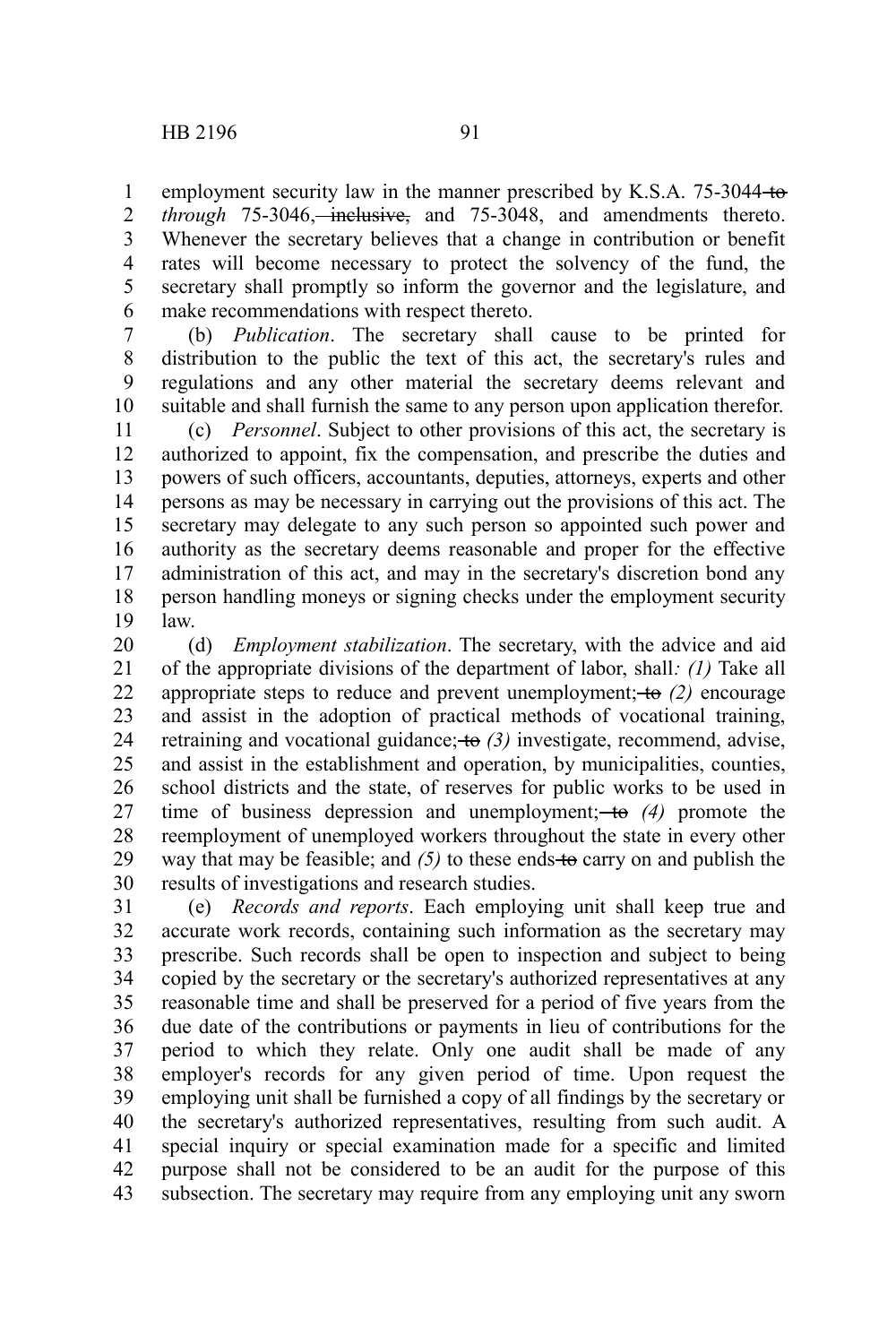or unsworn reports, with respect to persons employed by it, which the secretary deems necessary for the effective administration of this act. Information thus obtained or obtained from any individual pursuant to the administration of this act shall be held confidential, except to the extent necessary for the proper presentation of a claim by an employer or employee under the employment security law, and shall not be published or be open to public inspection, other than to public officials or the agents or contractors of a public official in the performance of their official duties, in any manner revealing the individual's or employing unit's identity. The secretary may publish or otherwise disclose appeals records and decisions, and precedential determinations on coverage of employers, employment and wages, provided all social security numbers have been removed. Any claimant or employing unit or their representatives at a hearing before an appeal tribunal or the secretary shall be supplied with information from such records to the extent necessary for the proper presentation of the claim. The transcript made at any such benefits hearing shall not be discoverable or admissible in evidence in any other proceeding, hearing or determination of any kind or nature. In the event of any appeal of a benefits matter, the transcript shall be sealed by the hearing officer and shall be available only to any reviewing authority who shall reseal the transcript after making a review of it. In no event shall such transcript be deemed a public record. Nothing in this subsection shall be construed to prohibit disclosure of any information obtained under the employment security law, including hearing transcripts, upon request of either of the parties, for the purpose of administering or adjudicating a claim for benefits under the provisions of any other state program, except that any party receiving such information shall be prohibited from further disclosure and shall be subject to the same duty of confidentiality otherwise imposed by this subsection and shall be subject to the penalties imposed by this subsection for violations of such duty of confidentiality. Nothing in this subsection shall be construed to prohibit disclosure of any information obtained under the employment security law, including hearing transcripts, for use as evidence in a criminal investigation or in open court in a criminal prosecution or at an appeal hearing under the employment security law. Nothing in this subsection shall be construed to prohibit disclosure of any information obtained under the employment security law, including hearing transcripts to an agent or contractor of a public official to whom disclosure is permissible under the employment security law, except that any party receiving such information shall be prohibited from further disclosure, except for use in the performance of such party's official duties, and shall be subject to the same duty of confidentiality otherwise imposed by this subsection and shall be subject to the penalties imposed by this subsection for violations of such duty of 1 2 3 4 5 6 7 8 9 10 11 12 13 14 15 16 17 18 19 20 21 22 23 24 25 26 27 28 29 30 31 32 33 34 35 36 37 38 39 40 41 42 43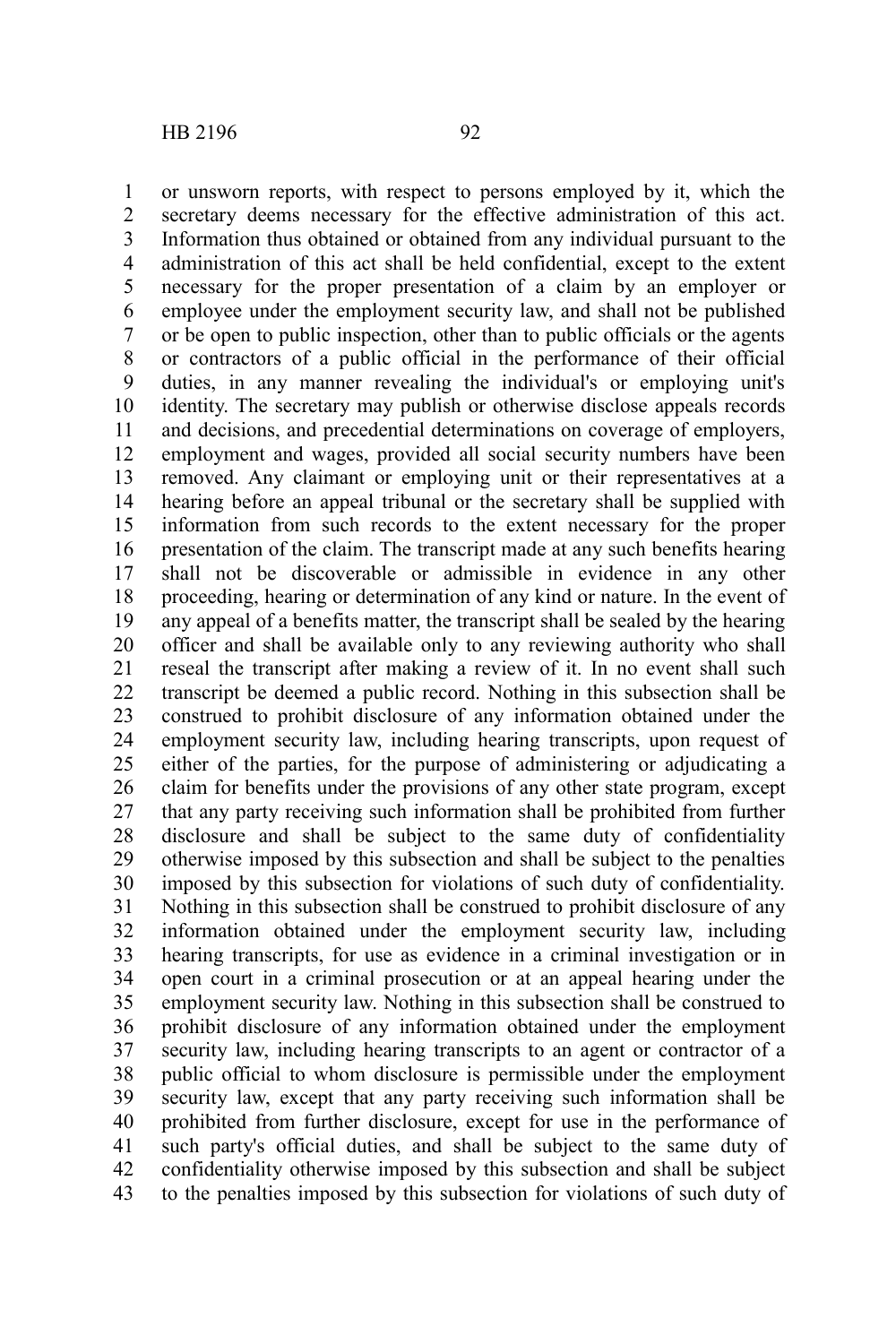confidentiality. Any individual who violates any provisions of this subsection, shall be fined not less than \$20 nor more than \$200 or imprisoned for not longer than 90 days, or both. Original records of the agency and original paid benefit warrants of the state treasurer may be made available to the employment security agency of any other state or the federal government to be used as evidence in prosecution of violations of the employment security law of such state or federal government. Photostatic copies of such records shall be made and where possible shall be substituted for original records introduced in evidence and the originals returned to the agency. *Nothing in this subsection shall be construed to prohibit disclosure otherwise permissible under 20 C.F.R. part 603.5.* 1 2 3 4 5 6 7 8 9 10 11

(f) *Oaths and witnesses*. In the discharge of the duties imposed by the employment security law, the chairperson of an appeal tribunal, an appeals referee, the secretary or any duly authorized representative of the secretary shall have power to administer oaths and affirmations, take depositions, issue interrogatories, certify to official acts, and issue subpoenas to compel the attendance of witnesses and the production of books, papers, correspondence, memoranda and other records deemed necessary as evidence in connection with a disputed claim or the administration of the employment security law. 12 13 14 15 16 17 18 19 20

(g) *Subpoenas, service*. Upon request, service of subpoenas shall be made by the sheriff of a county within that county, by the sheriff's deputy, by any other person who is not a party and is not less than 18 years of age or by some person specially appointed for that purpose by the secretary of labor or the secretary's designee. A person not a party as described above or a person specially appointed by the secretary or the secretary's designee to serve subpoenas may make service any place in the state. The subpoena shall be served as follows: 21 22 23 24 25 26 27 28

(1) *Individual*. Service upon an individual, other than a minor or incapacitated person, shall be made: (A) By delivering a copy of the subpoena to the individual personally; (B) by leaving a copy at such individual's dwelling house or usual place of abode with some person of suitable age and discretion then residing therein; (C) by leaving a copy at the business establishment of the employer with an officer or employee of the establishment; (D) by delivering a copy to an agent authorized by appointment or by law to receive service of process, but if the agent is one designated by a statute to receive service, such further notice as the statute requires shall be given; or (E) if service as prescribed above in subparagraphs  $(A)$ ,  $(B)$ ,  $(C)$  or  $(D)$  cannot be made with due diligence, by leaving a copy of the subpoena at the individual's dwelling house, usual place of abode or usual business establishment, and by mailing a notice by first-class mail to the place that the copy has been left. 29 30 31 32 33 34 35 36 37 38 39 40 41 42

(2) *Corporations and partnerships*. Service upon a domestic or 43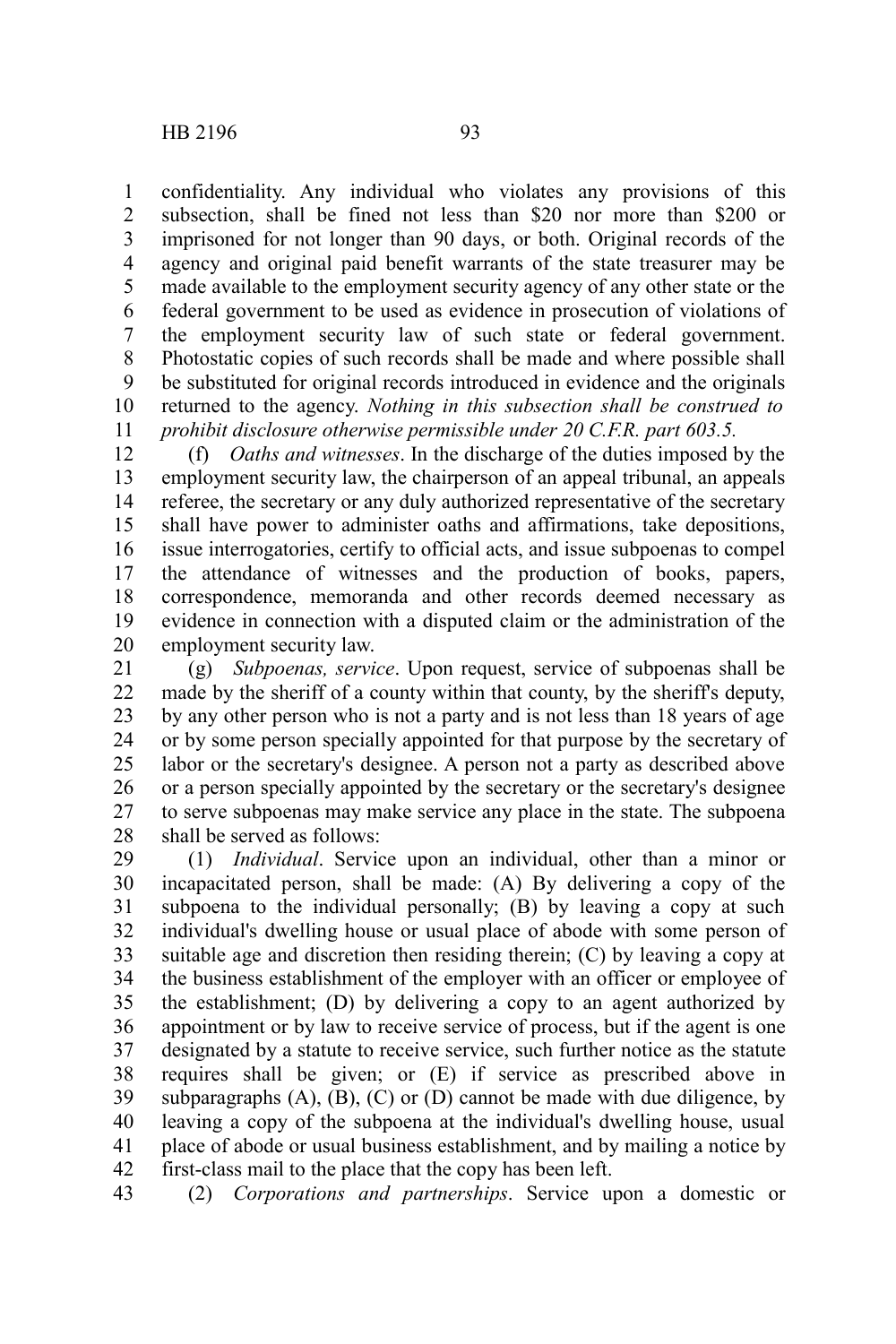foreign corporation or upon a partnership or other unincorporated association, when by law it may be sued as such, shall be made by delivering a copy of the subpoena to an officer, partner or resident managing or general agent thereof, or by leaving the copy at any business office of the employer with the person having charge thereof or by delivering a copy to any other agent authorized by appointment or required by law to receive service of process, if the agent is one authorized by law to receive service and, if the law so requires, by also mailing a copy to the employer. 1 2 3 4 5 6 7 8 9

(3) *Refusal to accept service*. In all cases when the person to be served, or an agent authorized by such person to accept service of petitions and summonses shall refuse to receive copies of the subpoena, the offer of the duly authorized process server to deliver copies thereof and such refusal shall be sufficient service of such subpoena. 10 11 12 13 14

(4) *Proof of service*. (A) Every officer to whom a subpoena or other process shall be delivered for service within or without the state, shall make return thereof in writing stating the time, place and manner of service of such writ and shall sign such officer's name to such return. 15 16 17 18

(B) If service of the subpoena is made by a person appointed by the secretary or the secretary's designee to make service, or any other person described in subsection (g), such person shall make an affidavit as to the time, place and manner of service thereof in a form prescribed by the secretary or the secretary's designee. 19 20 21 22 23

(5) *Time for return*. The officer or other person receiving a subpoena shall make a return of service promptly and shall send such return to the secretary or the secretary's designee in any event within 10 days after the service is effected. If the subpoena cannot be served it shall be returned to the secretary or the secretary's designee within 30 days after the date of issue with a statement of the reason for the failure to serve the same. 24 25 26 27 28 29

(h) *Subpoenas, enforcement*. In case of contumacy by or refusal to obey a subpoena issued to any person, any court of this state within the jurisdiction of which the inquiry is carried on or within the jurisdiction of which such person guilty of contumacy or refusal to obey is found, resides or transacts business, upon application by the secretary or the secretary's duly authorized representative, shall have jurisdiction to issue to such person an order requiring such person to appear before the secretary, or the secretary's duly authorized representative, to produce evidence, if so ordered, or to give testimony relating to the matter under investigation or in question. Failure to obey such order of the court may be punished by the court as a contempt thereof. Any person who, without just cause, shall fail or refuse to attend and testify or to answer any lawful inquiry or to produce books, papers, correspondence, memoranda or other records in obedience to the subpoena of the secretary or the secretary's duly 30 31 32 33 34 35 36 37 38 39 40 41 42 43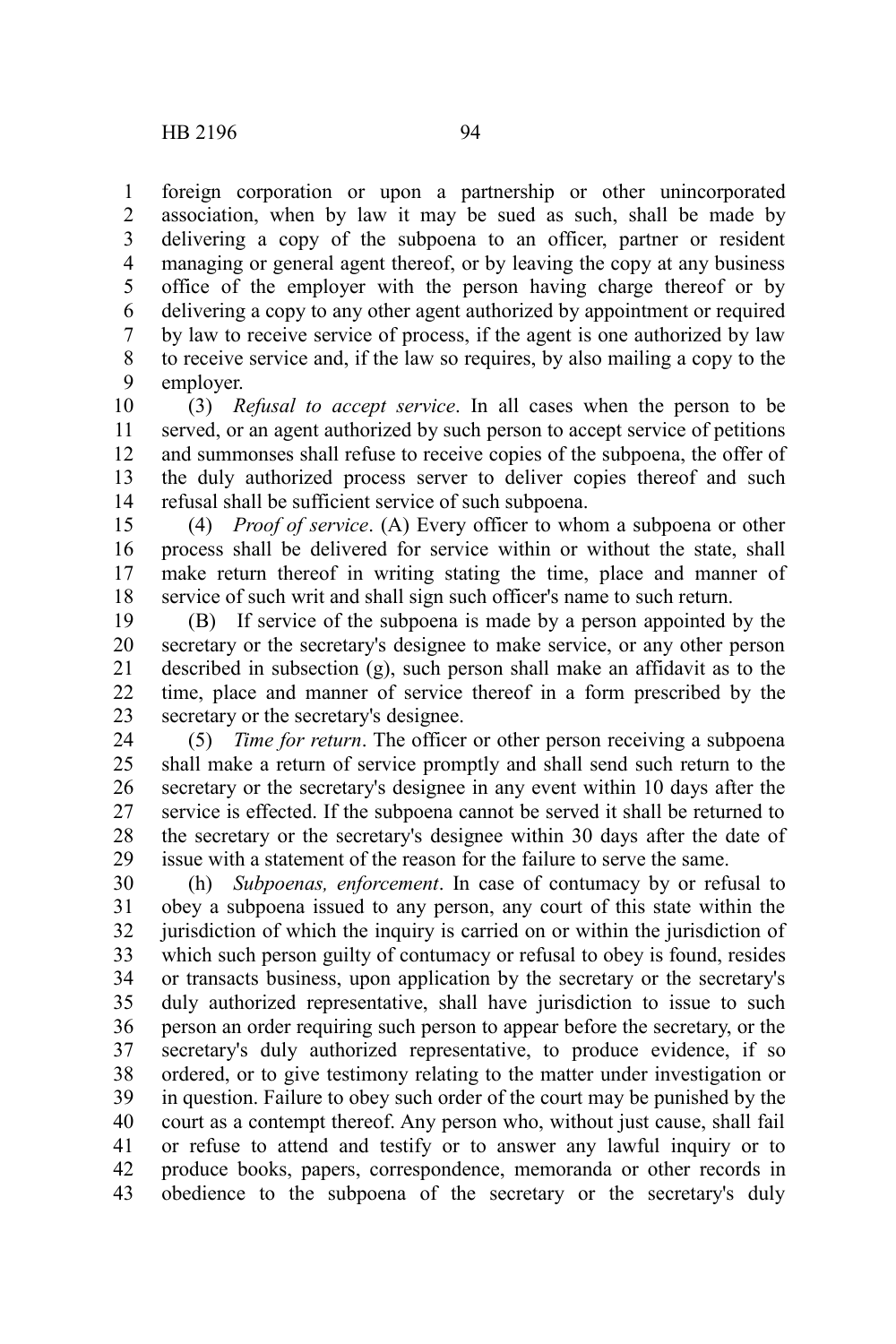authorized representative shall be punished by a fine of not less than \$200 or by imprisonment of not longer than 60 days, or both, and each day such violation continued shall be deemed to be a separate offense. 1 2 3

(i) *State-federal cooperation*. In the administration of this act, the secretary shall cooperate to the fullest extent consistent with the provisions of this act, with the federal security agency, shall make such reports, in such form and containing such information as the federal security administrator may from time to time require, and shall comply with such provisions as the federal security administrator may from time to time find necessary to assure the correctness and verification of such reports; and shall comply with the regulations prescribed by the federal security agency governing the expenditures of such sums as may be allotted and paid to this state under title III of the social security act for the purpose of assisting in the administration of this act. Upon request therefor the secretary shall furnish to any agency of the United States charged with the administration of public works or assistance through public employment, the name, address, ordinary occupation, and employment status of each recipient of benefits and such recipient's rights to further benefits under this act. 4 5 6 7 8 9 10 11 12 13 14 15 16 17 18 19

(j) *Reciprocal arrangements*. The secretary shall participate in making reciprocal arrangements with appropriate and duly authorized agencies of other states or of the federal government, or both, whereby: 20 21 22

(1) Services performed by an individual for a single employing unit for which services are customarily performed in more than one state shall be deemed to be services performed entirely within any one of the states: (A) In which any part of such individual's service is performed; (B) in which such individual maintains residence; or  $(C)$  in which the employing unit maintains a place of business, provided there is in effect as to such services, an election, approved by the agency charged with the administration of such state's unemployment compensation law, pursuant to which all the services performed by such individual for such employing units are deemed to be performed entirely within such state; 23 24 25 26 27 28 29 30 31 32

(2) service performed by not more than three individuals, on any portion of a day but not necessarily simultaneously, for a single employing unit which customarily operates in more than one state shall be deemed to be service performed entirely within the state in which such employing unit maintains the headquarters of its business; provided that there is in effect, as to such service, an approved election by an employing unit with the affirmative consent of each such individual, pursuant to which service performed by such individual for such employing unit is deemed to be performed entirely within such state; 33 34 35 36 37 38 39 40 41

(3) potential rights to benefits accumulated under the employment compensation laws of one or more states or under one or more such laws 42 43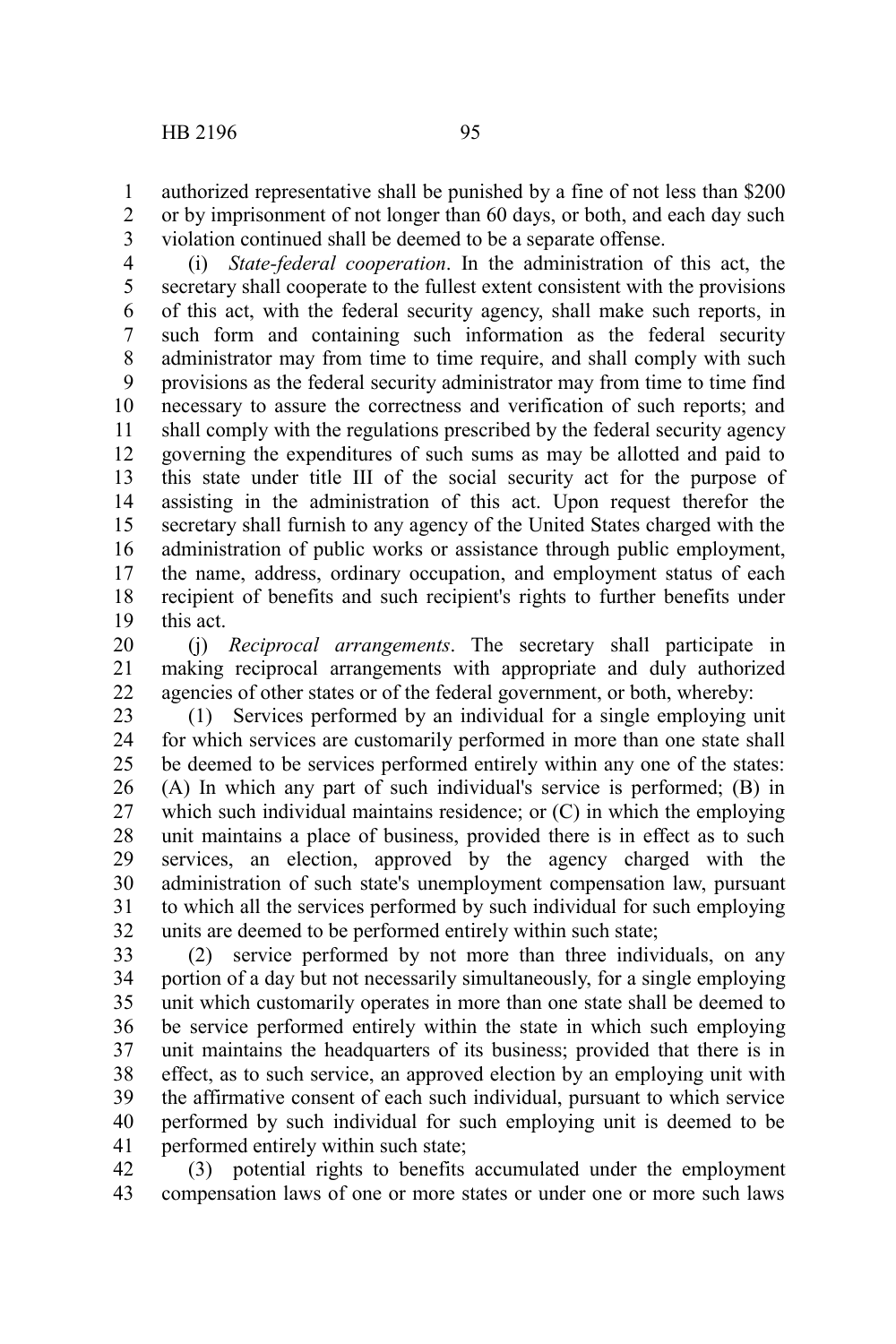of the federal government, or both, may constitute the basis for the payments of benefits through a single appropriate agency under terms which the secretary finds will be fair and reasonable as to all affected interests and will not result in any substantial loss to the fund; 1 2 3 4

(4) wages or services, upon the basis of which an individual may become entitled to benefits under an unemployment compensation law of another state or of the federal government, shall be deemed to be wages for insured work for the purpose of determining such individual's rights to benefits under this act, and wages for insured work, on the basis of which an individual may become entitled to benefits under this act, shall be deemed to be wages or services on the basis of which unemployment compensation under such law of another state or of the federal government is payable, but no such arrangement shall be entered into unless it contains provisions for reimbursements to the fund for such of the benefits paid under this act upon the basis of such wages or services, and provisions for reimbursements from the fund for such of the compensation paid under such other law upon the basis of wages for insured work, as the secretary finds will be fair and reasonable as to all affected interests; and 5 6 7 8 9 10 11 12 13 14 15 16 17 18

(5) (A) contributions due under this act with respect to wages for insured work shall be deemed for the purposes of K.S.A. 44-717, and amendments thereto, to have been paid to the fund as of the date payment was made as contributions therefor under another state or federal unemployment compensation law, but no such arrangement shall be entered into unless it contains provisions for such reimbursements to the fund of such contributions and the actual earnings thereon as the secretary finds will be fair and reasonable as to all affected interests; 19 20 21 22 23 24 25 26

(B) reimbursements paid from the fund pursuant to subsection (j)(4) shall be deemed to be benefits for the purpose of K.S.A. 44-704 and 44- 712, and amendments thereto; the secretary is authorized to make to other state or federal agencies, and to receive from such other state or federal agencies, reimbursements from or to the fund, in accordance with arrangements entered into pursuant to the provisions of this section or any other section of the employment security law; 27 28 29 30 31 32 33

(C) the administration of this act and of other state and federal unemployment compensation and public employment service laws will be promoted by cooperation between this state and such other states and the appropriate federal agencies in exchanging services and in making available facilities and information; the secretary is therefore authorized to make such investigations, secure and transmit such information, make available such services and facilities and exercise such of the other powers provided herein with respect to the administration of this act as the secretary deems necessary or appropriate to facilitate the administration of any such unemployment compensation or public employment service law 34 35 36 37 38 39 40 41 42 43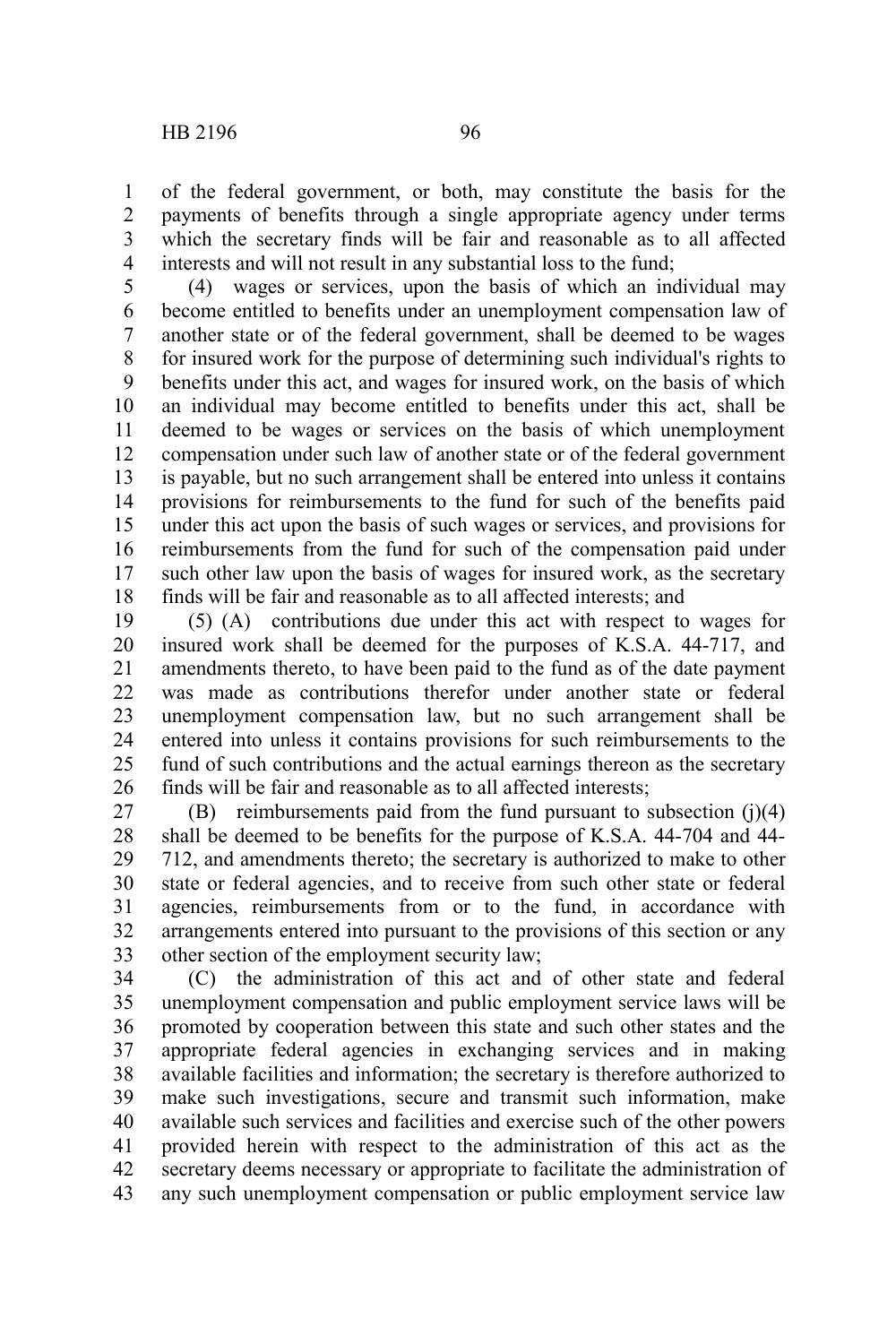and, in like manner, to accept and utilize information, service and facilities 1

made available to this state by the agency charged with the administration of any such other unemployment compensation or public employment service law; and 2 3 4

(D) to the extent permissible under the laws and constitution of the United States, the secretary is authorized to enter into or cooperate in arrangements whereby facilities and services provided under this act and facilities and services provided under the unemployment compensation law of any foreign government may be utilized for the taking of claims and the payment of benefits under the employment security law of this state or under a similar law of such government. 5 6 7 8 9 10 11

(k) *Records available*. The secretary may furnish the railroad retirement board, at the expense of such board, such copies of the records as the railroad retirement board deems necessary for its purposes. 12 13 14

(l) *Destruction of records, reproduction and disposition*. The secretary may provide for the destruction, reproduction, temporary or permanent retention, and disposition of records, reports and claims in the secretary's possession pursuant to the administration of the employment security law provided that prior to any destruction of such records, reports or claims the secretary shall comply with K.S.A. 75-3501 to *through* 75-3514, inclusive, and amendments thereto. 15 16 17 18 19 20 21

(m) *Federal cooperation*. The secretary may afford reasonable cooperation with every agency of the United States charged with administration of any unemployment insurance law.  $22$ 23 24

(n) The secretary is hereby authorized to fix, charge and collect fees for copies made of public documents, as defined by K.S.A. 45-217(c), and amendments thereto, by xerographic, thermographic or other photocopying or reproduction process, in order to recover all or part of the actual costs incurred, including any costs incurred in certifying such copies. All moneys received from fees charged for copies of such documents shall be remitted to the state treasurer in accordance with the provisions of K.S.A. 75-4215, and amendments thereto. Upon receipt of each such remittance, the state treasurer shall deposit the entire amount in the state treasury to the credit of the employment security administration fund. No such fees shall be charged or collected for copies of documents that are made pursuant to a statute which requires such copies to be furnished without expense. 25 26 27 28 29 30 31 32 33 34 35 36 37

(o) "Performance of official duties" means the administration or enforcement of law or the execution of the official responsibilities of a federal, state or local official, collection of debts owed to the courts or the enforcement of child support on behalf of a state or local official. Administration of law includes research related to the law administered by the public official. "Performance of official duties" does not include 38 39 40 41 42 43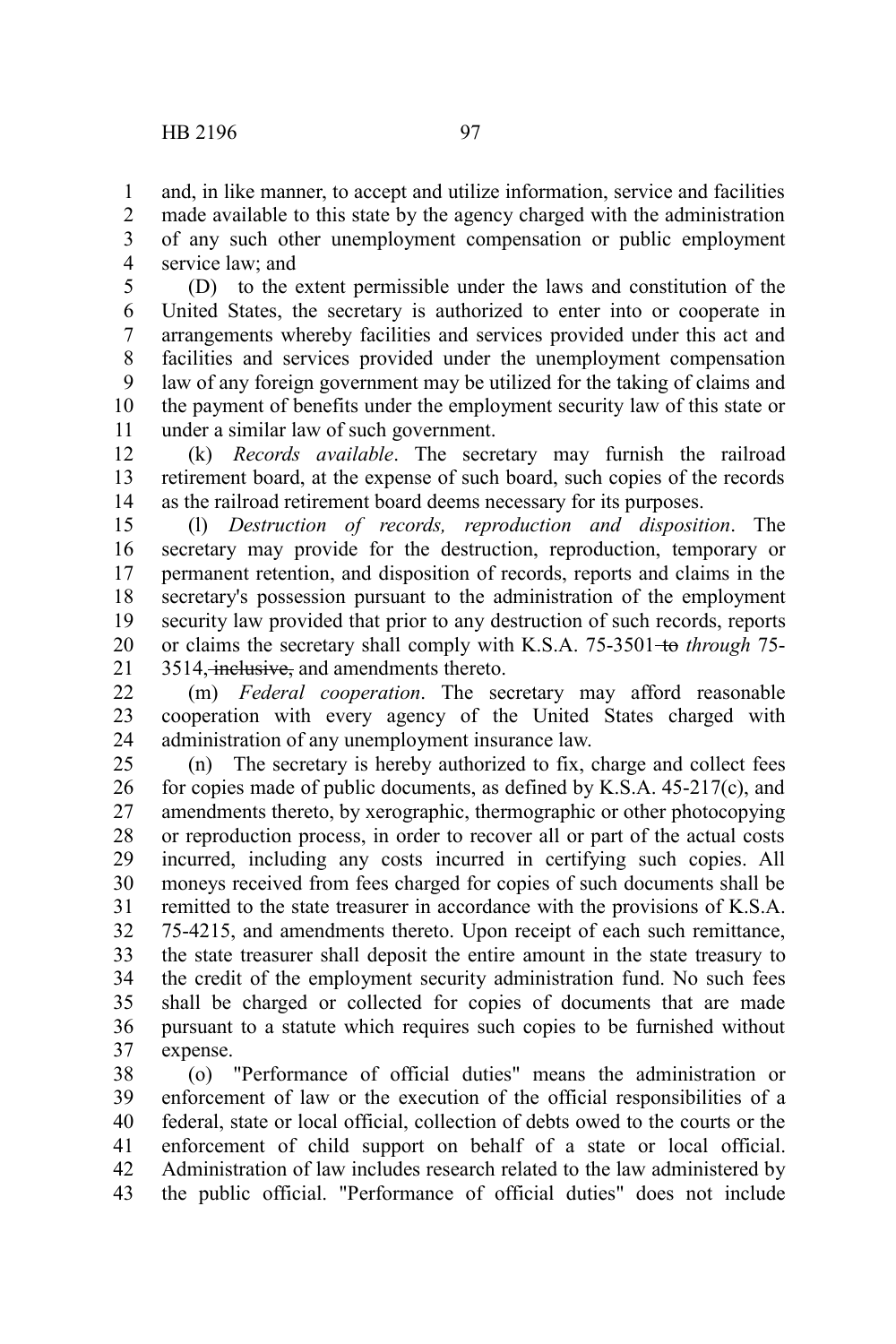solicitation of contributions or expenditures to or on behalf of a candidate for public or political office or a political party. 1 2

Sec. 17. K.S.A. 2020 Supp. 44-757 is hereby amended to read as follows: 44-757. *Shared work unemployment compensation program.* (a) As used in this section: 3 4 5

(1) "Affected unit" means a specified department, shift or other unit of two or more employees that is designated by an employer to participate in a shared work plan. 6 7 8

(2) "Fringe benefit" means health insurance, a retirement benefit received under a pension plan, a paid vacation day, a paid holiday, sick leave, and any other analogous employee benefit that is provided by an employer. 9 10 11 12

(3) "Fund" has the meaning ascribed thereto by K.S.A. 44-703(k), and amendments thereto. 13 14

(4) "Normal weekly hours of work" means the lesser of 40 hours or the average obtained by dividing the total number of hours worked per week during the preceding twelve-week period by the number 12. 15 16 17

(5) "Participating employee" means an employee who works a reduced number of hours under a shared work plan *initiated by their employer and approved by the secretary*. 18 19 20

(6) "Participating employer" means an employer who has *applied to and been approved by the secretary for* a shared work plan *that is* in effect. 21 22

(7) "Secretary" means the secretary of labor or the secretary's designee. 23 24

(8) "Shared work benefit" means an unemployment compensation benefit that is payable to an individual in an affected unit because the individual works reduced hours under an approved shared work plan. 25 26 27

(9) "Shared work plan" means a *short-term compensation* program for reducing unemployment under which employees who are members of an affected unit share the work remaining after a reduction in their normal weekly hours of work. 28 29 30 31

(10) "Shared work unemployment compensation program" means a program designed to reduce unemployment and stabilize the work force by allowing certain employees to collect unemployment compensationbenefits if the employees share the work remaining after a reduction in the 32 33 34 35

total number of hours of work and a corresponding reduction in 36

wages*"Short-term compensation program" means a shared work plan program designed to provide an alternative to layoffs for employers experiencing a reduction in available work. A "short-term compensation program" preserves employees' jobs and an employer's trained workforce* 37 38 39 40

*during times of lowered economic activity by allowing an employer to* 41

*reduce hours of work for employees rather than laying off some employees* 42

*while others continue to work full time. Under a "short-term compensation* 43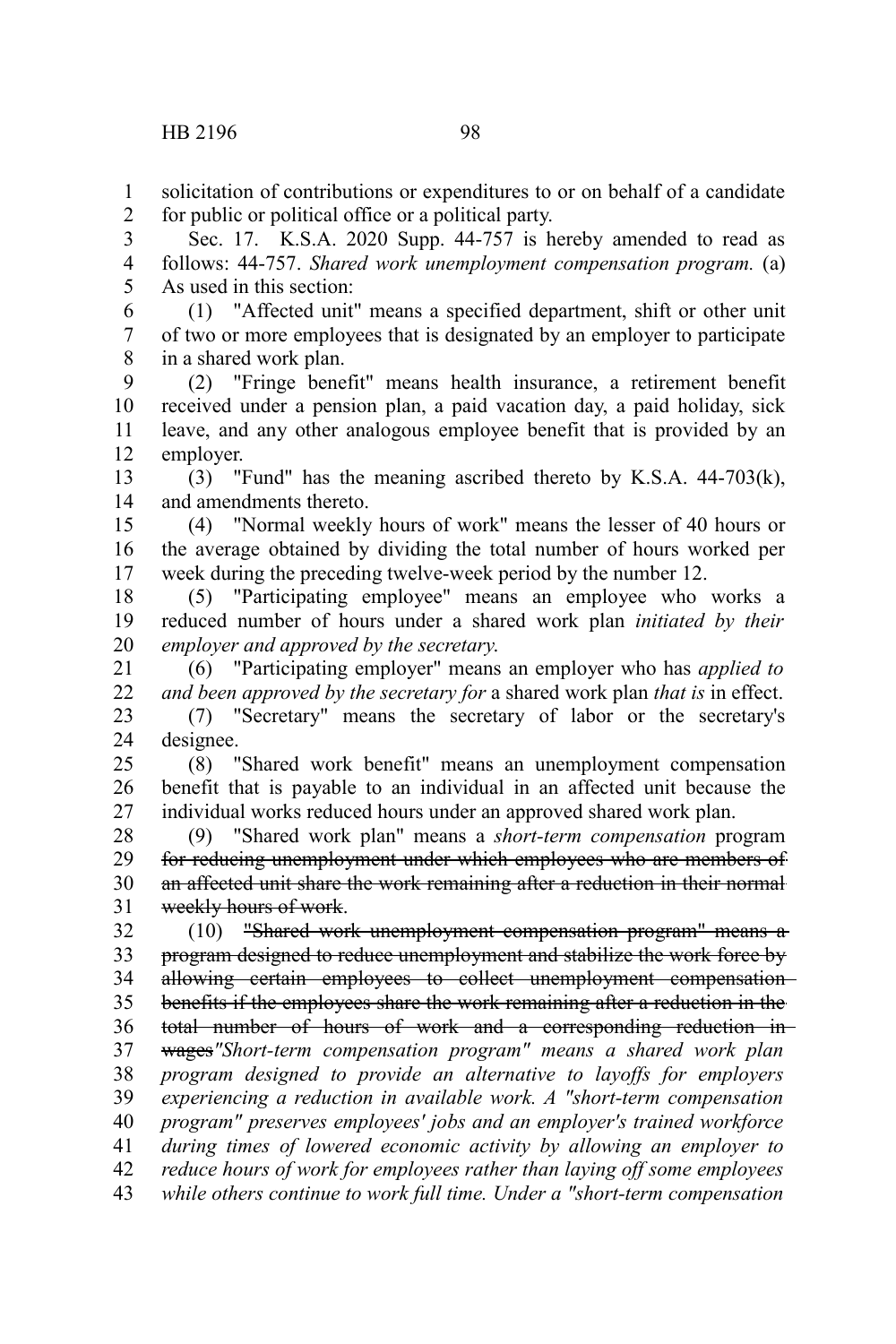*program," employees experiencing a reduction in hours are allowed to* 1

*collect a pro-rata share of their unemployment compensation benefits to replace a portion of the employee's lost wages*. 2 3

(b) The secretary shall establish a voluntary shared work unemployment *short-term* compensation program as provided by this section. The secretary may adopt rules and regulations and establish procedures necessary to administer the shared work unemployment *shortterm* compensation program. 4 5 6 7 8

(c) *The secretary shall create and manage an annual promotional campaign for the short-term compensation program to encourage and improve business participation. The promotional campaign shall include the following elements:* 9 10 11 12

*(A) Engagement in proactive educational communications with other state agencies and stakeholders, including the governor's office, legislators, workforce investment boards, labor unions and local, regional or state chambers of commerce;* 13 14 15 16

*(B) a dedicated department of labor employee or team to efficiently and timely answer employer's questions about the short-term compensation program;* 17 18 19

*(C) presentation materials that provide consistency of messaging about the benefits of using a short-term compensation program to provide stakeholders for distribution to employer groups, workforce investment boards or other interested parties;* 20 21 22 23

*(D) proactive engagement with employers experiencing economic stress or layoffs to share the benefits of the short-term compensation program and to ensure such employers are aware of the program; and* 24 25 26

*(E) an automated application, claims and weekly certification process for participating employers designed to facilitate participation, reduce an employer's administrative burden and promote the use of the short-term compensation program.* 27 28 29 30

*(d)* An employer who wishes to participate in the shared work unemployment *short-term* compensation program must submit a written shared work plan to the secretary for the secretary's approval. As a condition for approval, a participating employer must agree to furnish the secretary with reports relating to the operation of the shared work plan as requested by the secretary. The employer shall monitor and evaluate the operation of the established shared work plan as requested by the secretary and shall report the findings to the secretary. 31 32 33 34 35 36 37 38 39

 $(d)(e)$  The secretary may approve a shared work plan if:

(1) The shared work plan applies to and identifies a specific affected unit; 40 41

(2) the employees in the affected unit are identified by name and social security number; 42 43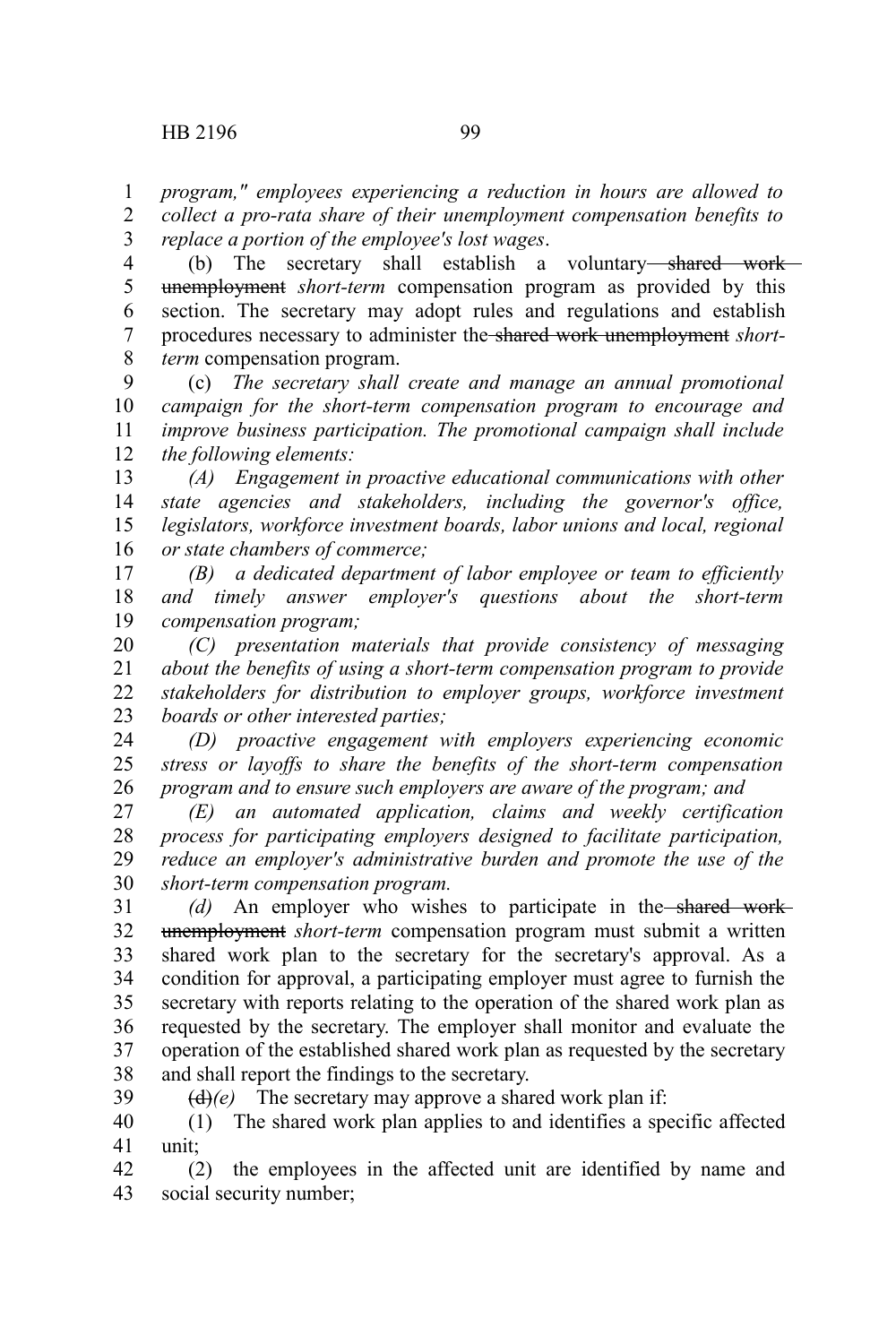## HB 2196 100

(3) the shared work plan reduces the normal weekly hours of work for an employee, including regular part-time employees, in the affected unit by not less than 20% *10%* and not more than 40% *50%*; 1 2 3

(4) the shared work plan applies to at least 10% of the employees in the affected unit; 4 5

(5) the shared work plan describes the manner that the participating employer treats the fringe benefits of each employee in the affected unit and the employer certifies that if the employer provides health benefits and retirement benefits under a defined benefit plan, as defined in 26 U.S.C. § 414(j), or contributions under a defined contribution plan, as defined in 26 U.S.C. § 414(i), to any employee whose workweek is reduced under the program that such benefits will continue to be provided to employees participating in the shared work *short-term* compensation program under the same terms and conditions as though the workweek of such employee had not been reduced or to the same extent as other employees not participating in the shared work *short-term compensation* program; 6 7 8 9 10 11 12 13 14 15 16

(6) the employer certifies that the implementation of a shared work plan and the resulting reduction in work hours is in lieu of layoffs that would affect at least 10% of the employees in the affected unit and that would result in an equivalent reduction in work hours; 17 18 19 20

(7) the employer has filed all reports required to be filed under the employment security law for all past and current periods and has paid all contributions, benefit cost payments, or if a reimbursing employer has made all payments in lieu of contributions due for all past and current periods; 21 22 23 24 25

(8) (A) a contributing employer must be eligible for a rate computation under K.S.A. 44-710a(a)(2), and amendments thereto, and the contributing employer, as determined by the secretary, does not adversely impact the state's eligibility under section 2108 of the federal CARES act, public law 116-136; 26 27 28 29 30

(B) *if section 2108 of the federal CARES act, public law 116-136, is no longer in effect, a contributing employer eligible for a rate computation under K.S.A. 44-710(a)(2), and amendments thereto, that is a negative account employer as defined by K.S.A. 44-710a(d), and amendments thereto, may only be approved for a shared work application if the negative account employer's most recent calculated reserve ratio has improved from the previous reporting year's reserve ratio;* 31 32 33 34 35 36 37

*(C)* a rated governmental employer must be eligible for a rate computation under K.S.A. 44-710d(g), and amendments thereto; 38 39

(9) eligible employees may participate, as appropriate, in training, including without limitation, employer-sponsored training or worker training funded under the workforce investment act of 1998, to enhance job skills if such program has been approved by the state of Kansas; 40 41 42 43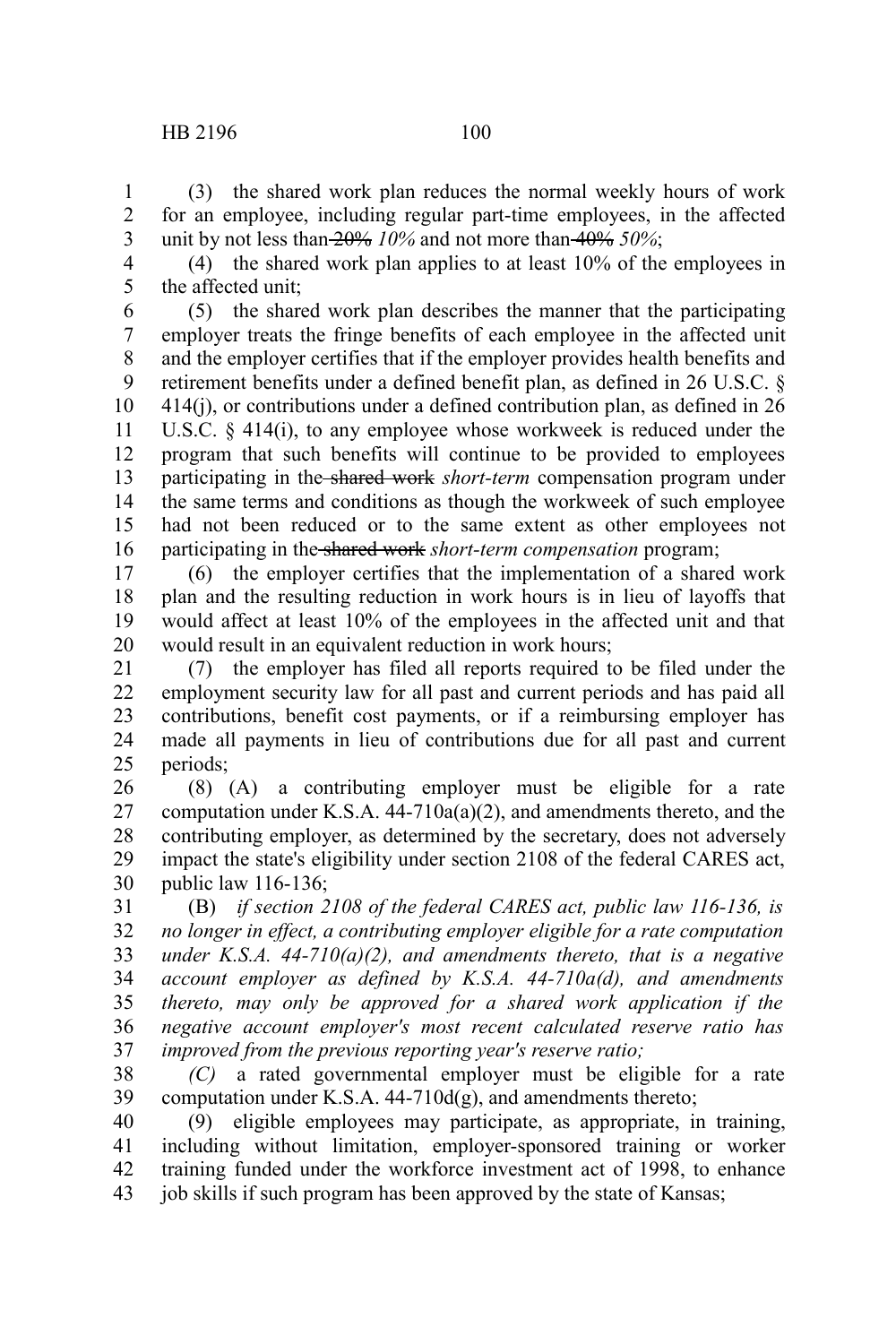(10) the employer includes a plan for giving advance notice, where feasible, to an employee whose workweek is to be reduced together with an estimate of the number of layoffs that would have occurred absent the ability to participate in shared work compensation and such other information as the secretary of labor determines is appropriate; and 1 2 3 4 5

(11) the terms of the employer's written plan and implementation are consistent with employer obligations under applicable federal and Kansas laws. 6 7 8

 $(e)(f)$  If any of the employees who participate in a shared work plan under this section are covered by a collective bargaining agreement, the shared work plan must be approved in writing by the collective bargaining agent. 9 10 11 12

 $(f(x))$  A shared work plan may not be implemented to subsidize seasonal employers during the off-season. 13 14

 $\left(\frac{g}{g}\right)$  The secretary shall approve or deny a shared work plan no later than the  $30<sup>th</sup>$  day after the day the shared work plan is received by the secretary. The secretary shall approve or deny a shared work plan in writing. If the secretary denies a shared work plan, the secretary shall notify the employer of the reasons for the denial. 15 16 17 18 19

 $\frac{f(h)}{i}$  A shared work plan is effective on the date it is approved by the secretary, except for good cause a shared work plan may be effective at any time within a period of 14 days prior to the date such plan is approved by the secretary. The shared work plan expires on the last day of the  $12<sup>th</sup>$ full calendar month after the effective date of the shared work plan. 20 21 22 23 24

 $\left(\frac{f}{f}\right)(i)$  An employer may modify a shared work plan created under this section to meet changed conditions if the modification conforms to the basic provisions of the shared work plan as approved by the secretary. The employer must report the changes made to the shared work plan in writing to the secretary before implementing the changes. If the original shared work plan is substantially modified, the secretary shall reevaluate the shared work plan and may approve the modified shared work plan if it meets the requirements for approval under subsection (d). The approval of a modified shared work plan does not affect the expiration date originally set for that shared work plan. If substantial modifications cause the shared work plan to fail to meet the requirements for approval, the secretary shall deny approval to the modifications as provided by subsection (g). 25 26 27 28 29 30 31 32 33 34 35 36

 $\left(\frac{1}{k}\right)(k)$  Notwithstanding any other provisions of the employment security law, an individual is unemployed and is eligible for shared work benefits in any week in which the individual, as an employee in an affected unit, works for less than the individual's normal weekly hours of work in accordance with an approved shared work plan in effect for that week. The secretary may not deny shared work benefits for any week to an otherwise eligible individual by reason of the application of any provision of the 37 38 39 40 41 42 43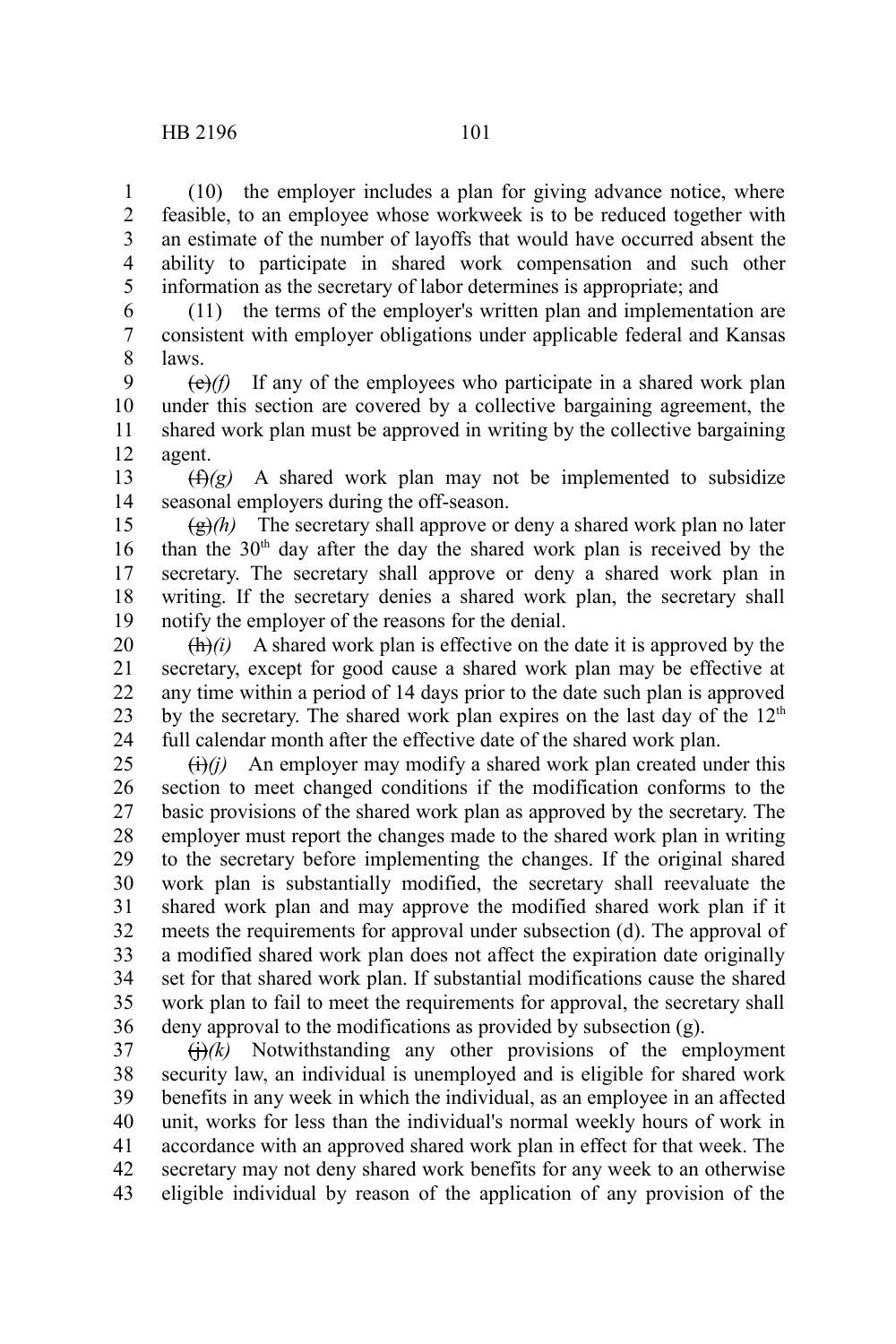employment security law that relates to availability for work, active search for work or refusal to apply for or accept work with an employer other than the participating employer. 1 2 3

(k)*(l)* An individual is eligible to receive shared work benefits with respect to any week in which the secretary finds that: 4 5

(1) *The employee is determined to be eligible for unemployment compensation, except that while receiving shared work benefits, an employee shall not be required to meet work availability or work search requirements but shall be required to be available for the employee's normal work week;* 6 7 8 9 10

*(2)* The individual is employed as a member of an affected unit subject to a shared work plan that was approved before the week in question and is in effect for that week; 11 12 13

 $(2)$ <sup>(2)</sup> $(3)$  the individual is able to work and is available for additional hours of work or full-time work with the participating employer; 14 15

(3)*(4)* the individual's normal weekly hours of work have been reduced by at least 20% *10%* but not more than 40% *50%*, with a corresponding reduction in wages; and 16 17 18

(4)*(5)* the individual's normal weekly hours of work and wages have been reduced as described in subsection  $(k)(3)(4)$  for a waiting period of one week that occurs within the period the shared work plan is in effect, which period includes the week for which the individual is claiming shared work benefits. 19 20 21 22 23

 $(H)(m)$  The secretary shall pay an individual who is eligible for shared work benefits under this section a weekly shared work benefit amount equal to the individual's regular weekly benefit amount for a period of total unemployment multiplied by the nearest full percentage of reduction of the individual's hours as set forth in the employer's shared work plan. If the shared benefit amount is not a multiple of \$1, the secretary shall reduce the amount to the next lowest multiple of \$1. All shared work benefits under this section shall be payable from the fund. 24 25 26 27 28 29 30 31

(m)*(n)* An individual may not receive shared work benefits and regular unemployment compensation benefits in an amount that exceeds the maximum total amount of benefits payable to that individual in a benefit year as provided by K.S.A. 44-704(g), and amendments thereto. 32 33 34 35

 $\left(\frac{m}{n}\right)$  An individual who has received all of the shared work benefits and regular unemployment compensation benefits available in a benefit year is an exhaustee under K.S.A. 44-704a and 44-704b, and amendments thereto, and is entitled to receive extended benefits under such statutes if the individual is otherwise eligible under such statutes. 36 37 38 39 40

 $\left(\frac{\Theta}{p}\right)$  The secretary may terminate a shared work plan for good cause if the secretary determines that the shared work plan is not being executed according to the terms and intent of the shared work unemployment *short-*41 42 43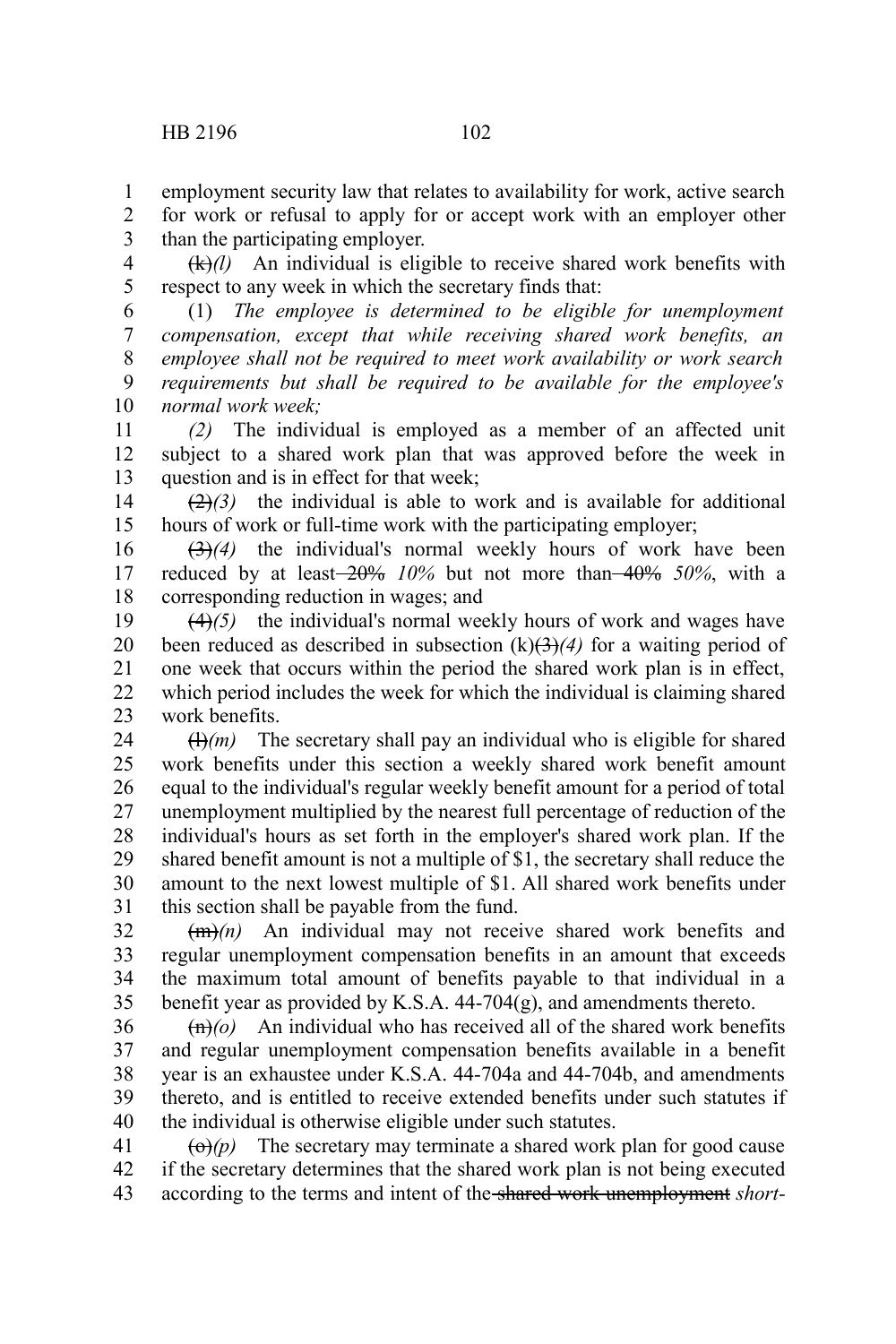*term* compensation program. 1

(p)*(q)* Notwithstanding any other provisions of this section, an individual shall not be eligible to receive shared work benefits for more than 26 *52* calendar weeks during the 12-month period of the shared work plan<del>, except that two weeks of additional benefits shall be payable to</del> claimants who exhaust regular benefits and any benefits under any other federal or state extended benefits program during the period July 1, 2003 through June 30, 2004. No week shall be counted as a week for which an individual is eligible for shared work benefits for the purposes of this section unless the week occurs within the 12-month period of the shared work plan. 2 3 4 5 6 7 8 9 10 11

 $\left(\frac{q}{r}\right)$  No shared work benefit payment shall be made under any shared work plan or this section for any week that commences before April 1, 1989. 12 13 14

 $(r)$ *(s)* This section shall be construed as part of the employment security law. 15 16

Sec. 18. K.S.A. 44-758 is hereby amended to read as follows: 44-758. (a) Any employer or any individual, organization, partnership, corporation or other legal entity which *that* is a lessor employing unit, as defined by subsection (ff) of K.S.A. 44-703*(ff),* and amendments thereto, shall be liable for contributions on wages paid by the lessor employing unit to individuals performing services for client lessees. For the purposes of the employment security law, no client lessee shall lease an individual proprietor, partner or corporate officer, who is a shareholder or a member of the board of directors of the corporation, from any lessor employing unit. Any client lessee shall be jointly and severally liable for any unpaid contributions, interest and penalties due under this law from any lessor employing unit attributable to wages for services performed for the client lessee by employees leased to the client lessee. The lessor employing unit shall keep separate records and submit separate quarterly contributions and wage reports for each client lessee. 17 18 19 20 21 22 23 24 25 26 27 28 29 30 31

(b) Any lessor employing unit which *that* is currently engaged in the business of leasing employees to client lessees shall comply with the provisions of subsection (a) prior to October 1, 1990. 32 33 34

(c) The provisions of this section shall not be applicable to private employment agencies which *that* provide temporary workers to employers on a temporary help basis, provided the private employment agencies are liable as employers for the payment of contributions on wages paid to temporary workers so employed. 35 36 37 38 39

(d) This section shall be construed as part of the employment security law. 40 41

Sec. 19. K.S.A. 44-758 and K.S.A. 2020 Supp. 44-703, 44-704, 44- 705, 44-706, 44-709, 44-710, 44-710a, 44-710b, 44-714 and 44-757 are 42 43